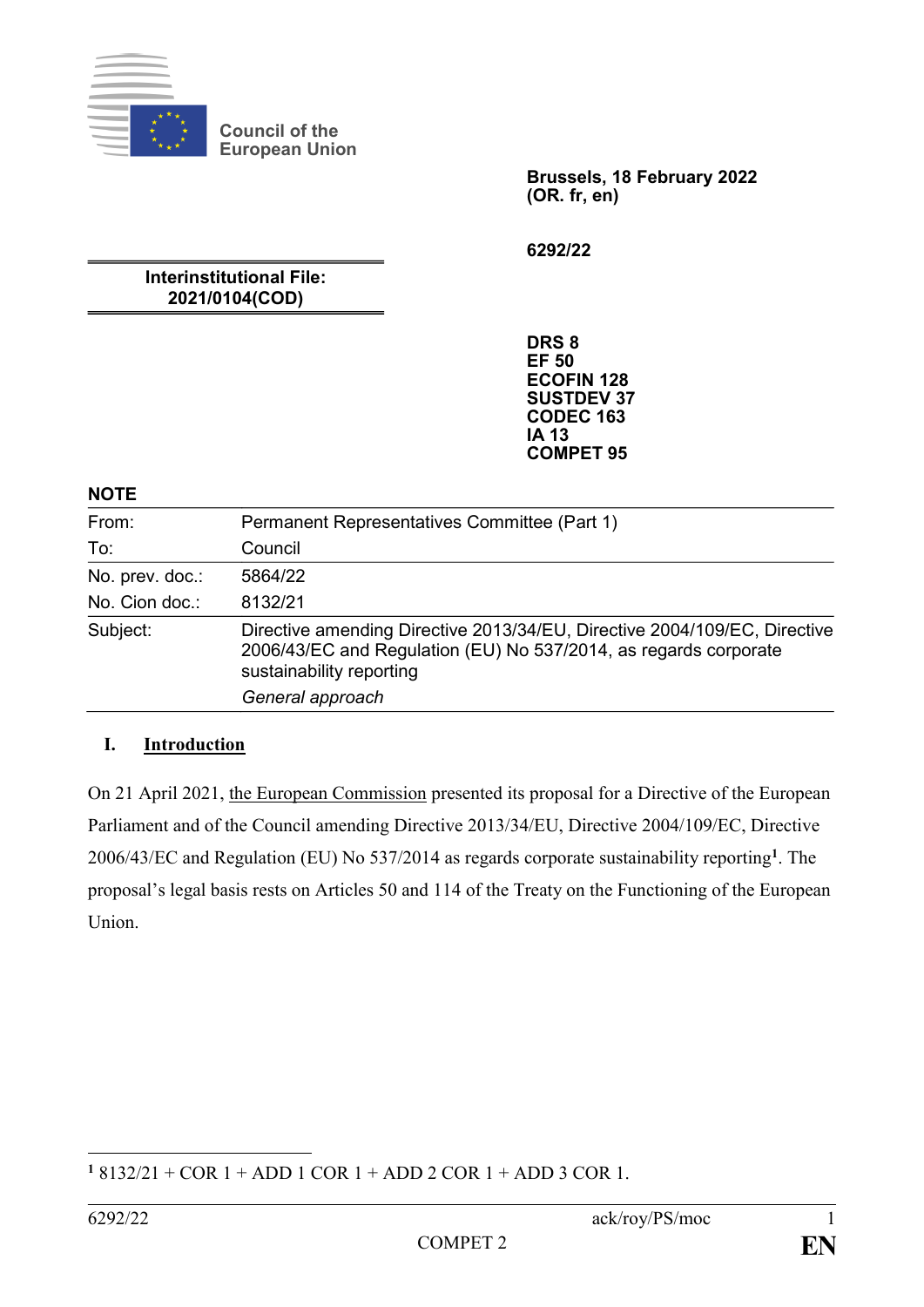The proposal aims to fill the gaps in the existing rules on non-financial information. Sustainability reporting could attract additional investments and funding to facilitate the transition to a sustainable economy as described in the Green Deal. For example, companies would need to provide better information on the sustainability risks to which they are exposed and on their own impact on people and the environment.

The principal novelties of the proposal are:

- to extend the scope of the reporting requirements to additional companies, including all large companies and companies listed on a regulated market (except listed microcompanies);
- to require assurance of sustainability information;
- to specify in more detail the information that companies should report, and require them to report in line with mandatory EU sustainability reporting standards;
- to ensure that all information is published in a dedicated section of company management reports.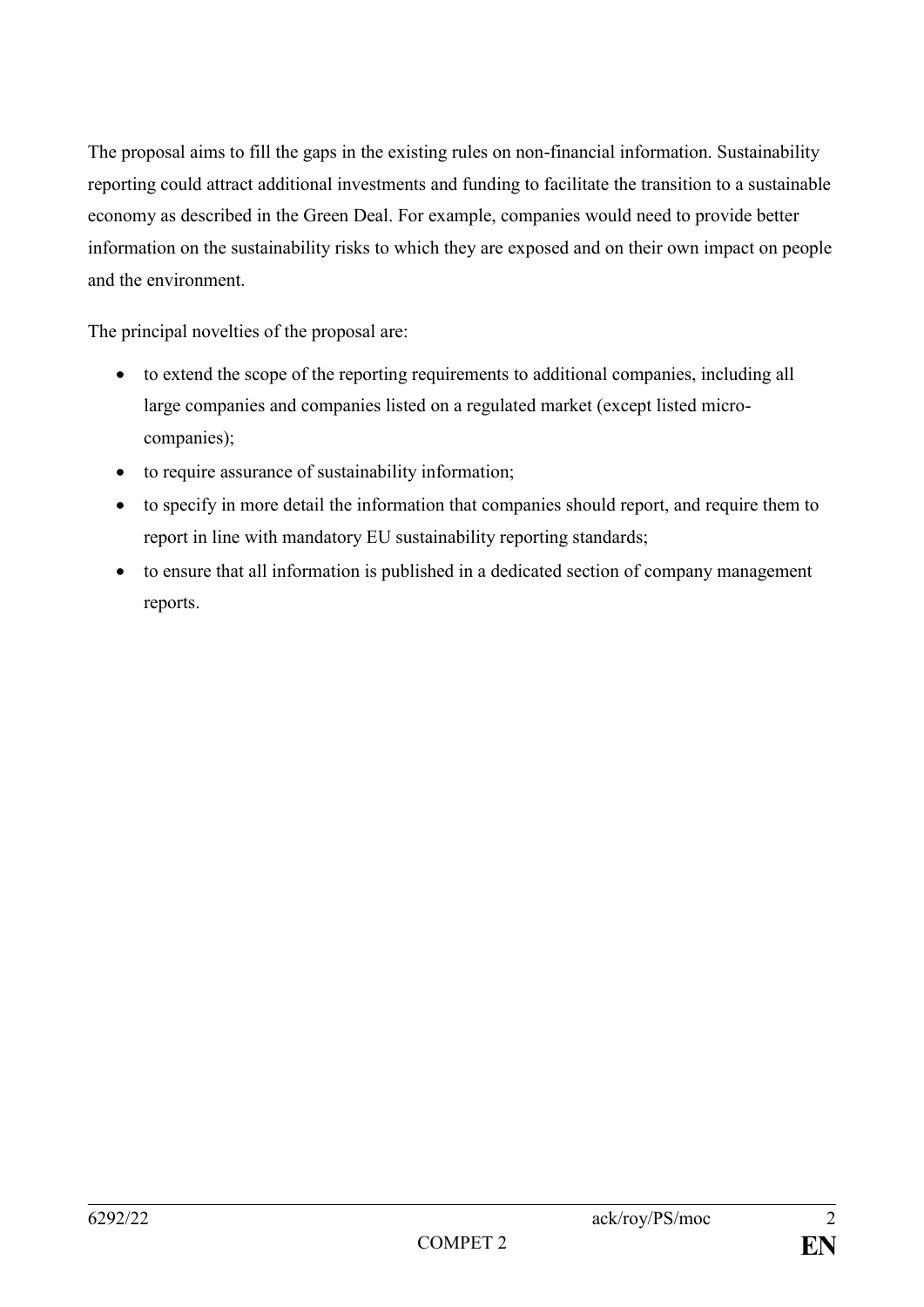### **II. State of play**

Discussions in the Council started on 7 June 2021 under the Portuguese Presidency, and thanks to the constructive attitude of all delegations, the Working Party on Company Law was able to make significant headway.

On 8 December 2021, the Working Party examined a first compromise text (14268/21) presented by the Slovenian Presidency. On 13 and 20 January 2022, the Working Party followed up on the comments and interventions made by delegations and continued its discussions on the basis of an adjusted compromise text. On 28 January 2022, the Presidency presented a revised compromise text**<sup>2</sup>** . At its meetings on 3 and 9 February 2022, the Working Party examined the revised compromise text. On 16 February 2022, Coreper supported the compromise text**<sup>3</sup>** presented by the Presidency, which was approved as it stood with the addition of a sentence in Article 29b(2b), proposed by one delegation and supported by several others, intended to provide for a transitional period during which flexibility would be granted to SMEs for the provision of information on value chains. The new text reads as follows: **"Furthermore, for the first three years of application of this Directive, in the event that not all the necessary information about the business relationships and the supply chain is available, the undertaking shall include the information in its possession and a statement indicating that the business relationships and the undertakings in its value chain did not make the necessary information available."**.

The main changes to the text in comparison with the original proposal are as follows:

### **Scope** *(Articles 1 and 2 of the Accounting Directive)*

The compromise clarifies how sustainability reporting requirements apply to banks and insurance companies. A definition of net turnover for credit institutions and insurance companies has been added in order to take their specific features into account.

<sup>1</sup> **<sup>2</sup>** 5788/22.

**<sup>3</sup>** 5864/22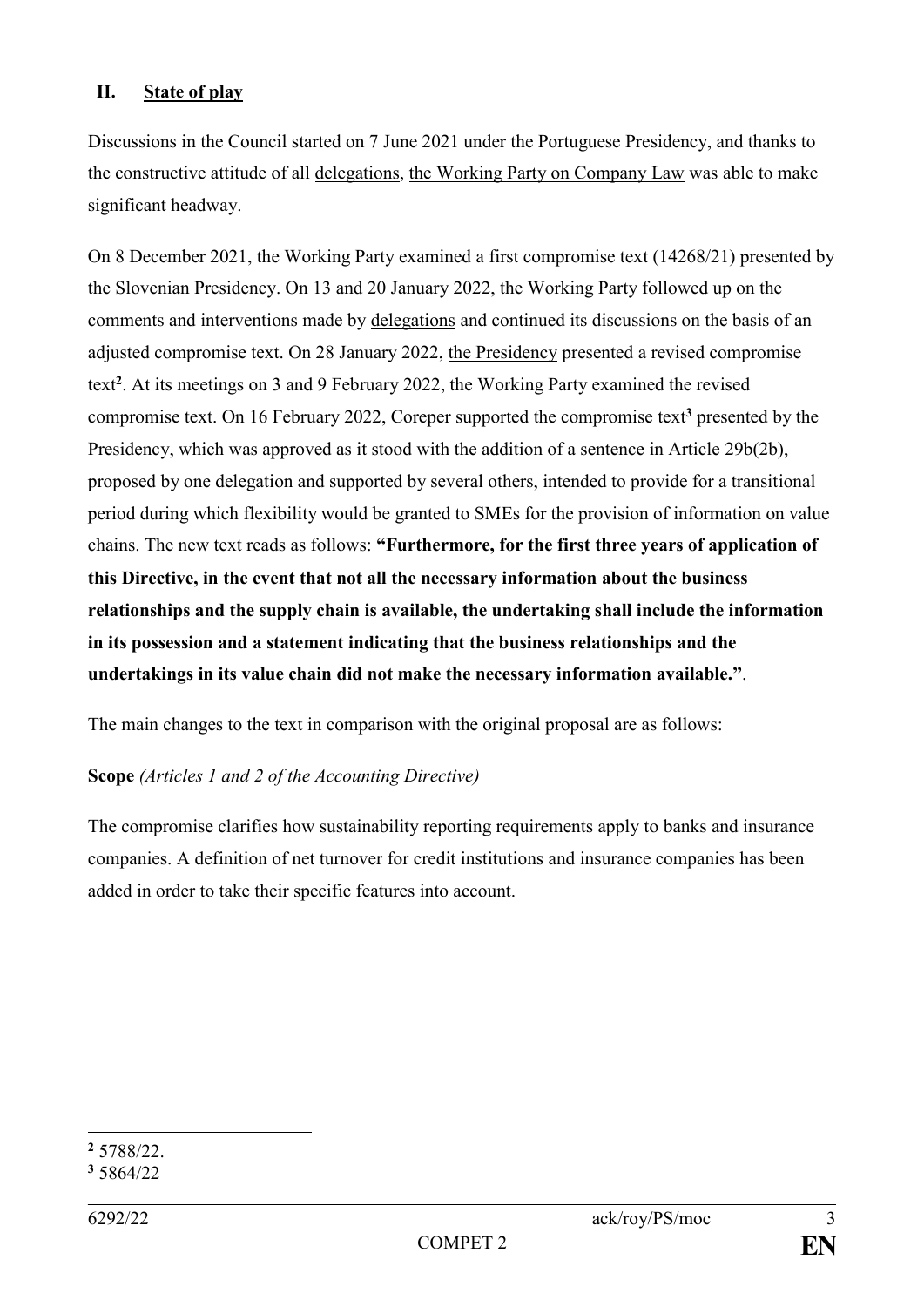## **Location** *(Articles 19a(1) and 29a (1) of the Accounting Directive)*.

Provision is made for the disclosure of information in a clearly identifiable section in the management report, in order to facilitate the readability and identification of sustainability reporting.

### **Intangible assets – Definition and disclosure** *(Article 19 of the Accounting Directive)*

Some delegations asked for clarification of the definition of 'intangible assets' and related obligations. As a compromise, the Presidency suggested including their reporting obligations in Article 19, 'Content of the management report', of the Accounting Directive.

### **SMEs – reporting requirements** *(Article 19a of the Accounting Directive)*

As regards SMEs, several delegations wanted to exclude all SMEs from the scope. Other delegations asked for a more detailed framework for the content of the obligations regarding the disclosure of information required of SMEs (simplified standards), both in the context of mandatory reporting of listed SMEs and in the context of voluntary reporting of other SMEs. The Presidency has strengthened the possibility for SMEs to limit the information to be provided (except for SMEs which are also parent companies of large undertakings).

As regards public-interest entities (PIEs), a majority of delegations requested that these entities be exempt from reporting (as is the case for any other subsidiary) when they are subsidiaries of a group subject to reporting obligations, it being understood that reporting at consolidated level should include the necessary information on subsidiaries. At this stage, the Presidency has opted to maintain the exemption (*Article 19a(7a) and Article 29a(7a) of the Accounting Directive*).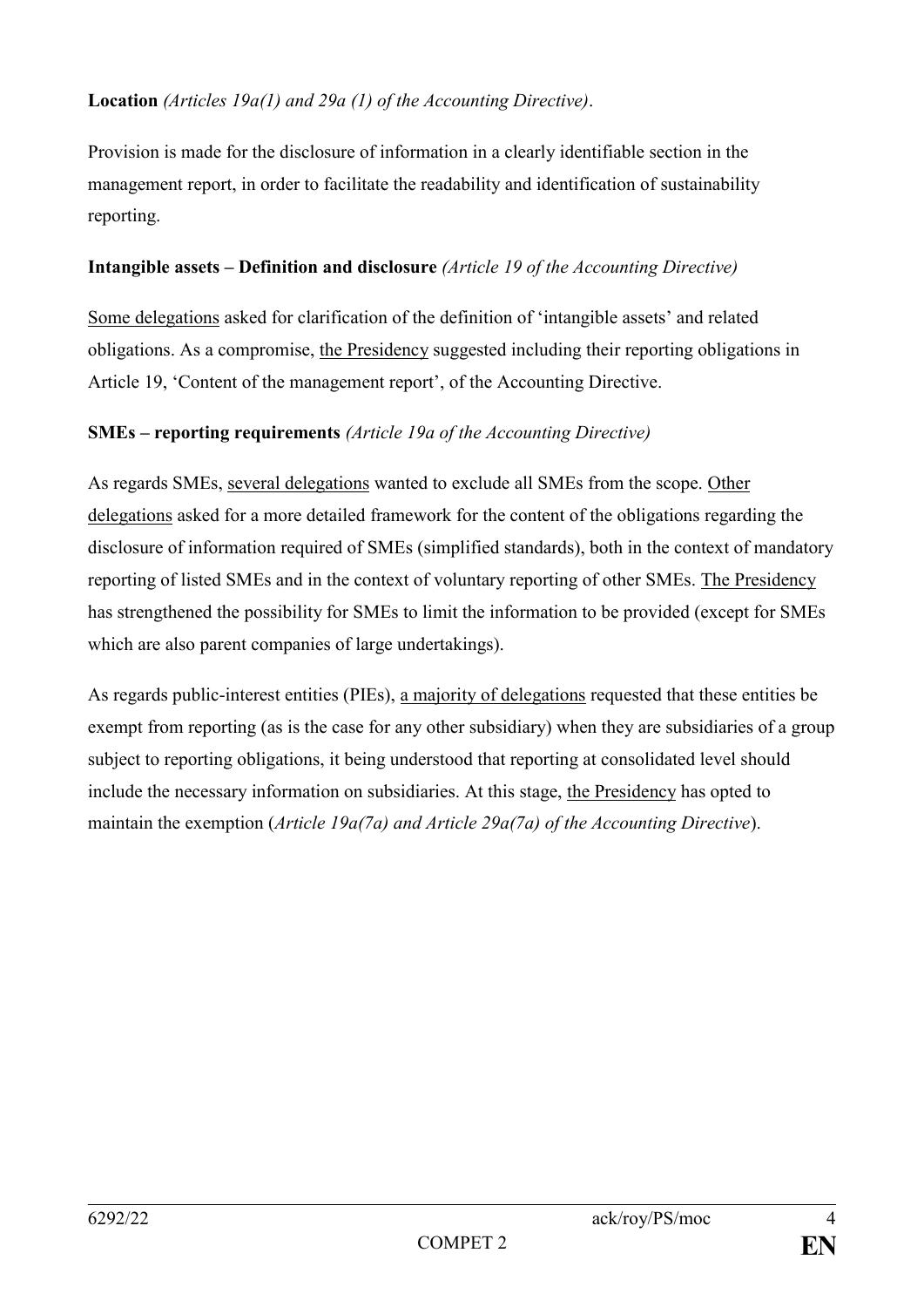### **Language regime** *(Article 29a of the Accounting Directive)*

To take into account concerns expressed by certain delegations, the compromise text provides that a Member State may require that the management report and the assurance report of the parent undertaking be published in a language accepted by the Member State by which the exempted subsidiary undertaking is governed.

# **Value chain** *(Article 29b(2b) of the Accounting Directive)*

Several delegations referred to the difficulties that undertakings may encounter in gathering information from different actors throughout their value chain, in particular SMEs. The compromise provides that these difficulties are to be taken into account when drawing up standards, by specifying proportionate disclosure obligations and taking into account, in particular, undertakings in the value chains which are not subject to obligations under the Directive. In addition, it has been clarified that for a transitional period of three years, undertakings which are unable to provide certain information due to the lack of data from undertakings in their value chains, in particular SMEs, will be afforded flexibility.

# **Single electronic reporting format** *(Article 29(5) of the Accounting Directive)*

The Commission's initial proposal contained provisions which related – in addition to the content of undertakings' sustainability reports – to the arrangements for the collection of sustainability data by the entities officially authorised to carry out such collection. Since this subject is linked to the arrangements for creating a single European access point to undertakings' financial and nonfinancial data**<sup>4</sup>** , it was decided to discuss it in the context of that legislative proposal. Nevertheless, the text still requires sustainability reporting to be in an electronic format. However, the provisions obliging non-listed companies subject to the CSRD to publish their accounting information in the European Single Electronic Format (ESEF) have been deleted in the compromise text.

<sup>&</sup>lt;u>.</u> **<sup>4</sup>** ESAP (European Single Access Point), proposal published on 23 November 2021, 14377/21.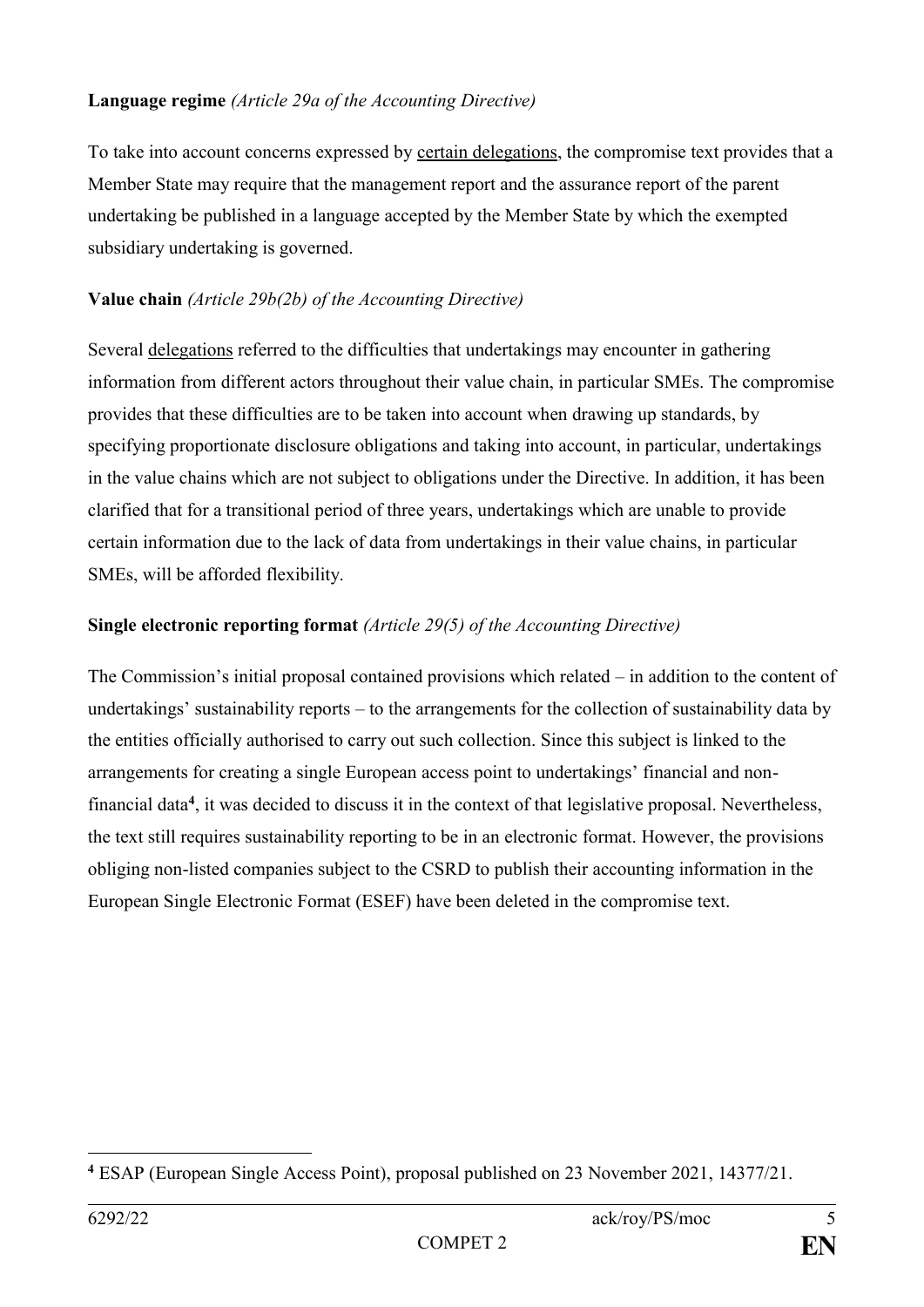### **Penalties** *(Article 51 of the Accounting Directive)*

The majority of delegations requested that the changes to Article 51 be deleted. The Presidency therefore decided to delete the article amending Article 51 of the Accounting Directive.

### **Audit and auditors** *(Article 34b of the Accounting Directive)*

Some delegations stressed the need for a provision allowing different auditors to carry out statutory audits, on the one hand, and assurance of sustainability reporting, on the other. Other delegations asked for more clarity on the requirements for independent assurance services providers. Some delegations asked for clarifications on oversight of third-country auditors and audit entities. This has been clarified in the text.

### **Sustainability assurance standards** *(Article 23(4) of the Transparency Directive)*

Third-country auditors must carry out assurance of sustainability reporting in accordance with the assurance standards adopted by the Union. Failing that, they may carry out such assurance in accordance with equivalent standards. The Commission may adopt standards on 'equivalence' by means of a delegated act.

### **Educational qualifications** *(Article 6 of the Audit Directive)*

Some delegations requested that auditors be able to decide whether to be approved to carry out assurance of sustainability reports, or to continue to carry out the financial audit only. The issue of the duration of practical training was also raised by a number of delegations. In the compromise text, the duration of practical training required to obtain approval to carry out assurance of sustainability reporting has been changed to eight months (from 12 months in the initial text).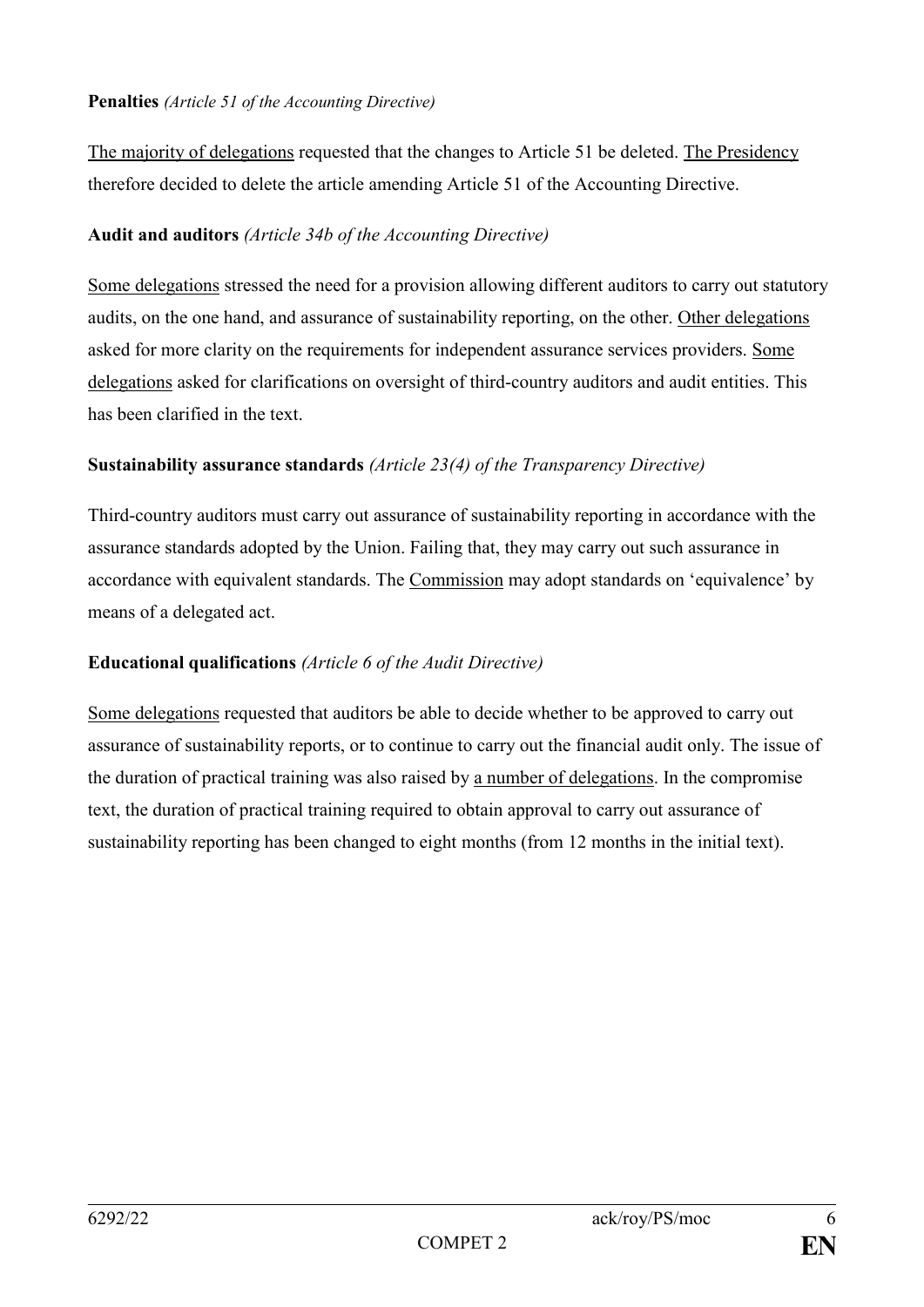# **Prohibition on providing services other than the auditing of sustainability reports** *(Article 25c of the Audit Directive)*

Several delegations wanted to specify that certifying an undertaking's sustainability report was not compatible with providing advisory services to the same undertaking. Provisions have been inserted in the Audit Directive in this regard. They are based on the regime laid down for financial audits and, like it, apply to audits of public-interest entities.

## **Obligations related to the auditing of sustainability reports** *(Article 25d of the Audit Directive)*

Several delegations wanted the obligation which exists for financial auditors to report fraud to also apply to sustainability auditors. Provisions have been inserted in the Audit Directive in this regard. They are based on the regime laid down for financial audits and, like it, apply to audits of publicinterest entities.

## **Independent assurance services providers** *(Article 34(3a) of the Accounting Directive)*

Several delegations stressed the need to have a level playing field and to lay down the same requirements for independent assurance services providers as for statutory auditors. The Presidency has adapted the text accordingly.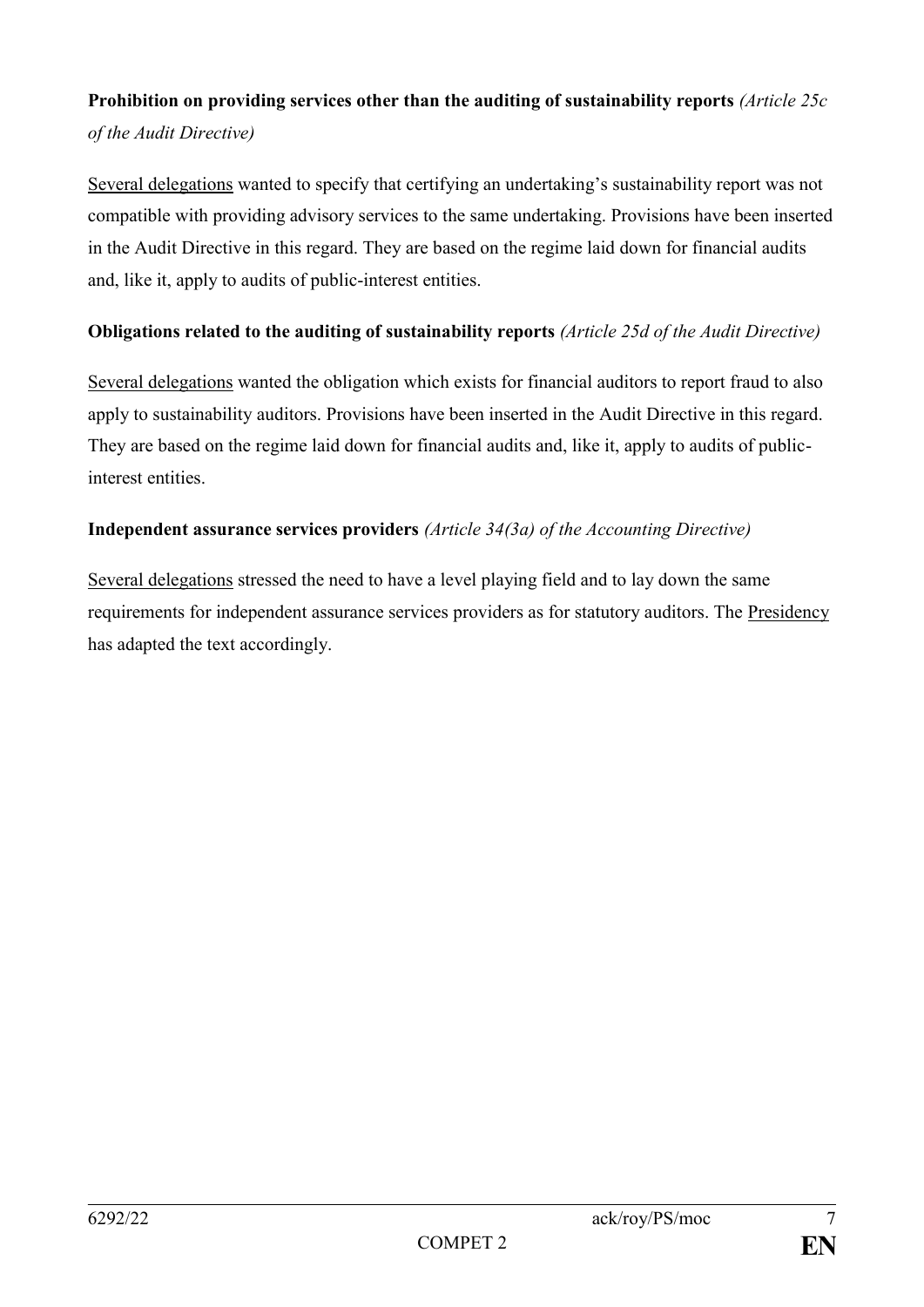## **Adjustment of deadlines** *(Article 5 of the proposal)*

Some deadlines were considered too ambitious by many delegations. Several delegations requested that the transposition deadline be set in relation to the entry into force of the Directive, while other delegations suggested that the date of application be put back in order to give undertakings sufficient time to adapt. With this in mind, the Presidency suggests the following deadlines:

- deadlines for transposition by Member States (18 months after entry into force);
- deadlines for implementation by undertakings:
	- o 1 January 2024 for undertakings already subject to the NFRD (reporting in 2025 on 2024 data);
	- o 1 January 2025 for large undertakings not currently subject to the NFRD (reporting in 2026 on 2025 data)
	- o 1 January 2026 for listed SMEs, as well as for small and non-complex credit institutions and for captive insurance undertakings (reporting in 2027 on 2026 data)

## **Other deadlines**

- deadlines for the transition to reasonable assurance of sustainability reporting: 6 years after the entry into force. *(Article 26a of the Audit Directive)*
- deadlines for the adoption of standards by the Commission: 31 October 2022 for the adoption of general standards and 31 October 2023 for the adoption of sector-specific standards and standards for SMEs (*Article 29b of the Accounting Directive*).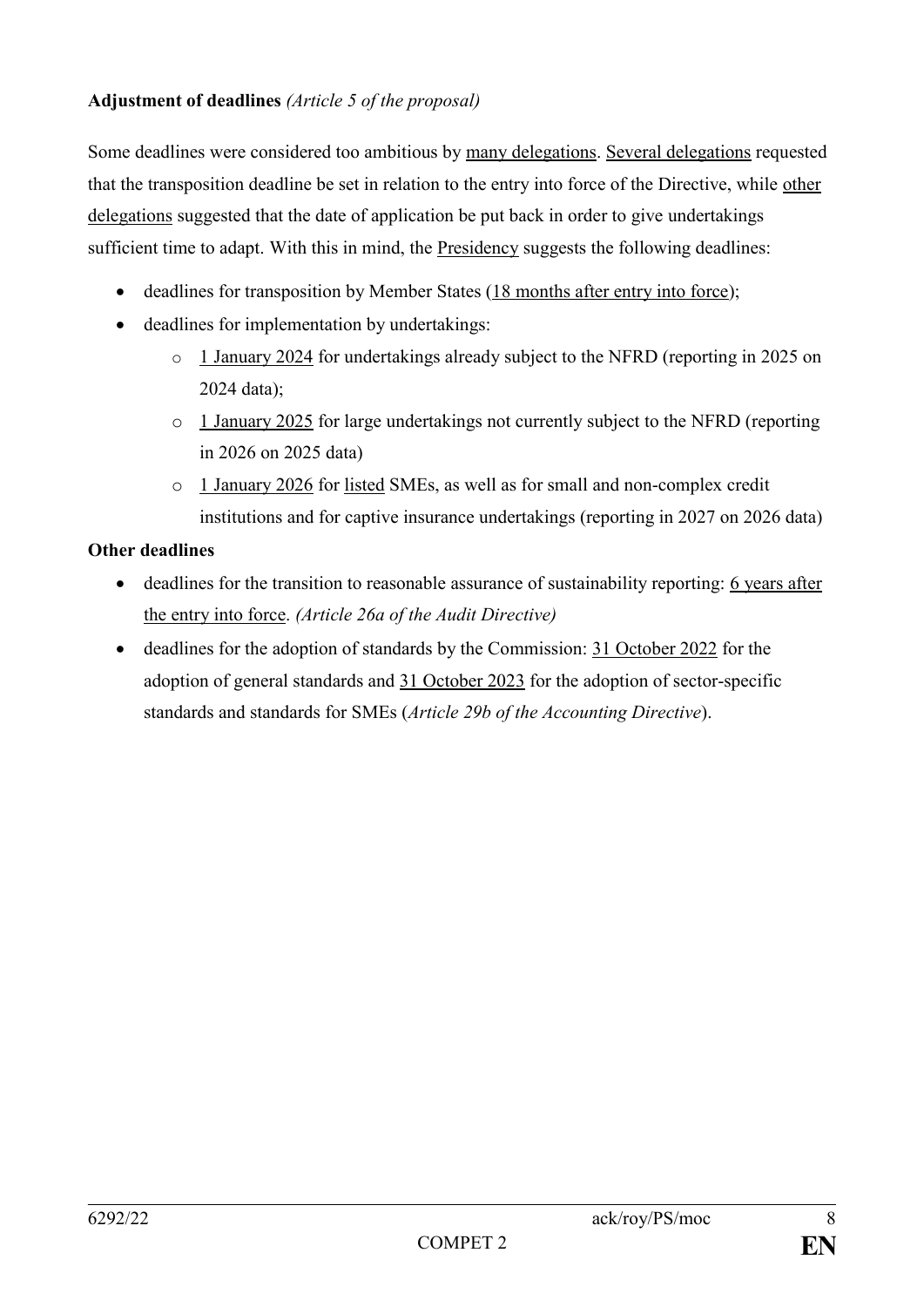## **III. Conclusion**

## **The Council is invited to**

- **- confirm its agreement on the general approach, and**
- **- invite the Presidency to start negotiations with the European Parliament on the basis of this general approach, with a view to reaching an agreement at first reading.**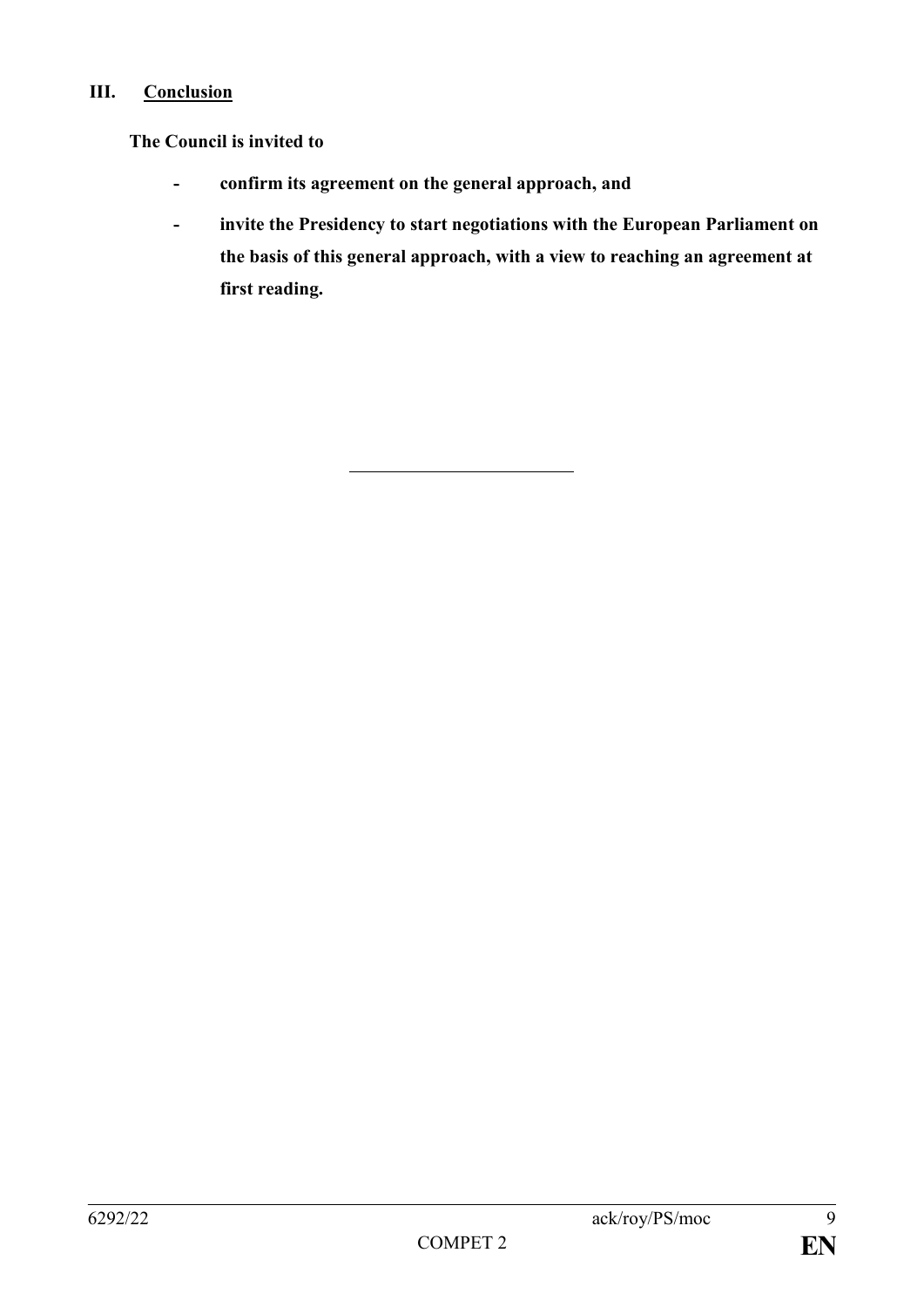## 2021/0104 (COD)

## Proposal for a

## **DIRECTIVE OF THE EUROPEAN PARLIAMENT AND OF THE COUNCIL**

# **amending Directive 2013/34/EU, Directive 2004/109/EC, Directive 2006/43/EC and Regulation (EU) No 537/2014, as regards corporate sustainability reporting**

(Text with EEA relevance)

THE EUROPEAN PARLIAMENT AND THE COUNCIL OF THE EUROPEAN UNION,

Having regard to the Treaty on the Functioning of the European Union, and in particular Articles 50 and 114 thereof,

Having regard to the proposal from the European Commission,

After transmission of the draft legislative act to the national parliaments,

Having regard to the opinion of the European Economic and Social Committee**<sup>5</sup>** ,

Acting in accordance with the ordinary legislative procedure,

 $\overline{5}$ **<sup>5</sup>** OJ C […], […], p. […].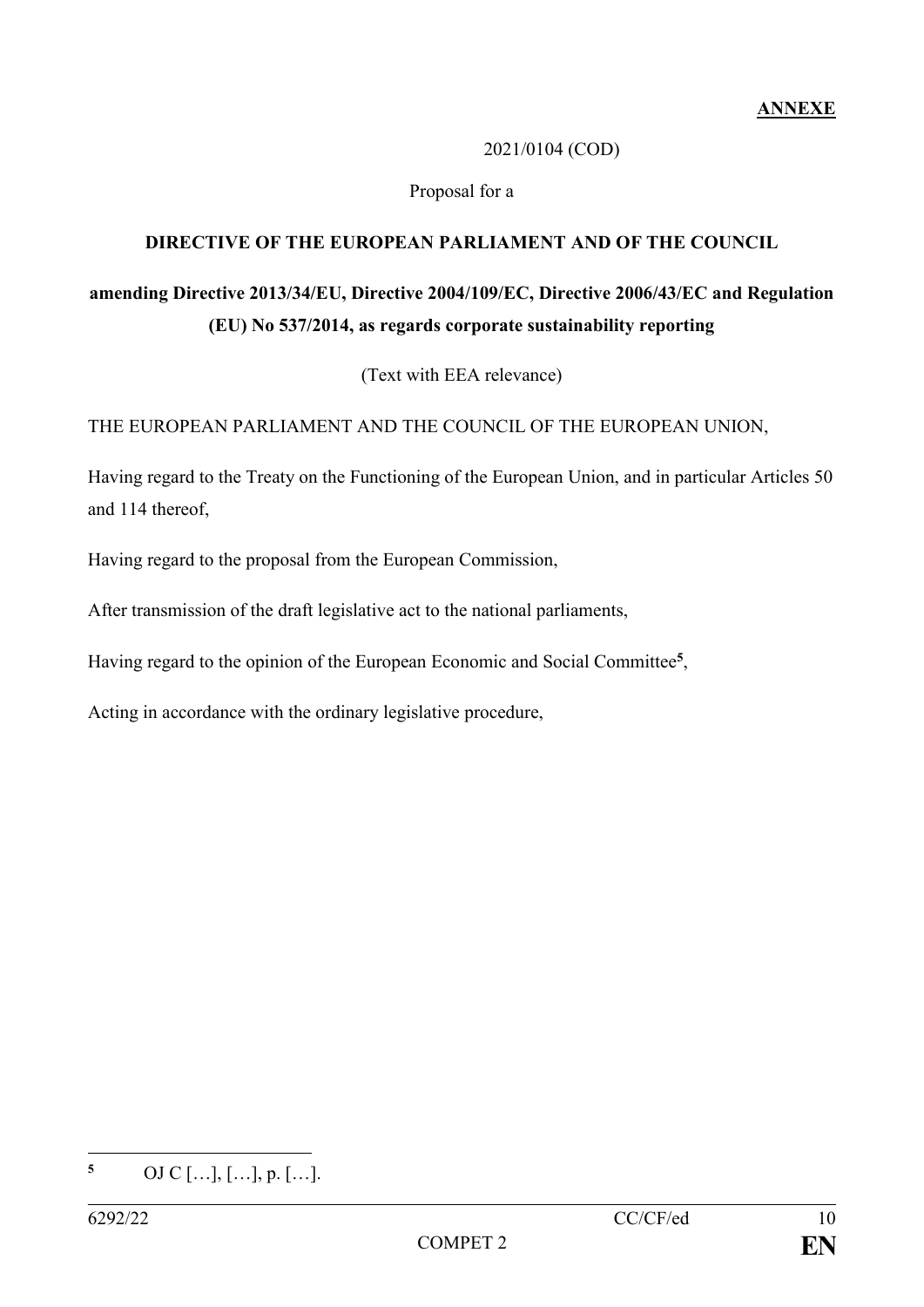### Whereas:

(1) In its communication on the European Green Deal adopted on 11 December 2019**<sup>6</sup>** , the European Commission made a commitment to review the provisions concerning non-financial reporting of Directive 2013/34/EU of the European Parliament and of the Council**<sup>7</sup>** . The European Green Deal is the European Union's new growth strategy. It aims to transform the Union into a modern, resource-efficient and competitive economy with no net emissions of greenhouse gases by 2050. It also aims to protect, conserve and enhance the Union's natural capital, and protect the health and well-being of citizens from environment-related risks and impacts. The European Green Deal aims at decoupling economic growth from resource use, and ensuring that all regions and citizens of the Union participate in a socially just transition to a sustainable economic system. It will contribute to the objective of building an economy that works for the people, strengthening the EU's social market economy, helping to ensure that it is future-ready and that it delivers stability, jobs, growth and investment. These goals are especially important considering the socio-economic damage caused by the COVID-19 pandemic and the need for a sustainable, inclusive and fair recovery. In its proposal of 4 March 2020 for a European Climate Law, the European Commission proposed to make the objective of climate neutrality by 2050 binding in the Union**<sup>8</sup>** . Moreover, in its Biodiversity Strategy for 2030, the European Commission commits to ensure that by 2050 all of the world's ecosystems are restored, resilient, and adequately protected. This strategy aims to put Europe's biodiversity on a path to recovery by 2030.

1

**<sup>6</sup>** COM(2019) 640 final.

**<sup>7</sup>** Directive 2013/34/EU of the European Parliament and of the Council of 26 June 2013 on the annual financial statements, consolidated financial statements and related reports of certain types of undertakings, amending Directive 2006/43/EC of the European Parliament and of the Council and repealing Council Directives 78/660/EEC and 83/349/EEC (OJ L 182, 29.6.2013, p. 19).

**<sup>8</sup>** Proposal for a Regulation of the European Parliament and of the Council establishing the framework for achieving climate neutrality and amending Regulation (EU) 2018/1999 (European Climate Law) [2020/0036 (COD)]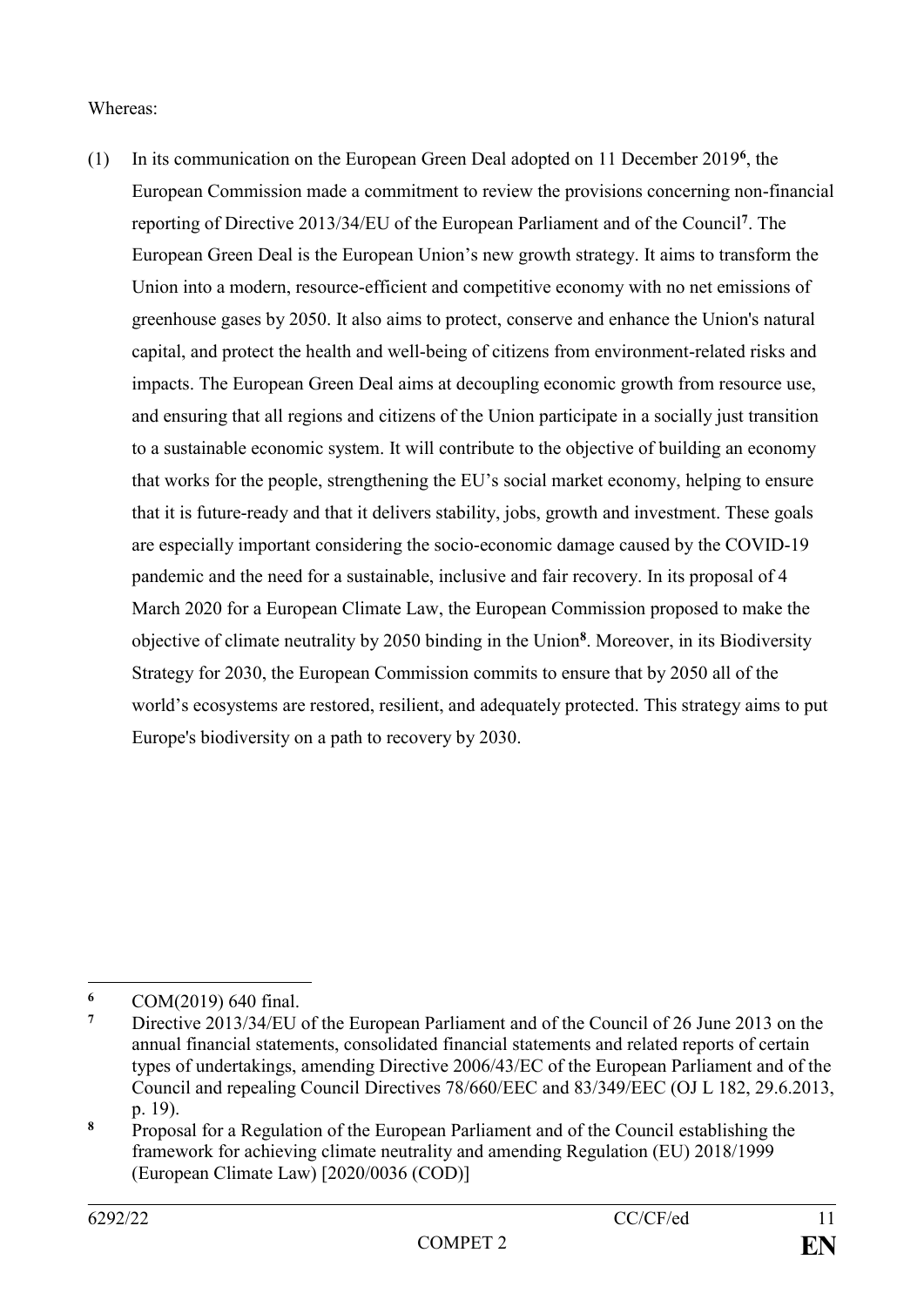(2) In its *Action Plan: Financing Sustainable Growth* the Commission set out measures to achieve the following objectives: reorient capital flows towards sustainable investment in order to achieve sustainable and inclusive growth, manage financial risks stemming from climate change, resource depletion, environmental degradation and social issues, and foster transparency and long-termism in financial and economic activity**<sup>9</sup>** . The disclosure by undertakings of relevant, comparable and reliable sustainability information is a prerequisite for meeting those objectives. The European Parliament and the Council adopted a number of legislative acts as part of the implementation of the Action Plan on Financing Sustainable Growth. Regulation (EU) 2019/2088 of the European Parliament and of the Council**<sup>10</sup>** governs how financial market participants and financial advisers are to disclose sustainability information to end investors and asset owners. Regulation (EU) 2020/852 of the European Parliament and of the Council<sup>11</sup> creates a classification system of environmentally sustainable economic activities with the aim of scaling up sustainable investments and combatting greenwashing of financial products that unduly claim to be sustainable.

<sup>&</sup>lt;u>.</u> <sup>9</sup> COM(2018) 97 final.<br><sup>10</sup> Peopletian (ELD 2016)

**<sup>10</sup>** Regulation (EU) 2019/2088 of the European Parliament and of the Council of 27 November 2019 on sustainability‐ related disclosures in the financial services sector (OJ L 317, 9.12.2019, p. 1).

**<sup>11</sup>** Regulation (EU) 2020/852 of the European Parliament and of the Council of 18 June 2020 on the establishment of a framework to facilitate sustainable investment, and amending Regulation (EU) 2019/2088 (OJ L 198, 22.6.2020, p. 13).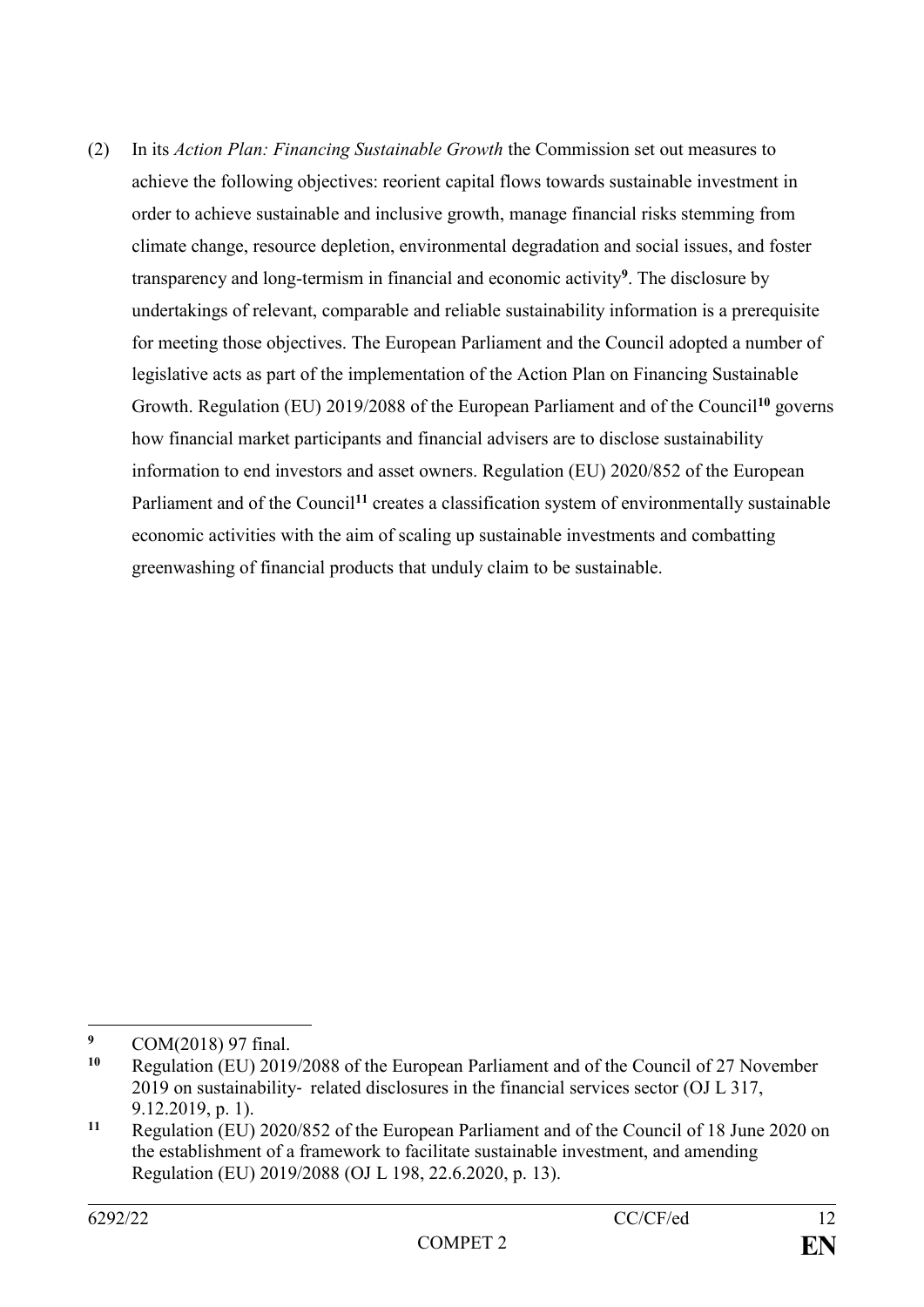Regulation (EU) 2019/2089 of the European Parliament and of the Council**<sup>12</sup>**, complemented by Commission Delegated Regulations (EU) 2020/1816**<sup>13</sup>**, (EU) 2020/1817**<sup>14</sup>** and (EU) 2020/1818**<sup>15</sup>** , introduces environmental, social and governance ('ESG') disclosure requirements for benchmarks administrators and minimum standards for the construction of EU Climate Transition Benchmarks and EU Paris-aligned Benchmarks. Regulation (EU) No 575/2013 of the European Parliament and of the Council**<sup>16</sup>** requires large institutions which have issued securities that are admitted to trading on a regulated market to disclose information on ESG risks from 28 June 2022. The new prudential framework for investment firms set by Regulation (EU) 2019/2033 of the European Parliament and of the Council**<sup>17</sup>** and Directive (EU) 2019/2034 of the European Parliament and of the Council**<sup>18</sup>** contains provisions concerning the introduction of an ESG risk dimension in the supervisory review and evaluation process (SREP) by competent authorities, and contains ESG risks disclosure requirements for investment firms, applicable from 26 December 2022.

<sup>1</sup> **<sup>12</sup>** Regulation (EU) 2019/2089 of the European Parliament and of the Council of 27 November 2019 amending Regulation (EU) 2016/1011 as regards EU Climate Transition Benchmarks, EU Paris-aligned Benchmarks and sustainability-related disclosures for benchmarks (OJ L 317, 9.12.2019, p. 17).

**<sup>13</sup>** Commission Delegated Regulation (EU) 2020/1816 of 17 July 2020 supplementing Regulation (EU) 2016/1011 of the European Parliament and of the Council as regards the explanation in the benchmark statement of how environmental, social and governance factors are reflected in each benchmark provided and published (OJ L 406, 3.12.2020, p. 1).

**<sup>14</sup>** Commission Delegated Regulation (EU) 2020/1817 of 17 July 2020 supplementing Regulation (EU) 2016/1011 of the European Parliament and of the Council as regards the minimum content of the explanation on how environmental, social and governance factors are reflected in the benchmark methodology (OJ L 406, 3.12.2020, p. 12).

**<sup>15</sup>** Commission Delegated Regulation (EU) 2020/1818 of 17 July 2020 supplementing Regulation (EU) 2016/1011 of the European Parliament and of the Council as regards minimum standards for EU Climate Transition Benchmarks and EU Paris-aligned Benchmarks (OJ L 406, 3.12.2020, p. 17).

**<sup>16</sup>** Regulation (EU) No 575/2013 of the European Parliament and of the Council of 26 June 2013 on prudential requirements for credit institutions and investment firms and amending Regulation (EU) No 648/2012 (OJ L 176, 27.6.2013, p. 1).

**<sup>17</sup>** Regulation (EU) 2019/2033 of the European Parliament and of the Council of 27 November 2019 on the prudential requirements of investment firms and amending Regulations (EU) No 1093/2010, (EU) No 575/2013, (EU) No 600/2014 and (EU) No 806/2014 (OJ L 314, 5.12.2019, p. 1).

**<sup>18</sup>** Directive (EU) 2019/2034 of the European Parliament and of the Council of 27 November 2019 on the prudential supervision of investment firms and amending Directives 2002/87/EC, 2009/65/EC, 2011/61/EU, 2013/36/EU, 2014/59/EU and 2014/65/EU (*OJ L 314, 5.12.2019, p. 64).*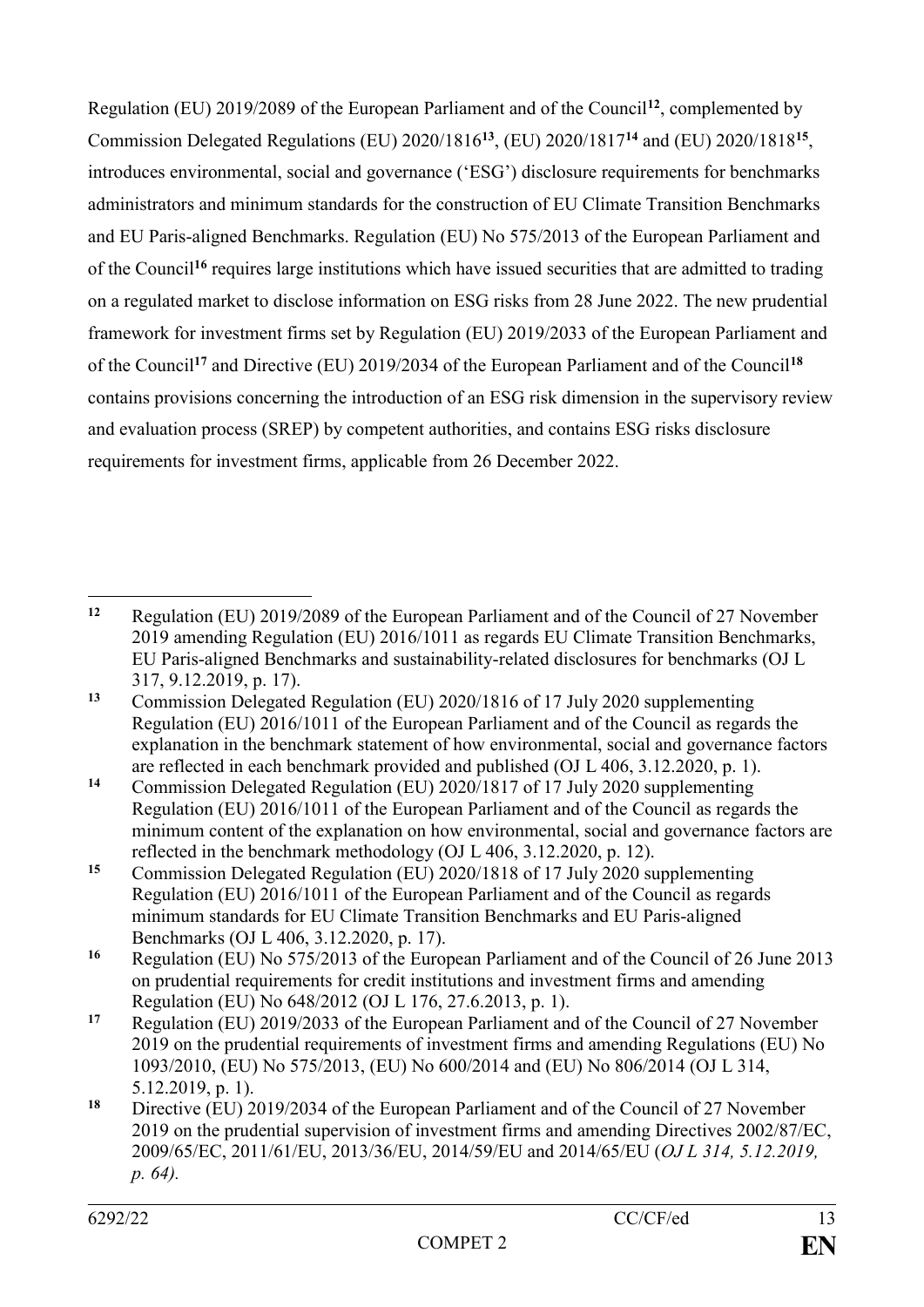The Commission has also announced a proposal on a European Green Bond Standard in its Work Programme for 2021, following up on the Action Plan on Financing Sustainable Growth.

- (3) On 5 December 2019, in its conclusions on deepening the Capital Markets Union, the Council stressed the importance of reliable, comparable and relevant information on sustainability risks, opportunities and impacts, and called on the Commission to consider the development of a European non-financial reporting standard.
- (4) In its resolution on sustainable finance of 29 May 2018**<sup>19</sup>**, the European Parliament called for the further development of non-financial reporting requirements in the framework of Directive 2013/34/EU. In its resolution on sustainable corporate governance of 17 December 2020**<sup>20</sup>**, the European Parliament welcomed the Commission's commitment to review Directive 2013/34/EU and expressed the need to set up a comprehensive Union framework on non-financial reporting that contains mandatory Union non-financial reporting standards. The European Parliament called for the expansion of the scope of the reporting requirements to additional categories of undertakings and for the introduction of an audit requirement.

 $19$ **<sup>19</sup>** 2018/2007(INI).

**<sup>20</sup>** A9-0240/2020 (INI).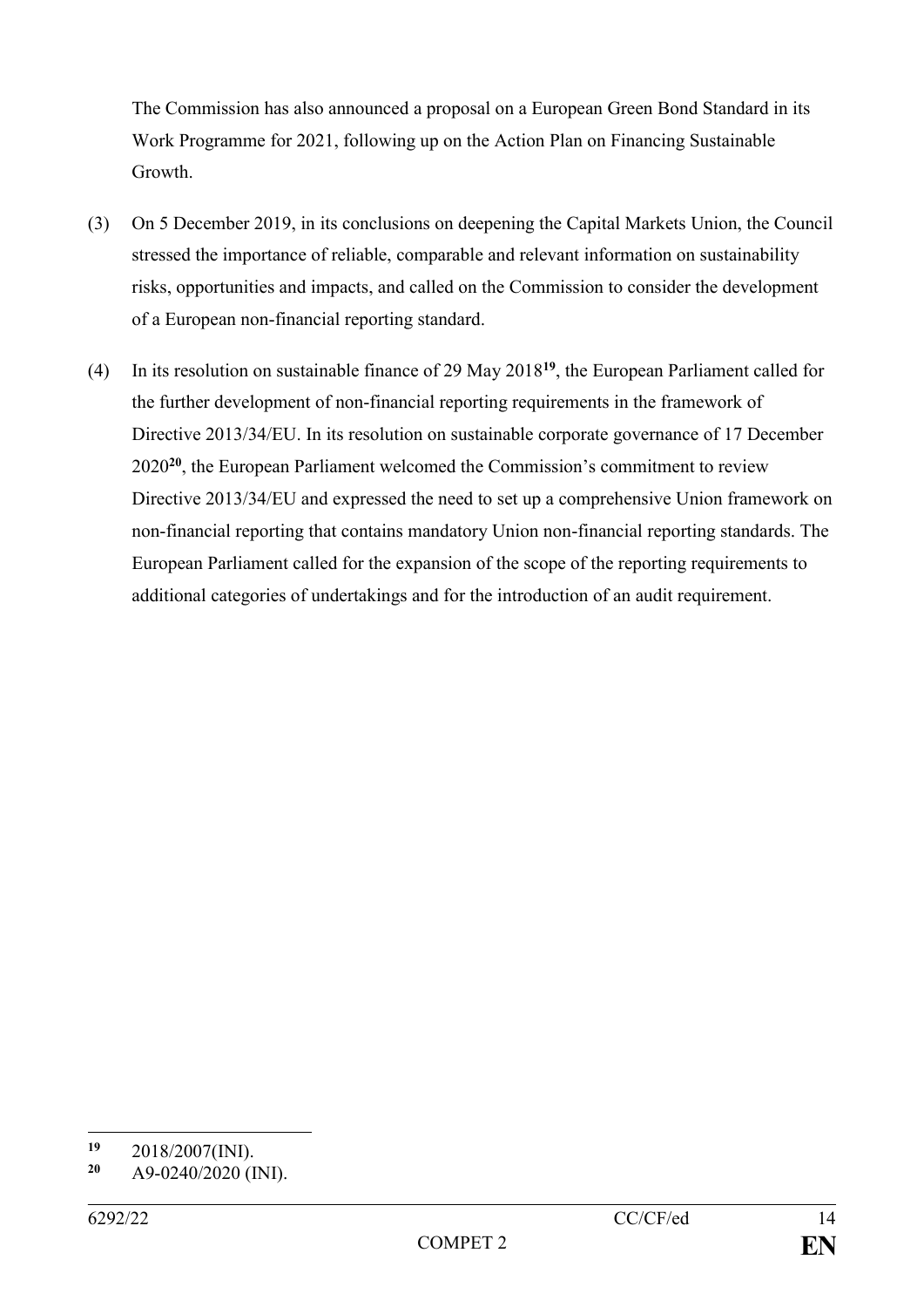- (5) On 25 September 2015, the UN General Assembly adopted a new global sustainable development framework: the 2030 Agenda for Sustainable Development (the '2030 Agenda'). The 2030 Agenda has at its core the Sustainable Development Goals and covers the three dimensions of sustainability: economic, social and environmental. The Commission communication of 22 November 2016 on the next steps for a sustainable European future linked the Sustainable Development Goals to the Union policy framework to ensure that all Union actions and policy initiatives, both in and beyond the Union, take those goals on board at the outset**<sup>21</sup>**. In its conclusions of 20 June 2017, the Council confirmed the commitment of the Union and its Member States to the implementation of the 2030 Agenda in a full, coherent, comprehensive, integrated and effective manner, in close cooperation with partners and other stakeholders**<sup>22</sup>** .
- (6) Directive 2014/95/EU of the European Parliament and the Council**<sup>23</sup>** amended Directive 2013/34/EU as regards disclosure of non-financial information by certain large undertakings and groups. Directive 2014/95/EU introduced a requirement on undertakings to report information on, as a minimum, environmental, social and employee matters, respect for human rights, and anti-corruption and bribery matters. With regard to these topics, Directive 2014/95/EU required undertakings to disclose information under the following reporting areas: business model, policies (including due diligence processes implemented), the outcome of the policies, risks and risk management, and key performance indicators relevant to the business.

 $21$ **<sup>21</sup>** COM(2016) 739 final

**<sup>22</sup>** Council conclusions "A sustainable European future: The EU response to the 2030 Agenda for Sustainable Development", 20 June 2017.

**<sup>23</sup>** Directive 2014/95/EU of the European Parliament and of the Council of 22 October 2014 amending Directive 2013/34/EU as regards disclosure of non-financial and diversity information by certain large undertakings and groups (OJ L 330, 15.11.2014, p. 1).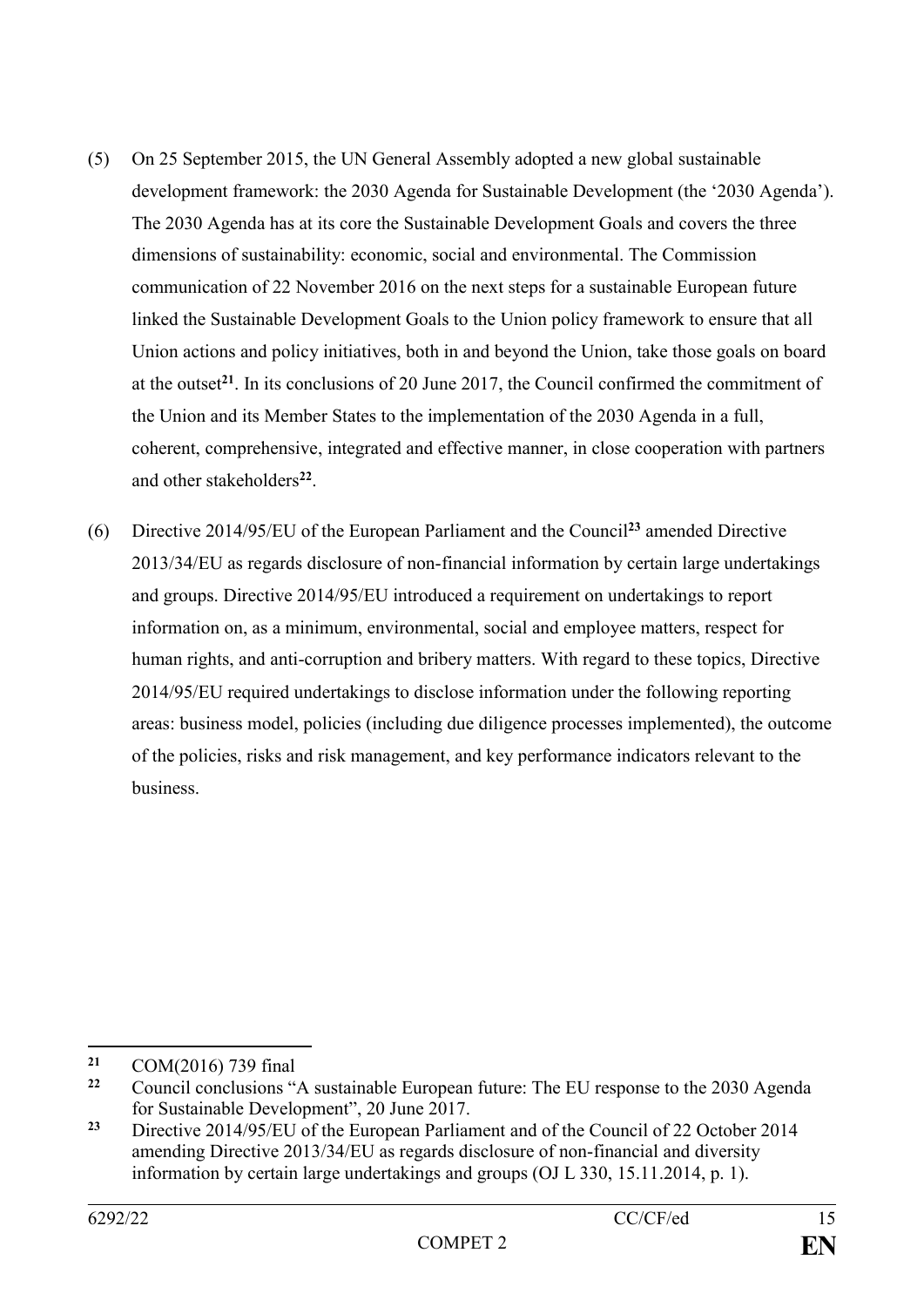- (7) Many stakeholders consider the term 'non-financial' to be inaccurate, in particular because it implies that the information in question has no financial relevance. Increasingly, however, the information in question does have financial relevance. Many organisations, initiatives and practitioners in this field refer to 'sustainability' information. It is therefore preferable to use the term 'sustainability information' in place of 'non-financial information'. Directive 2013/34/EU should therefore be amended to take account of this change in terminology.
- (8) The ultimate beneficiaries of better sustainability reporting by undertakings are individual citizens and savers. Savers who want to invest sustainably will have the opportunity to do so, while all citizens should benefit from a stable, sustainable and inclusive economic system. To realise these benefits, the sustainability information disclosed in undertaking's annual reports first has to reach two primary groups ('users'). The first group of users consists of investors, including asset managers, who want to better understand the risks and opportunities that sustainability issues pose to their investments and the impacts of those investments on people and the environment. The second group of users consists of organisations, including nongovernmental organisations and social partners, that wish to better hold undertakings to account for their impacts on people and the environment. Other stakeholders may also make use of sustainability information disclosed in annual reports. The business partners of undertakings, including customers, may rely on this information to understand, and where necessary report on, the sustainability risks and impacts through their own value chains. Policy makers and environmental agencies may use such information, in particular on an aggregate basis, to monitor environmental and social trends, to contribute to environmental accounts, and to inform public policy. Few individual citizens and consumers directly consult undertaking's reports, but they may use such information indirectly such as when considering the advice or opinions of financial advisers or non-governmental organisations. Many investors and asset managers purchase sustainability information from third party data providers, who collect information from various sources, including public corporate reports.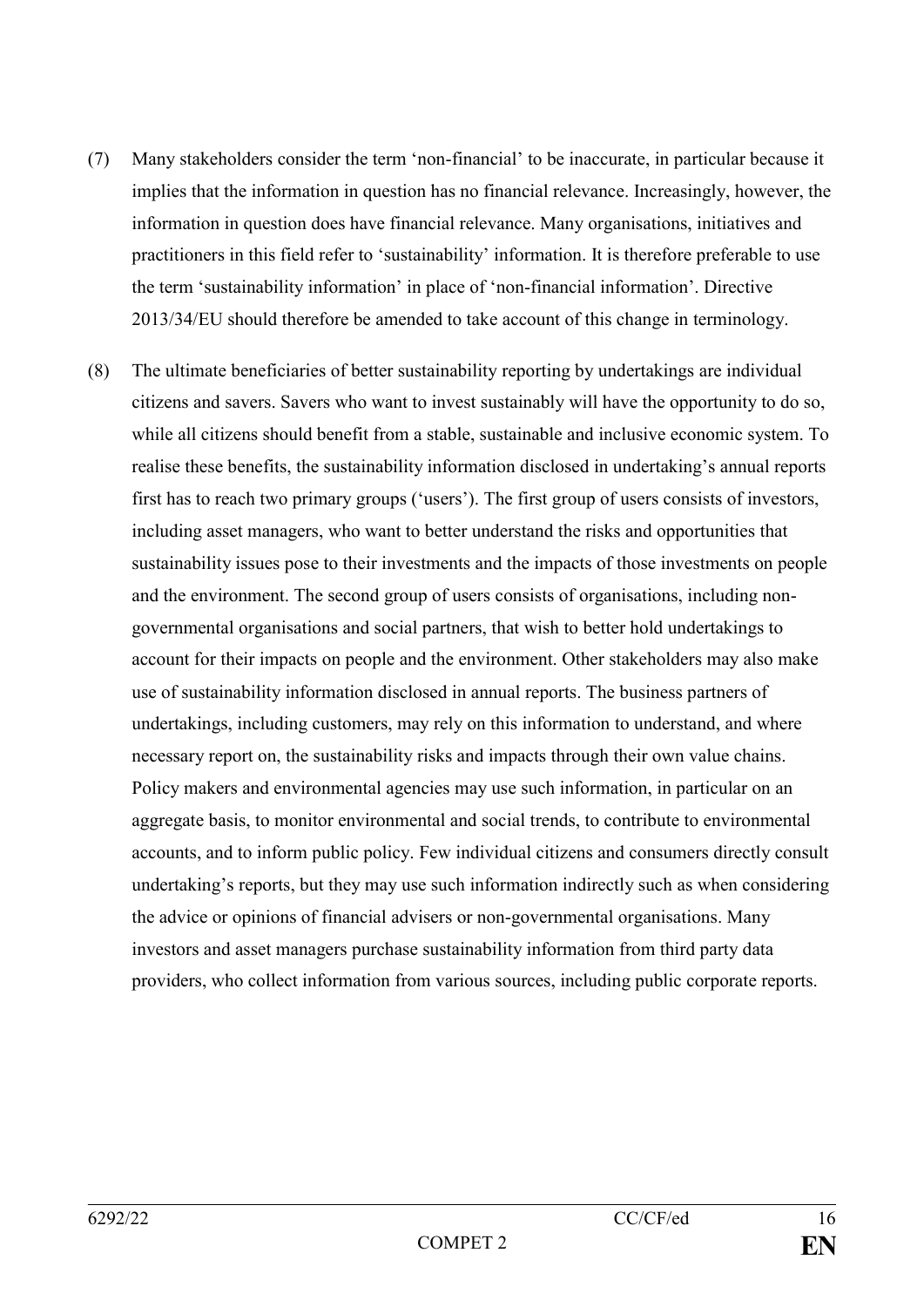- (9) There has been a very significant increase in demand for corporate sustainability information in recent years, especially on the part of the investment community. That increase in demand is driven by the changing nature of risks to undertakings and growing investor awareness of the financial implications of these risks. That is especially the case for climate-related financial risks. Awareness of the risks to undertakings and to investments resulting from other environmental issues, such as biodiversity loss, and from social issues, including health issues, is also growing. The increase in demand for sustainability information is also driven by the growth in investment products that explicitly seek to meet certain sustainability standards or achieve certain sustainability objectives. Part of that increase is the logical consequence of previously adopted Union legislation, notably Regulation (EU) 2019/2088 and Regulation (EU) 2020/852. Some of the increase would have happened in any case, due to fast-changing citizen awareness, consumer preferences and market practices. The COVID-19 pandemic will further accelerate the increase in users' information needs, in particular as it has exposed the vulnerabilities of workers and of undertaking's value chains. Information on environmental impacts is also relevant in the context of mitigating future pandemics with human disturbance of ecosystems increasingly linked to the occurrence and spread of diseases.
- (10) Undertakings themselves stand to benefit from carrying out high quality reporting on sustainability matters. The growth in the number of investment products that aim to pursue sustainability objectives means that good sustainability reporting can enhance an undertaking's access to financial capital. Sustainability reporting can help undertakings to identify and manage their own risks and opportunities related to sustainability matters. It can provide a basis for better dialogue and communication between undertakings and their stakeholders, and can help undertakings to improve their reputation. Moreover, a consistent basis for sustainability reporting by undertakings in the form of reporting standards should provide for the relevant and sufficient information and thus significantly decrease ad hoc requests for information.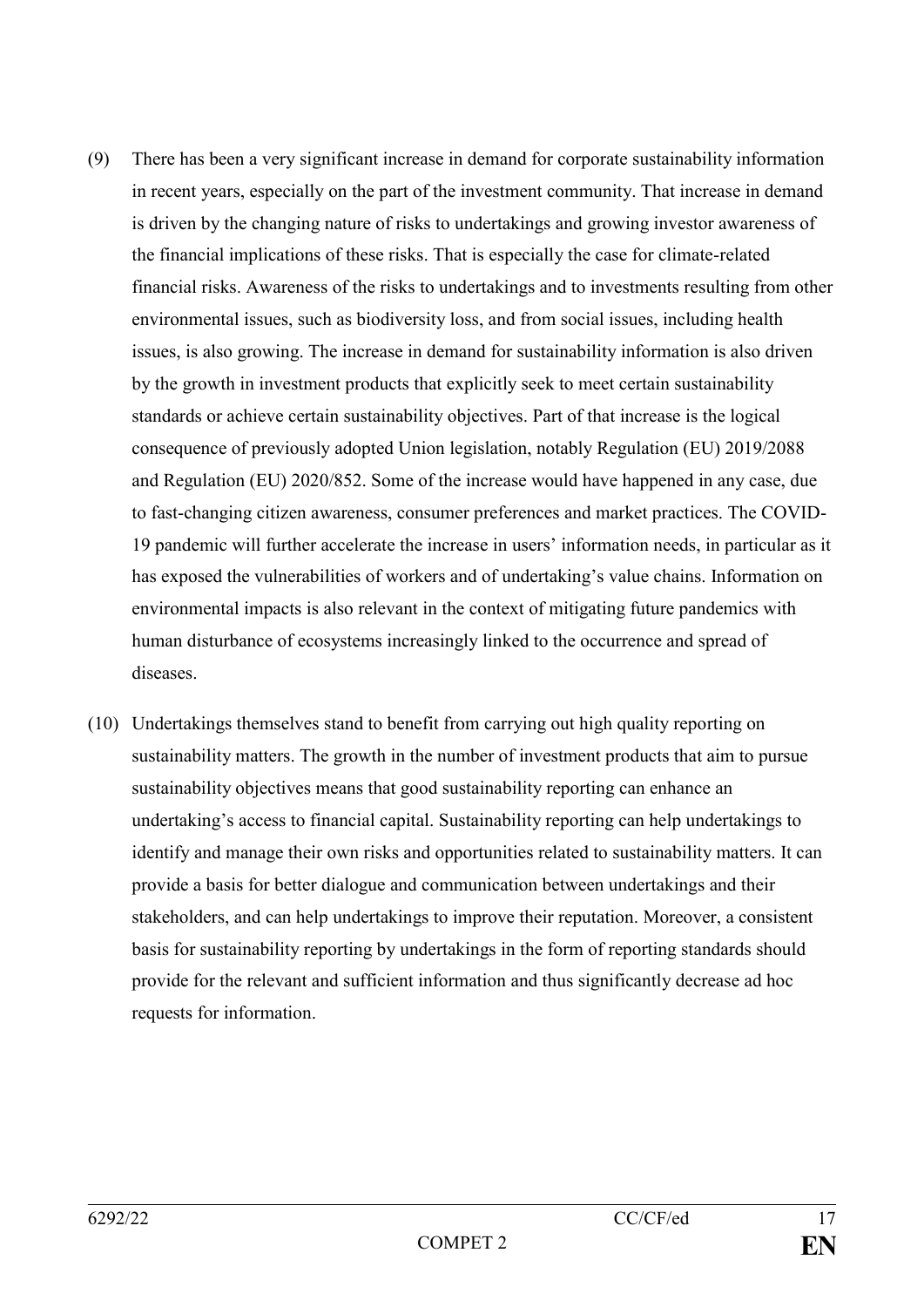- (11) The report on the review clause of the Non-Financial Reporting Directive (Directive 2014/95/EU), and its accompanying fitness check on corporate reporting, identified problems as to the effectiveness of that Directive**<sup>24</sup>**. There is significant evidence that many undertakings do not disclose material information on all major sustainability-related topics. The report also identified as significant problems the limited comparability and reliability of sustainability information. Additionally, many undertakings from which users need sustainability information are not obliged to report such information.
- (12) In the absence of policy action, the gap between users' information needs and the sustainability information reported by undertakings is expected to grow. This gap has significant negative consequences. Investors are unable to take sufficient account of sustainability-related risks and opportunities in their investment decisions. The aggregation of multiple investment decisions that do not take adequate account of sustainability-related risks has the potential to create systemic risks that threaten financial stability. The European Central Bank and international organisations such as the Financial Stability Board have drawn attention to those systemic risks, in particular in the case of climate. Investors are also less able to channel financial resources to undertakings and economic activities that address and do not exacerbate social and environmental problems, which undermines the objectives of the European Green Deal and the Action Plan on Financing Sustainable Growth.

1

**<sup>24</sup>** Publication office: please insert reference to Report from the Commission to the European Parliament, the Council and the European Economic and Social Committee on the review clauses in Directives 2013/34/EU, 2014/95/EU, and 2013/50/EU, and accompanying SWD-Fitness Check.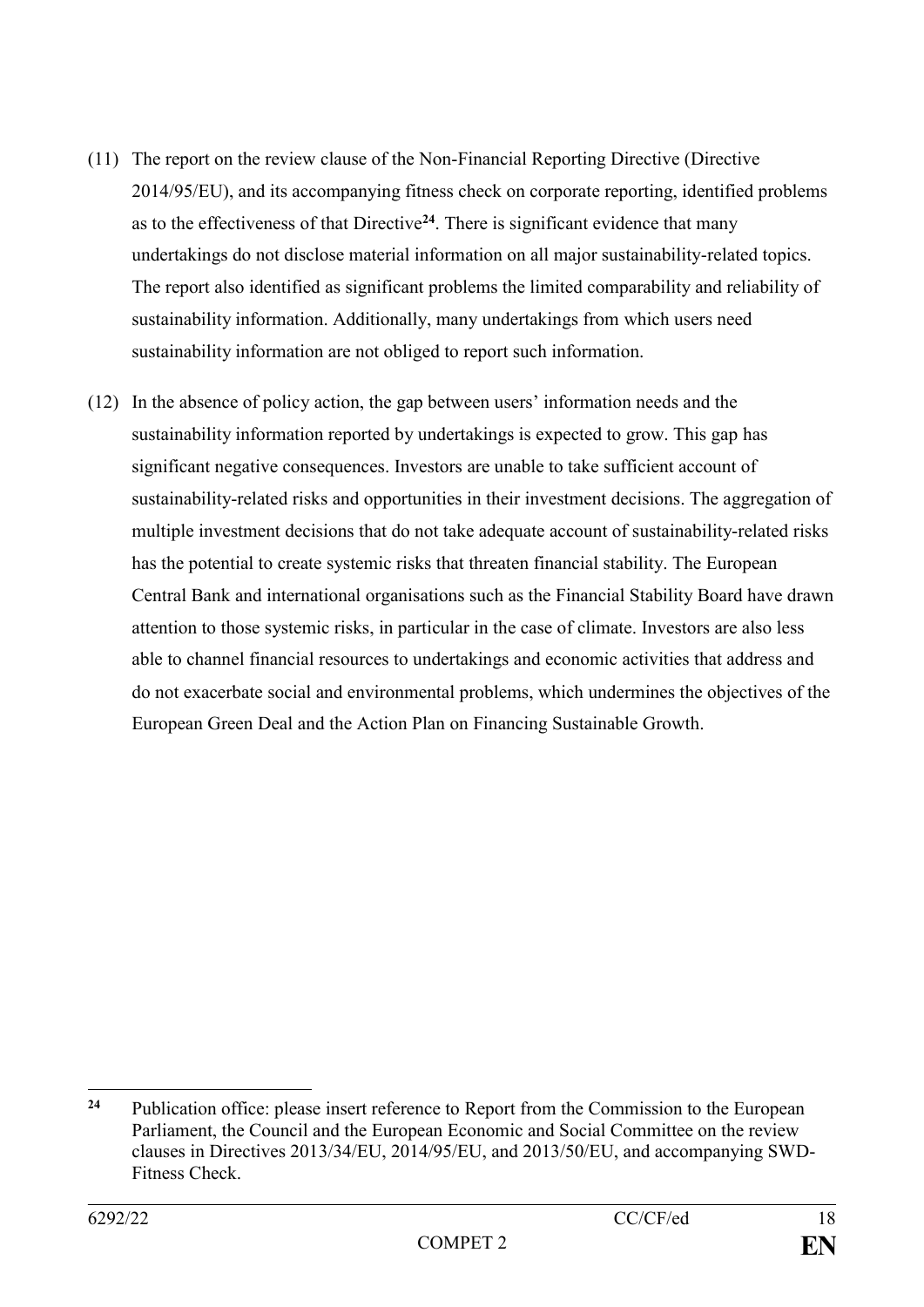Non-governmental organisations, social partners, communities affected by undertakings' activities, and other stakeholders are less able to hold undertakings accountable for their impacts on people and the environment. This creates an accountability deficit, and may contribute to lower levels of citizen trust in businesses, which in turn may have negative impacts on the efficient functioning of the social market economy. The lack of generally accepted metrics and methods for measuring, valuing, and managing sustainability-related risks is also an obstacle to the efforts of undertakings to ensure that their business models and activities are sustainable.

- (13) The report on the review clause of Directive 2014/95/EU, and its accompanying fitness check on corporate reporting, also recognised a significant increase in requests for STTIinformation about sustainability matters to undertakings in an attempt to address the existing information gap. In addition, ongoing expectations on undertakings to use a variety of different frameworks and standards are likely to continue and may even intensify as the value placed on sustainability information continues to grow. In the absence of policy action to build consensus on the information that undertakings should report, there will be significant increases in costs and burden for reporting undertakings and for users of such information.
- (14) The growing gap between users' information needs and the current reporting practices of undertakings makes it more likely that individual Member States will introduce increasingly divergent national rules or standards. Different reporting requirements in different Member States would create additional costs and complexity for undertakings operating across borders and therefore undermine the single market, and would undermine the right of establishment and the free movement of capital across the Union. Those different reporting requirements also make reported information less comparable across borders, undermining the capital markets union.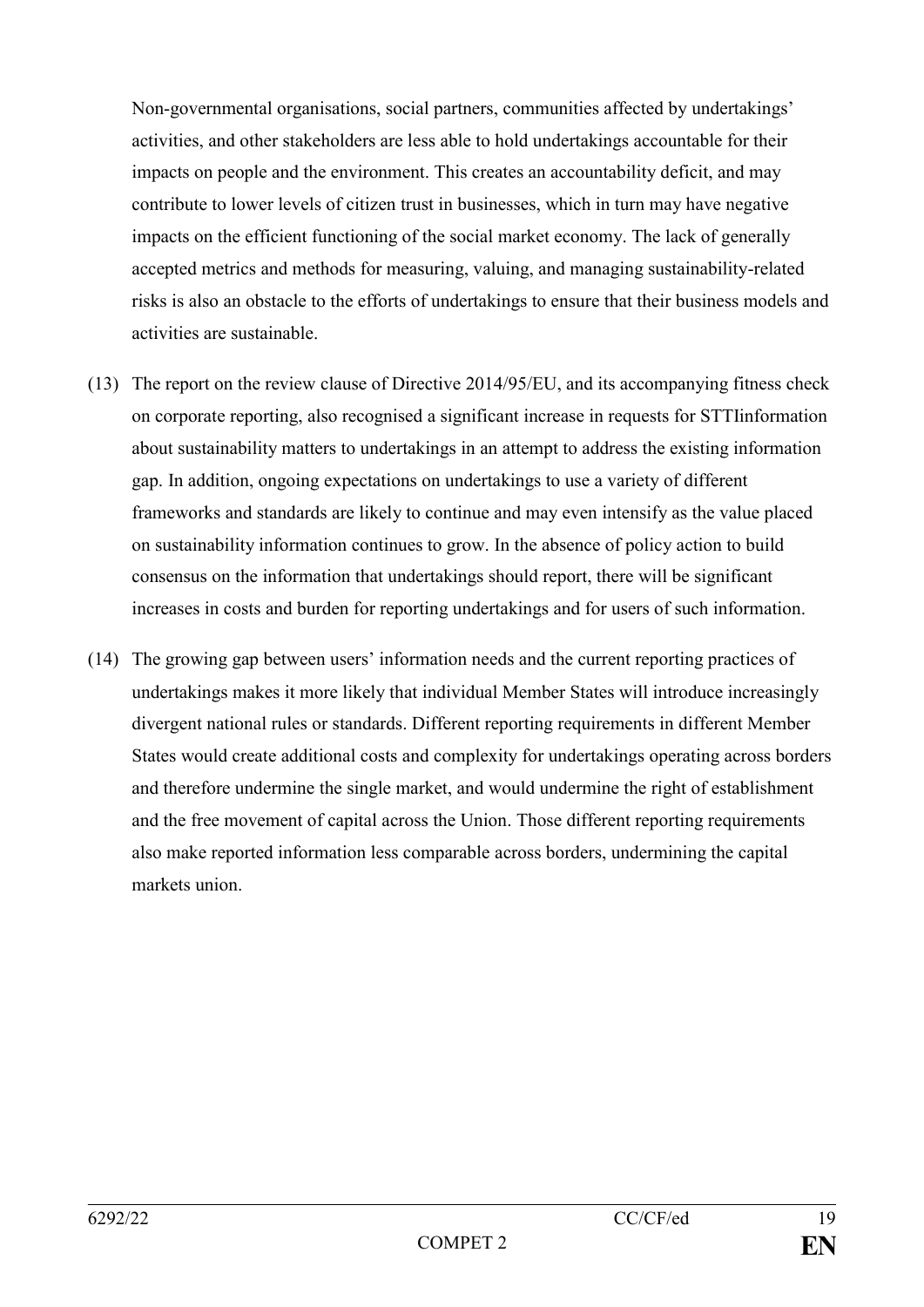- (15) Articles 19a and 29a of Directive 2013/34/EU apply to large undertakings that are publicinterest entities with an average number of employees in excess of 500, and to public-interest entities that are parent undertakings of a large group with an average number of employees in excess of 500 on a consolidated basis, respectively. In view of the growth of users' needs for sustainability information, additional categories of undertakings should be required to report such information. It is therefore appropriate to require all large undertakings and all undertakings listed on regulated markets, except micro undertakings, to report detailed sustainability information. Articles 19a and 29a explicitly set out the scope of the reporting requirements with reference to Articles 2 and 3 of Directive 2013/34/EU. Therefore, Articles 19a and 29a do not 'simplify' or 'modify' another requirement and the restriction of exemptions for public-interest entities in Article 40 of Directive 2013/34/EU does not apply. In particular, public-interest entities should not be treated as large undertakings for the purposes of the reporting obligations of Articles 19a and 29a, i.e. small and medium sized public-interest entities should be allowed to report according to the simplified SME sustainability reporting standards. In addition, all undertakings that are parent undertakings of large groups should prepare sustainability reporting at group level.
- (16) The requirement that also large non-listed undertakings should disclose information on sustainability matters is mainly driven by concerns about the impacts and accountability of such undertakings, including through their value chain. In this respect, all large undertakings should be subject to the same requirements to report sustainability information publicly. In addition, financial market participants also need information from those large non-listed undertakings.
- (17) The requirement that undertakings not established in the Union but with securities listed on regulated markets should also disclose information on sustainability matters responds to the needs of financial market participants for information from such undertakings in order to understand the risks and impacts of their investments, and to comply with the disclosure requirements laid down in Regulation (EU) 2019/2088.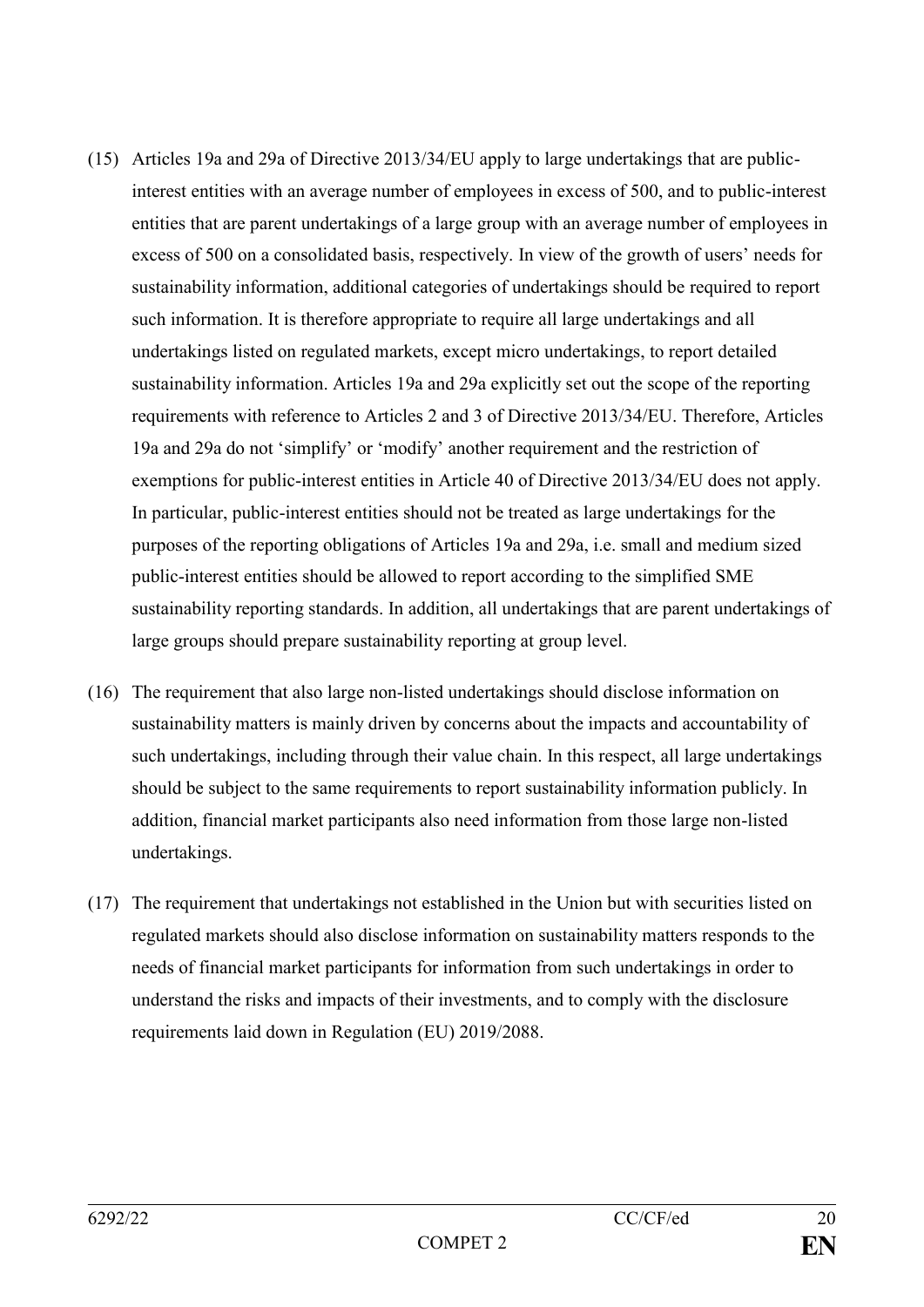(18) Considering the growing relevance of sustainability-related risks and taking into account that small and medium-sized enterprises (SMEs) listed on regulated markets comprise a significant proportion of all listed undertakings in the Union, in order to ensure investor protection it is appropriate to require that also those SMEs disclose information on sustainability matters. The introduction of this requirement will help to ensure that financial market participants can include smaller listed undertakings in investment portfolios on the basis that they report the sustainability information that financial market participants need. It will therefore help to protect and enhance the access of smaller listed undertakings to financial capital, and avoid discrimination against such undertakings on the part of financial market participants. The introduction of this requirement is also necessary to ensure that financial market participants have the information they need from investee undertakings to be able to comply with their own sustainability disclosure requirements laid down in Regulation (EU) 2019/2088. SMEs listed on regulated markets should, however, be provided with sufficient time to prepare for the application of the requirement to report sustainability information, due to their smaller size and more limited resources, and taking account of the difficult economic circumstances created by the COVID-19 pandemic. They should also be given the possibility to report according to standards that are proportionate to the capacities and resources of SMEs, and relevant to the scale and complexity of their activities. Non-listed SMEs can also choose to use these proportionate standards on a voluntary basis. The SME standards will set a reference for undertakings that are within the scope of the Directive regarding the level of sustainability information that they could reasonably request from SME suppliers and clients in their value chains.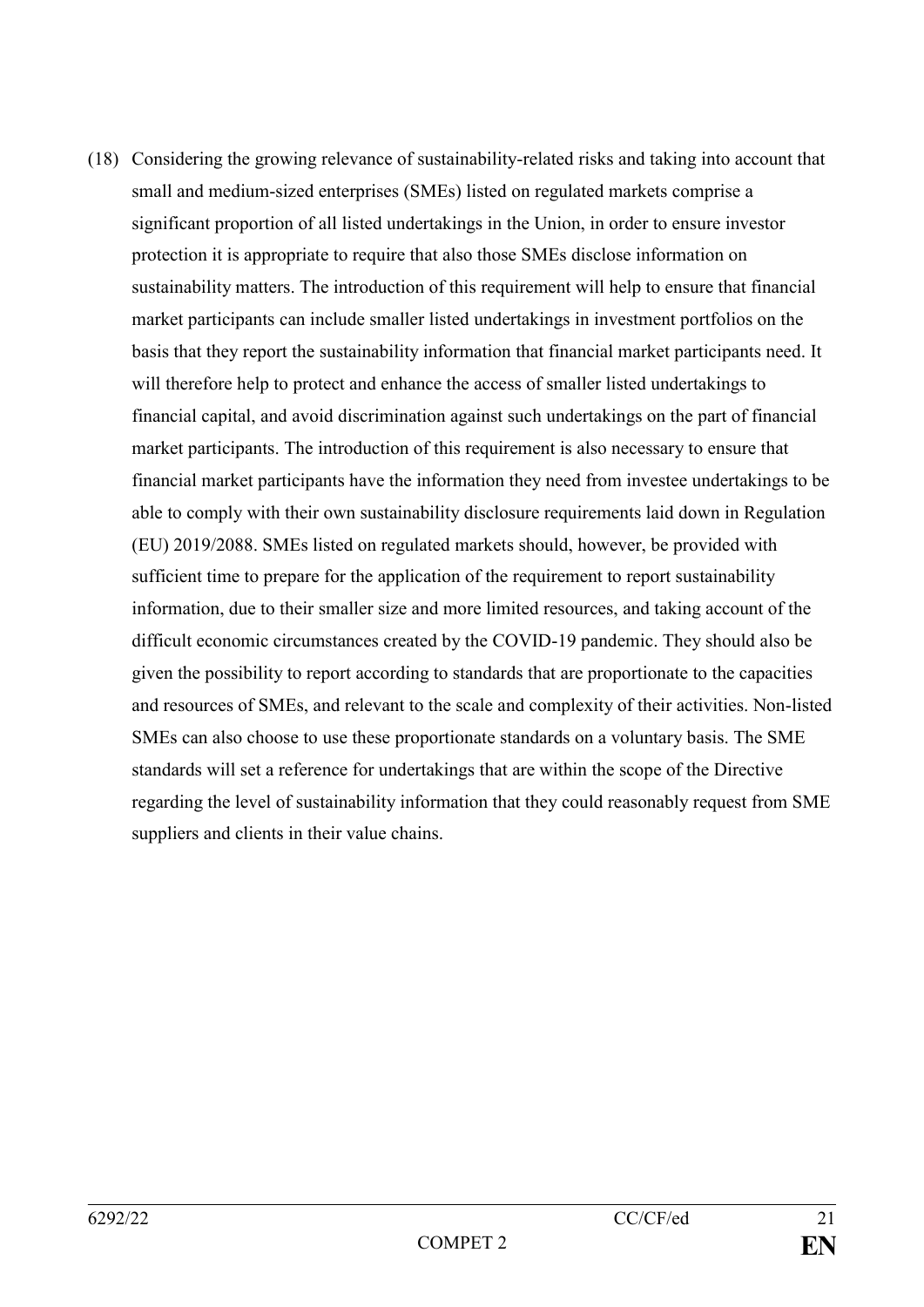- (19) Directive 2004/109/EC of the European Parliament and of the Council**<sup>25</sup>** applies to all undertakings with securities listed on regulated markets. In order to ensure that all undertakings with securities listed on regulated markets, including third country issuers, fall under the same sustainability reporting requirements, Directive 2004/109/EC should contain the necessary cross-references to any requirement on sustainability reporting in the annual financial report.
- (20) Article 23(4), first subparagraph, point (i), and Article 23(4), fourth subparagraph of Directive 2004/109/EC empower the Commission to adopt measures to set up a mechanism for the determination of equivalence of information required under the Directive, and for the establishment of general equivalence criteria regarding accounting standards, respectively. Article 23(4), third subparagraph, of Directive 2004/109/EC also empowers the Commission to take the necessary decisions on the equivalence of accounting standards that are used by third-country issuers. In order to reflect the inclusion of the sustainability requirements in Directive 2004/109/EC, the Commission should be empowered to establish a mechanism for the determination of equivalence of sustainability reporting standards applied by third-country issuers of securities, similar to existing Commission Regulation (EC) No 1569/2007**<sup>26</sup>** which sets out the criteria for the determination of equivalence of accounting standards applied by third country issuers. For the same reason, the Commission should also be empowered to take the necessary decisions on the equivalence of sustainability reporting standards that are used by third country issuers. The competent authority of the home Member State of a third

<sup>1</sup> **<sup>25</sup>** Directive 2004/109/EC of the European Parliament and of the Council of 15 December 2004 on the harmonisation of transparency requirements in relation to information about issuers whose securities are admitted to trading on a regulated market and amending Directive 2001/34/EC (OJ L 390, 31.12.2004, p. 38).

**<sup>26</sup>** Commission Regulation (EC) No 1569/2007 of 21 December 2007 establishing a mechanism for the determination of equivalence of accounting standards applied by third country issuers of securities pursuant to Directives 2003/71/EC and 2004/109/EC of the European Parliament and of the Council (OJ L 340, 22.12.2007, p. 66).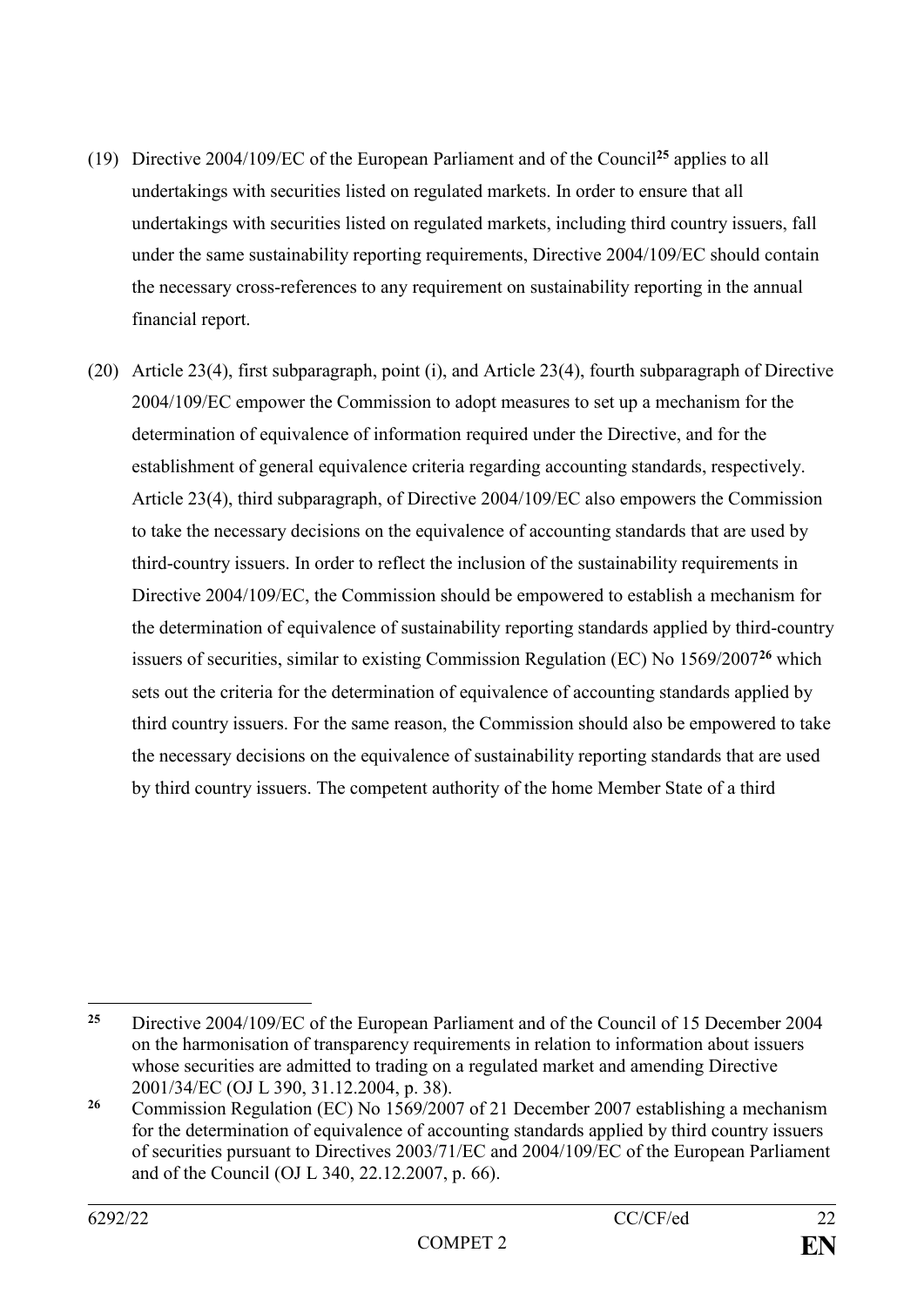country issuer may consider that the third country issuer is compliant with the EU sustainability reporting obligations if it reports according to equivalent sustainability reporting standards. Those amendments will ensure consistent equivalence regimes for sustainability reporting obligations and for financial reporting obligations regarding the annual financial report.

(21) Articles 19a(3) and 29a(3) of Directive 2013/34/EU currently exempt all subsidiary undertakings from the obligation to report non-financial information where such undertakings and their subsidiary undertakings are included in the consolidated management report of their parent undertaking, provided this includes non-financial information reported according to EU requirements. That exemption should also apply where the parent undertaking reporting at consolidated level is a third country undertaking reporting sustainability information in accordance with equivalent sustainability reporting standards. Given that Directive 2004/109/EC would foresee appropriate mechanisms to determine the equivalence of sustainability reporting standards, and given that both undertakings with and without securities listed on regulated markets should be required to report according to the same sustainability reporting standards, the measures adopted pursuant to Article 23(4), first subparagraph, point (i), and Article 23(4), fourth subparagraph of Directive 2004/109/EC establishing a mechanism for the determination of equivalence of standards should be put to use for determining the exemption of subsidiary undertakings of non-EU parent undertakings under the regime of Directive 2013/34/EU. In this sense, the subsidiary undertaking should be exempted when consolidated sustainability reporting is drawn up in a manner equivalent to European sustainability reporting standards, determined in accordance with the relevant measures adopted pursuant to Article 23(4), first subparagraph, point (i), and Article 23(4), fourth subparagraph of Directive 2004/109/EC.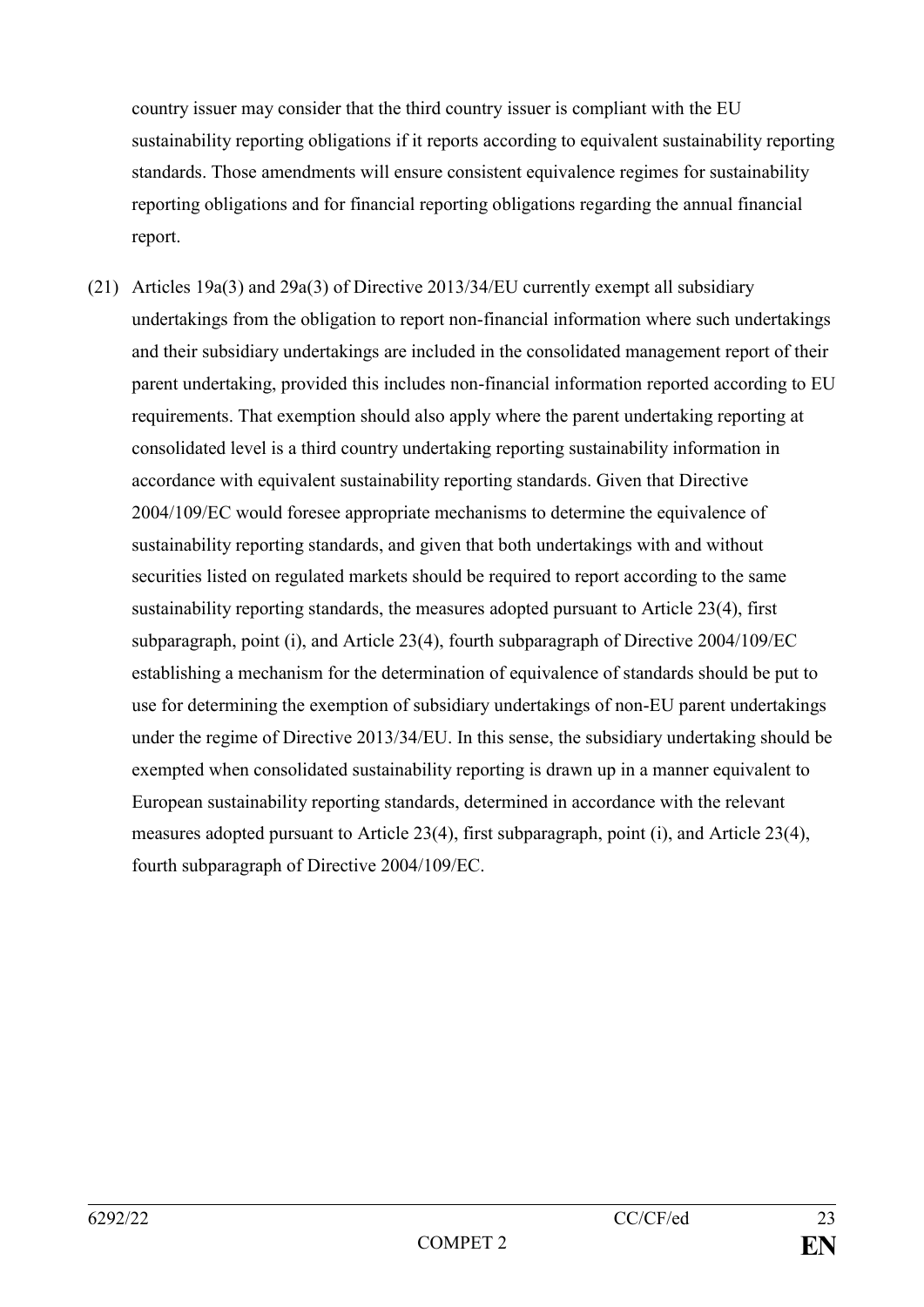- (21)a It is necessary to ensure that sustainability information is easily accessible for users, and to bring transparency about which is the parent undertaking of the exempted subsidiary undertaking which is reporting at consolidated level. It is therefore necessary to require those subsidiary undertakings of EU parent undertakings to include in their management report the name of the parent undertaking, the web links to the consolidated management report of the parent undertaking and to the assurance opinion on sustainability reporting, and the fact that the undertaking is exempted from sustainability reporting obligations. In order to ensure the usability of the information, it is necessary to allow Member States to require the publication of the consolidated management report and the opinion on sustainability reporting, in a language accepted by the Member State by which the exempted subsidiary undertaking is governed, and that any necessary translation into this language is certified. Subsidiary undertakings of non-EU parent undertakings should also publish the consolidated management report and the assurance opinion on sustainability reporting in a language accepted by the Member State by which the exempted subsidiary is governed to ensure that the relevant sustainability information meets the publication requirements in the EU, ensuring the digital access to this information.
- (22) Article 23 of Directive 2013/34/EU exempts parent undertakings from the obligation to prepare consolidated financial statements and a consolidated management report where those undertakings are subsidiaries of another parent undertaking that complies with that obligation. It should be specified, however, that the exemption regime for consolidated financial statements and consolidated management reports operates independently from the exemption regime for consolidated sustainability reporting. An undertaking can therefore be exempted from consolidated financial reporting obligations but not exempted from consolidated sustainability reporting obligations where its ultimate parent prepares consolidated financial statements and consolidated management reports in accordance with Union law, or in accordance with equivalent requirements if the undertaking is established in a third country, but does not prepare consolidated sustainability reporting in accordance with EU law, or in accordance with equivalent requirements if the undertaking is established in a third country.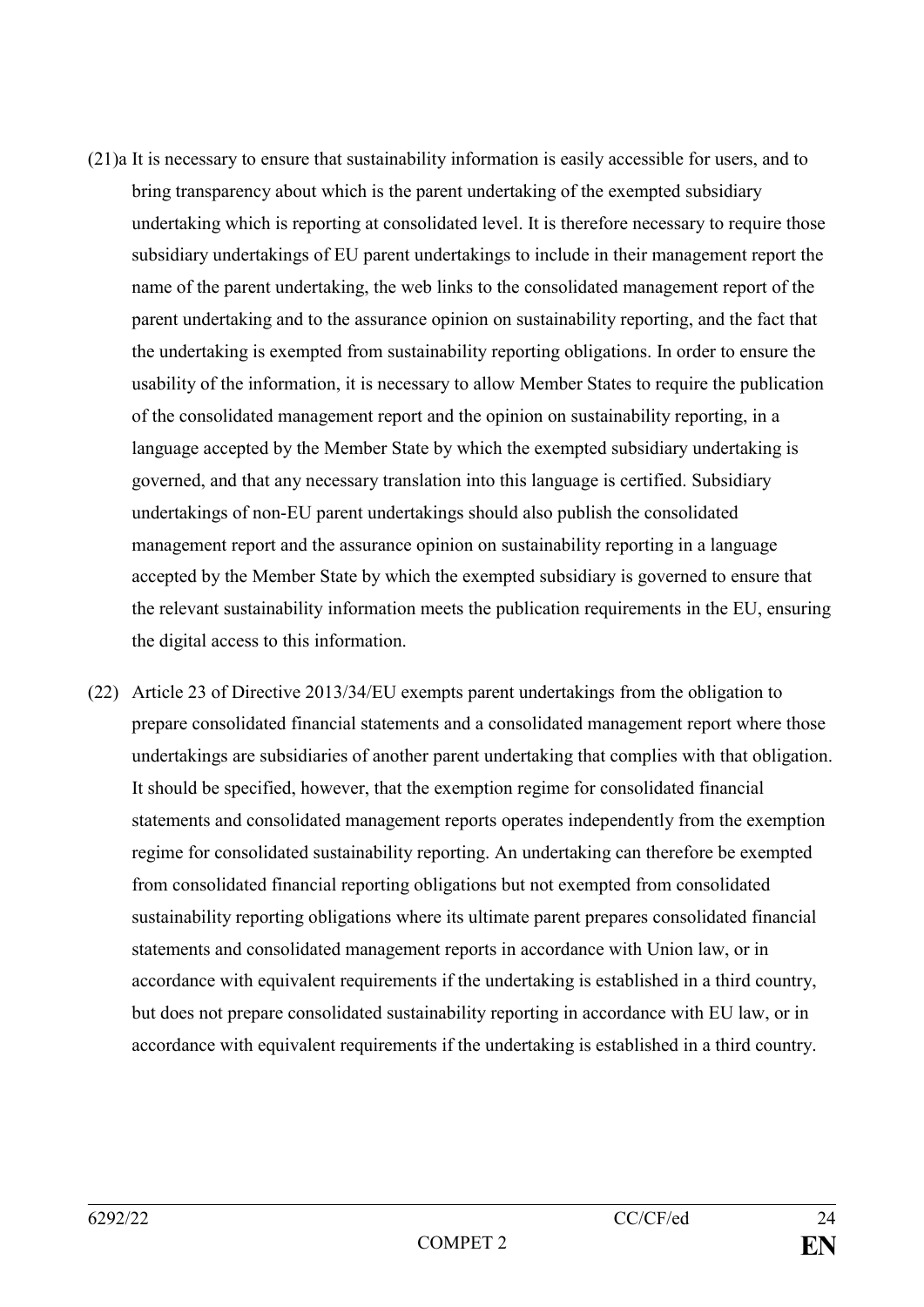(23) Credit institutions and insurance undertakings play a key role in the transition towards a fully sustainable and inclusive economic and financial system in line with the European Green Deal. They can have significant positive and negative impacts via their lending, investment and underwriting activities. Credit institutions and insurance undertakings other than those that are required to comply with Directive 2013/34/EU, including cooperatives and mutual undertakings, should therefore be subject to sustainability reporting requirements provided that they meet certain size criteria. Users of that information would thus be enabled to assess both the impacts of these undertakings on society and the environment and the risks arising from sustainability matters that these undertakings could face. The Accounting Directive applies three possible criteria to determine whether an undertaking is considered to be a "large undertaking", which are the balance sheet total, net turnover and average number of employees during the financial year. The criterion of net turnover needs to be adapted for credit institutions and for insurance undertakings by referring to the definition of net turnover in Directive 1986/635 and in Directive 1991/674 instead of the general definition of Directive 2013/34/EU. To ensure coherence with the reporting requirements of Council Directive 86/635/EEC**<sup>27</sup>** on the annual accounts and consolidated accounts of banks and other financial institutions, Member States may choose not to apply sustainability reporting requirements to credit institutions listed in Article 2(5) of Directive 2013/36/EU of the European Parliament and of the Council**<sup>28</sup>** .

 $27$ **<sup>27</sup>** Council Directive 86/635/EEC of 8 December 1986 on the annual accounts and consolidated accounts of banks and other financial institutions (OJ L 372, 31.12.1986, p. 1).

**<sup>28</sup>** Directive 2013/36/EU of the European Parliament and of the Council of 26 June 2013 on access to the activity of credit institutions and the prudential supervision of credit institutions and investment firms, amending Directive 2002/87/EC and repealing Directives 2006/48/EC and 2006/49/EC (OJ L 176, 27.6.2013, p. 338).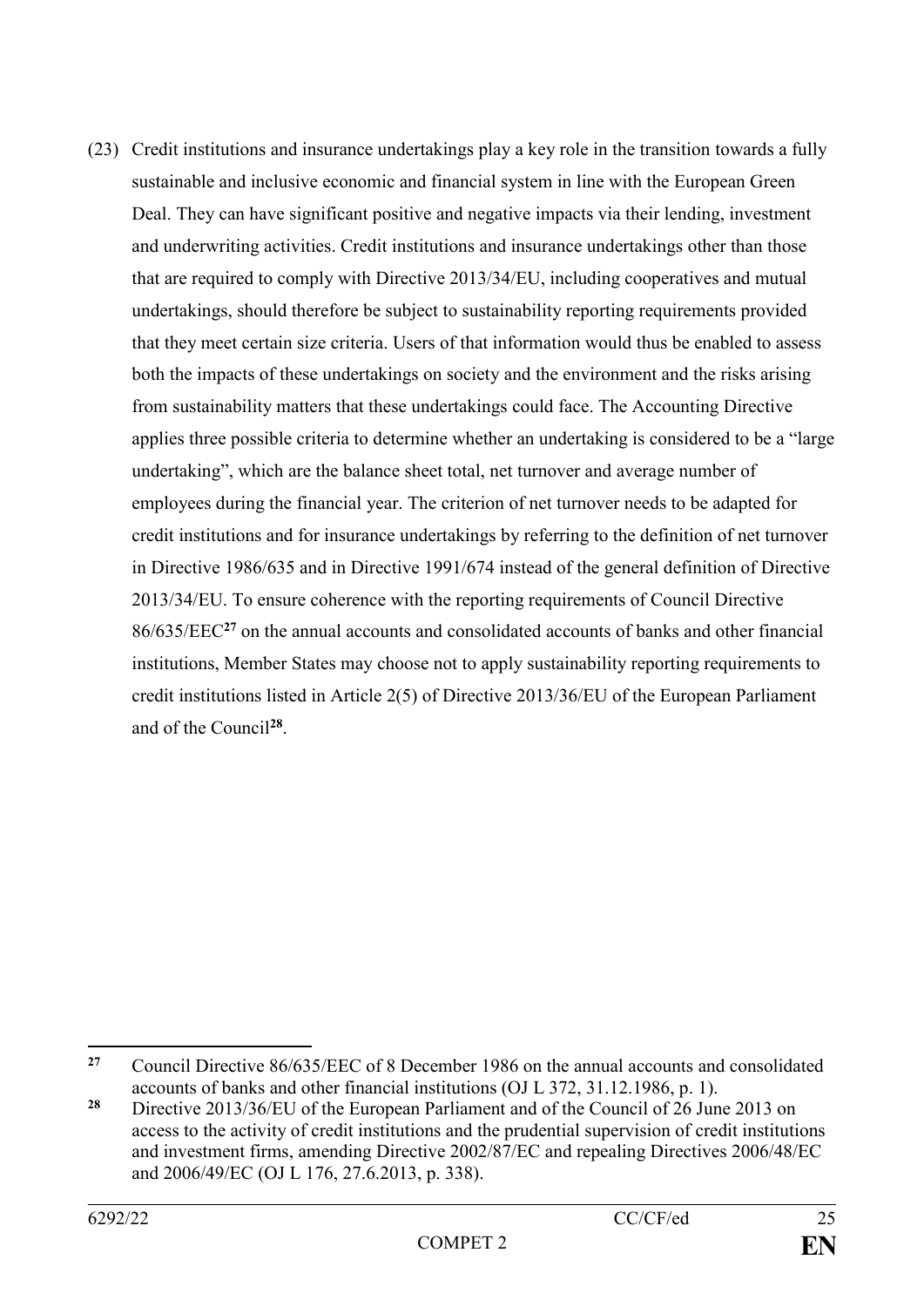- (24) The list of sustainability matters on which undertakings are required to report should be as coherent as possible with the definition of 'sustainability factors' laid down in Regulation (EU) 2019/2088. That list should also correspond to the needs and expectations of users and undertakings themselves, who often use the terms 'environmental', 'social' and 'governance' as a means to categorise the three main sustainability matters. The list of sustainability factors laid down in Regulation (EU) 2019/2088 does not explicitly include governance matters. The definition of sustainability matters in Directive 2013/34/EU should therefore relate to environmental, social and human rights and governance factors, and be based on the definition of 'sustainability factors' laid down in Regulation (EU) 2019/2088.
- (25) Articles 19a and 29a of Directive 2013/34/EU require reporting not only on information 'to the extent necessary for an understanding of the undertaking's development, performance, position', but also on information necessary for an understanding of the impact of the undertaking's activities on environmental, social and employee matters, respect for human rights, anti-corruption and bribery matters. Those articles therefore require undertakings to report both on the impacts of the activities of the undertaking on people and the environment and on how various sustainability matters affect the undertaking. That is referred to as the double-materiality perspective, in which the risks to the undertaking and the impacts of the undertaking each represent one materiality perspective. The fitness check on corporate reporting shows that those two perspectives are often not well understood or applied. It is therefore necessary to clarify that undertakings should consider each materiality perspective in its own right, and should disclose information that is material from both perspectives as well as information that is material from only one perspective.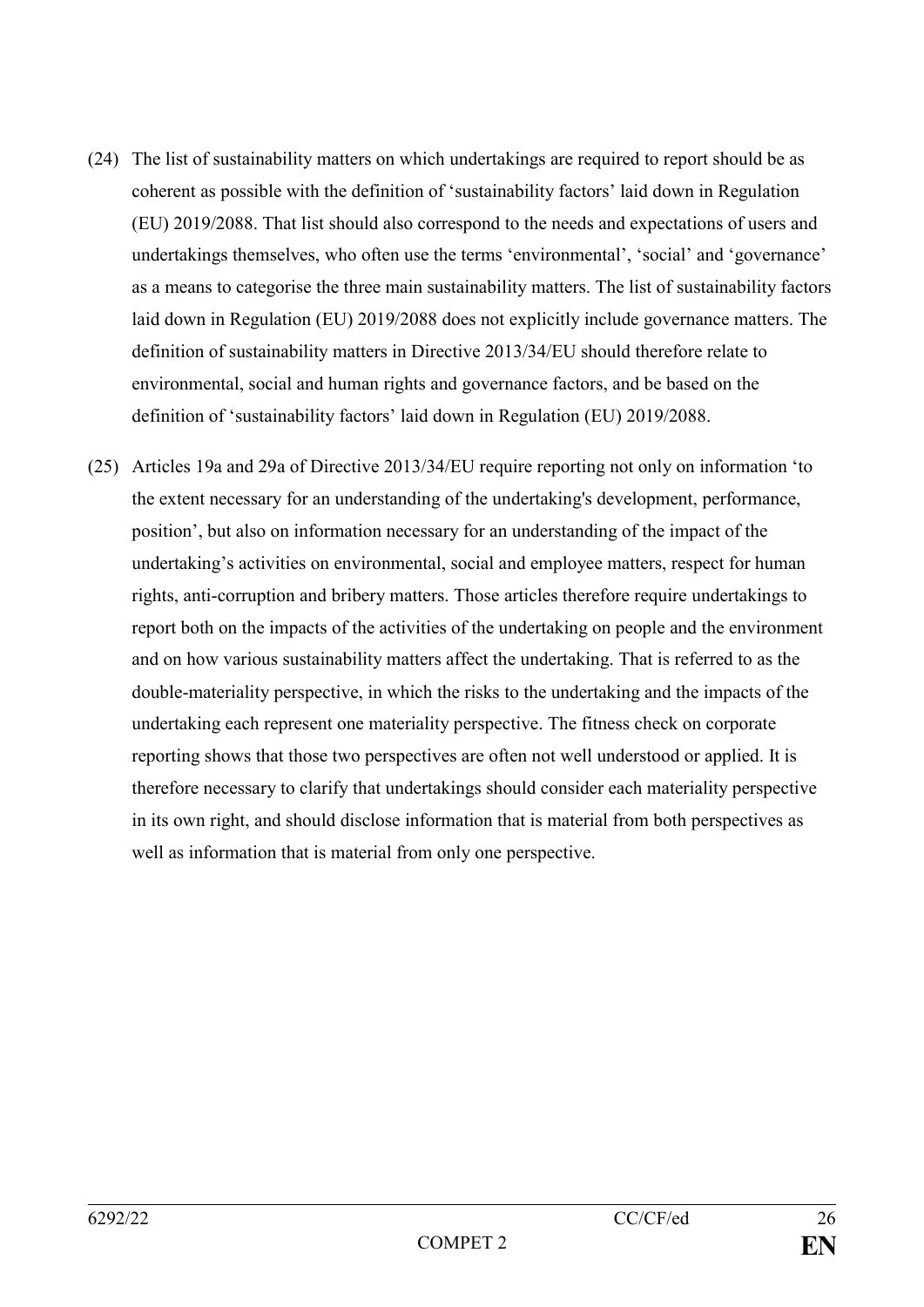(26) Articles 19a(1) and 29a(1) of Directive 2013/34/EU require undertakings to disclose information about five reporting areas: business model, policies (including due diligence processes implemented), the outcome of those policies, risks and risk management, and key performance indicators relevant to the business. Article 19a(1) of Directive 2013/34/EU does not contain explicit references to other reporting areas that users of information consider relevant, some of which align with disclosures included in international frameworks, including the recommendations of the Task Force on Climate-related Financial Disclosures. Disclosure requirements should be specified in sufficient detail to ensure that undertakings report information on their resilience to risks related to sustainability matters. In addition to the reporting areas identified in Articles 19a(1) and 29a(1) of Directive 2013/34/EU, undertakings should therefore be required to disclose information about their business strategy and the resilience of the business model and strategy to risks related to sustainability matters, any plans they may have to ensure that their business model and strategy are compatible with the transition to a sustainable and climate-neutral economy; whether and how their business model and strategy take account of the interests of stakeholders; any opportunities for the undertaking arising from sustainability matters; the implementation of the aspects of the business strategy which affect, or are affected by sustainability matters; any sustainability targets set by the undertaking and the progress made towards achieving them; the role of the board and management with regard to sustainability matters; the principal actual and potential adverse impacts connected with the undertaking's activities; and how the undertaking has identified the information that they report on. Once the disclosure of elements such as targets and the progress towards achieving them is required, the separate requirement to disclose the outcomes of policies is no longer necessary.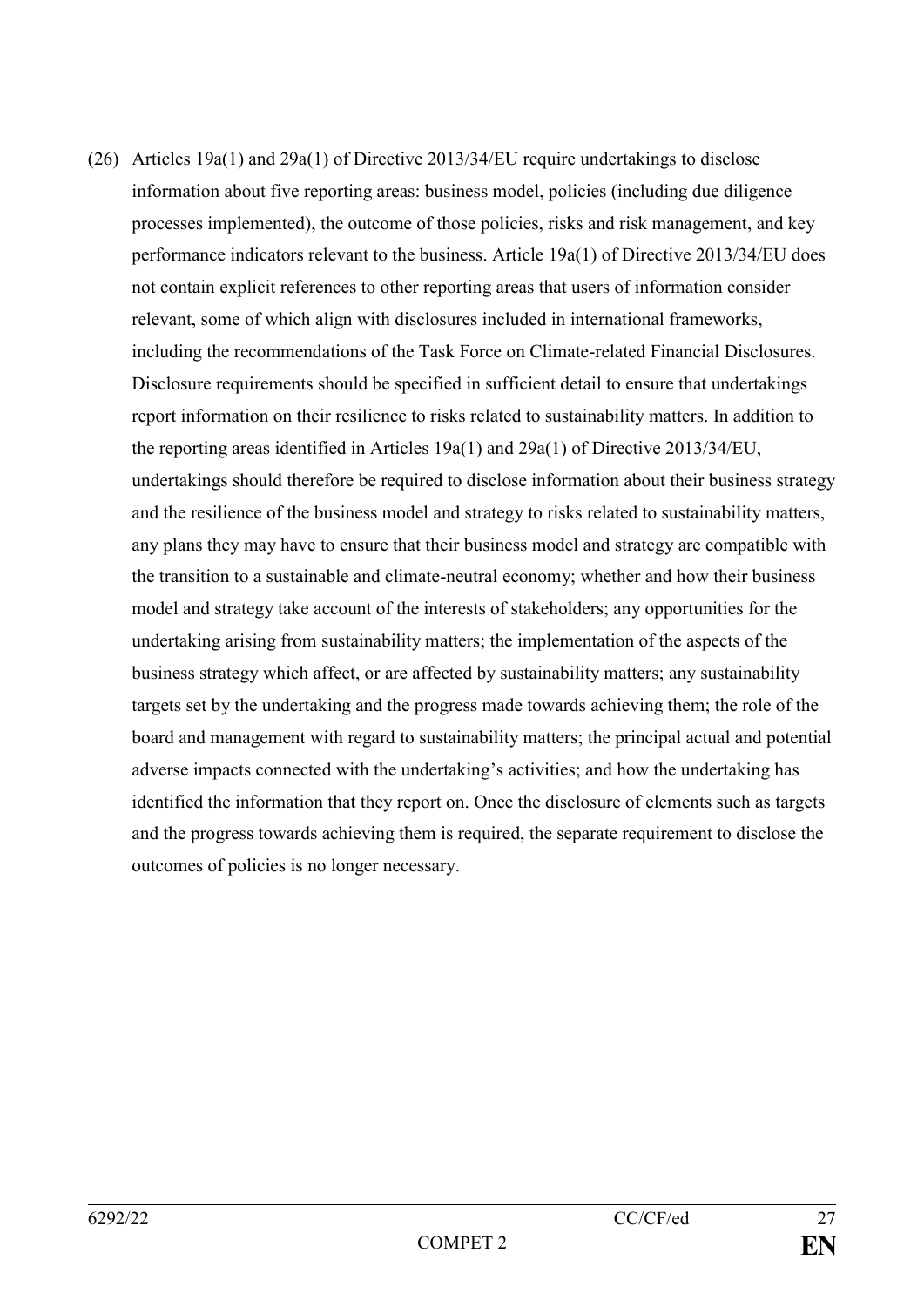(27) To ensure consistency with international instruments such as the UN Guiding Principles on Business and Human Rights, the OECD Guidelines for Multinational Enterprises and the OECD Due Diligence Guidance for Responsible Business Conduct, the due diligence disclosure requirements should be specified in greater detail than is the case in Article 19 $a(1)$ , point (b), and Article 29a(1), point (b) of Directive 2013/34/EU. Due diligence is the process that undertakings carry out to identify, prevent, mitigate and remediate the principal actual and potential adverse impacts connected with their activities and identifies how they address those adverse impacts. Impacts connected with an undertaking's activities include impacts directly caused by the undertaking, impacts to which the undertaking contributes, and impacts which are otherwise linked to the undertaking's value chain. The due diligence process concerns the whole value chain of the undertaking including its own operations, its products and services, its business relationships and its supply chains. In alignment with the UN Guiding Principles on Business and Human Rights, an actual or potential adverse impact is to be considered principal where it measures among the greatest impacts connected with the undertaking's activities based on: the gravity of the impact on people or the environment; the number of individuals that are or could be affected, or the scale of damage to the environment; and the ease with which the harm could be remediated, restoring the environment or affected people to their prior state.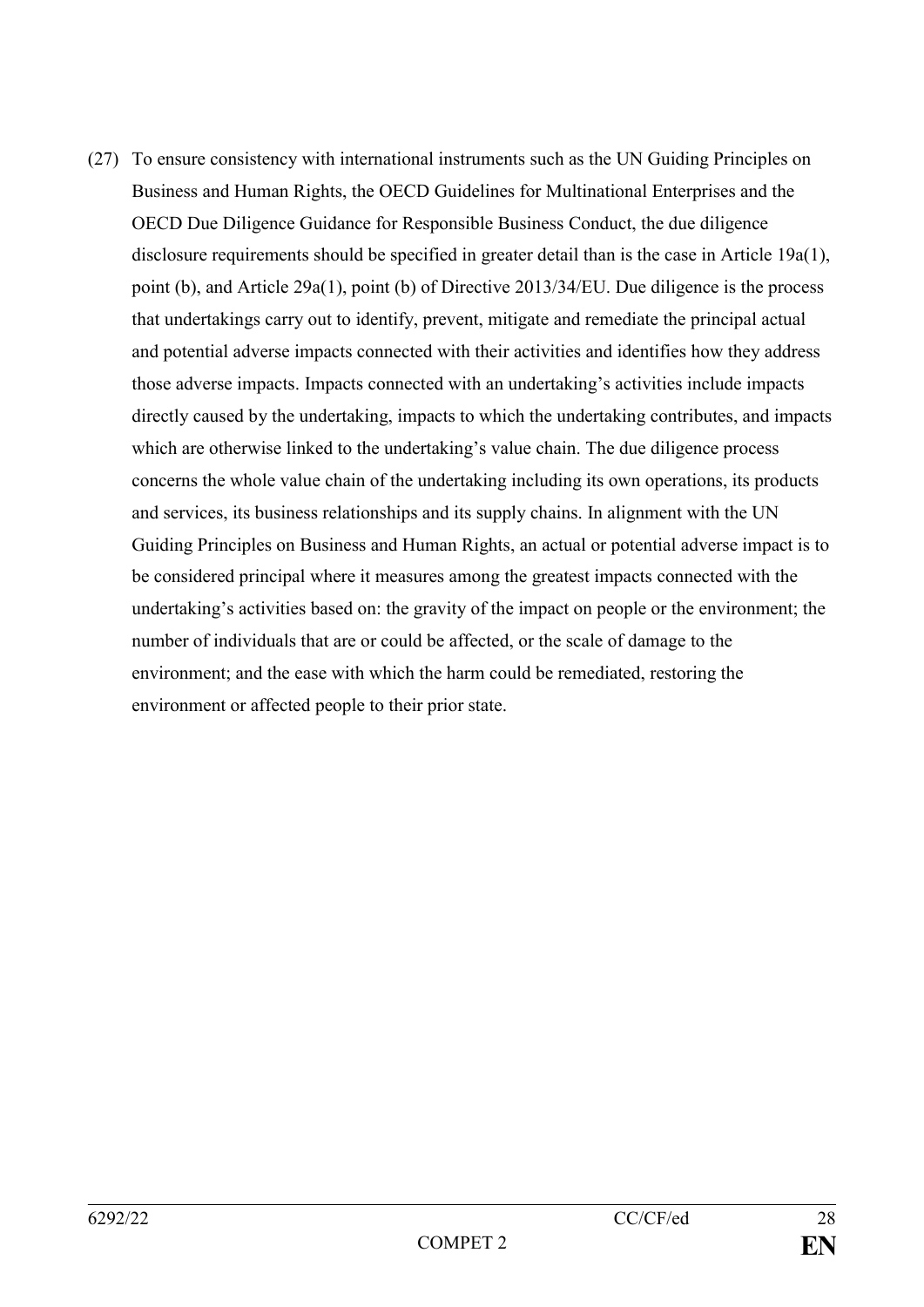(28) Directive 2013/34/EU does not require the disclosure of information on intangible resources other than intangible assets recognised in the balance sheet. It is widely recognised that information on intangible assets and other intangible factors, including internally-generated intangibles, is underreported, impeding the proper assessment of an undertaking's development, performance and position and monitoring of investments. To enable investors to better understand the increasing gap between the accounting book value of many undertakings and their market valuation, which is observed in many sectors of the economy, adequate reporting on intangibles should be required from all large undertakings and all undertakings listed on regulated markets, except micro undertakings. Nonetheless, certain information on intangible resources is intrinsic to sustainability matters, and will therefore be part of sustainability reporting. For example, information about employees' skills, competencies, experience, loyalty to the undertaking and motivation for improving processes, goods and services, is sustainability information regarding social matters that could also be considered as information on intangible resources. Likewise, information about the quality of the relationships between the undertaking and its stakeholders, including customers, suppliers and communities affected by the activities of the undertaking, is sustainability information relevant to social or governance matters that could also be considered as information on intangible resources. These examples illustrate how in some cases it is not possible to distinguish information on intangible resources from information on sustainability matters.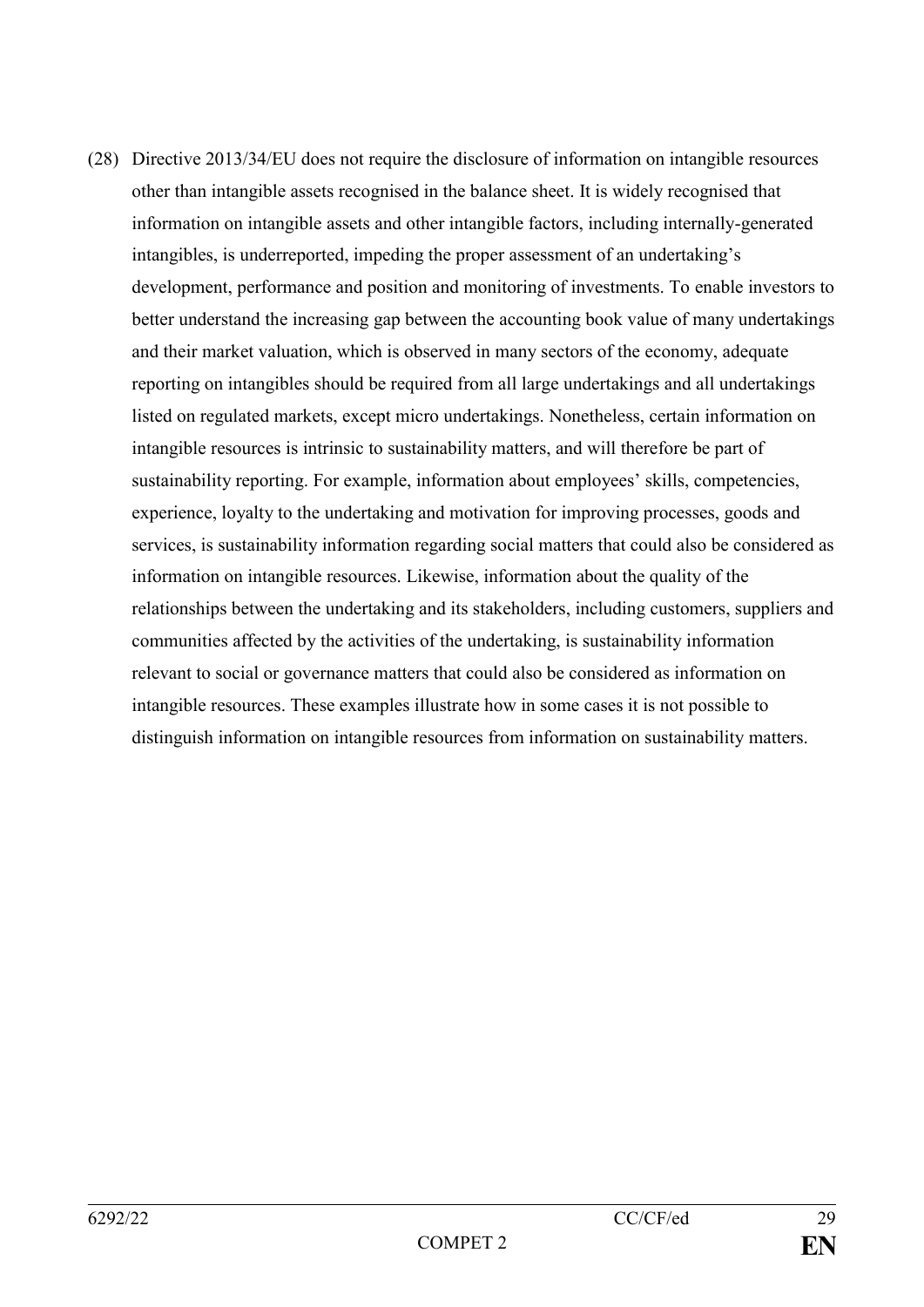- (29) Articles 19a(1) and 29a(1) of Directive 2013/34/EU do not specify whether the information to be reported is to be forward looking or information about past performance. There is currently a lack of forward-looking disclosures, which users of sustainability information especially value. Articles 19a and 29a of Directive 2013/34/EU should therefore specify that the sustainability information reported shall include forward-looking and retrospective, and both qualitative and quantitative information. Reported sustainability information should also take into account short, medium and long-term time horizons and contain information about the undertaking's whole value chain, including its own operations, its products and services, its business relationships, and its supply chain, as appropriate. Information about the undertaking's whole value chain would include information related to its value chain within the EU and information that covers third countries if the undertaking's value chain extends outside the EU.
- (30) Articles 19a(1) and 29a(1) of Directive 2013/34/EU require undertakings to include in their non-financial reporting references to, and additional explanations of, amounts reported in the annual financial statements. Those Articles do, however, not require undertakings to make references to other information in the management report or to add additional explanations to that information. There is currently thus a lack of consistency between non-financial information reported and the rest of the information disclosed in the management report. It is necessary to lay down clear requirements in this regard.
- (31) Articles 19a(1) and 29a(1) of Directive 2013/34/EU require undertakings to provide a clear and reasoned explanation for not pursuing policies in relation to one or more of the matters listed, where the undertaking does not do so. The different treatment of disclosures on the policies that undertakings may have, compared to the other reporting areas included in those articles, has created confusion among reporting undertakings and has not helped to improve the quality of the reported information. Therefore, there is no need to maintain this different treatment of policies in the Directive. The standards will determine what information needs to be disclosed in relation to each of the reporting areas mentioned in Articles 19a and 29a.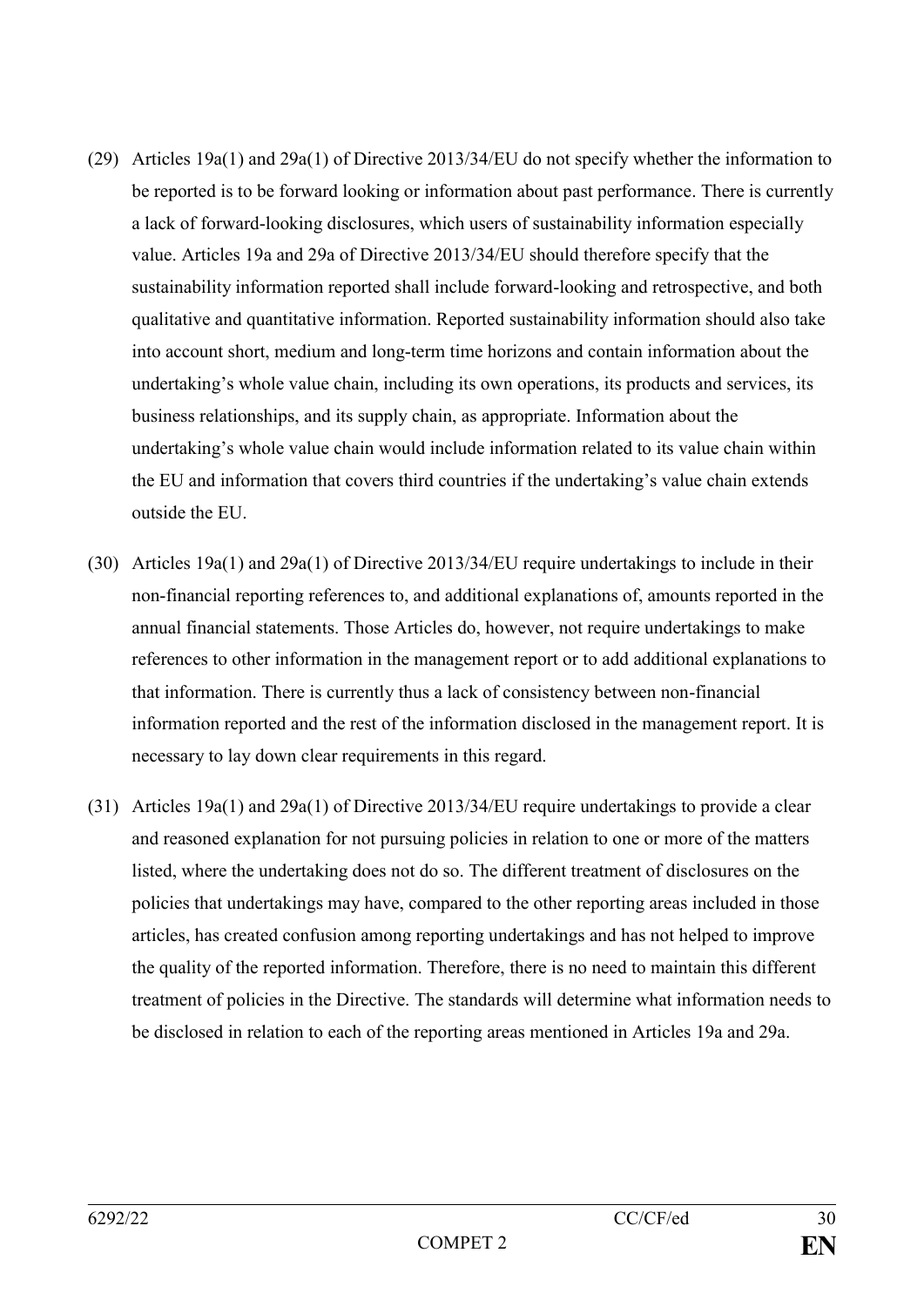(32) Undertakings under the scope of Articles 19a(1) and 29a(1) of Directive 2013/34/EU may rely on national, Union-based or international reporting frameworks, and where they do so, they have to specify which frameworks they relied upon. However, Directive 2013/34/EU does not require undertakings to use a common reporting framework or standard, and it does not prevent undertakings from choosing not to use any reporting framework or standards at all. As required by Article 2 of Directive 2014/95/EU, the Commission published in 2017 nonbinding guidelines for undertakings under the scope of that Directive**<sup>29</sup>**. In 2019, the Commission published additional guidelines, specifically on reporting climate-related information**<sup>30</sup>**. The climate reporting guidelines explicitly incorporated the recommendations of the Task Force on Climate-related Financial Disclosures. Available evidence indicates that those non-binding guidelines did not have a significant impact on the quality of non-financial reporting by undertakings under the scope of Articles 19a and 29a of Directive 2013/34/EU. The voluntary nature of the guidelines means that undertakings are free to apply them or not. The guidelines can therefore not ensure on their own the comparability of information disclosed by different undertakings or the disclosure of all information that users consider relevant. That is why there is a need for mandatory common reporting standards to ensure that information is comparable and that all relevant information is disclosed. Building on the double-materiality principle, standards should cover all information that is material to users. Common reporting standards are also necessary to enable the audit and digitalisation of sustainability reporting and to facilitate its supervision and enforcement. The development of mandatory common sustainability reporting standards is necessary to progress to a situation in which sustainability information has a status comparable to that of financial information. The adoption of sustainability reporting standards by means of Delegated Regulations will ensure harmonised sustainability reporting across the Union. Therefore, an undertaking would be compliant with the requirements of Articles 19a and 29a by reporting according to the sustainability reporting standards.

1

**<sup>29</sup>** Communication from the Commission *Guidelines on non-financial reporting (methodology for reporting non-financial information)* (C/2017/4234).

**<sup>30</sup>** Communication from the Commission *Guidelines on non-financial reporting: Supplement on reporting climate-related information* (C/2019/4490).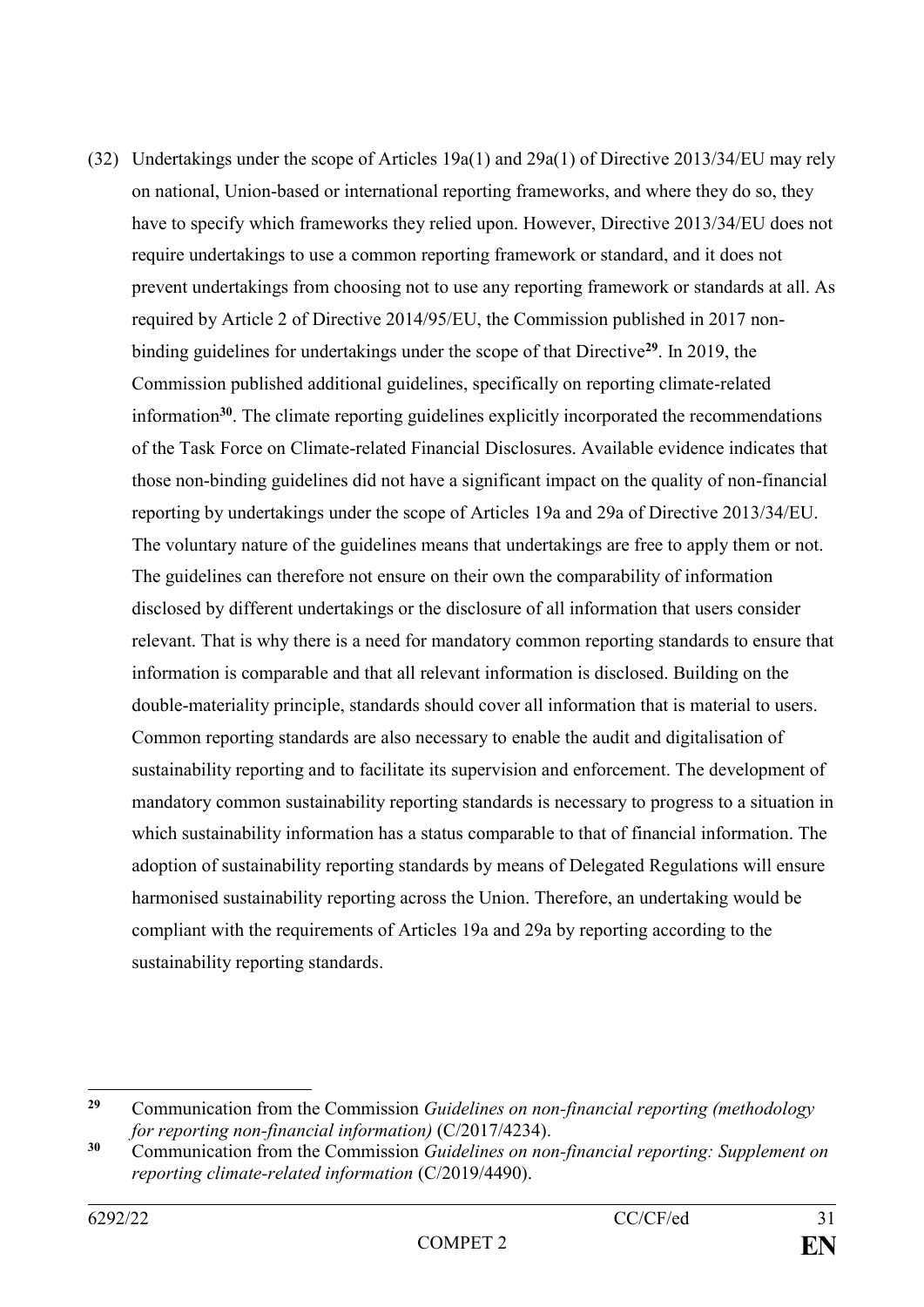- (33) No existing standard or framework satisfies the Union's needs for detailed sustainability reporting by itself. Information required by Directive 2013/34/EU needs to cover information relevant from each of the materiality perspectives, needs to cover all sustainability matters and needs to be aligned, where appropriate, with other obligations under Union law to disclose sustainability information, including obligations laid down in Regulation (EU) 2020/852 and Regulation (EU) 2019/2088. In addition, mandatory sustainability reporting standards for Union undertakings must be commensurate with the level of ambition of the European Green Deal and the Union's climate-neutrality objective for 2050. It is therefore necessary to empower the Commission to adopt Union sustainability reporting standards, enabling their rapid adoption and ensuring that the content of sustainability reporting standards are consistent with the Union's needs.
- (34) The European Financial Reporting Advisory Group (EFRAG) is a non-profit association established under Belgian law that serves the public interest by providing advice to the Commission on the endorsement of international financial reporting standards. EFRAG has established a reputation as a European centre of expertise on corporate reporting, and is well placed to foster coordination between European sustainability reporting standards and international initiatives that seek to develop standards that are consistent across the world. In March 2021, a multi-stakeholder task force set up by EFRAG published recommendations for the possible development of sustainability reporting standards for the European Union. Those recommendations contain proposals to develop a coherent and comprehensive set of reporting standards, covering all sustainability matters from a double-materiality perspective. Those recommendations also contain a detailed roadmap for developing such standards, and proposals for mutually reinforcing cooperation between global standard-setting initiatives and standard-setting initiatives of the European Union. In March 2021, the EFRAG President published recommendations for possible governance changes to EFRAG if it were to be asked to develop technical advice about sustainability reporting standards.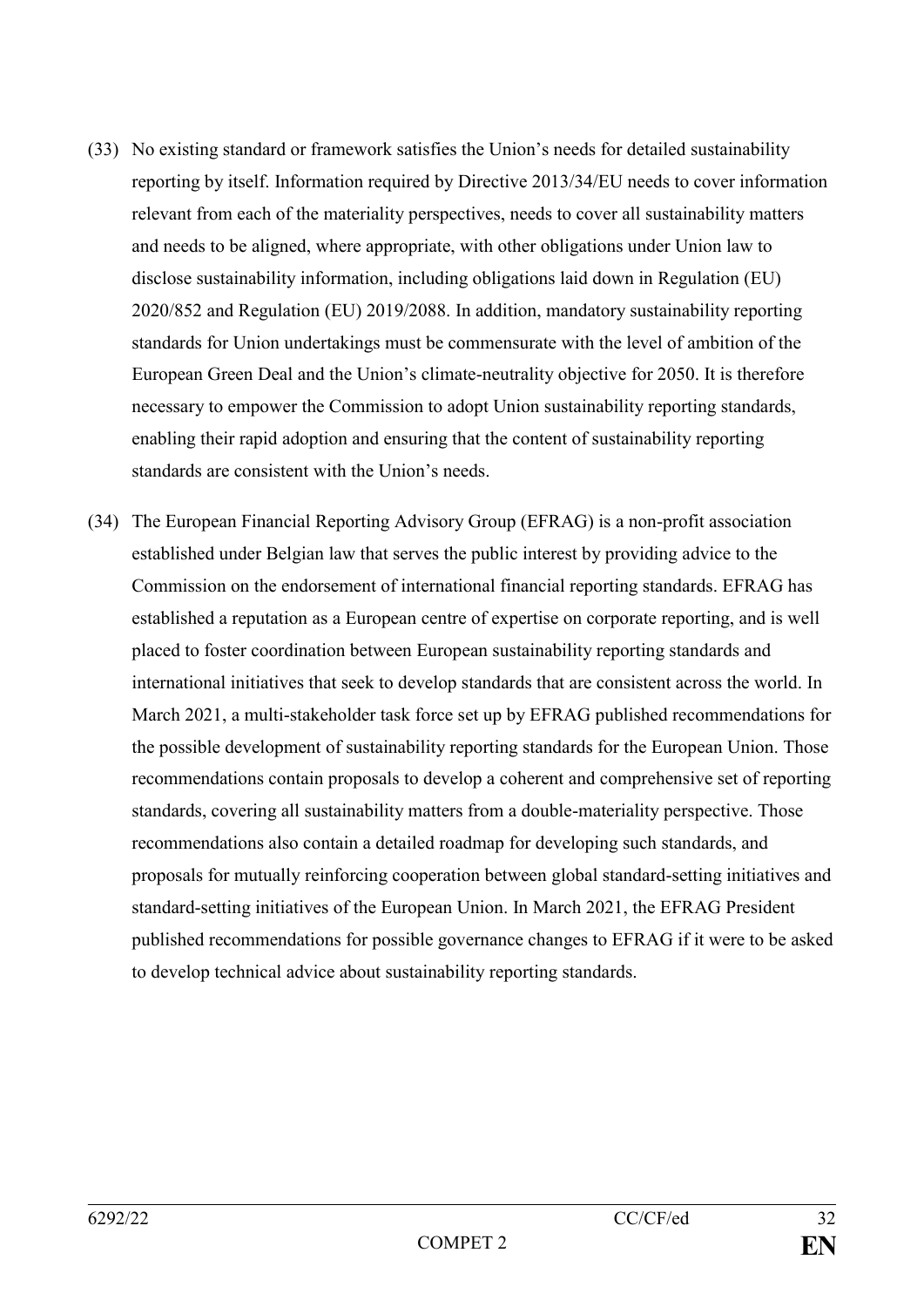These recommendations include offsetting up within EFRAG a new sustainability reporting pillar while not significantly modifying the existing financial reporting pillar. When adopting sustainability reporting standards, the Commission should take account of technical advice that EFRAG will develop. In order to ensure high-quality standards that contribute to the European public good and meet the needs of undertakings and of users of the information reported, EFRAG's technical advice should be developed with proper due process, public oversight and transparency, accompanied by cost benefit analyses, and be developed with the expertise of relevant stakeholders. To ensure that Union sustainability reporting standards take account of the views of the Member States of the Union, before adopting the standards the Commission should consult the Member State Expert Group on Sustainable Finance referred to in Article 24 of Regulation (EU) 2020/852 and the Accounting Regulatory Committee referred to in Article 6 of Regulation (EU) 1606/2002 on EFRAG's technical advice. The European Securities and Markets Authority (ESMA), the European Banking Authority (EBA) and the European Insurance and Occupational Pensions Authority (EIOPA) play a role in drafting regulatory technical standards pursuant to Regulation (EU) 2019/2088, and there needs to be coherence between those regulatory technical standards and sustainability reporting standards. According to Regulation (EU) No 1095/2010 of the European Parliament and of the Council**<sup>31</sup>**, ESMA also plays a role in promoting supervisory converge in the enforcement of corporate reporting by issuers whose securities are listed on EU regulated markets and who will be required to use these sustainability reporting standards. Therefore, ESMA, EBA and EIOPA should be required to provide an opinion on EFRAG's technical advice.

<sup>1</sup> **<sup>31</sup>** Regulation (EU) No 1095/2010 of the European Parliament and of the Council of 24 November 2010 establishing a European Supervisory Authority (European Securities and Markets Authority), amending Decision No 716/2009/EC and repealing Commission Decision 2009/77/EC (OJ L 331, 15.12.2010, p. 84).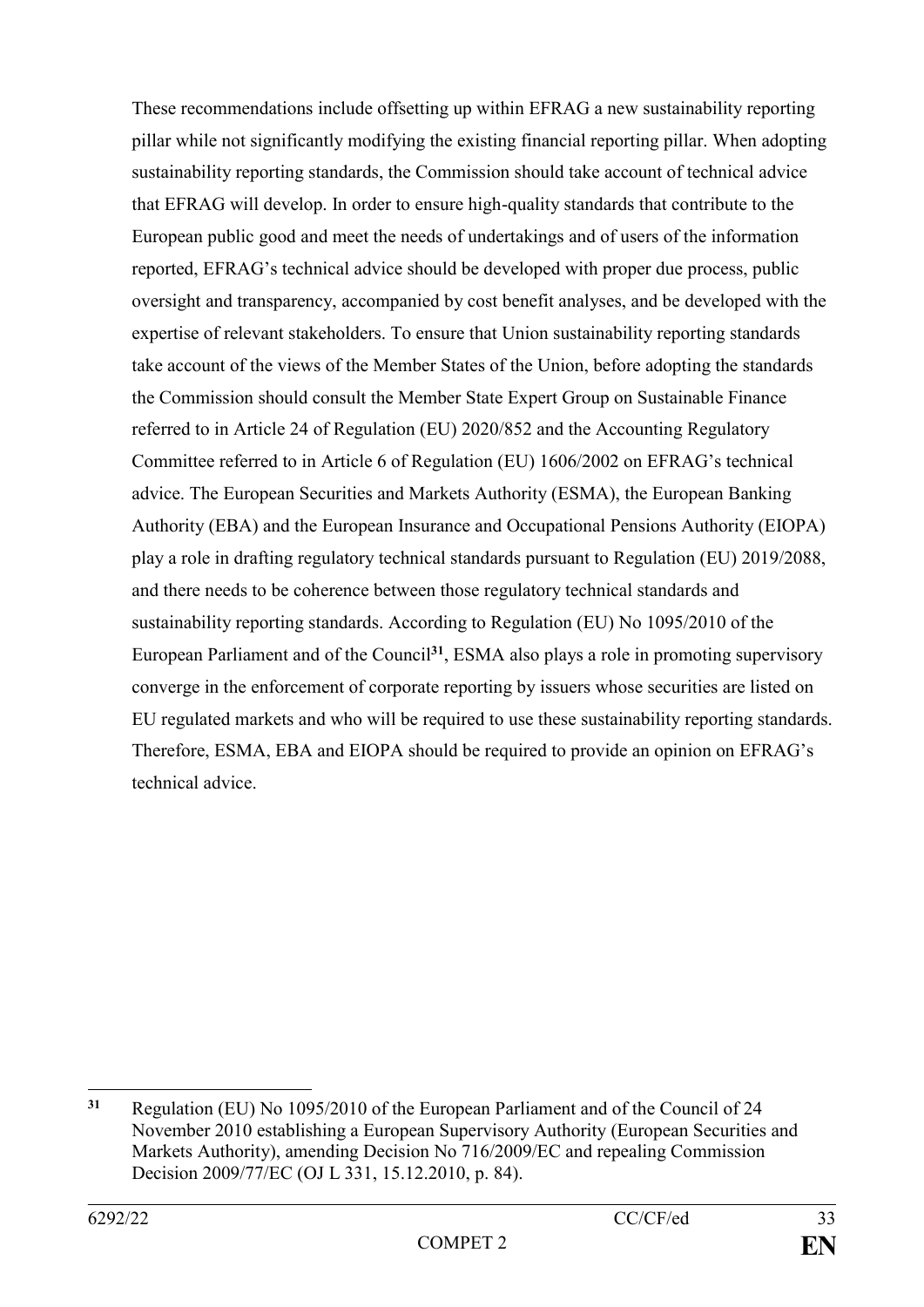This opinion should be provided within two months from the date of receipt of the request from the Commission. In addition, the Commission should consult the European Environment Agency, the European Union Agency for Fundamental Rights, the European Central Bank, the Committee of European Auditing Oversight Bodies and the Platform on Sustainable Finance to ensure that the sustainability reporting standards are coherent with relevant Union policy and legislation. Where any of those bodies decide to submit an opinion, they shall do so within two months from the date of being consulted by the Commission.

(35) Sustainability reporting standards should be coherent with other Union legislation. Those standards should in particular be aligned with the disclosure requirements laid down in Regulation (EU) 2019/2088, and they should take account of underlying indicators and methodologies set out in the various delegated acts adopted pursuant to Regulation (EU) 2020/852, disclosure requirements applicable to benchmark administrators pursuant to Regulation (EU) 2016/1011 of the European Parliament and of the Council**<sup>32</sup>**, the minimum standards for the construction of EU climate transition benchmarks and EU Paris-aligned benchmarks; and of any work carried out by the European Banking Authority in the implementation of the Pillar III disclosure requirements of Regulation (EU) No 575/2013. Standards should take account of Union environmental legislation, including Directive 2003/87/EC of the European Parliament and of the Council**<sup>33</sup>** and Regulation (EC) No 1221/2009 of the European Parliament and of the Council**<sup>34</sup>**, and should take account of Commission Recommendation 2013/179/EU**<sup>35</sup>** and its annexes, and their updates.

 $32$ **<sup>32</sup>** Regulation (EU) 2016/1011 of the European Parliament and of the Council of 8 June 2016 on indices used as benchmarks in financial instruments and financial contracts or to measure the performance of investment funds and amending Directives 2008/48/EC and 2014/17/EU and Regulation (EU) No 596/2014 (OJ L 171, 29.6.2016, p. 1).

**<sup>33</sup>** Directive 2003/87/EC of the European Parliament and of the Council of 13 October 2003 establishing a scheme for greenhouse gas emission allowance trading within the Community and amending Council Directive 96/61/EC (OJ L 275, 25.10.2003, p. 32).

**<sup>34</sup>** Regulation (EC) No 1221/2009 of the European Parliament and of the Council of 25 November 2009 on the voluntary participation by organisations in a Community ecomanagement and audit scheme (EMAS), repealing Regulation (EC) No 761/2001 and Commission Decisions 2001/681/EC and 2006/193/EC (*OJ L 342, 22.12.2009, p. 1).*

**<sup>35</sup>** Commission Recommendation 2013/179/EU of 9 April 2013 on the use of common methods to measure and communicate the life cycle environmental performance of products and organisations (*OJ L 124, 4.5.2013, p. 1).*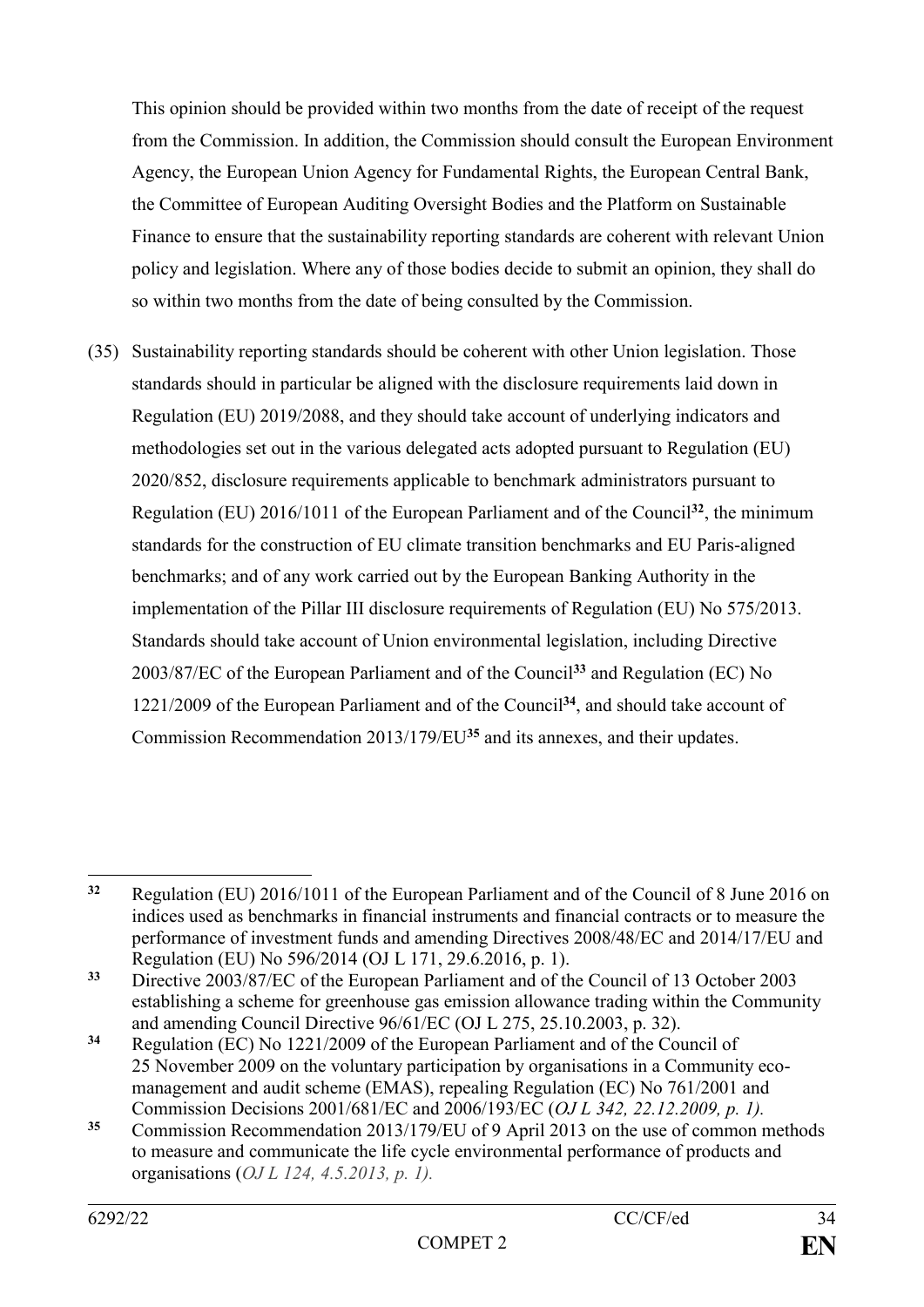Other relevant Union legislation, including Directive 2010/75/EU of the European Parliament and of the Council**<sup>36</sup>**, and requirements laid down in Union law for undertakings as regards directors' duties and due diligence, should also be taken into account.

- (36) Sustainability reporting standards should take account of the Commission guidelines on nonfinancial reporting**<sup>37</sup>** and the Commission guidelines on reporting climate-related information**<sup>38</sup>**. They should also take account of other reporting requirements in Directive 2013/34/EU not directly related to sustainability, with the aim of providing the users of the reported information with a better understanding of the development, performance, position and impact of the undertaking, by maximising the links between the sustainability information and other information reported in accordance with Directive 2013/34/EU.
- (37) Sustainability reporting standards should be proportionate, and should not impose unnecessary administrative burden on companies that are required to use them. In order to minimise disruption for undertakings that already report sustainability information, sustainability reporting standards should take account of existing standards and frameworks for sustainability reporting and accounting where appropriate. Those include the Global Reporting Initiative, the Sustainability Accounting Standards Board, the International Integrated Reporting Council, the International Accounting Standards Board, the Task Force on Climate-related Financial Disclosures, the Carbon Disclosure Standards Board, and CDP (formerly the Carbon Disclosure Project). Standards of the European Union should take account of any sustainability reporting standards developed under the auspices of International Financial Reporting Standards Foundation. To avoid unnecessary regulatory fragmentation that may have negative consequences for undertakings operating globally, European standards should contribute to the process of convergence of sustainability reporting standards at global level.

1

**<sup>36</sup>** Directive 2010/75/EU of the European Parliament and of the Council of 24 November 2010 on industrial emissions (integrated pollution prevention and control) (OJ L 334, 17.12.2010, p. 17).

 $\frac{37}{38}$  2017/C 215/01.

**<sup>38</sup>** 2019/C 209/01.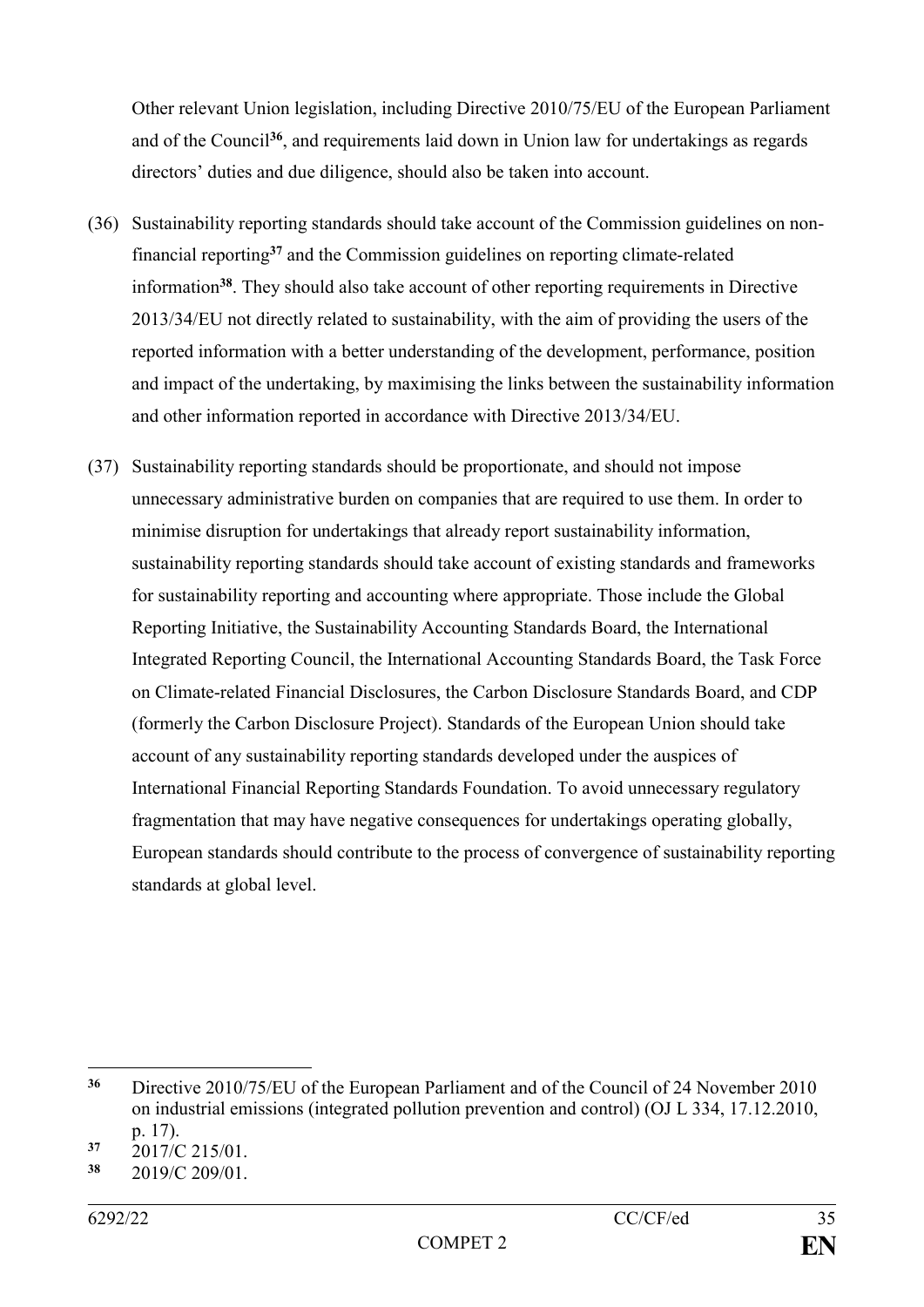- (38) In its communication on the European Green Deal, the European Commission committed to support businesses and other stakeholders in developing standardised natural capital accounting practices within the Union and internationally, with the aim of ensuring appropriate management of environmental risks and mitigation opportunities, and reduce related transaction costs. The Transparent Project sponsored under the LIFE programme is developing the first natural capital accounting methodology, which will make existing methods easier to compare and more transparent while lowering the threshold for companies to adopt and use the systems in support of future-proofing their business. The Natural Capital Protocol is also an important reference in this field. While natural capital accounting methods serve principally to strengthen internal management decisions, they should be duly considered when establishing sustainability reporting standards. Some natural capital accounting methodologies seek to assign a monetary value to the environmental impacts of companies' activities, which may help users to better understand those impacts. It is therefore appropriate that sustainability reporting standards should be able to include monetised indicators of sustainability impacts if that is deemed necessary.
- (39) Sustainability reporting standards should also take account of internationally recognised principles and frameworks on responsible business conduct, corporate social responsibility, and sustainable development, including the UN Sustainable Development Goals, the UN Guiding Principles on Business and Human Rights, the OECD Guidelines for Multinational Enterprises, the OECD Due Diligence Guidance for Responsible Business Conduct and related sectoral guidelines, the UN Global Compact, the Tripartite Declaration of Principles of the International Labour Organisation concerning Multinational Enterprises and Social Policy, the ISO 26000 standard on social responsibility, and the UN Principles for Responsible **Investment**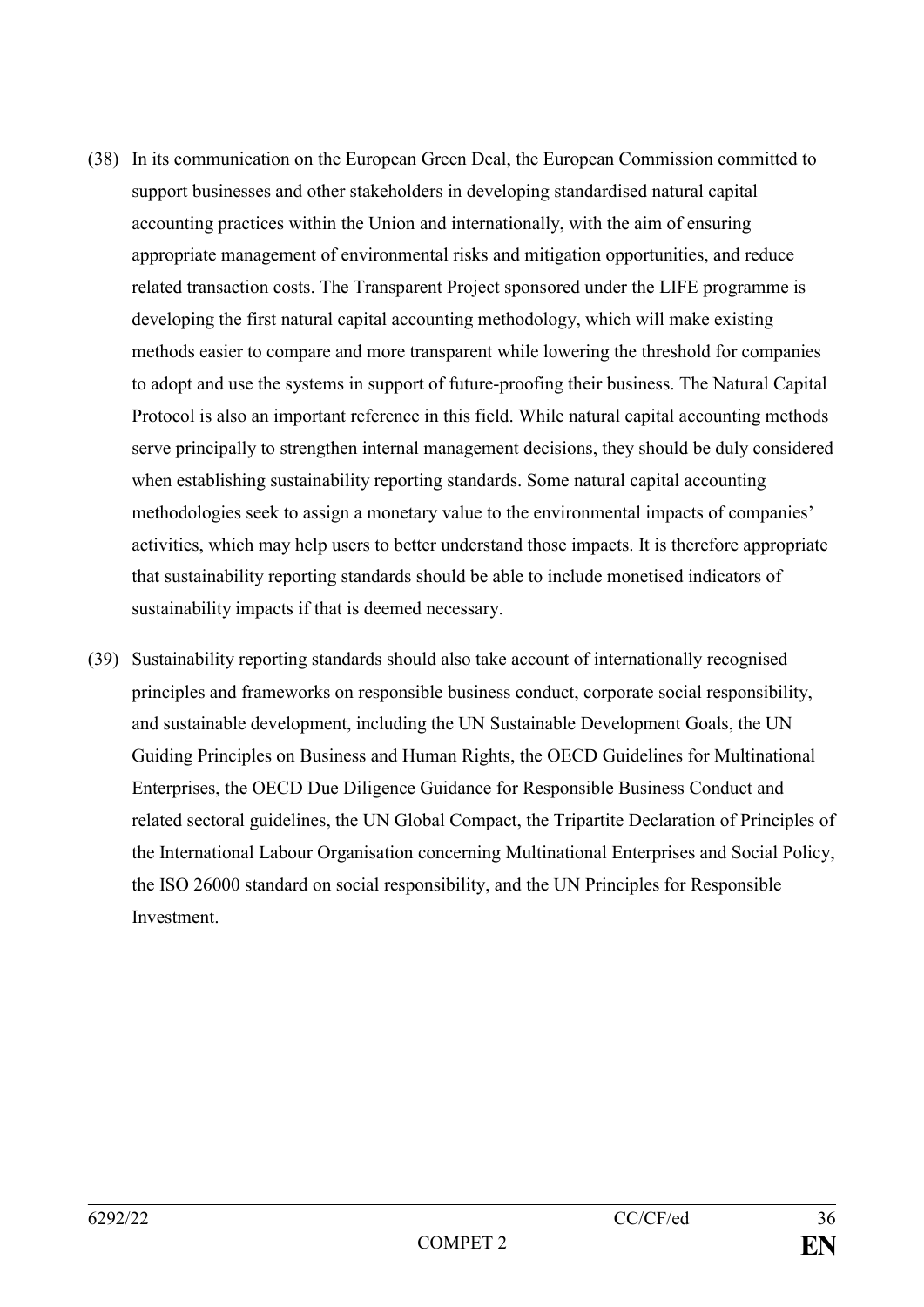- (40) It should be ensured that the information reported by undertakings in accordance with the sustainability reporting standards meet the needs of users. The reporting standards should therefore specify the information that undertakings are to disclose on all major environmental factors, including their impacts and dependencies on climate, air, land, water and biodiversity. Regulation (EU) 2020/852 provides a classification of the environmental objectives of the Union. For reasons of coherence, it is appropriate to use a similar classification to identify the environmental factors that should be addressed by sustainability reporting standards. The reporting standards should consider and specify any geographical or other contextual information that undertakings should disclose to provide an understanding of their principal impacts on sustainability matters and the principal risks to the undertaking arising from sustainability matters.
- (41) With regard to climate-related information, users are interested in knowing about undertakings' physical and transition risks, and about their resilience to different climate scenarios. They are also interested in the level and scope of greenhouse gas emissions and removals attributed to the undertaking, including the extent to which the undertaking uses offsets and the source of those offsets. Achieving a climate neutral economy requires the alignment of greenhouse gas accounting and offset standards. Users need reliable information regarding offsets that addresses concerns regarding possible double-counting and overestimations, given the risks to the achievement of climate-related targets that doublecounting and overestimations can create. The reporting standards should therefore specify the information undertakings should report with regard to those matters.
- (42) Achieving a climate neutral and circular economy and a toxic-free environment requires the full mobilisation of all economic sectors. Reducing energy use and increasing energy efficiency is key in this respect as energy is used across supply chains. Energy aspects should therefore be duly considered in sustainability reporting standards, in particular in relation to environmental matters.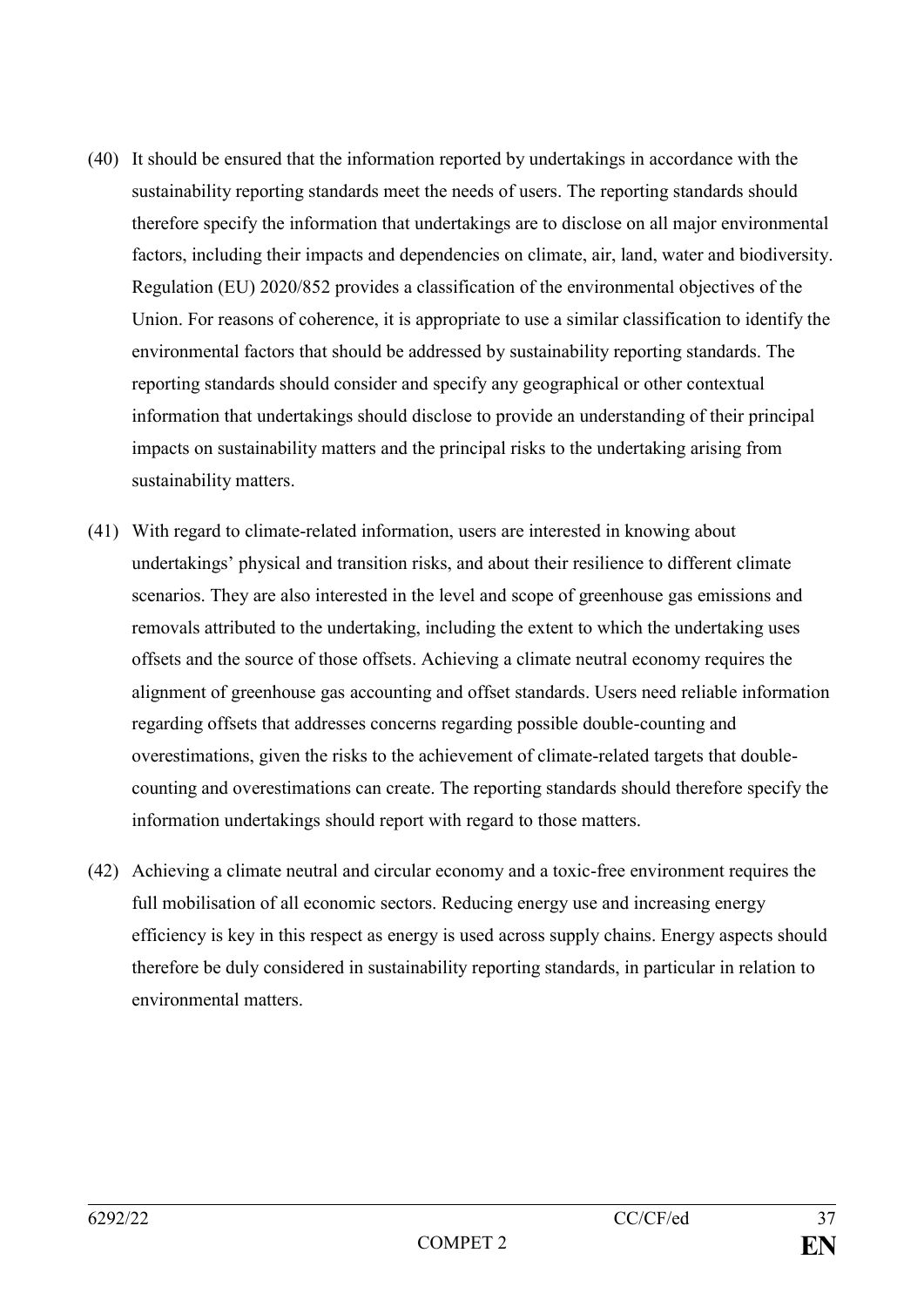(43) Sustainability reporting standards should specify the information that undertakings should disclose on social factors, including employee factors and human rights. Such information should cover the impacts of undertakings on people, including on human health. The information that undertakings disclose about human rights should include information about forced labour in their value chains where relevant. Reporting standards that address social factors should specify the information that undertakings should disclose with regard to the principles of the European Pillar of Social Rights that are relevant to businesses, including equal opportunities for all and working conditions. The European Pillar of Social Rights Action Plan adopted in March 2021 calls for stronger requirements on undertakings to report on social issues. The reporting standards should also specify the information that undertakings should disclose with regard to the human rights, fundamental freedoms, democratic principles and standards established in the International Bill of Human Rights and other core UN human rights conventions, the International Labour Organization's Declaration on Fundamental Principles and Rights at Work, the fundamental conventions of the International Labour Organisation, and the Charter of Fundamental Rights of the European Union.

(44) Users need information about governance factors. Governance factors that are most relevant to users are listed by authoritative reporting frameworks such as the Global Reporting Initiative and the Task Force on Climate-related Financial Disclosures, as well as by authoritative global frameworks such as the Global Governance Principles of the International Corporate Governance Network and the G20 OECD principles of Corporate Governance. Sustainability reporting standards should specify the information that undertakings should disclose on governance factors. Such information should cover the role of an undertaking's administrative, management and supervisory bodies with regard to sustainability matters, and their access to expertise and skills to fulfil this role through their own expertise or through access to the necessary expertise, and information on an undertaking's internal control and risk management systems in relation to the sustainability reporting process.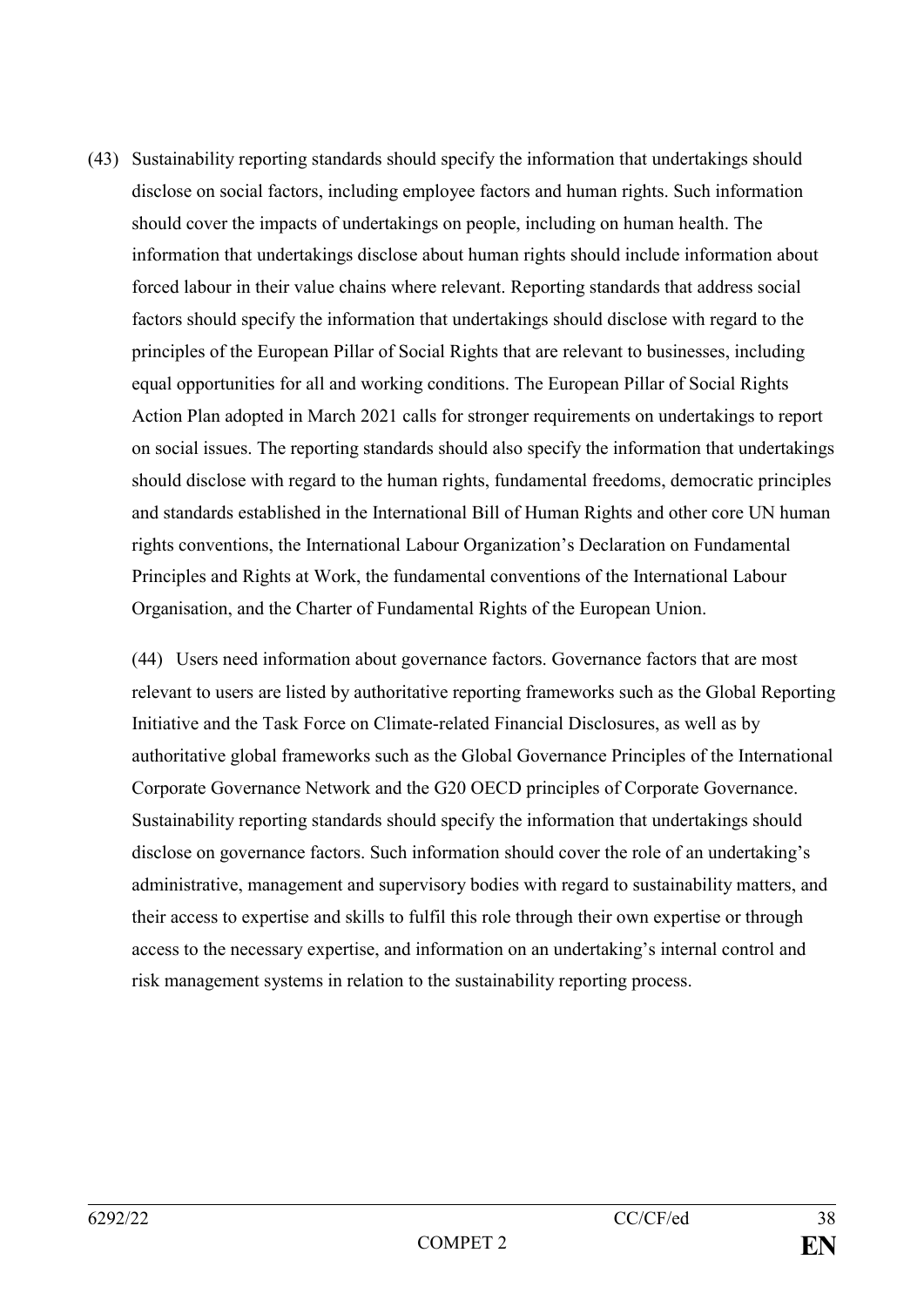Users also need information about undertakings' corporate culture and approach to business ethics, which are recognised elements of authoritative frameworks on corporate governance such as the Global Governance Principles of the International Corporate Governance Network, including information about anti-corruption and anti-bribery, and about the undertaking's political engagements, including lobbying activities. Information about the management of the undertaking and the quality of relationships with customers, suppliers and communities affected by the activities of the undertaking helps users to understand an undertaking's risks as well as its impacts on sustainability matters. Information about relationships with suppliers, includes payment practices relating to the date or period for payment, the rate of interest for late payment or the compensation for recovery costs referred to in Directive 2011/7/EU of the European Parliament and of the Council**<sup>39</sup>** on late payment in commercial transactions Every year, thousands of businesses, especially SMEs, suffer administrative and financial burdens because they are paid late, or not at all. Ultimately, late payments lead to insolvency and bankruptcy, with destructive effects on entire value chains. Increasing information about payment practices should empower other undertakings to identify prompt and reliable payers, detect unfair payment practices, access information about the businesses they trade with, and negotiate fairer payment terms.

(45) The reporting standards should promote a more integrated view of all the information published by undertakings in the management report to provide users of that information with a better understanding of the development, performance, position and impact of the undertaking. Those standards should distinguish as necessary between information that undertakings should disclose when reporting at individual level and the information that undertakings should disclose when reporting at consolidated level. Those standards should also contain guidance for undertakings on the process carried out to identify the sustainability information that should be included in the management report, since an undertaking should only be required to disclose the information relevant to understand its impacts on sustainability matters, and the information relevant to understand how sustainability matters affect its development, performance and position.

 $39$ **<sup>39</sup>** Directive 2011/7/EU of the European Parliament and of the Council of 16 February 2011 on combating late payment in commercial transactions (OJ L 48, 23.2.2011, p. 1).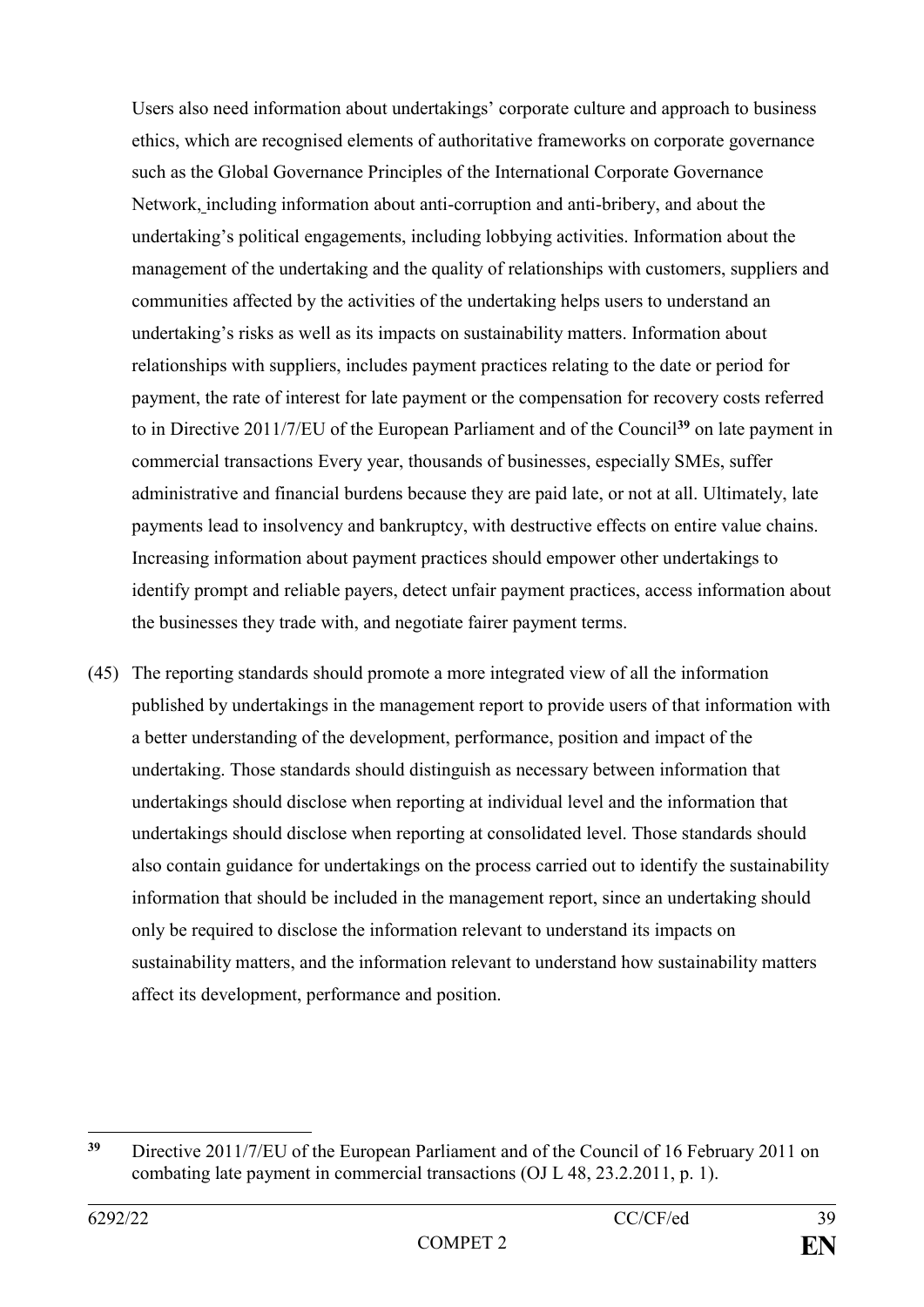- (46) Undertakings in the same sector are often exposed to similar sustainability-related risks, and they often have similar impacts on society and the environment. Comparisons between undertakings in the same sector are especially valuable to investors and other users of sustainability information. Sustainability reporting standards adopted by the Commission should therefore specify both information that undertakings in all sectors should disclose and information that undertakings should disclose depending on their sector of activity. Standards should also take account of the difficulties that undertakings may encounter in gathering information from actors throughout their value chain, especially from SME suppliers and from suppliers in emerging markets and economies.
- (47) To meet the information needs from users in a timely manner, and in particular given the urgency to meet the information needs of financial market participants subject to the requirements laid down in the delegated acts adopted pursuant to Article 4, paragraphs 6 and 7 of Regulation (EU) 2019/2088, the Commission should adopt a first set of reporting standards by 31 October 2022. That set of reporting standards should specify the information that undertakings should disclose with regard to all reporting areas and sustainability matters, and that financial market participants need to comply with the disclosure obligations laid down in Regulation (EU) 2019/2088. The Commission should adopt a second set of reporting standards at the latest by 31 October 2023, specifying complementary information that undertakings should disclose about sustainability matters and reporting areas where necessary, and information that is specific to the sector in which an undertaking operates. The Commission should review the standards, including the standards for SMEs, every 3 years to take account of relevant developments, including the development of international standards.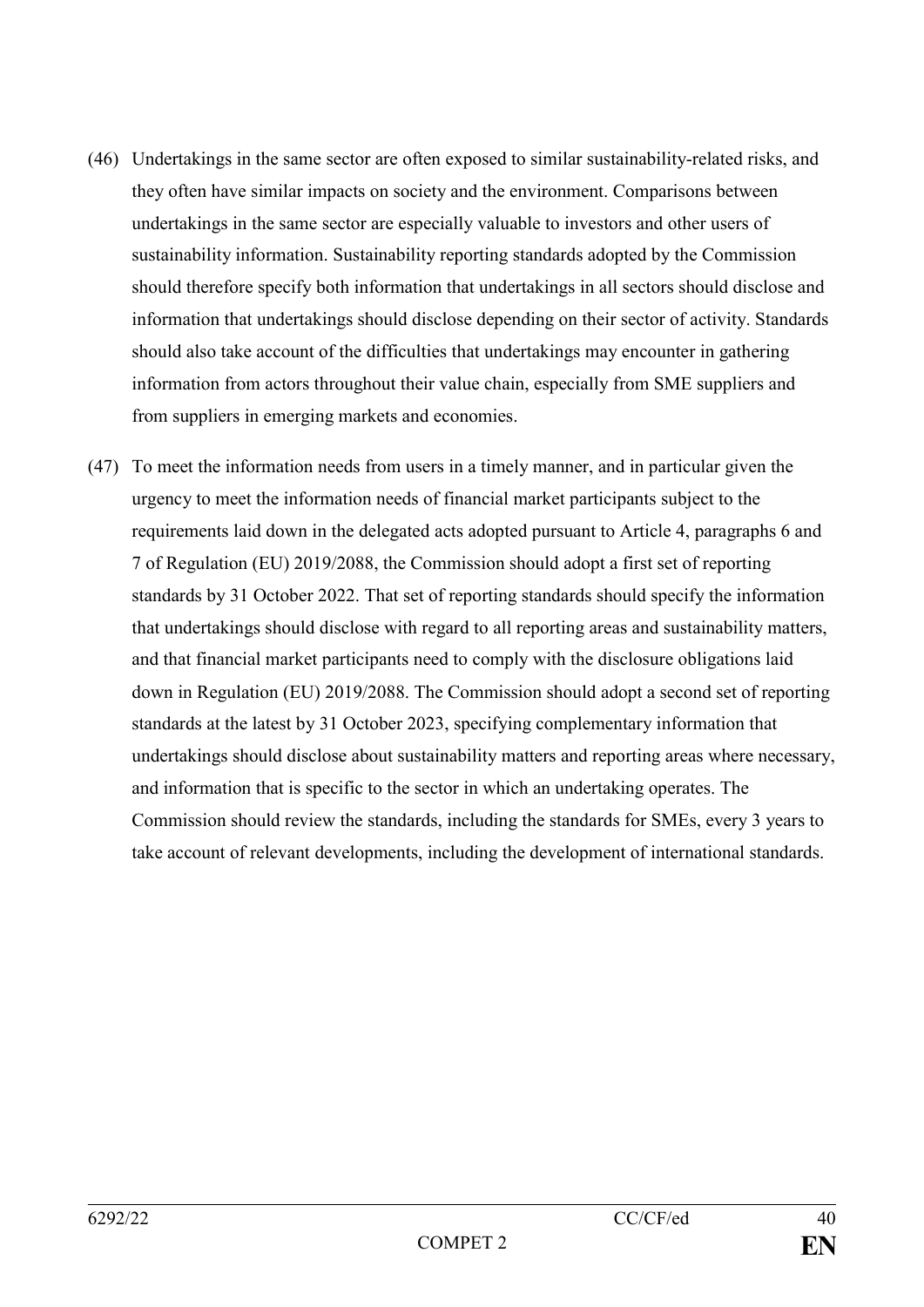(48) Directive 2013/34/EU does not require that the management report is provided in a digital format, which hinders the findability and usability of the reported information. Users of sustainability information increasingly expect such information to be findable and machinereadable in digital formats. Digitalisation creates opportunities to exploit information more efficiently and holds the potential for significant cost savings for both users and undertakings. Undertakings should therefore be required to prepare their management report in the format referred to in Article 3 of Commission Delegated Regulation (EU) 2019/815,**<sup>40</sup>** XHTML format, and to mark-up sustainability information, including the disclosures required by Article 8 of Regulation (EU) 2020/852, in accordance with the format referred to in that Delegated Regulation once this is determined. A digital taxonomy to the Union sustainability reporting standards will be necessary to allow for the reported information to be tagged in accordance with those standards. These requirements should feed into the work on digitalisation announced by the Commission in its Communication *A European strategy for data***<sup>41</sup>** and in the *Digital Finance Strategy for the EU***<sup>42</sup>** *.* These requirements also complement the creation of a European single access point for public corporate information as envisaged in the capital markets union action plan, which also considers the need for structured data.

 $40$ **<sup>40</sup>** Commission Delegated Regulation (EU) 2018/815 of 17 December 2018 supplementing Directive 2004/109/EC of the European Parliament and of the Council with regard to regulatory technical standards on the specification of a single electronic reporting format (OJ L 143, 29.5.2019, p. 1).

<sup>&</sup>lt;sup>41</sup> <https://ec.europa.eu/digital-single-market/en/european-strategy-data>

**<sup>42</sup>** [https://ec.europa.eu/info/publications/200924-digital-finance-proposals\\_en](https://ec.europa.eu/info/publications/200924-digital-finance-proposals_en)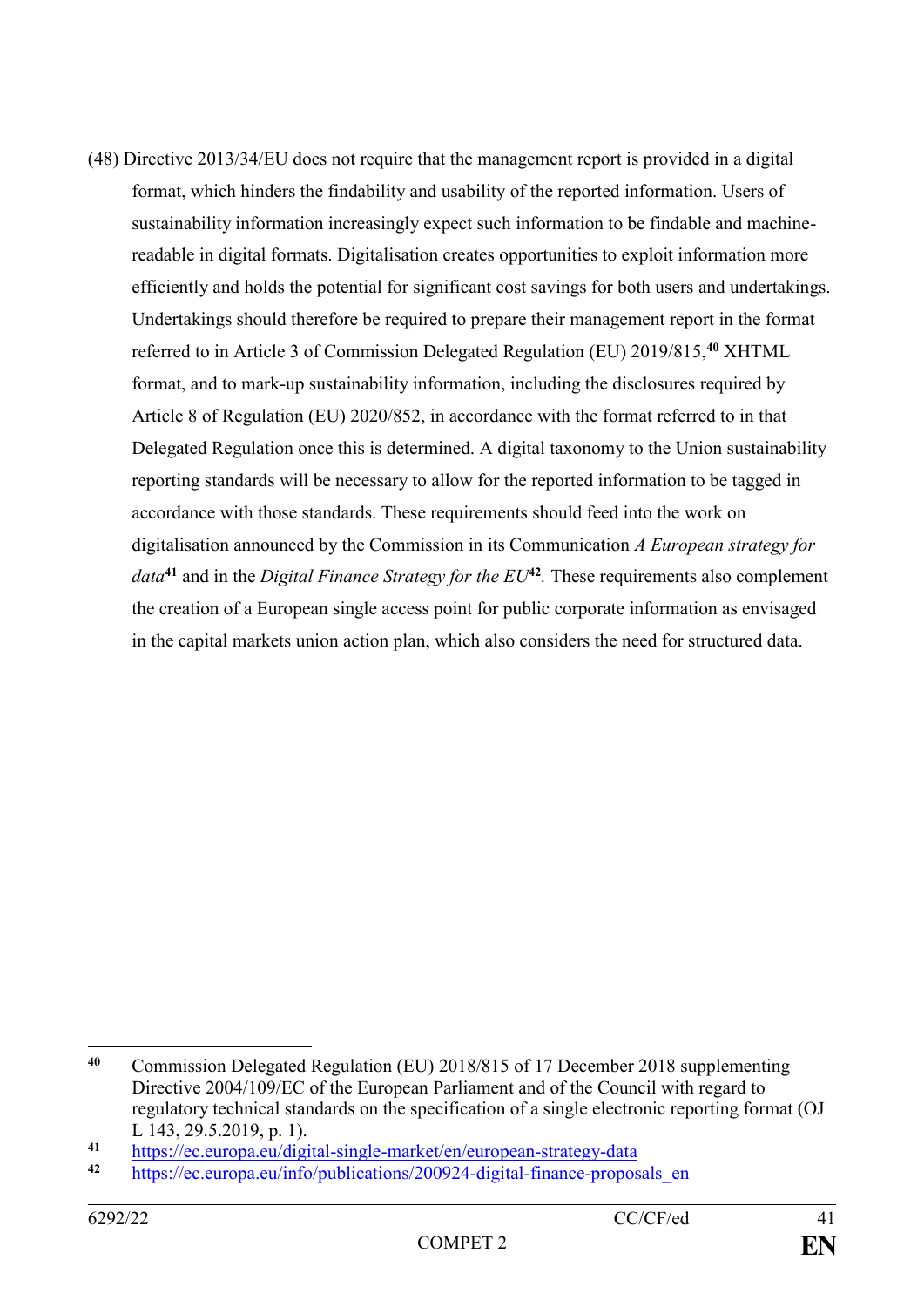- (49) To allow for the inclusion of the reported sustainability information in the European single access point, Member States should ensure that undertakings with no securities listed in regulated markets publish their management report, including sustainability reporting, in the electronic format prescribed in Commission Delegated Regulation (EU) 2019/815.
- (50) Article 19a(4) of Directive 2013/34/EU enables Member States to exempt undertakings from including in the management report the non-financial statement required under Article 19a(1). Member States may do so where the undertaking concerned prepares a separate report that is published together with the management report in accordance with Article 30 of that Directive, or where that report is made publicly available on the undertaking's website within a reasonable period of time not exceeding 6 months, after the balance sheet date, and is referred to in the management report. The same possibility exists for the consolidated nonfinancial statement referred to in Article 29(a)(4) of Directive 2013/34/EU. Twenty Member States have used that option. The possibility to publish a separate report hinders, however, the availability of information that connects financial and information on sustainability matters. It also hinders the findability and accessibility of information for users, especially investors, who are interested in both financial and sustainability information. Possible different publication times for financial and sustainability information exacerbate this problem. Publication in a separate report can also give the impression, internally and externally, that sustainability information belongs to a category of less relevant information, which can impact negatively on the perceived reliability of the information. Undertakings should therefore report sustainability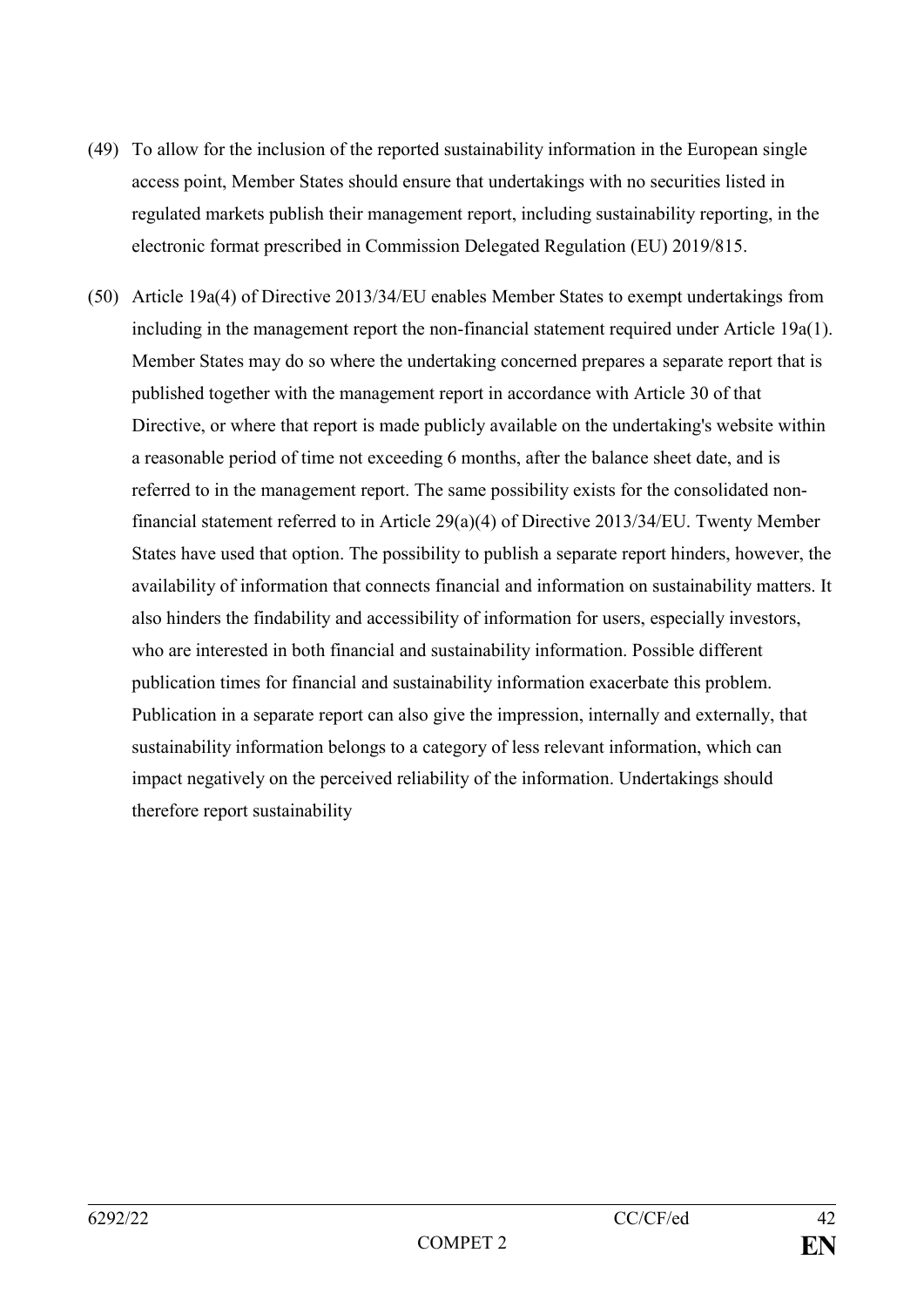information in a clearly identifiable dedicated section of the management report and Member States should no longer be allowed to exempt undertakings from the obligation to include in the management report information on sustainability matters. Such obligation also helps to clarify the role of national competent authorities in supervising sustainability reporting, as part of the management report, in accordance with Directive 2004/109/EC. In addition, undertakings required to report sustainability information should in no case be exempted from the obligation to publish the management report as it is important to ensure that sustainability information is publically available.

(51) Article 20 of Directive 2013/34/EU requires undertakings with securities listed on regulated markets to include a corporate governance statement in their management report, which has to contain among other information a description of the diversity policy applied by the undertaking in relation to its administrative, management and supervisory bodies. Article 20 of Directive 2013/34/EU leaves flexibility to undertakings to decide what aspects of diversity they report on. It does not explicitly oblige undertakings to include information on any particular aspect of diversity. In order to progress towards a more gender-balanced participation in economic decision-making, it is necessary to ensure that undertakings with securities listed on regulated markets always report on their gender diversity policies and the implementation thereof. However, to avoid unnecessary administrative burden, those undertakings should have the possibility to report some of the information required by Article 20 of Directive 2013/34/EU alongside other sustainability-related information. If they decide to do so, the corporate governance statement needs to include a reference to the undertaking's sustainability reporting, and the information compliant with Article 20 of Directive 2013/34/EU should remain subject to the assurance requirements of the corporate governance statement.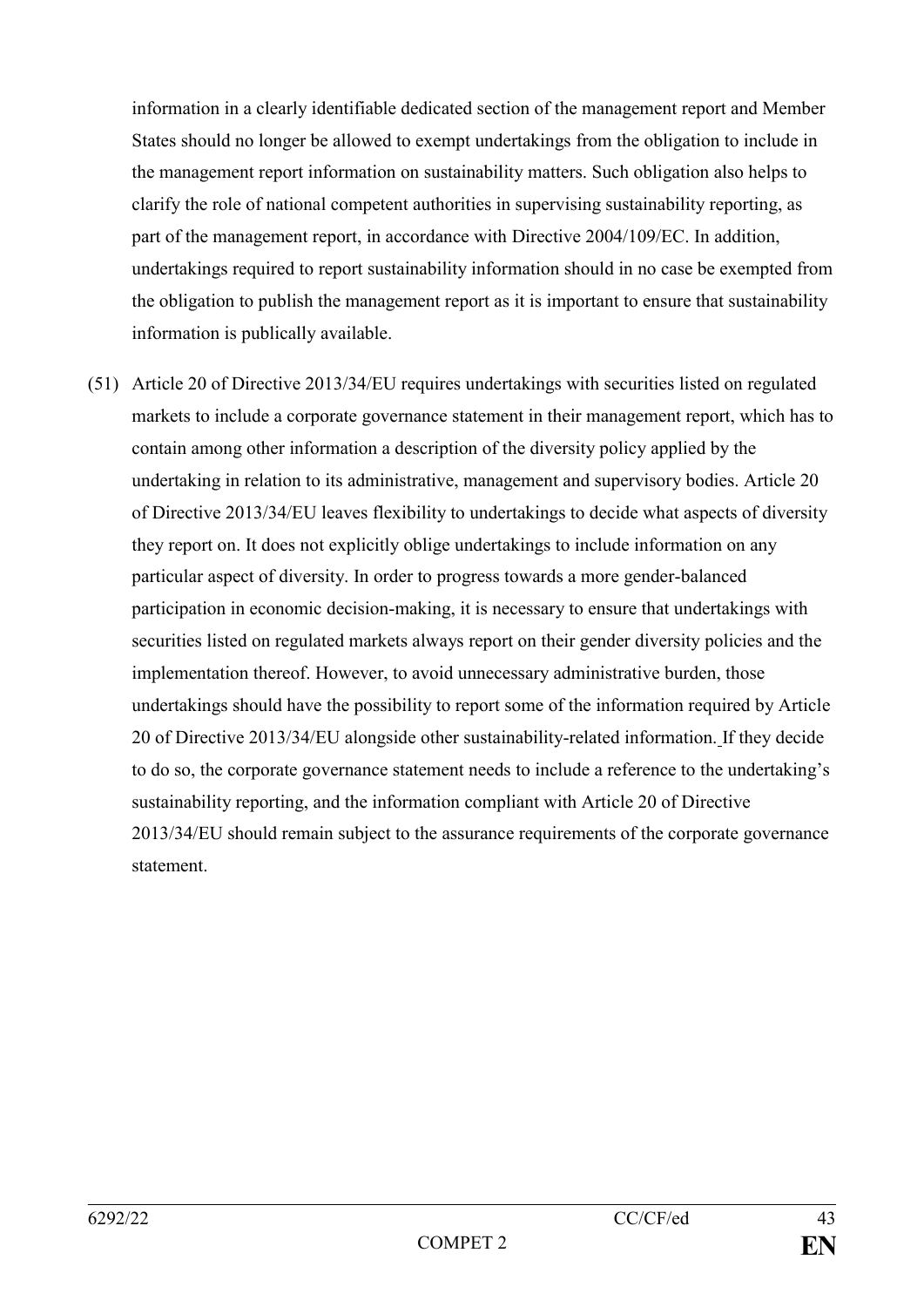- (52) Article 33 of Directive 2013/34/EU requires Member States to ensure that the members of the administrative, management and supervisory bodies of an undertaking have collective responsibility for ensuring that the (consolidated) annual financial statements, the (consolidated) management report and the (consolidated) corporate governance statement are drawn up and published in accordance with the requirements of that Directive. That collective responsibility should be extended to the digitalisation requirements laid down in Delegated Regulation (EU) 2019/815, to the requirement to comply with Union sustainability reporting standards and to the requirement to mark up sustainability reporting.
- (53) The assurance profession distinguishes between limited and reasonable assurance engagements. The conclusion of a limited assurance engagement is usually provided in a negative form of expression by stating that no matter has been identified by the practitioner to conclude that the subject matter is materially misstated. The auditor performs fewer tests than in a reasonable assurance engagement. The amount of work for a limited assurance engagement is therefore less than for reasonable assurance. The work effort in a reasonable assurance engagement entails extensive procedures including consideration of internal controls of the reporting undertaking and substantive testing, and is therefore significantly higher than in a limited assurance engagement. The conclusion of this type of engagement is usually provided in a positive form of expression and states an opinion on the measurement of the subject matter against previously defined criteria. Article 19a(5) and Article 29a(5) of Directive 2013/34/EU require Member States to ensure that the statutory auditor or audit firm checks whether the non-financial statement or the separate report has been provided. It does not require that an independent provider of assurance services verifies the information, although it allows Member States to require such verification where they wish to.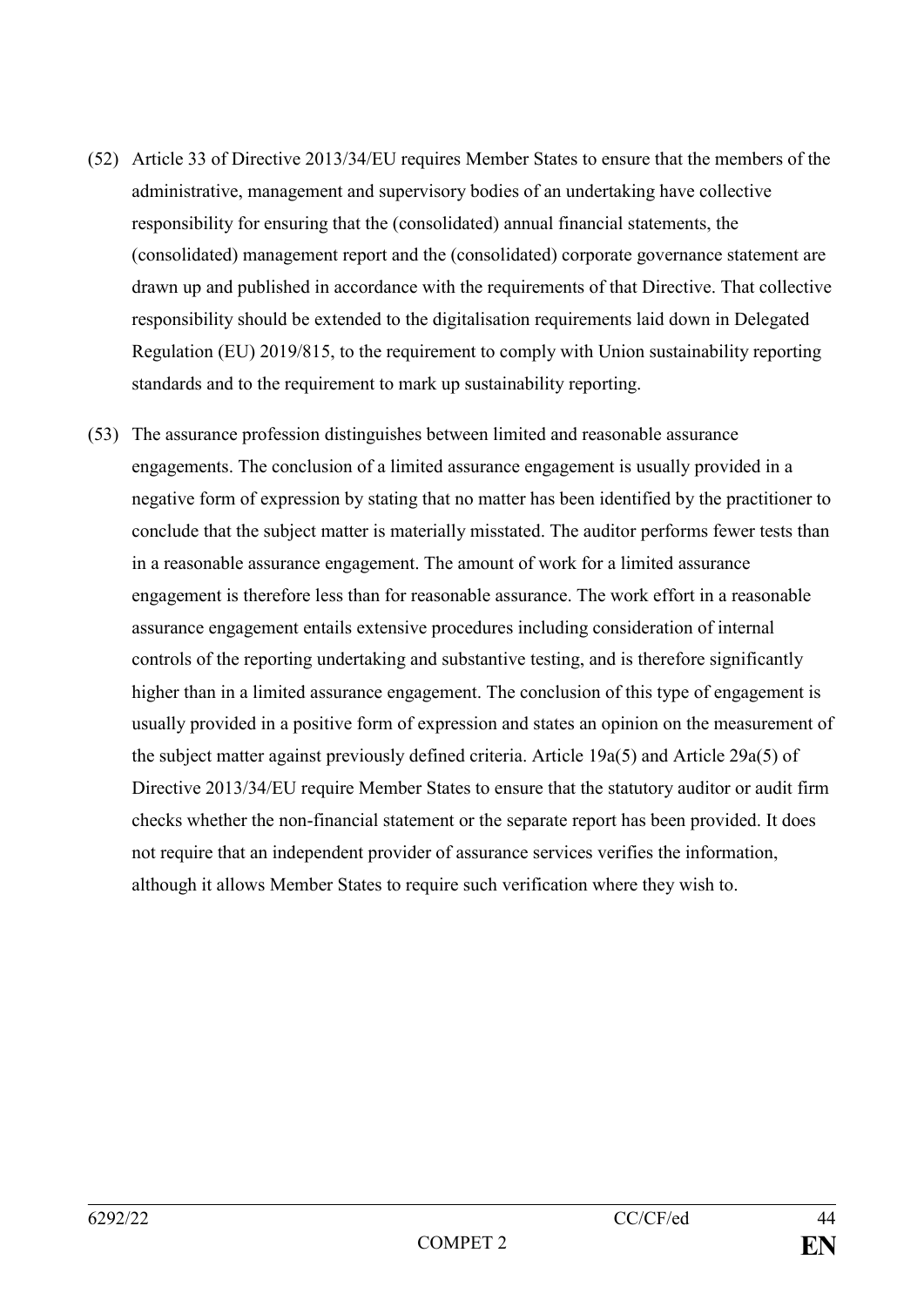The absence of an assurance requirement on sustainability reporting, in contrast to the requirement for the statutory auditor to perform a reasonable assurance engagement on financial statements, would threaten the credibility of the sustainability information disclosed, thus failing to meet the needs of the intended users of that information. Although the objective is to have a similar level of assurance for financial and sustainability reporting, the absence of a commonly agreed standard for the assurance of sustainability reporting creates the risk of different understandings and expectations of what a reasonable assurance engagement would consist of for different categories of sustainability information, especially with regard to forward looking and qualitative disclosures. Therefore, a progressive approach to enhance the level of the assurance required for sustainability information should be considered, starting with an obligation on the statutory auditor or audit firm to express an opinion about the compliance of the sustainability reporting with Union requirements based on a limited assurance engagement. This opinion should cover the compliance of the sustainability reporting with Union sustainability reporting standards, the process carried out by the undertaking to identify the information reported pursuant to the sustainability reporting standards and compliance with the requirement to mark-up sustainability reporting. The auditor should also assess whether the undertaking's reporting complies with the reporting requirements of Article 8 of Regulation (EU) 2020/852.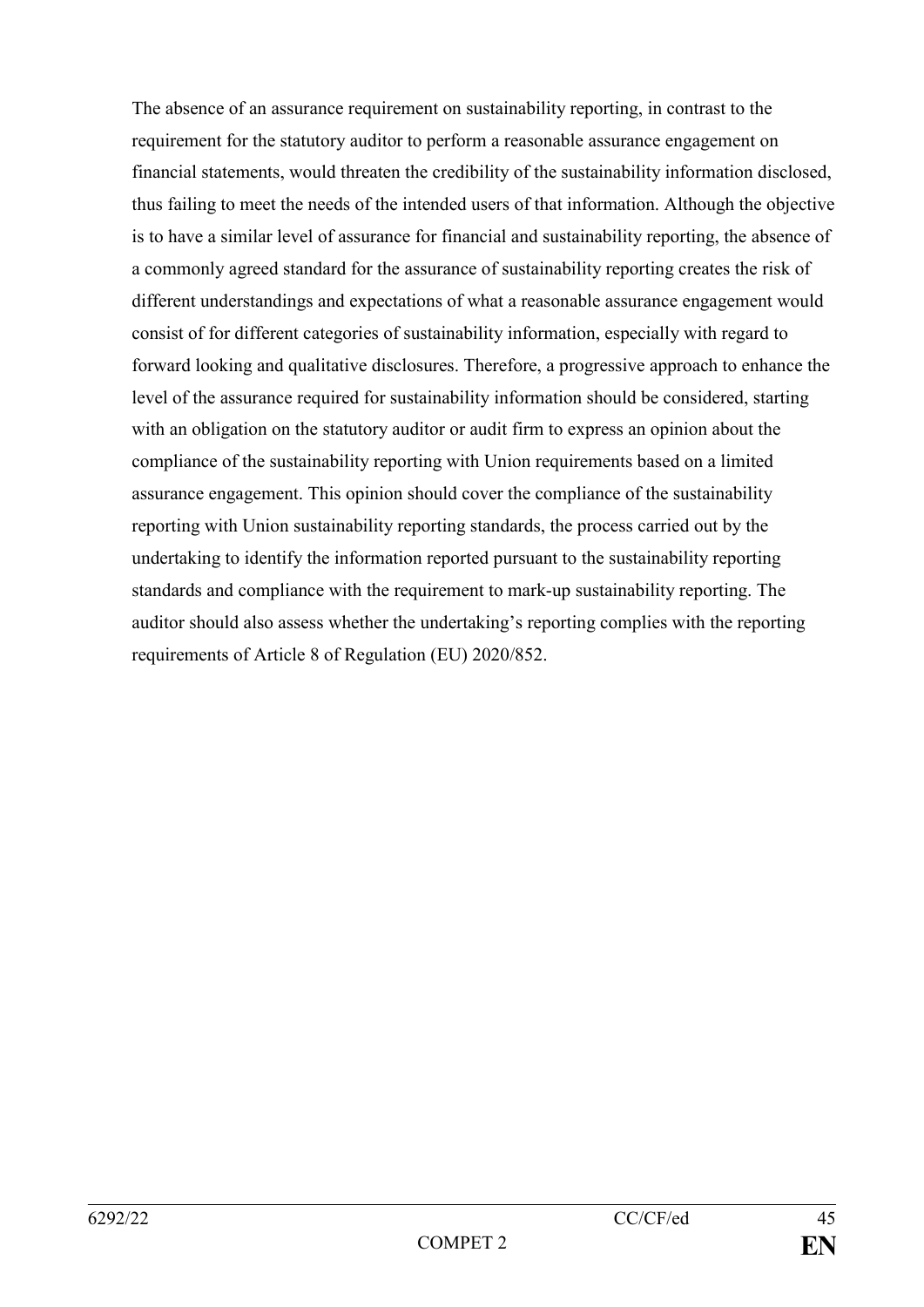To guarantee a common understanding and expectations of what a reasonable assurance engagement would consist of, the statutory auditor or audit firm should be required to express an opinion based on a reasonable assurance engagement about the compliance of the sustainability reporting with Union requirements, when the Commission adopts assurance standards for reasonable assurance of sustainability reporting six years after the assurance and reporting requirements have applied for the first time. The gradual approach from limited to reasonable assurance would also allow for the progressive development of the assurance market for sustainability information, and of undertakings' reporting practices. Finally, this progressive approach would phase in the increase in costs for reporting undertakings, given that reasonable assurance is more costly than limited assurance. Undertakings subject to sustainability reporting requirements can decide to have an opinion on their sustainability reporting based on a reasonable assurance engagement if they wish so, and in this case they would be deemed to have complied with the obligation to have an opinion based on a limited assurance engagement. It should be noted that the reasonable assurance opinion on forwardlooking information is only an assurance that such information has been prepared in accordance with applicable standards.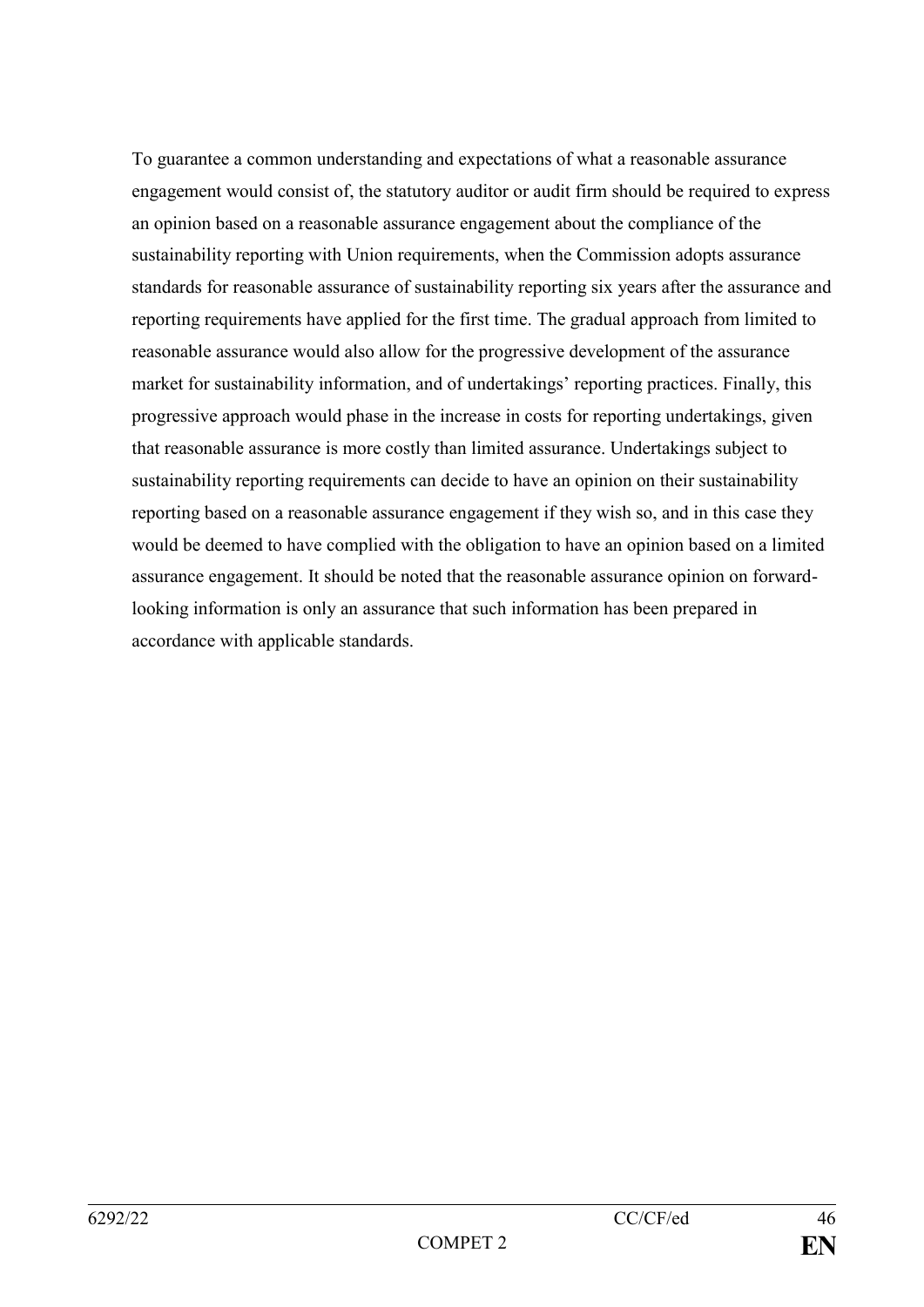(54) Statutory auditors or audit firms already verify the financial statements and the management report. The assurance of sustainability reporting by the statutory auditors or audit firms would help to ensure the connectivity between, and consistency of, financial and sustainability information, which is particularly important for users of sustainability information. However, there is a risk of further concentration of the audit market, which could risk the independence of auditors and increase audit fees or fees relating to the assurance engagements of sustainability reporting. It is therefore desirable to offer undertakings a broader choice of independent assurance services providers for the assurance of sustainably reporting. Member States should therefore be allowed to accredit independent assurance services providers in accordance with Regulation (EC) No 765/2008 of the European Parliament and of the Council**<sup>43</sup>** to provide an opinion on sustainability reporting, which should be published together with the management report. In addition, Member States should be given the option to allow a statutory auditor other than the one**(**s**)** carrying out the statutory audit of the financial statements to express an opinion on sustainability reporting**.** Furthermore, if they allow independent assurance service providers to carry out the assurance of sustainability reporting Member States should at the same time allow a statutory auditor other than the one(s) carrying out the statutory audit of the financial statements to express an opinion on sustainability reporting.

<sup>1</sup> **<sup>43</sup>** Regulation (EC) No 765/2008 of the European Parliament and of the Council of 9 July 2008 setting out the requirements for accreditation and market surveillance relating to the marketing of products and repealing Regulation (EEC) No 339/93 (OJ L 218, 13.8.2008, p. 30).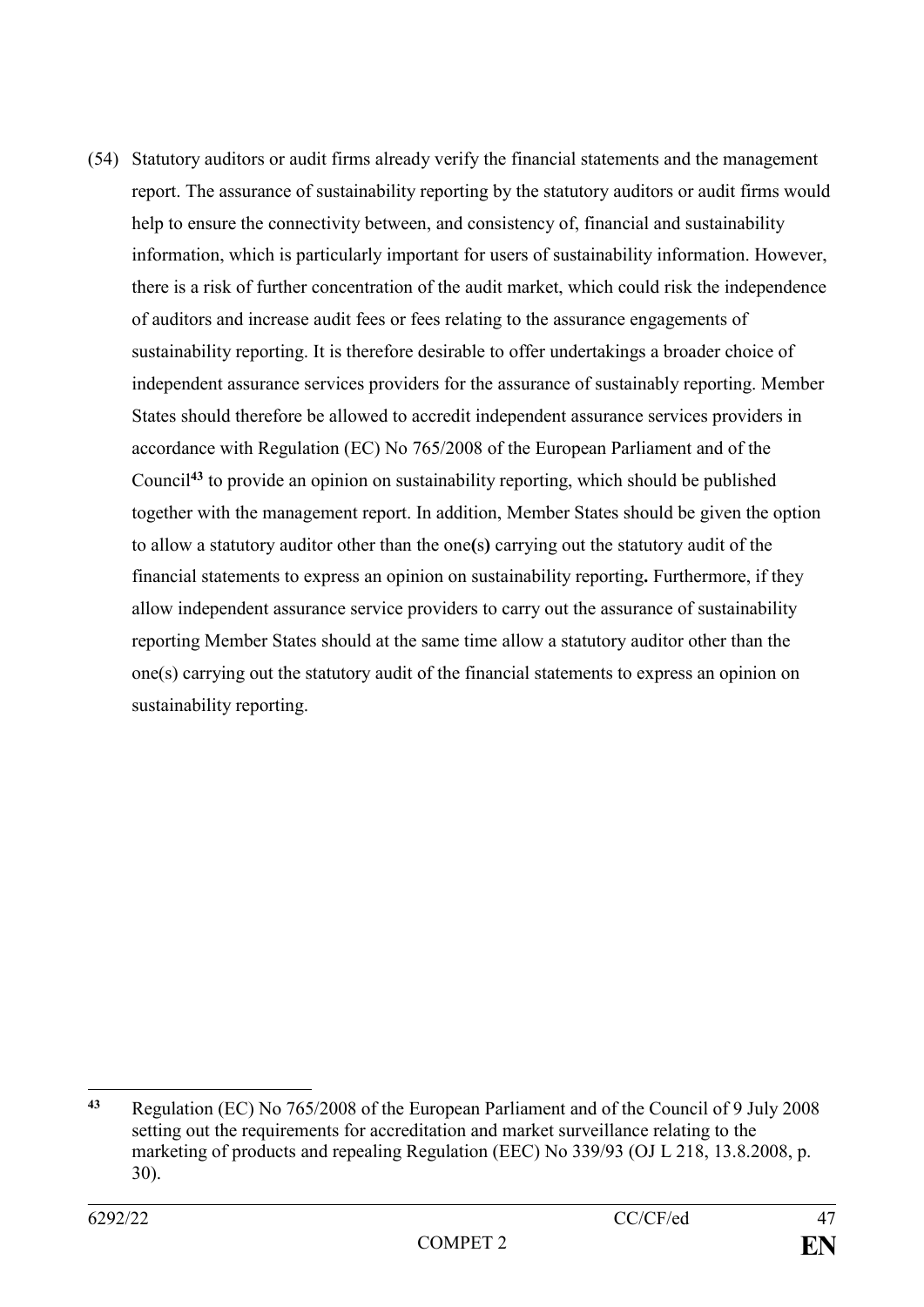Member States should set out requirements that ensure the quality of the assurance engagement carried out by independent assurance services providers and consistent outcomes in the assurance of sustainability reporting. Therefore, all independent assurance services providers should be subject to requirements that are equivalent to those set out in Directive 2006/43/EC as regards the assurance of sustainability reporting, while being adapted to the characteristics of independent assurance services providers which do not carry out statutory audits. In particular, Member States should set out equivalent requirements as regards training and examination, continuing education, quality assurance systems, professional ethics, independence, objectivity confidentiality and professional secrecy, appointment and dismissal, the organisation of the work of the independent assurance services providers, investigations and sanctions, and reporting irregularities. This will also guarantee a level playing field among all persons and firms allowed by Member States to provide the opinion on the assurance of sustainability reporting, including statutory auditors. If an undertaking seeks the opinion of an accredited independent assurance services provider other than the statutory auditor on its sustainability reporting, it should not in addition need to request this opinion from the statutory auditor. Independent assurance services providers that have already been accredited by a Member State for the assurance of sustainability reporting should continue to be allowed to carry out assurance engagements of sustainability reporting. Likewise Member States should ensure that independent assurance services providers that by the date of the entry into application of the new requirements on training and examination are undergoing their accreditation process, are not subject to these new accreditation requirements provided they finish the process within the following two years. Member States should, however, ensure that all the independent assurance services providers accredited by a Member State for the assurance of sustainability reporting before two years after the entry into application of the new accreditation requirements, acquire the necessary knowledge in sustainability reporting and the assurance of sustainability reporting via continued professional education.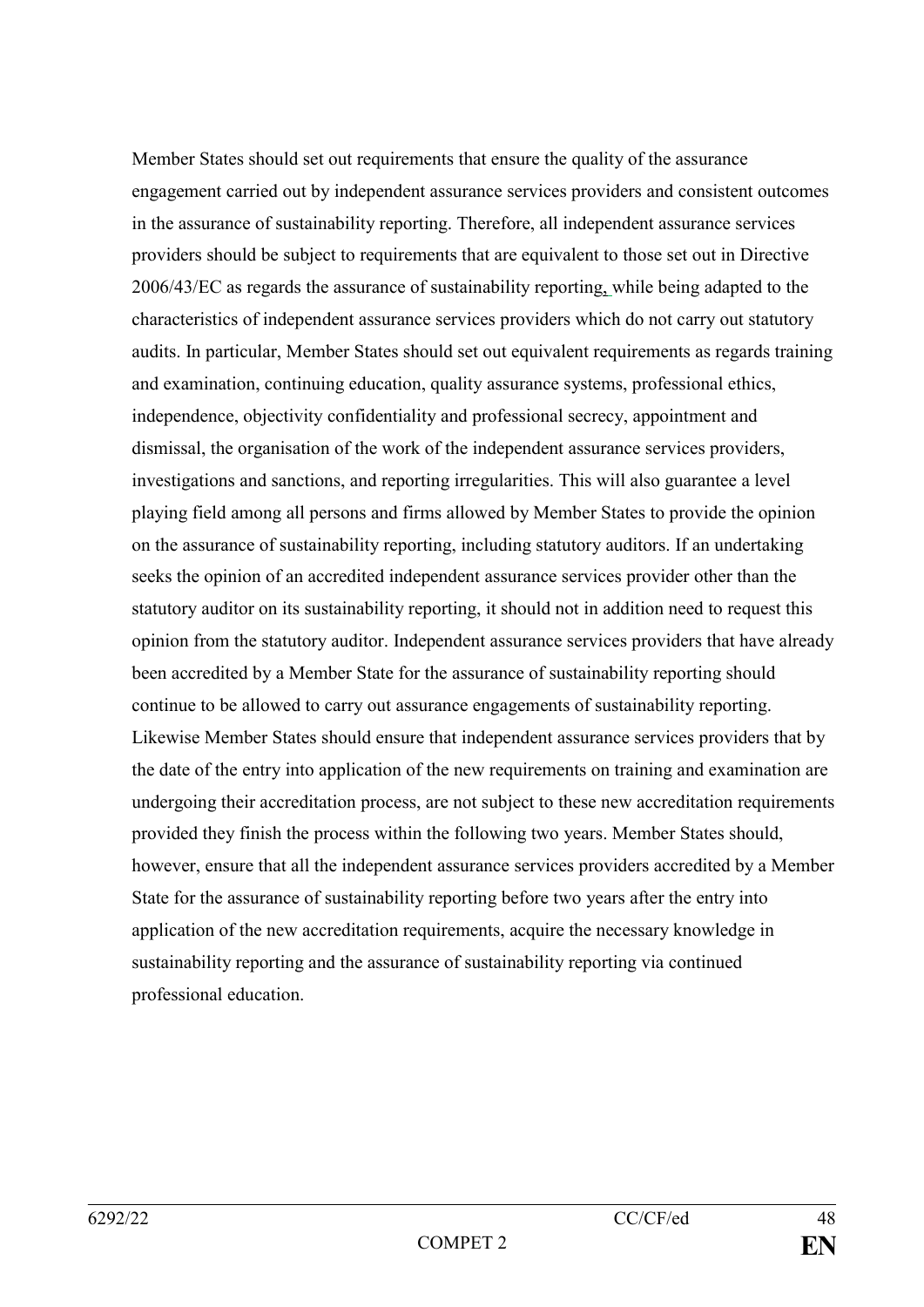- (55) Directive 2006/43/EC of the European Parliament and of the Council**<sup>44</sup>** sets out rules concerning the statutory audit of annual and consolidated financial statements. It is necessary to ensure that consistent rules apply to the audit of financial statements and the assurance of sustainability reporting by the statutory auditor. Directive 2006/43/EC should apply where the opinion on sustainability reporting is given by a statutory auditor or audit firm.
- (56) The rules on the approval and recognition of statutory auditors and audit firms should allow for the additional qualification of statutory auditors for the assurance of sustainability reporting. Member States should ensure that statutory auditors who want to qualify for the assurance of sustainability reporting have the necessary level of theoretical knowledge of subjects relevant to the assurance of sustainability reporting and the ability to apply such knowledge in practice. However, statutory auditors that have already been approved or recognised by a Member State should continue to be allowed to carry out assurance engagements of sustainability reporting. Likewise Member States should ensure that natural persons who are undergoing the approval process by the date of the entry into application of these new requirements for the assurance of sustainability reporting, are not subject to these provided they finish the process within the following two years. Member States should, however, ensure that statutory auditors approved before two years after the entry into application of the new requirements and who want to carry out assurance engagements of sustainability reporting, acquire the necessary knowledge in sustainability reporting and the assurance of sustainability reporting via continued professional education. Natural persons who decide to be approved as statutory auditors for financial audit only may decide at a later point in time to qualify for the assurance of sustainability reporting.

<sup>1</sup> **<sup>44</sup>** Directive 2006/43/EC of the European Parliament and of the Council of 17 May 2006 on statutory audits of annual accounts and consolidated accounts, amending Council Directives 78/660/EEC and 83/349/EEC and repealing Council Directive 84/253/EEC (OJ L 157, 9.6.2006, p. 87).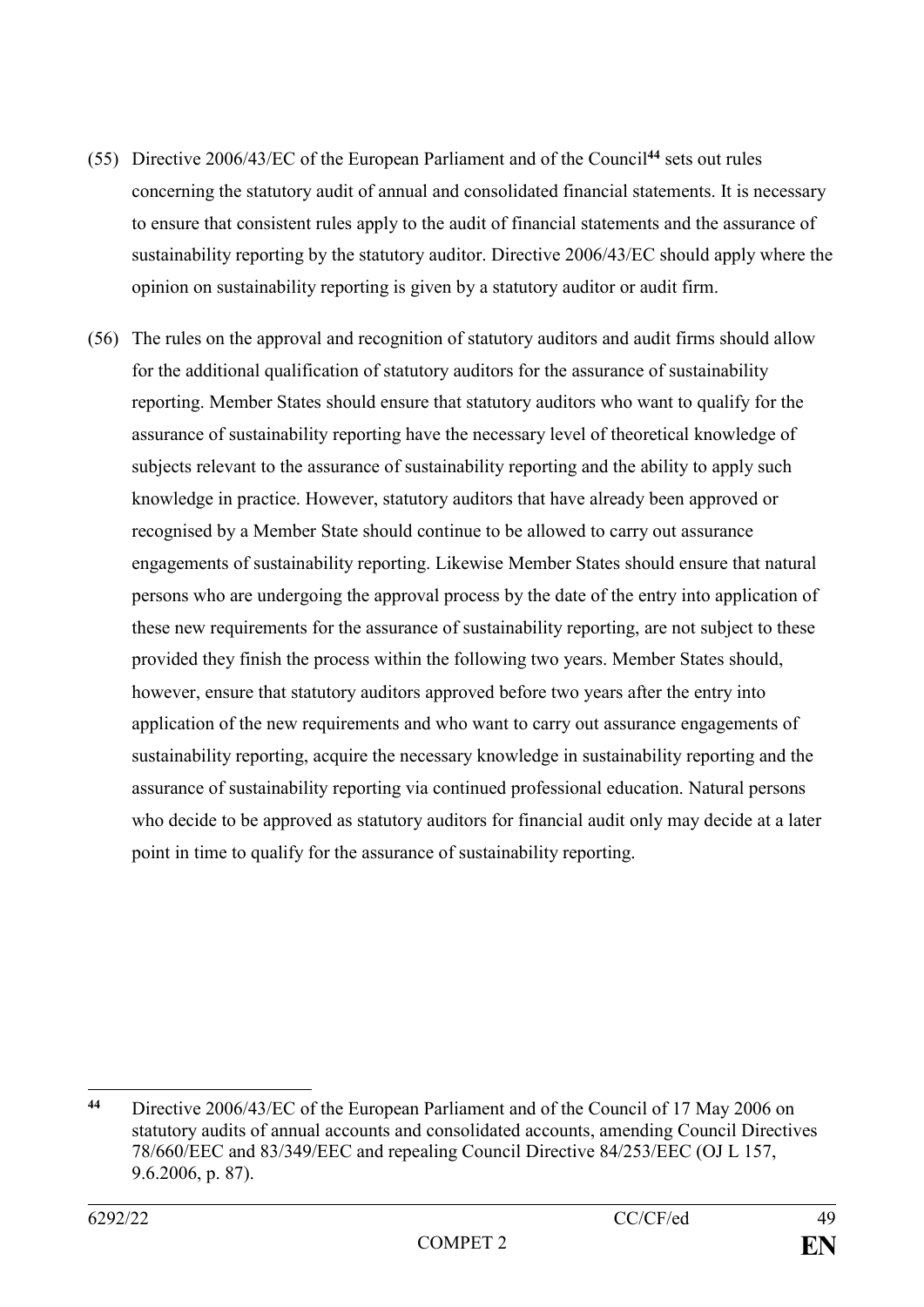In order to do so, they should meet the necessary requirements set out by Member States to ensure that statutory auditors who want to qualify for the assurance of sustainability reporting have the necessary level of theoretical knowledge of subjects relevant to the assurance of sustainability reporting and the ability to apply such knowledge in practice. Therefore, they should complete at that point in time the required eight months practical training in the assurance of annual and consolidated sustainability reporting or other sustainability related services.

- (57) It should be ensured that the requirements imposed on auditors as regards their work on the statutory audit and the assurance of sustainability reporting are consistent. It should therefore be laid down that there should be at least a key sustainability partner who is actively involved in conducting the assurance of sustainability reporting. When carrying out the assurance of sustainability reporting, statutory auditors should be required to devote sufficient time to the engagement and assign sufficient resources to enable them to carry out their duties appropriately. Finally, the client account record should specify the fees charged for the assurance of sustainability reporting and an assurance file should be created to include information related to the assurance of sustainability reporting. Where the same statutory auditor carries out the statutory audit of annual financial statements and the assurance of sustainability reporting, the assurance file may be included in the audit file. However, requirements imposed on statutory auditors relating to the assurance of sustainability reporting should only apply to statutory auditors that carry out the assurance of sustainability reporting.
- (58) Article 25 of Directive 2006/43/EC requires Member States to put appropriate rules in place to avoid that the fees on the statutory audit are influenced or determined by the provision of additional services to the audited entity or are based on any form of contingency. Articles 21 to 24 of that Directive also require Member States to ensure that statutory auditors carrying out statutory audits comply with the rules on professional ethics, independence, objectivity, confidentiality and professional secrecy. For reasons of coherence, it is appropriate that those rules are extended to the work carried out by statutory auditors on the assurance of sustainability reporting.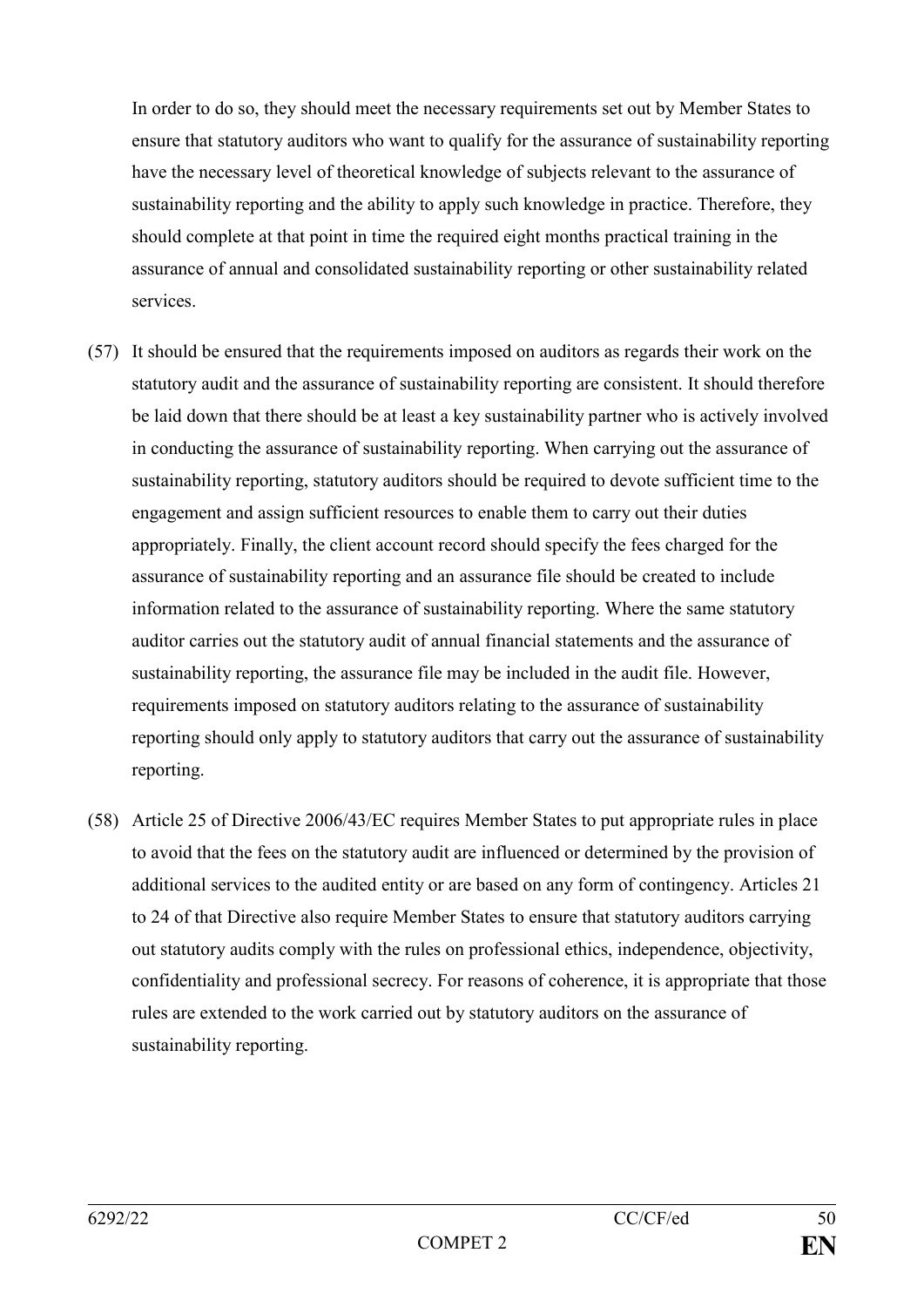- (59) In order to provide for uniform assurance practices and high quality assurance of sustainability reporting across the Union, the Commission should be empowered to adopt sustainability assurance standards by means of delegated acts. Member States should be given the possibility to apply national assurance standards, procedures or requirements as long as the Commission has not adopted an assurance standard covering the same subject matter. These assurance standards should set out the procedures that the auditor shall perform in order to draw its conclusions on the assurance of sustainability reporting. With a view to facilitating the harmonisation of the assurance of sustainability reporting across Member States, the CEAOB is encouraged to adopt non-binding guidelines to set out the procedures to be performed when expressing an opinion on the sustainability reporting until the Commission adopts an assurance standard covering the same subject-matter.
- (60) Article 27 of Directive 2006/43/EC sets out rules on the statutory audit of a group of undertakings. Similar rules should be set out for the assurance of consolidated sustainability reporting.
- (61) Article 28 of Directive 2006/43/EC requires statutory auditors or audit firms to present the results of their statutory audit in an audit report. Similar rules should be set out for the assurance of sustainability reporting. The results of the engagement should be presented in an assurance report. Where the same statutory auditor carries out the statutory audit of annual financial statements and the assurance of sustainability reporting, the information about the assurance engagement of sustainability reporting may be presented in the audit report.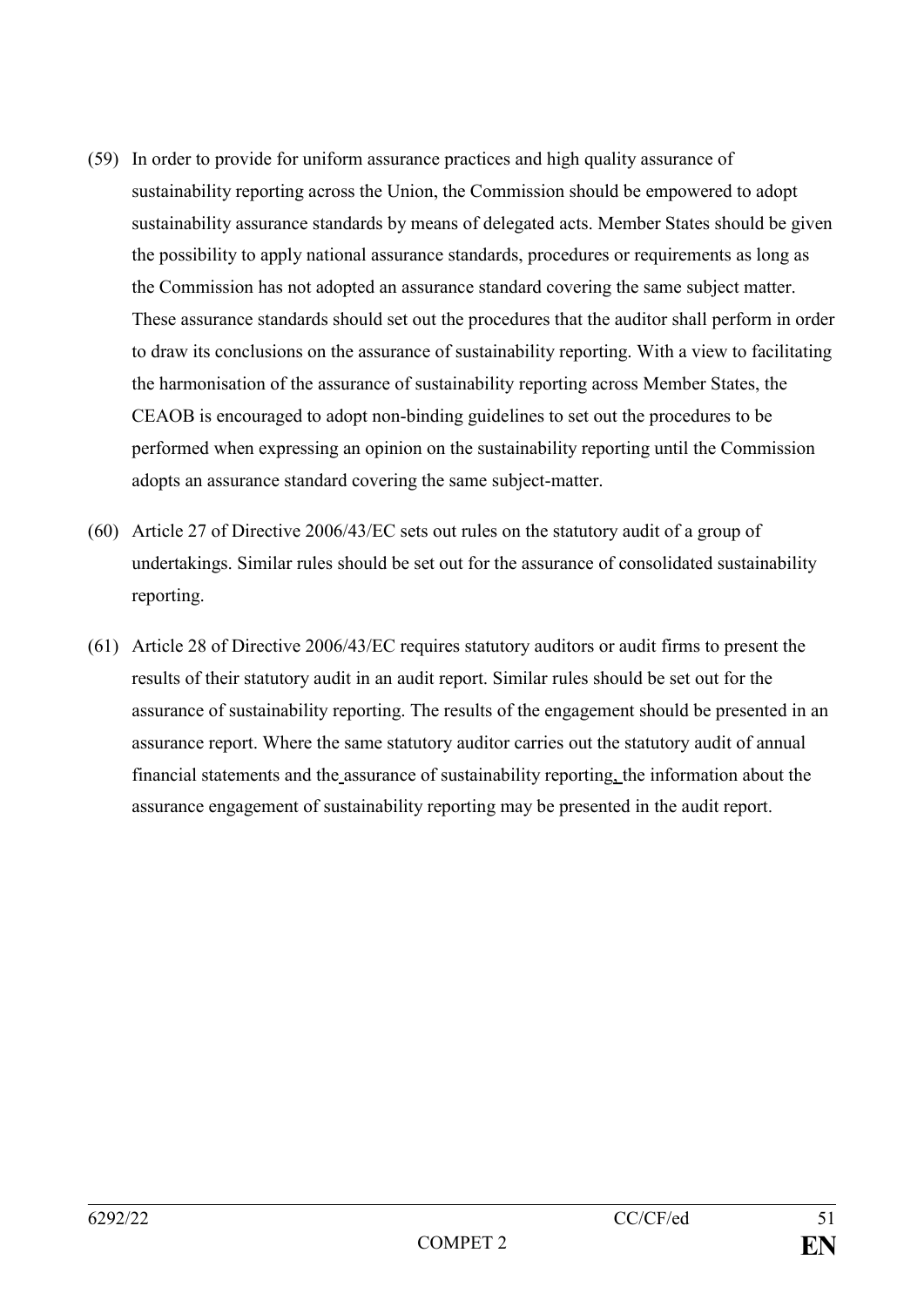- (62) Article 29 of Directive 2006/43/EC requires Member States to set up a system of quality assurance review of statutory auditors and audit firms. To ensure that quality assurance reviews also take place for the assurance of sustainability reporting and that the persons who carry out quality assurance reviews have appropriate professional education and relevant experience in the assurance of sustainability reporting and sustainability reporting, that requirement to set up a system of quality assurance review should be extended to the assurance of sustainability reporting. As a transition, until 31 December 2025, the persons who carry out quality assurance reviews relating to the assurance of sustainability reporting should be exempted from the requirement to have relevant experience in the assurance of sustainability reporting and sustainability reporting or other sustainability related services.
- (63) Chapter VII of Directive 2006/43/EC requires Member States to have in place an investigations and sanctions regime for statutory auditors and audit firms carrying out statutory audits. Chapter VIII of that Directive requires Member States to organise an effective system of public oversight, and to ensure that regulatory arrangements for public oversight systems permit effective cooperation at Union level in respect of Member States' oversight activities. Those requirements should be extended to statutory auditors and audit firms that conduct assurance engagements of sustainability reporting in order to ensure the consistency of the investigations, sanctions and oversight frameworks set up for the auditor's work in the statutory audit and the assurance of sustainability reporting.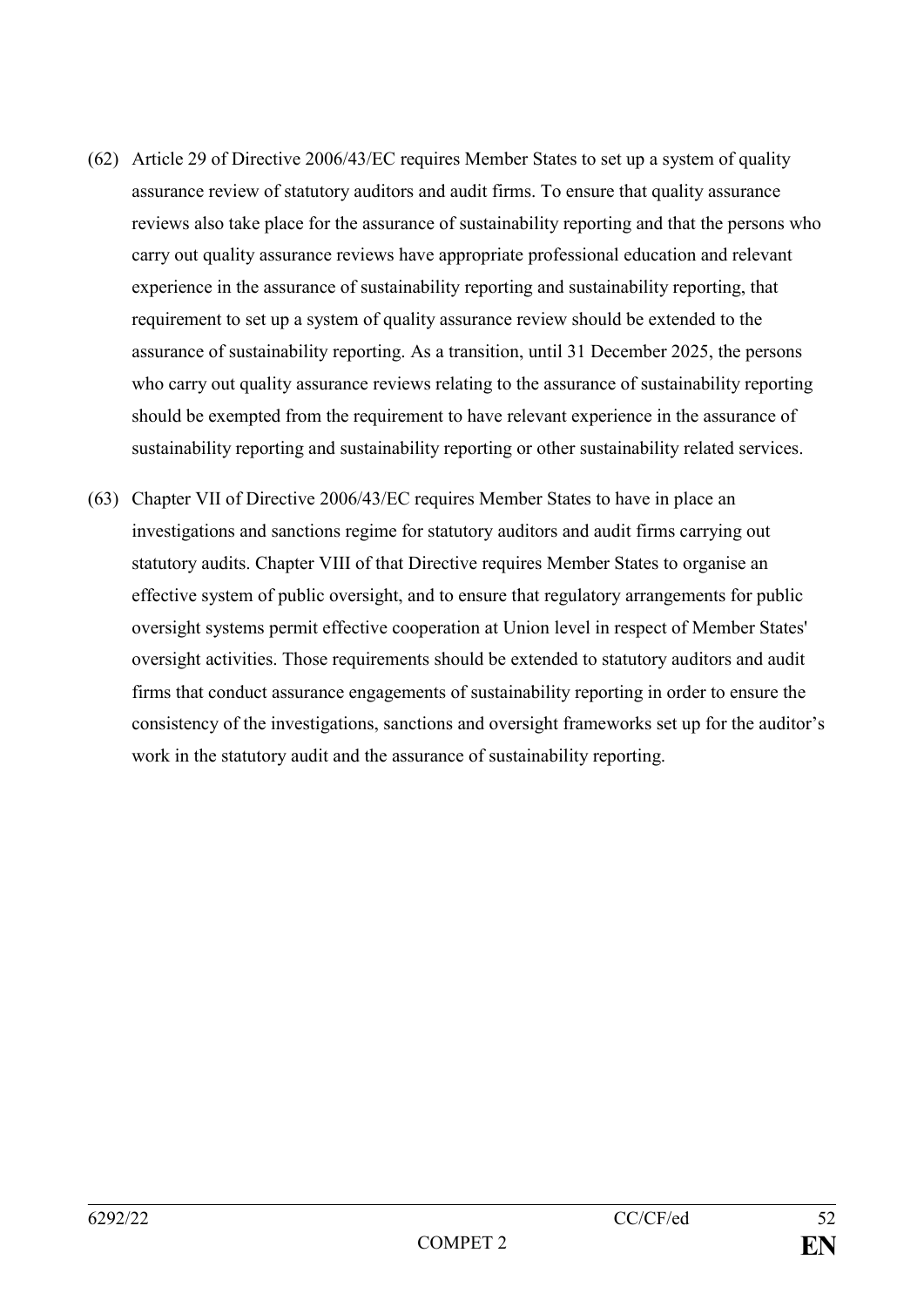- (64) Article 37 and 38 of Directive 2006/43/EC contain rules on the appointment and dismissal of statutory auditors and audit firms carrying out statutory audits. Those rules should be extended to the assurance of sustainability reporting to ensure the consistency of the rules imposed on auditors as regards their work on the statutory audit and the assurance of sustainability reporting.
- (65) Article 39 of Directive 2006/43/EC requires Member States to ensure that each public-interest entity has an audit committee, and specifies its tasks with regard to the statutory audit. That audit committee should be assigned with certain tasks with regard to the assurance of sustainability reporting. Those tasks should include the obligation to inform the administrative or supervisory body of the audited entity of the outcome of the assurance of sustainability reporting, and to explain how the audit committee contributed to the integrity of sustainability reporting and what the role of the audit committee was in that process. Member States should be able to allow that the functions assigned to the audit committee relating to sustainability reporting and the assurance of sustainability reporting are performed by the administrative or supervisory body as a whole or by a dedicated body established by the administrative or supervisory body.
- (66) Article 45 of Directive 2006/43/EC contains requirements for registration and oversight of third-country auditors and audit entities. To ensure that a consistent framework exists for the work of auditors in both the statutory audit and the assurance of sustainability reporting, it is necessary to extend those requirements to the assurance of sustainability reporting.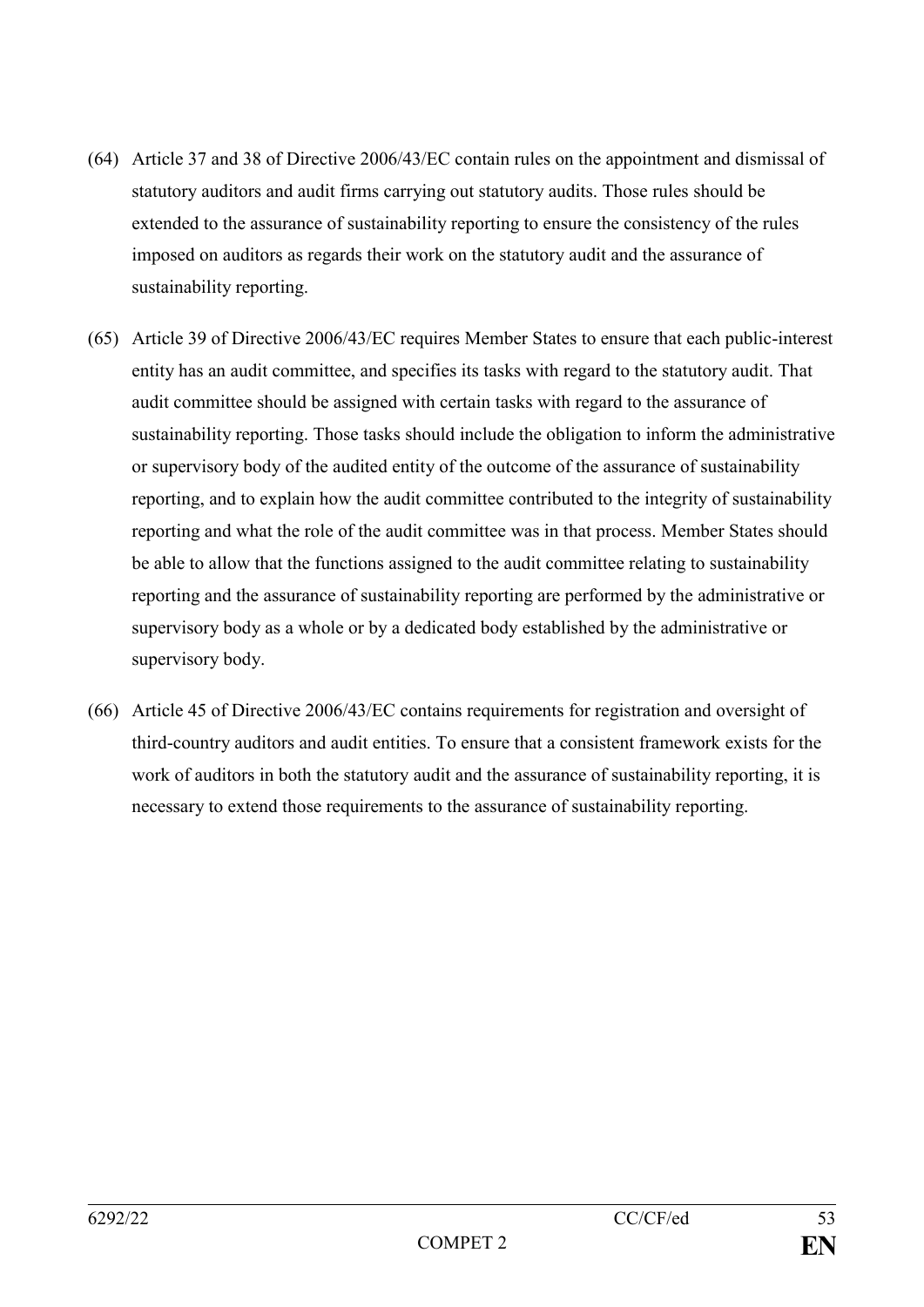(67) Regulation (EU) No 537/2014 of the European Parliament and of the Council**<sup>45</sup>** applies to statutory auditors and audit firms carrying out statutory audits of public-interest entities. To ensure the independence of the statutory auditor when carrying out a statutory audit, that Regulation establishes a limit to the fees for other services that he or she can obtain. It is important to clarify that the assurance of sustainability reporting should not count in the calculation of that limit. In addition, Article 5 of that Regulation prohibits the provision of certain non-audit services over certain time periods when the statutory auditor is carrying out the financial audit. Services related to the preparation of sustainability reporting, including any consulting services, should also be considered as prohibited services over the time period prescribed in the Regulation. These prohibitions should apply in all cases where the statutory auditor carries out the statutory audit of financial statements. To ensure the independence of the statutory auditor, certain non-audit services should also be prohibited when he or she is carrying out the assurance of sustainability reporting. Article 7 of Regulation (EU) No 537/2014 requires statutory auditors to report irregularities to the audited entity and, under certain circumstances, to authorities as designated by the Member States responsible for investigating such irregularities. These obligations should also be extended as appropriate to statutory auditors and audit firms as regards their work on the assurance of sustainability reporting of public-interest entities.

1

**<sup>45</sup>** Regulation (EU) No 537/2014 of the European Parliament and of the Council of 16 April 2014 on specific requirements regarding statutory audit of public-interest entities and repealing Commission Decision 2005/909/EC (OJ L 158, 27.5.2014, p. 77).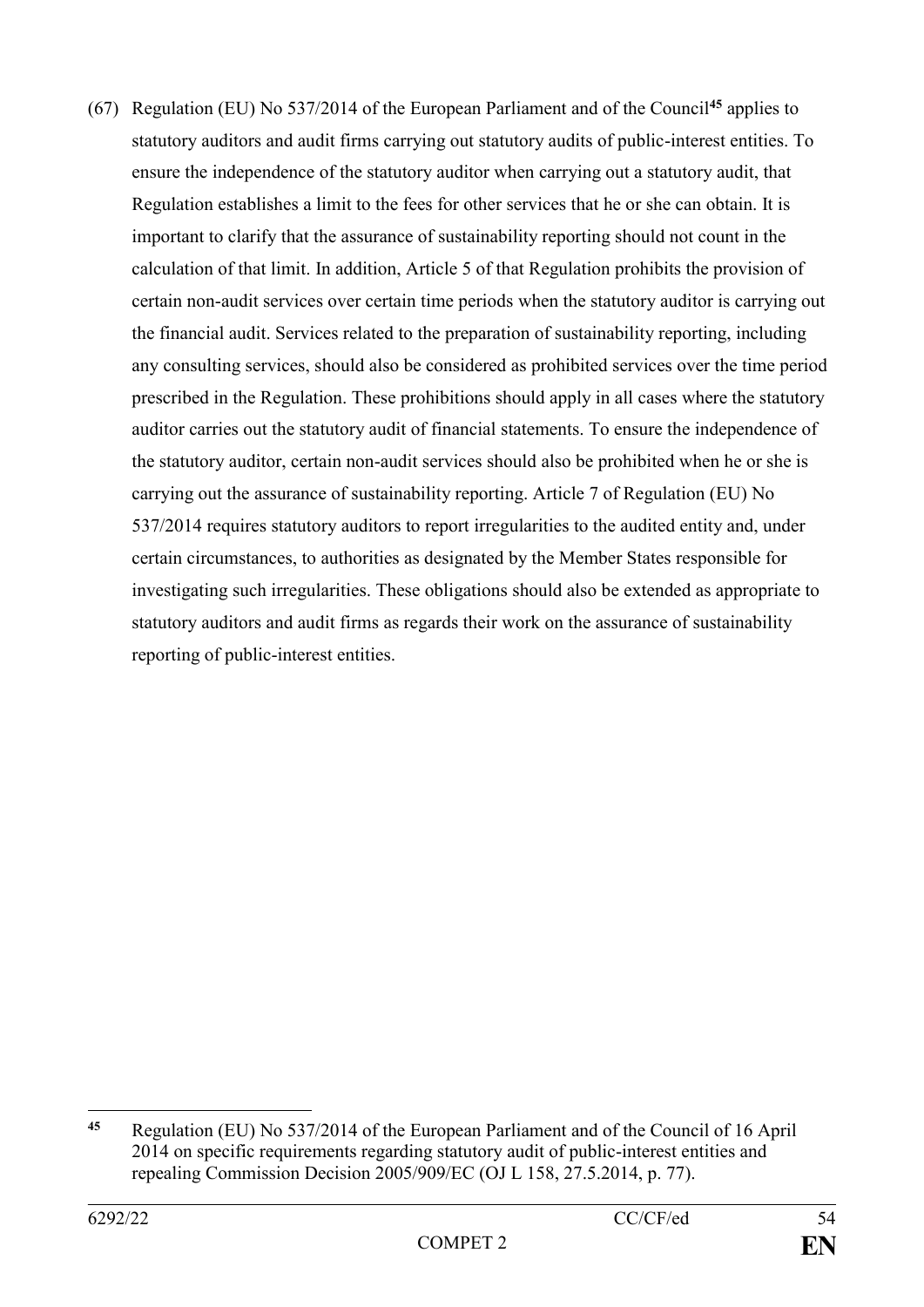(70) Article 24 of Directive 2004/109/EC assigns to national supervisors the task of enforcing compliance with corporate reporting requirements by undertakings with securities listed on regulated markets. Article 4 of that Directive specifies the content of the annual financial reports, but lacks an explicit reference to Articles 19a and 29a of Directive 2013/34/EU, which require the preparation of a (consolidated) non-financial statement. This implies that national competent authorities of some Member States have no legal mandate to supervise those non-financial statements, especially where those statements are published in a separate report, outside of the annual financial report, which Member States may currently allow. It is therefore necessary to insert into Article 4(5) of Directive 2004/109/EC a reference to sustainability reporting. It is also necessary to require that the persons responsible within the issuer confirm in the annual financial report that, to the best of their knowledge, the management report is prepared in accordance with the sustainability reporting standards. In addition, given the novel character of those reporting requirements, the European Securities and Markets Authority should issue guidelines for national competent authorities to promote convergent supervision of sustainability reporting by issuers subject to Directive 2004/109/EC. These guidelines should only apply to the supervision of undertakings with securities listed on regulated markets.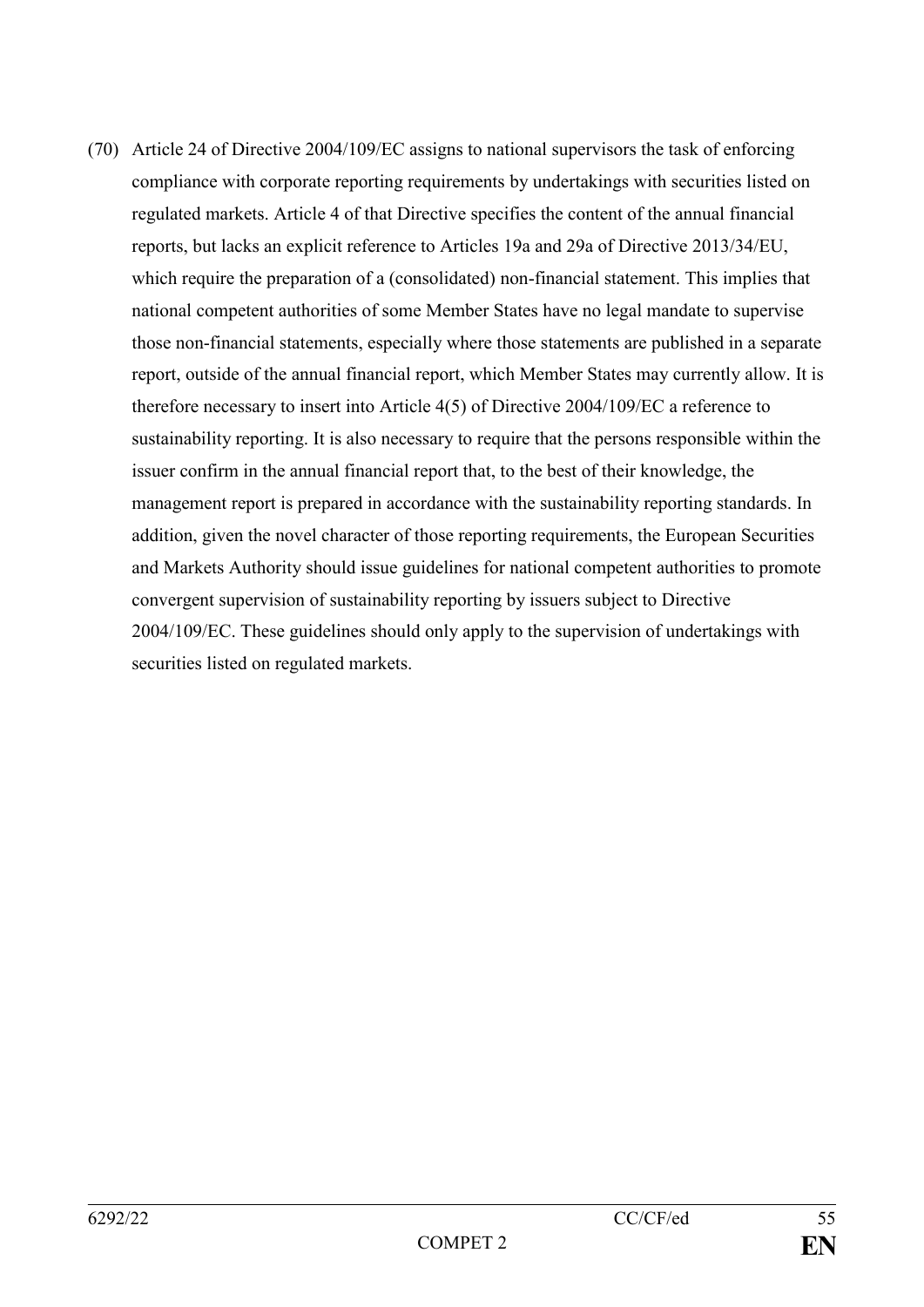- (71) Member States are invited to assess the impact of their transposition act on SMEs in order to ensure that they are not disproportionately affected, giving specific attention to microenterprises and to the administrative burden, and to publish the results of such assessments. Member States should consider introducing measures to support SMEs in applying the voluntary simplified reporting standards.
- (72) Directive 2013/34/EU, Directive 2004/109/EC, Directive 2006/43/EC and Regulation (EU) No 537/2014 should therefore be amended accordingly,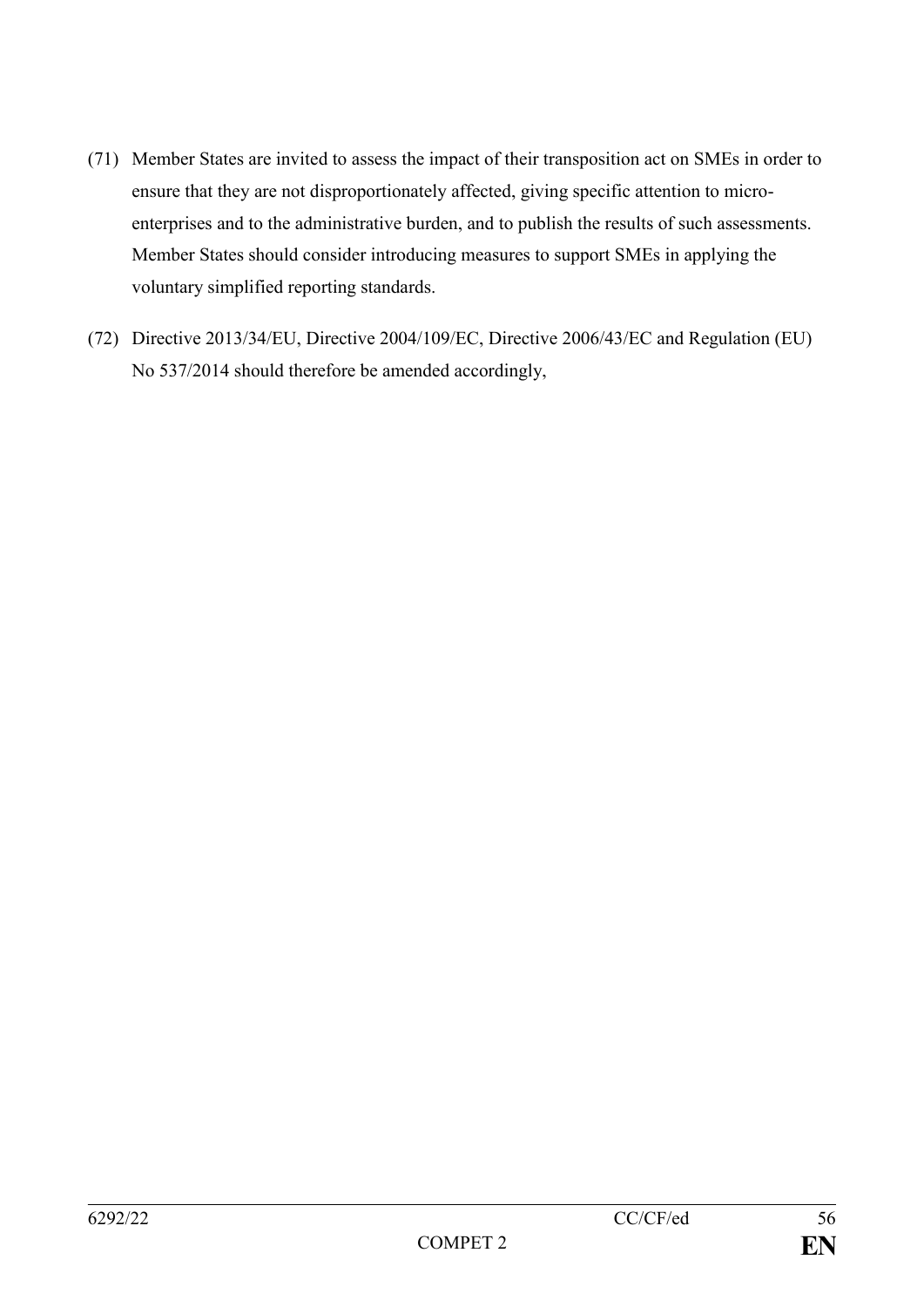# HAVE ADOPTED THIS DIRECTIVE:

## *Article 1*

# *Amendments to Directive 2013/34/EU*

Directive 2013/34/EU is amended as follows:

- (1) in Article 1, the following paragraphs 3 and 3a are added:
	- '3. The coordination measures prescribed by Articles 19a, 29d, 29a, 30 and 33, Article 34(1), second subparagraph, point (aa), paragraphs 2 and 3 of Article 34, and Article 51 of this Directive shall also apply to the laws, regulations and administrative provisions of the Member States relating to the following undertakings regardless of their legal form, provided they are large undertakings or small and medium sized undertakings which are undertakings referred to in Article 2, point (1), point (a) of this Directive:
		- (a) insurance undertakings within the meaning of Article 2(1) of Council Directive 91/674/EEC**<sup>46</sup>**;
		- (b) credit institutions as defined in Article 4(1), point (1), of Regulation (EU) No 575/2013 of the European Parliament and of the Council**<sup>47</sup>** .

Member States may choose not to apply the coordination measures referred to in the first subparagraph to the undertakings listed in Article 2(5), points (2) to (23), of Directive 2013/36/EU of the European Parliament and of the Council**<sup>48</sup>** .

<sup>1</sup> **<sup>46</sup>** Council Directive 91/674/EEC of 19 December 1991 on the annual accounts of insurance undertakings ( OJ L 374, 31.12.1991, p. 7).

**<sup>47</sup>** Regulation (EU) No 575/2013 of the European Parliament and of the Council of 26 June 2013 on prudential requirements for credit institutions and investment firms and amending Regulation (EU) No 648/2012 (OJ L 176, 27.6.2013, p. 1).

**<sup>48</sup>** Directive 2013/36/EU of the European Parliament and of the Council of 26 June 2013 on access to the activity of credit institutions and the prudential supervision of credit institutions and investment firms, amending Directive 2002/87/EC and repealing Directives 2006/48/EC and 2006/49/EC (OJ L 176, 27.6.2013, p. 338).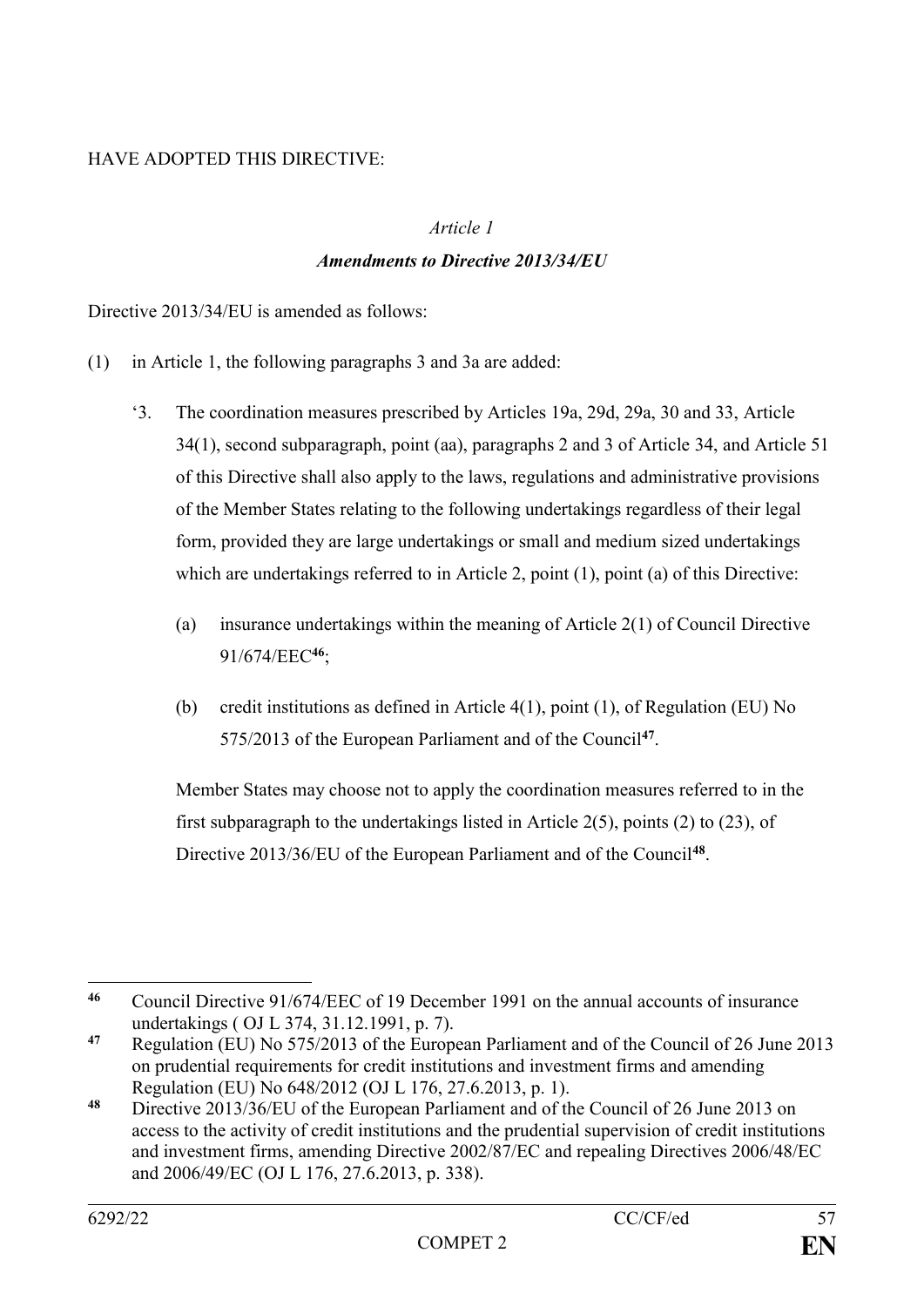- 3a. The coordination measures prescribed by Articles 19a, 29d and 29a, shall not apply to financial products referred to in Article 2, point 12, points (b) and (f) of Regulation (EU) 2019/2088 of the European Parliament and of the Council, provided the financial product is not self-managed.'
- (2) Article 2 is amended as follows:
	- a) point (5) is replaced by the following:
		- '(5) 'net turnover' means the amounts derived from the sale of products and the provision of services after deducting sales rebates and value added tax and other taxes directly linked to turnover for credit institutions referred to in point (b) of Article 1(3) of this Directive 'net turnover' shall be defined according to point (c) of Article 43(2) of Directive 1986/635 of the Council; for insurance undertakings referred to in point (a) of Article 1(3) of this Directive, 'net turnover' shall be defined according to Article 35 of Directive 1991/674 of the Council';
	- b) the following points (17) to (20) are added:
		- '(17) 'sustainability matters' means environmental, social and human rights, and governance factors, including sustainability factors as defined in Article 2, point (24) of Regulation (EU) 2019/2088 of the European Parliament and of the Council**<sup>49</sup>**;
		- (18) 'sustainability reporting' means reporting information related to sustainability matters in accordance with Articles 19a, 29a and 29d of this Directive;

<sup>1</sup> **<sup>49</sup>** Regulation (EU) 2019/2088 of the European Parliament and of the Council of 27 November 2019 on sustainability‐ related disclosures in the financial services sector (OJ L 317, 9.12.2019, p. 1).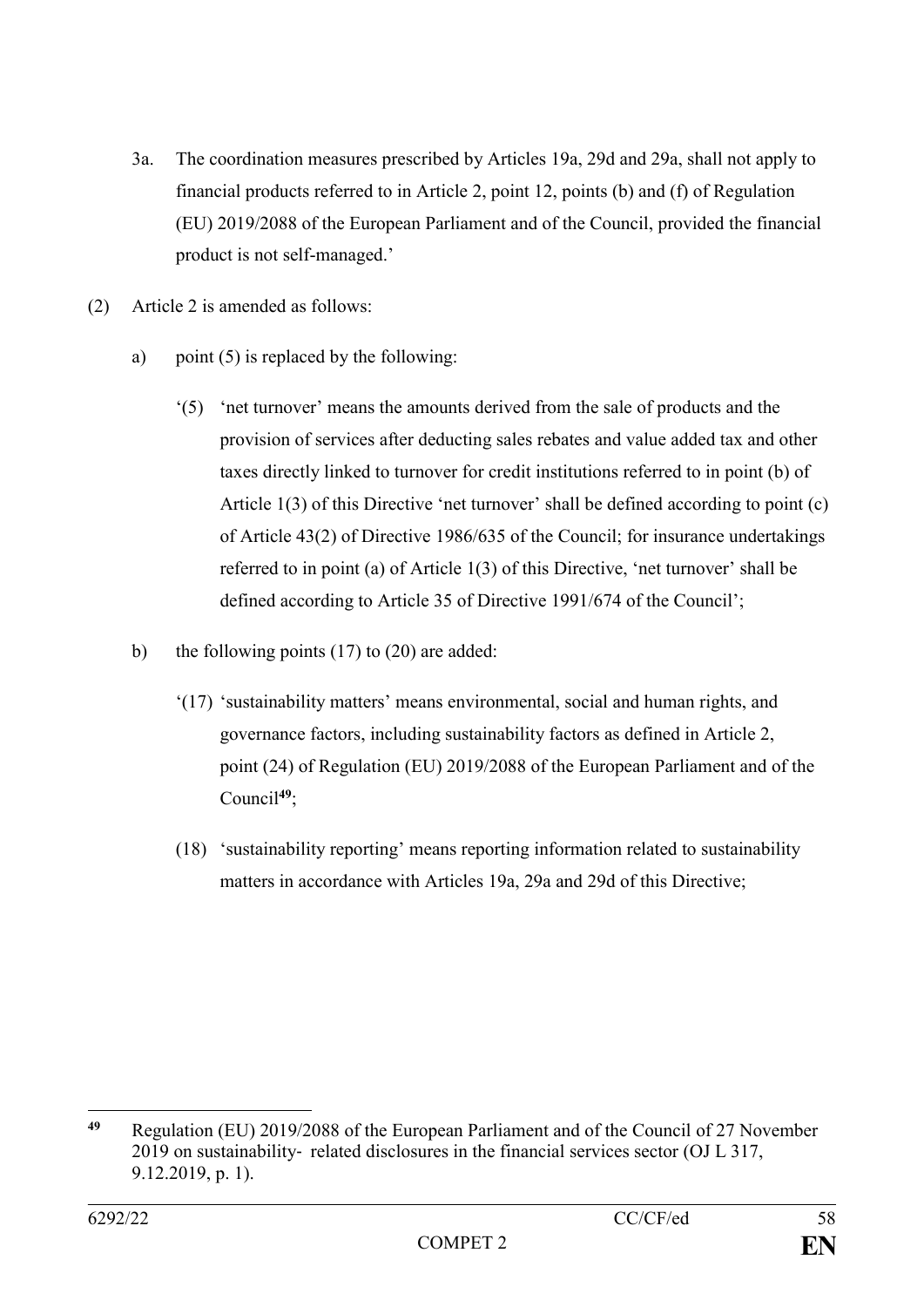- (19) 'key intangible resources' means resources without physical substance on which the business model of the undertaking fundamentally depends and that are a source of creation of the value of the undertaking';
- (20) 'independent assurance services provider' means a conformity assessment body accredited in accordance with Regulation (EC) No 765/2008 of the European Parliament and of the Council<sup>50\*5</sup> for the specific conformity assessment activity referred to in Article 34(1), second subparagraph, point (aa) of this Directive.'
- (2a) In Article 19, the following subparagraph is inserted:

'Large undertakings referred to in Article 3 point (4) and small and medium-sized undertakings as defined in Article 3(2) and 3(3) which are undertakings as referred to in Article 2, point (1), point (a) shall report information on the key intangible resources on which the business model of the undertaking fundamentally depends, and explain this dependency and how they are a source of value creation for the undertaking'.

(3) Article 19a is replaced by the following:

<sup>1</sup> **<sup>50</sup>** Regulation (EC) No 765/2008 of the European Parliament and of the Council of 9 July 2008 setting out the requirements for accreditation and market surveillance relating to the marketing of products and repealing Regulation (EEC) No 339/93 (OJ L 218, 13.8.2008, p. 30).';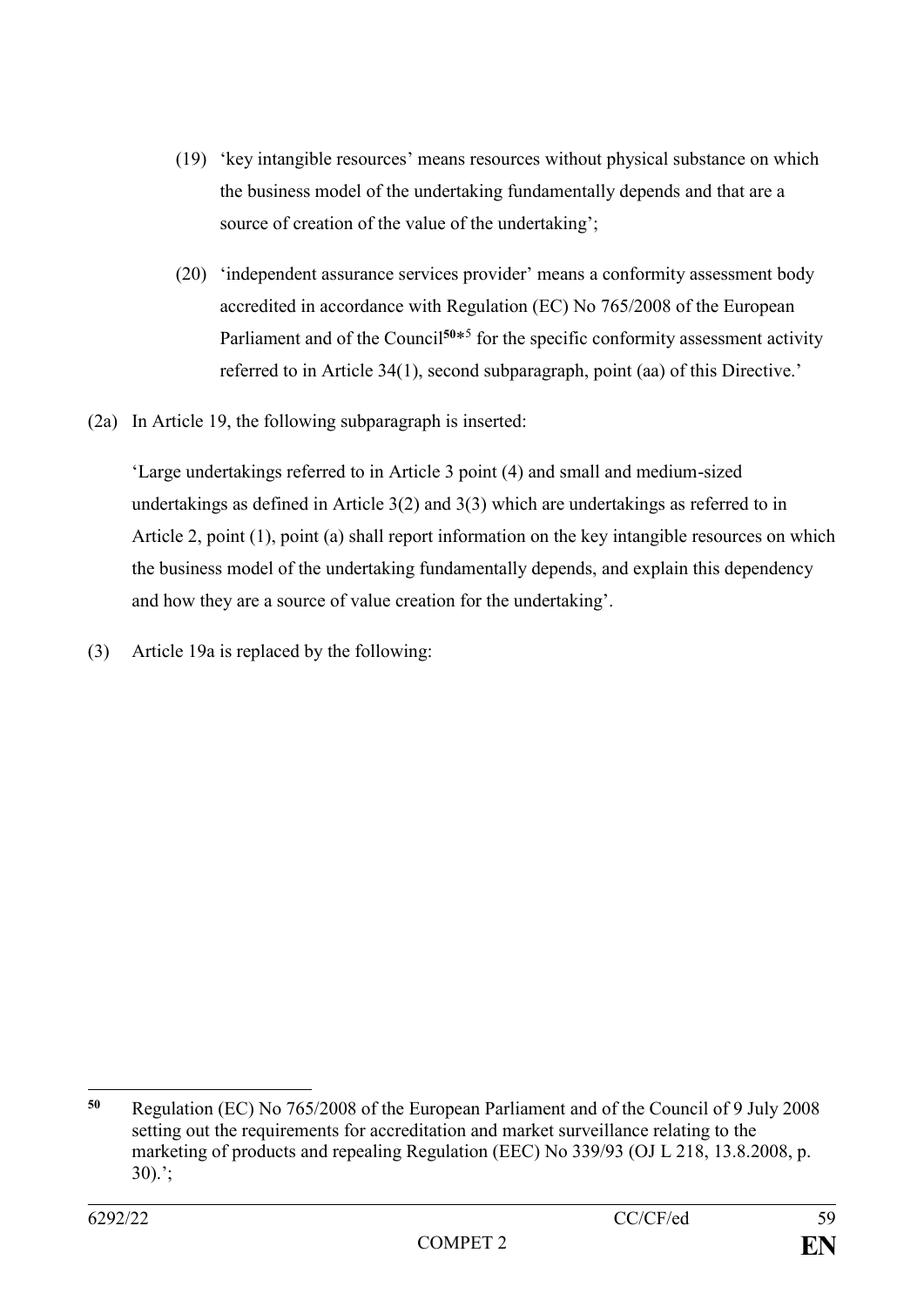# '*Article 19a*

## *Sustainability reporting*

1. Large undertakings referred to in Article 3 point (4) and small and medium-sized undertakings as defined in Article 3(2) and 3(3) which are undertakings as referred to in Article 2, point (1), point (a) and which are not micro-undertakings as defined in Article 3 (1), shall include in the management report information necessary to understand the undertaking's impacts on sustainability matters, and information necessary to understand how sustainability matters affect the undertaking's development, performance and position.

This information shall be clearly identifiable within the management report, through a dedicated section of the management report.

- 2. The information referred to in paragraph 1 shall contain:
	- (a) a brief description of the undertaking's business model and strategy, including:
		- (i) the resilience of the undertaking's business model and strategy to risks related to sustainability matters;
		- (ii) the opportunities for the undertaking related to sustainability matters;
		- (iii) the plans of the undertaking to ensure that its business model and strategy are compatible with the transition to a sustainable economy and with the limiting of global warming to 1.5 °C in line with the Paris Agreement;
		- (iv) how the undertaking's business model and strategy take account of the interests of the undertaking's stakeholders and of the impacts of the undertaking on sustainability matters;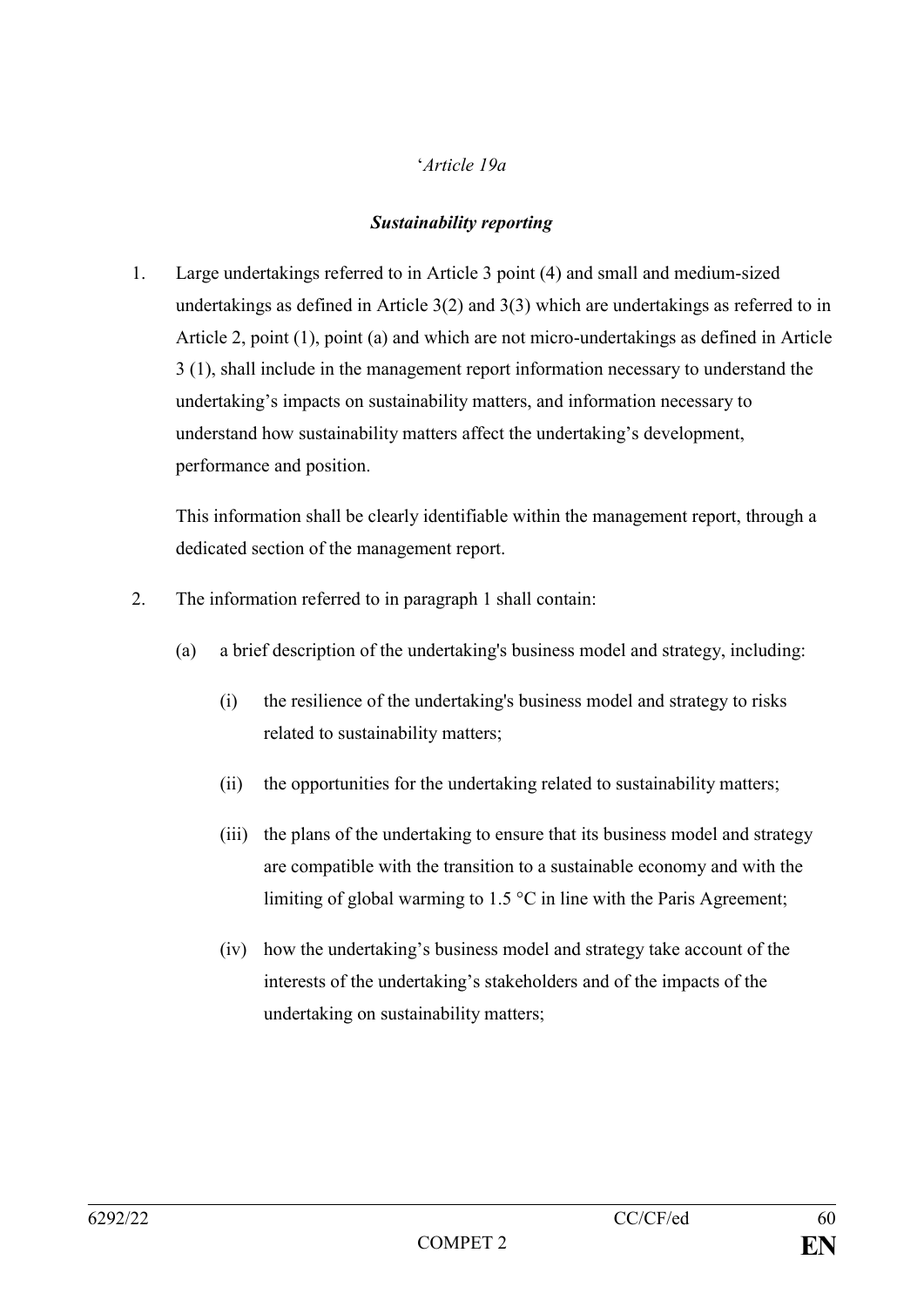- (v) how the undertaking's strategy has been implemented with regard to sustainability matters;
- (b) a description of the targets related to sustainability matters set by the undertaking and of the progress of the undertaking towards achieving those targets;
- (c) a description of the role of the administrative, management and supervisory bodies with regard to sustainability matters;
- (d) a description of the undertaking's policies in relation to sustainability matters;
- (e) a description of:
	- (i) the due diligence process implemented by the undertaking with regard to sustainability matters;
	- (ii) the principal actual or potential adverse impacts connected with the undertaking's value chain, including its own operations, its products and services, its business relationships and its supply chain;
	- (iii) any actions taken by the undertaking, and the result of such actions, to prevent, mitigate or remediate actual or potential adverse impacts;
- (f) a description of the principal risks to the undertaking related to sustainability matters, including the undertaking's principal dependencies on such matters, and how the undertaking manages those risks;
- (g) indicators relevant to the disclosures referred to in points (a) to (f).

Undertakings shall report the process carried out to identify the information that they have included in the management report in accordance with paragraph 1 and in this process they shall take account of short, medium and long-term horizons.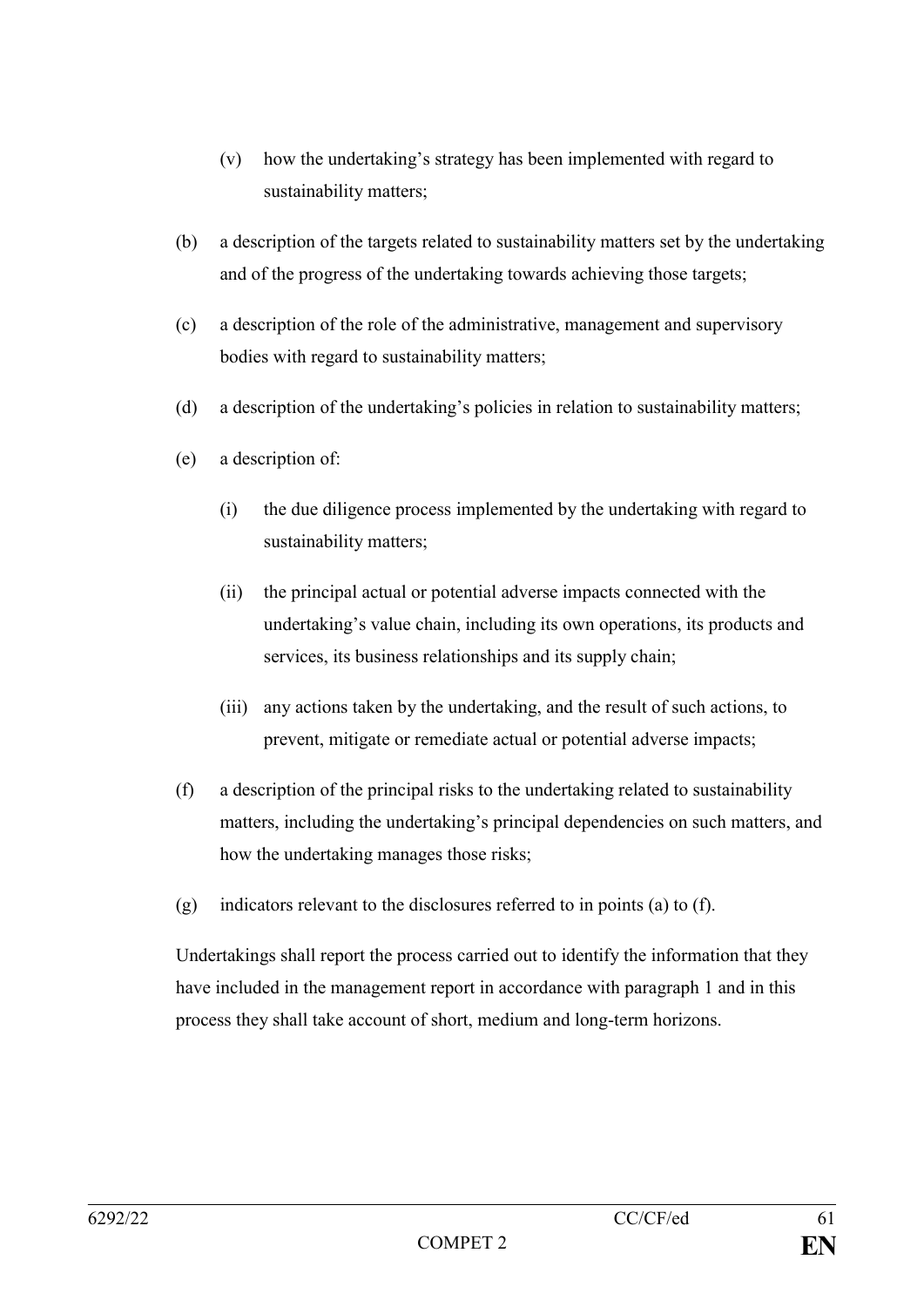3. Where applicable, the information referred to in paragraphs 1 and 2 shall contain information about the undertaking's value chain, including the undertaking's own operations, products and services, its business relationships and its supply chain.

Where applicable, the information referred to in paragraphs 1 and 2 shall also contain references to, and additional explanations of, other information included in the management report in accordance with Article 19 and amounts reported in the annual financial statements.

Member States may allow information relating to impending developments or matters in the course of negotiation to be omitted in exceptional cases where, in the duly justified opinion of the members of the administrative, management and supervisory bodies, acting within the competences assigned to them by national law and having collective responsibility for that opinion, the disclosure of such information would be seriously prejudicial to the commercial position of the undertaking, provided that such omission does not prevent a fair and balanced understanding of the undertaking's development, performance, position and impact of its activity.

- 4. Undertakings shall report the information referred to in paragraphs 1 to 3 in accordance with the sustainability reporting standards referred to in Article 29b.
- 5. By way of derogation from Article 19a, paragraphs 2 to 4, and without prejudice to paragraphs 7 and 7a, small and medium-sized undertakings referred to in paragraph 1, small and non-complex institutions as defined in Article 4(1), point (145) of Regulation (EU) No 575/2013, and captive insurance undertakings as defined in Article 13 (2) of Directive 2009/138/EC and captive reinsurance undertakings as defined in Article 13 (5) of Directive 2009/138/EC may limit their sustainability reporting to the following information: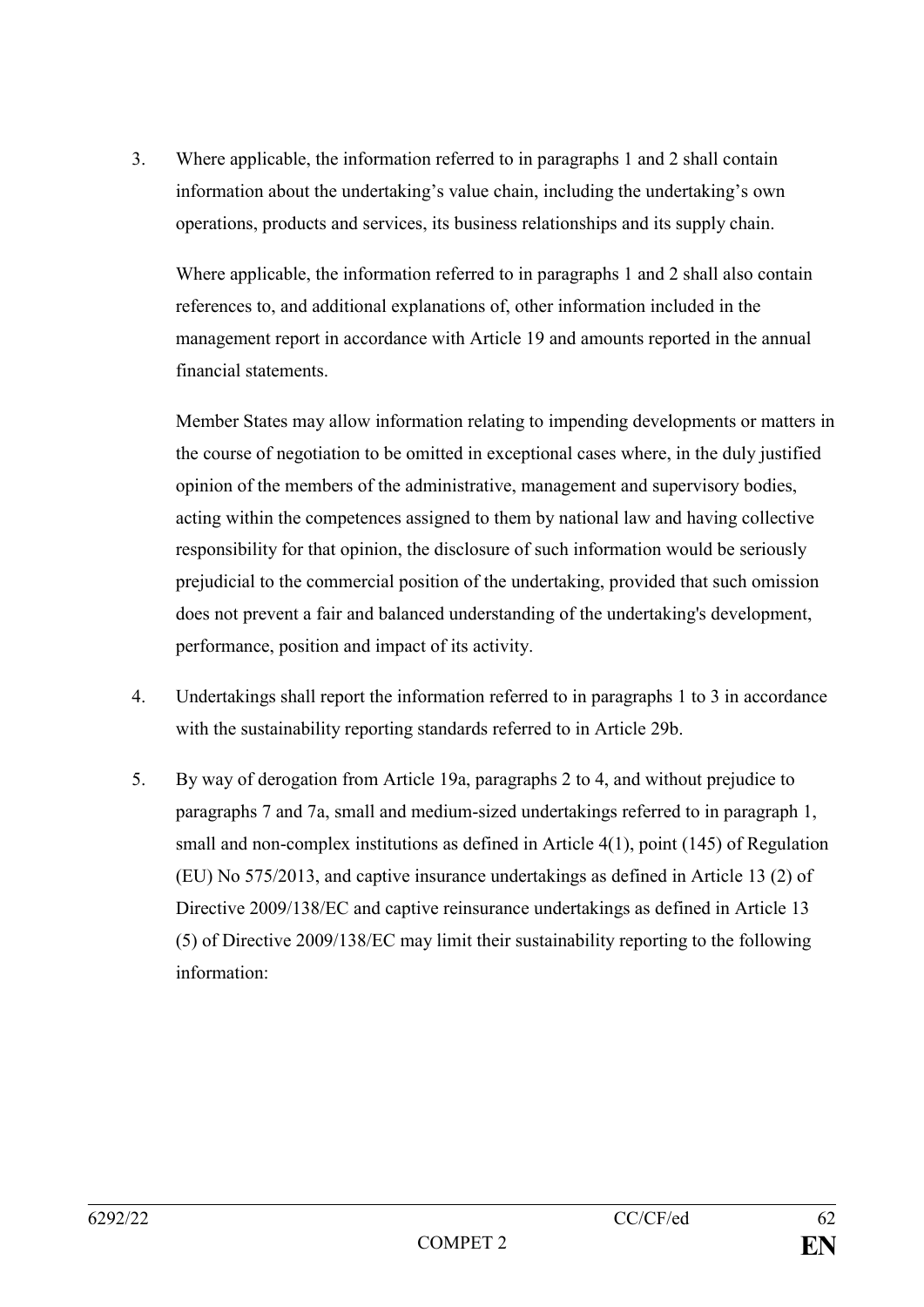- (a) A brief description of the undertaking's business model and strategy;
- (b) A description of the undertaking's policies in relation to sustainability matters;
- (c) The principal actual or potential adverse impacts of the undertaking with regard to sustainability matters, and any actions taken to prevent, mitigate or remediate such actual or potential adverse impacts;
- (d) The principal risks to the undertaking related to sustainability matters and how the undertaking manages those risks;
- (e) Key indicators necessary to the disclosures referred to in points (a) to (d).

Small and medium-sized undertakings, small and non-complex institutions and captive insurance and reinsurance undertakings that use this derogation shall report in accordance with the sustainability reporting standards for small and medium-sized undertakings referred to in Article 29c.

6. Undertakings that comply with the requirements set out in paragraphs 1 to 4 and undertakings making use of the derogation in paragraph 5 shall be deemed to have complied with the requirement set out in the third subparagraph of Article 19(1).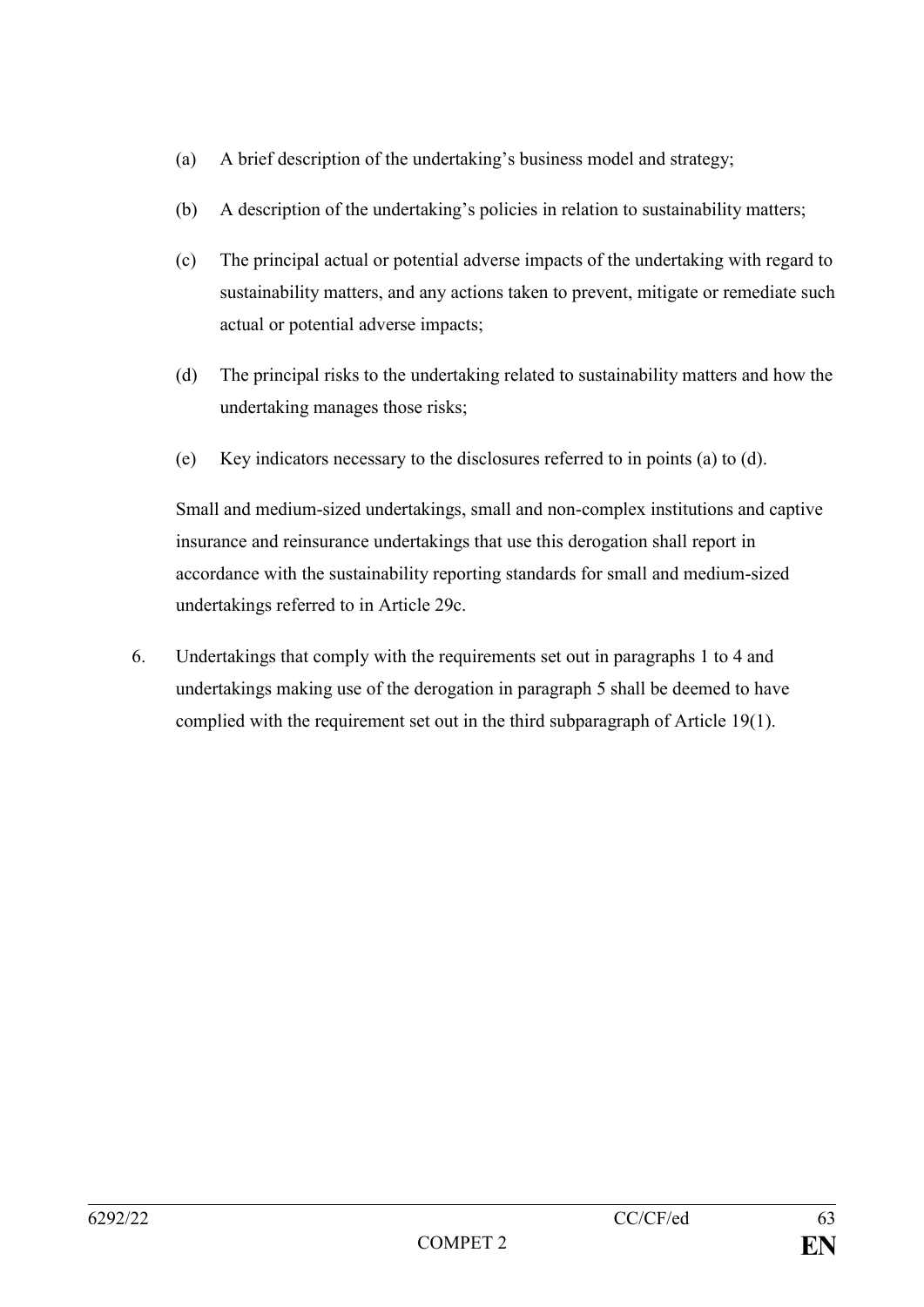7. An undertaking ('the exempted subsidiary undertaking') which is a subsidiary undertaking shall be exempted from the obligations set out in paragraphs 1 to 4 if that undertaking and its subsidiary undertakings are included in the consolidated management report of a parent undertaking, drawn up in accordance with Articles 29 and 29a. An undertaking that is a subsidiary undertaking from a parent undertaking that is established in a third country shall also be exempted from the obligations set out in paragraphs 1 to 4 where that undertaking and its subsidiary undertakings are included in the consolidated management report of that parent undertaking and where the consolidated sustainability reporting is drawn up in a manner equivalent to sustainability reporting standards adopted pursuant to Articles 29b of this Directive, determined in accordance with the relevant measures adopted pursuant to Article 23(4), first subparagraph, point (i), and Article 23(4), fourth subparagraph of Directive 2004/109/EC of the European Parliament and of the Council**<sup>51</sup>** .

The exemption in subparagraph 1 is subject to the following conditions:

- (i) the management report of the exempted subsidiary undertaking contains all of the following information:
	- (a) the name and registered office of the parent undertaking that reports information at group level in accordance with Articles 29 and 29a of this Directive, or in a manner equivalent to sustainability reporting standards adopted pursuant to Article 29b of this Directive, determined in accordance with the measures adopted pursuant to Article 23(4), first subparagraph, point (i), and Article 23(4), fourth subparagraph of Directive 2004/109/EC;

<sup>1</sup> **<sup>51</sup>** Directive 2004/109/EC of the European Parliament and of the Council of 15 December 2004 on the harmonisation of transparency requirements in relation to information about issuers whose securities are admitted to trading on a regulated market and amending Directive 2001/34/EC (*OJ L 390, 31.12.2004, p. 38).';*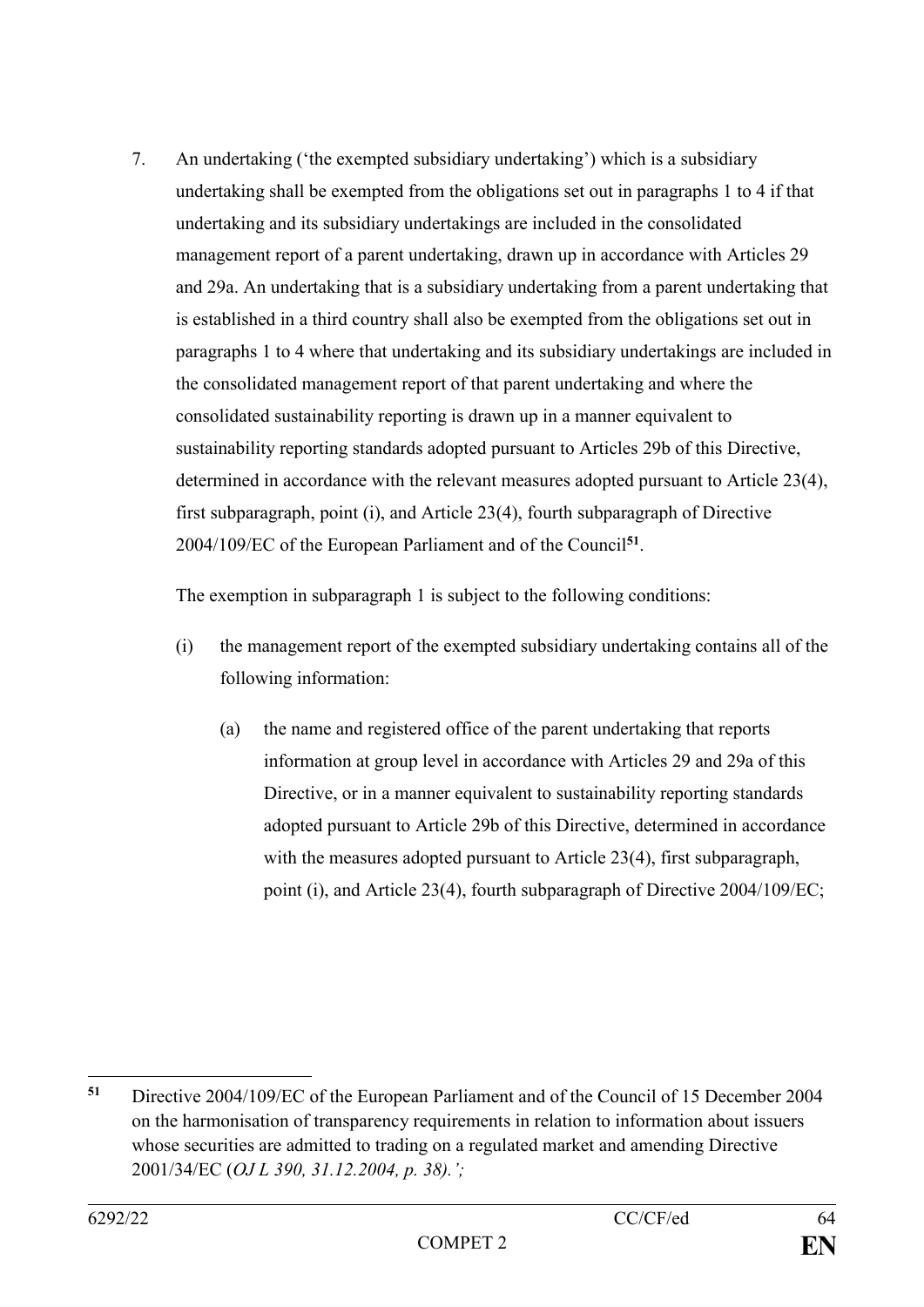- (b) the web links to the consolidated management report of the parent undertaking referred to in the first subparagraph and to the opinion referred to in Article 34(1), second subparagraph, point (aa) of this Directive or the opinion referred to in point (ii) of this subparagraph;
- (c) the fact that the undertaking is exempted from the obligations set out in paragraphs 1 to 4 of this Article.
- (ii) When the parent undertaking referred to in the first subparagraph is established in a third country, its consolidated management report and the opinion based on a limited assurance engagement given by one or more person(s) or firm(s) authorised to give an opinion on the assurance of sustainability reporting under the national law governing the undertaking which drew up that consolidated management report, shall be published in accordance with Article 30, in the manner prescribed by the law of the Member State by which the exempted subsidiary undertaking is governed.

The Member State by which the exempted subsidiary undertaking is governed, may require that the consolidated management report of the parent undertaking is published in a language that it accepts, and that any necessary translation into those languages is certified.

Undertakings which are exempted from preparing a management report according to Article 37 of this Directive, need not to provide the information of points (a), (b) and (c) of point (i) of the second subparagraph, provided they publish the consolidated management report referred to in the first subparagraph of this paragraph in accordance with Article 37 of this Directive.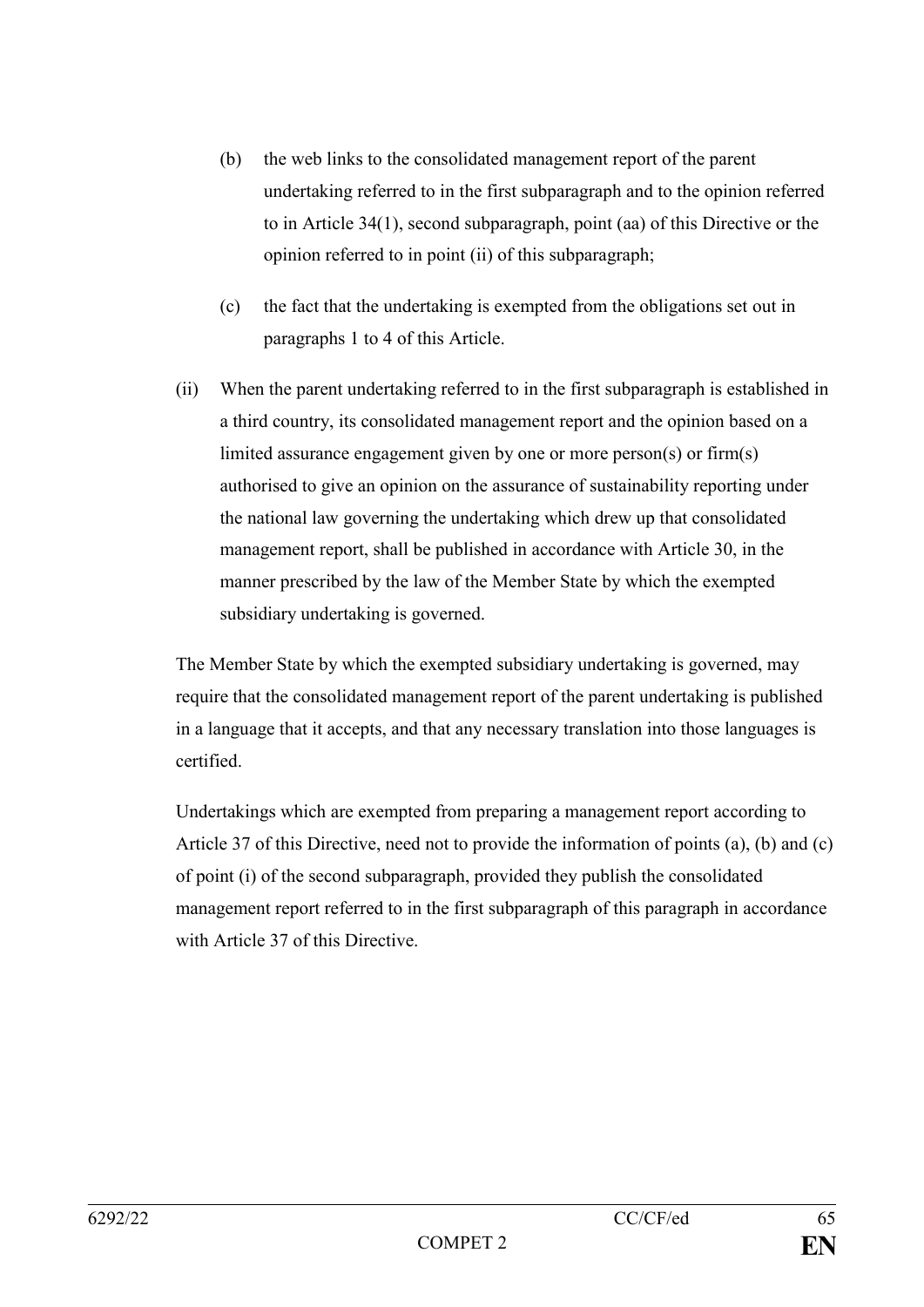For the purposes of the first subparagraph, and where Article 10 of Regulation (EU) No 575/2013 applies, credit institutions referred to in Article 1, point (3), point (b) of this Directive that are permanently affiliated to a central body which supervises them under the conditions laid down in that same article shall be treated as subsidiaries of the central body.

For the purposes of the first subparagraph, insurance undertakings referred to in Article 1(3), point (a) of this Directive that are part of a group on the basis of a relationship referred to in Article 212(1)(c)(ii) of Directive 2009/138/EC which is subject to group supervision in accordance with Article 213(2), points (a), (b) and (c) of that Directive shall be treated as subsidiaries of the parent undertaking of that group.

7.a The exemption of paragraph 7 shall also apply to public interest entities subject to the requirements of this Article.

[*moved under chapter 6a as 29b, 29c and under chapter 6b as 29d*]

- (5) Article 20(1) is amended as follows:
	- (a) point (g) is replaced by the following:
		- '(g) a description of the diversity policy applied in relation to the undertaking's administrative, management and supervisory bodies with regard to gender and other aspects, such as age, or educational and professional backgrounds, the objectives of that diversity policy, how it has been implemented and the results in the reporting period. If no such policy is applied, the statement shall contain an explanation as to why this is the case.';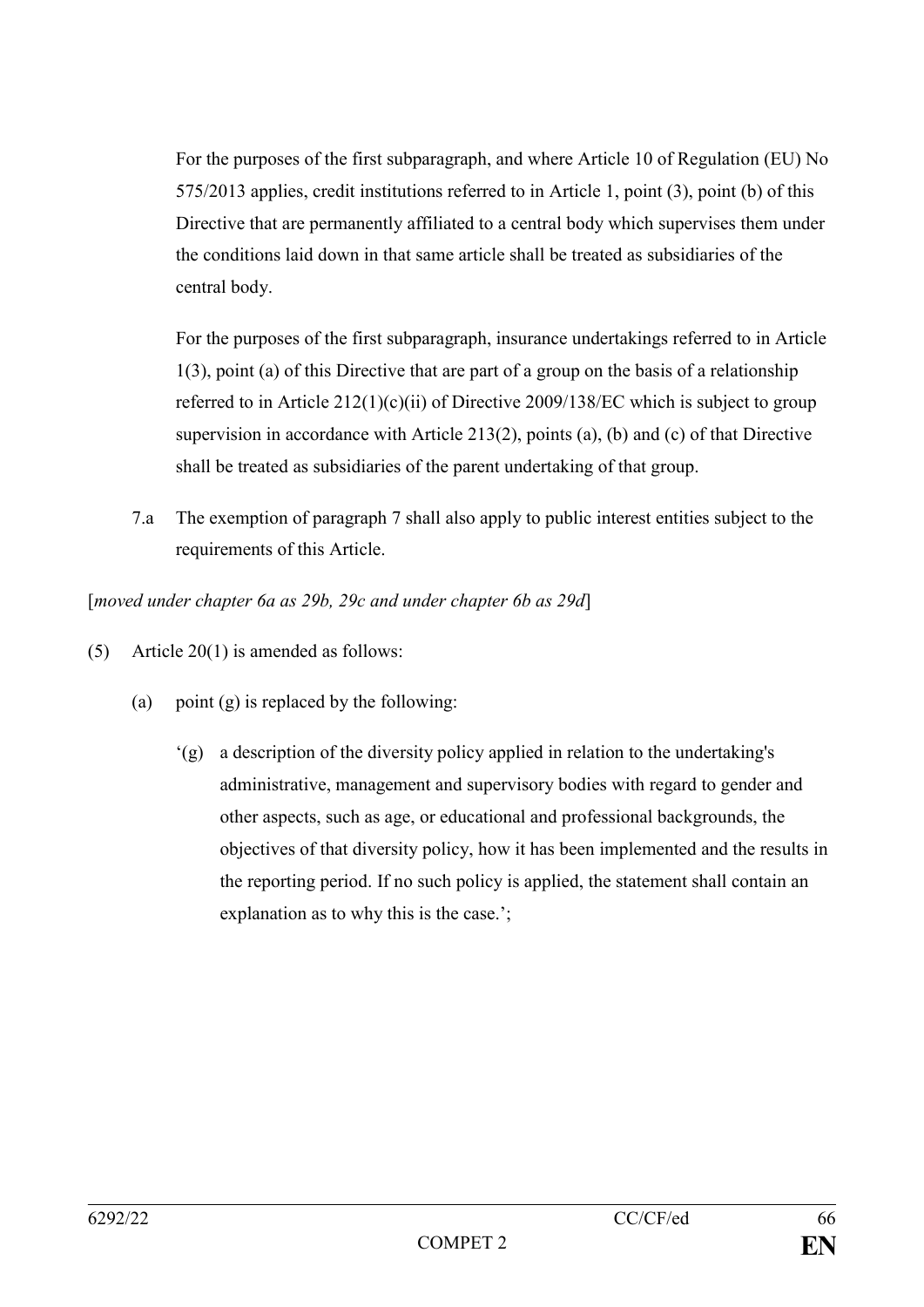(b) the following subparagraph is added:

'Undertakings subject to Article 19a may comply with the obligation laid down in point (g) of the first subparagraph of this Article where they include the information required under those points as part of their sustainability reporting and a reference is included in the corporate governance statement.';

- (6) Article 23 is amended as follows:
	- (a) in paragraph 4, point (b) is replaced by the following:
		- '(b) the consolidated financial statements referred to in point (a) and the consolidated management report of the larger body of undertakings are drawn up by the parent undertaking of that body, in accordance with the law of the Member State by which that parent undertaking is governed, in accordance with this Directive, with the exception of the requirements laid down in Article 29a, or in accordance with international accounting standards adopted in accordance with Regulation (EC) No  $1606/2002$ ;';
	- (b) in paragraph 8, point  $(b)(i)$  is replaced by the following:
		- '(i) in accordance with this Directive, with the exception of the requirements laid down in Article 29a,';
	- (c) in paragraph 8, (b)(iii) is replaced by the following:
		- '(iii) in a manner equivalent to consolidated financial statements and consolidated management reports drawn up in accordance with this Directive, with the exception of the requirements laid down in Article 29a, or';
- (7) Article 29a is replaced by the following: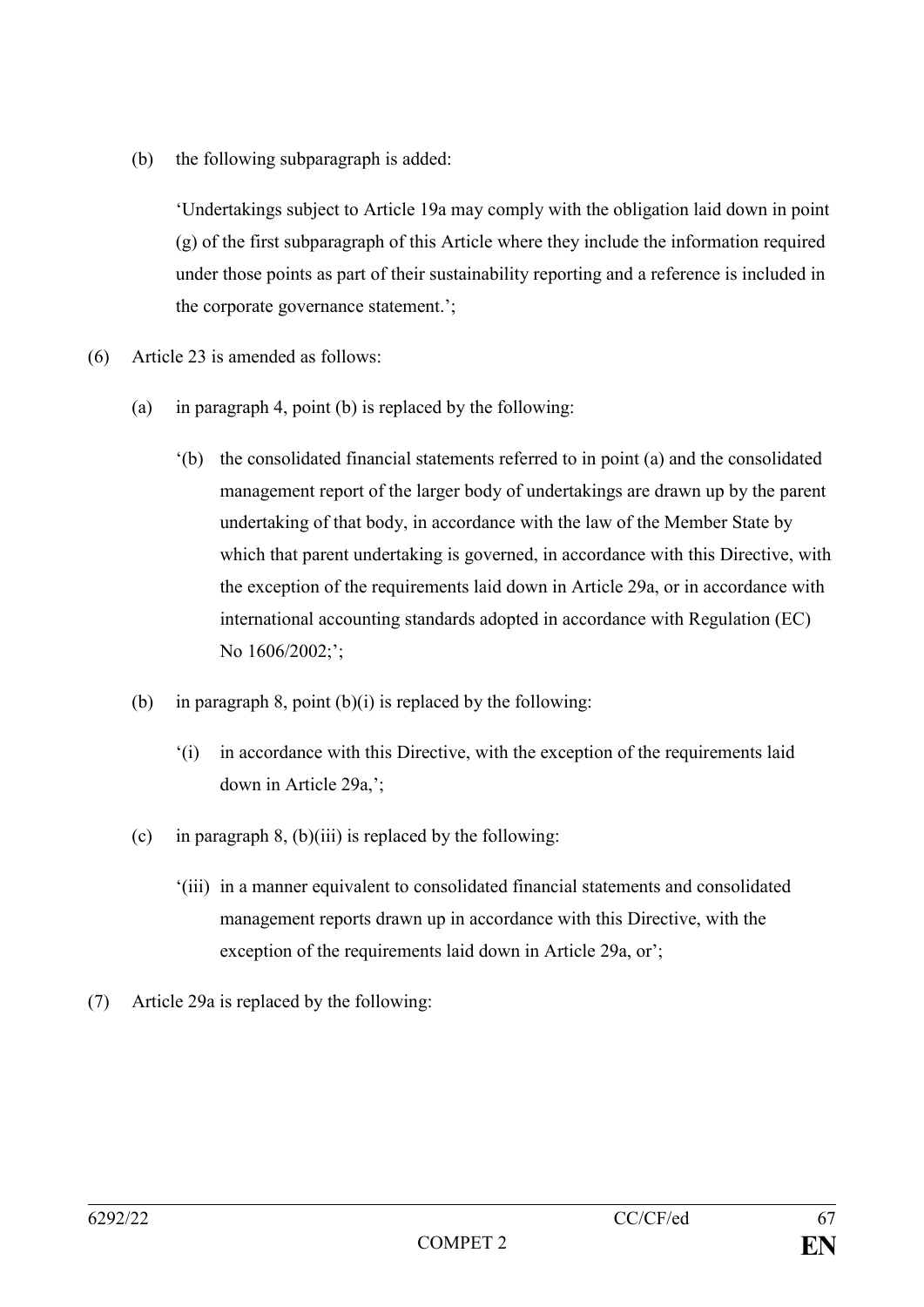#### *'Article 29a*

### **Consolidated sustainability reporting**

1. Parent undertakings of a large group as referred to in Article 3, point (7) shall include in the consolidated management report information necessary to understand the group's impacts on sustainability matters, and information necessary to understand how sustainability matters affect the group's development, performance and position.

This information shall be clearly identifiable within the consolidated management report, through a dedicated section of the management report.

- 2. The information referred to in paragraph 1 shall contain:
	- (a) a brief description of the group's business model and strategy, including:
		- (i) the resilience of the group's business model and strategy to risks related to sustainability matters;
		- (ii) the opportunities for the group related to sustainability matters;
		- (iii) the plans of the group to ensure that the group's business model and strategy are compatible with the transition to a sustainable economy and with the limiting of global warming to 1.5 °C in line with the Paris Agreement;
		- (iv) how the group's business model and strategy take account of the interests of the group's stakeholders and of the impacts of the group on sustainability matters;
		- (v) how the group's strategy has been implemented with regard to sustainability matters;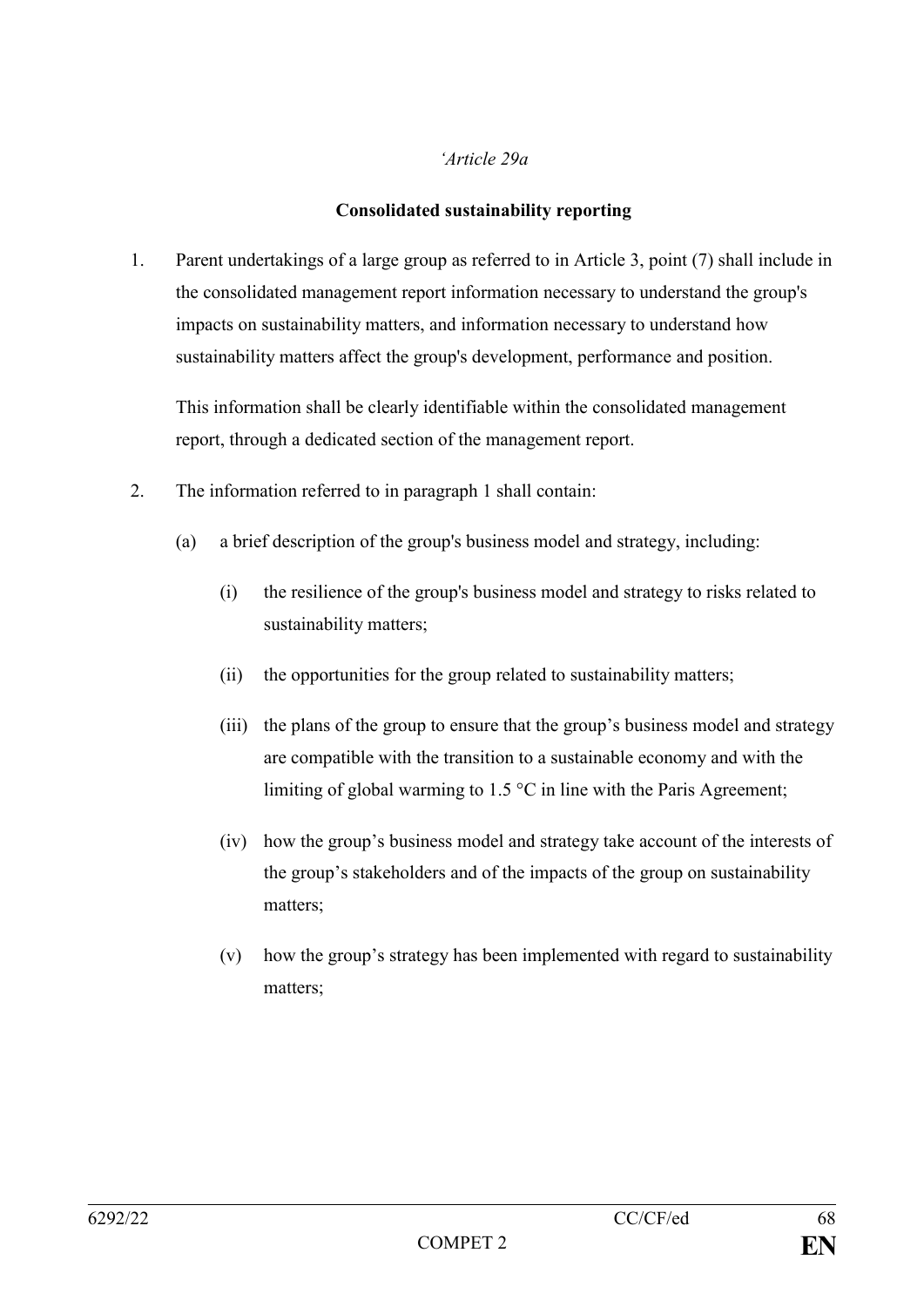- (b) a description of the targets related to sustainability matters set by the group and of the progress of the group towards achieving those targets;
- (c) a description of the role of the administrative, management and supervisory bodies with regard to sustainability matters;
- (d) a description of the group's policies in relation to sustainability matters;
- (e) a description of:
	- (i) the due diligence process implemented by the group with regard to sustainability matters;
	- (ii) the principal actual or potential adverse impacts connected with the group's value chain, including its own operations, its products and services, its business relationships and its supply chain;
	- (iii) any actions taken by the group, and the result of such actions, to prevent, mitigate or remediate actual or potential adverse impacts;
- (f) a description of the principal risks to the group related to sustainability matters, including the group's principal dependencies on such matters, and how the group manages those risks;
- (g) indicators relevant to the disclosures referred to in points (a) to (f).

Parent undertakings shall report the process carried out to identify the information that they have included in the consolidated management report in accordance with paragraph 1 and in this process they shall take account of short, medium and long-term horizons.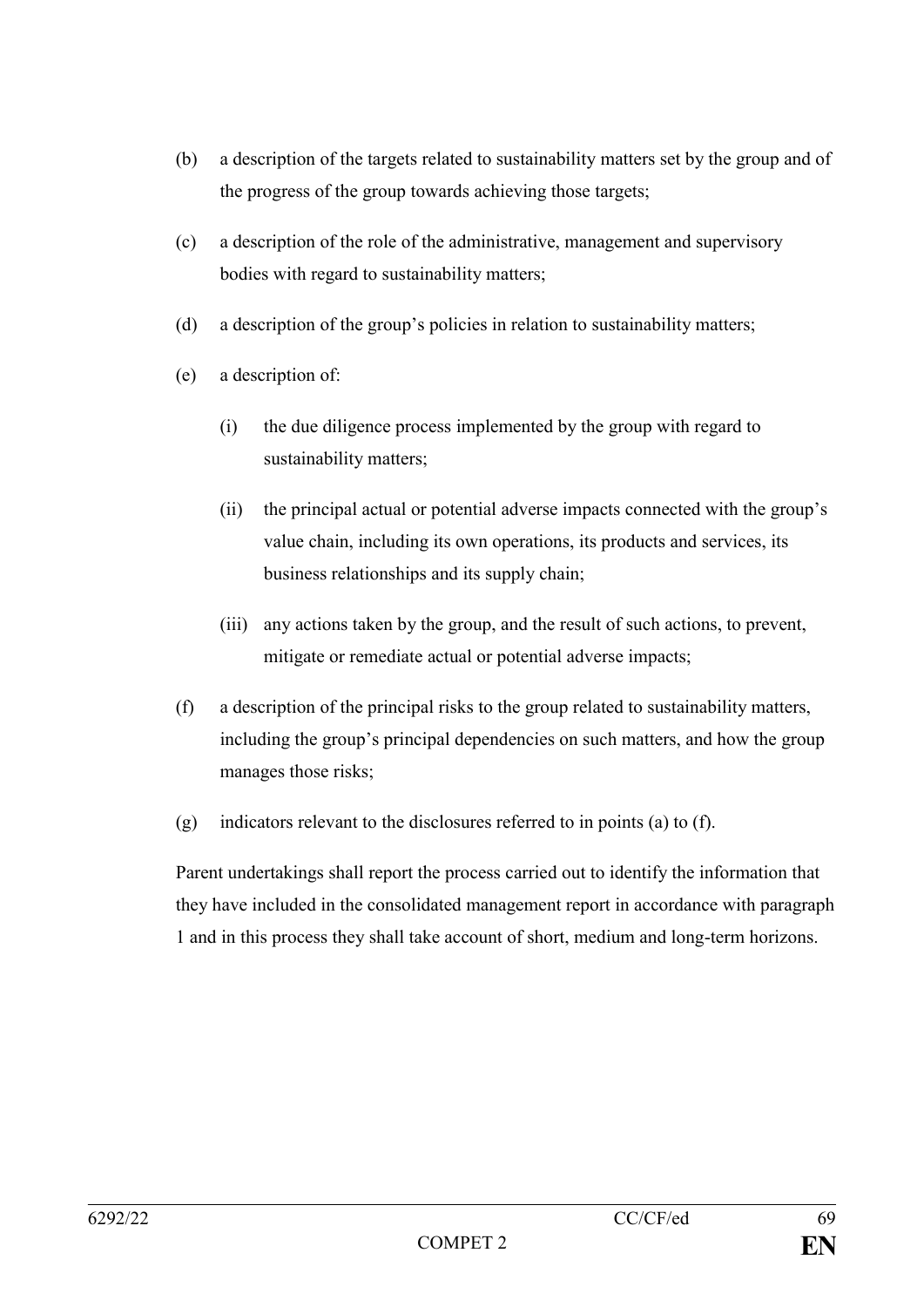3. Where applicable, the information referred to in paragraphs 1 and 2 shall include information about the group's value chain, including its own operations, its products and services, its business relationships and its supply chain,.

Where applicable, the information referred to in paragraphs 1 and 2 shall also, include references to, and additional explanations of, other information included in the consolidated management report in accordance with Article 29 of this Directive and amounts reported in the consolidated financial statements.

Member States may allow information relating to impending developments or matters in the course of negotiation to be omitted in exceptional cases where, in the duly justified opinion of the members of the administrative, management and supervisory bodies, acting within the competences assigned to them by national law and having collective responsibility for that opinion, the disclosure of such information would be seriously prejudicial to the commercial position of the group, provided that such omission does not prevent a fair and balanced understanding of the group's development, performance, position and impact of its activity.

- 4. Parent undertakings shall report the information referred to in paragraphs 1 to 3 in accordance with the sustainability reporting standards referred to in Article 29b.
- 6. A parent undertaking that complies with the requirements set out in paragraphs 1 to 4 shall be deemed to have complied with the requirements set out in the third subparagraph of Article19(1) and Article 19a.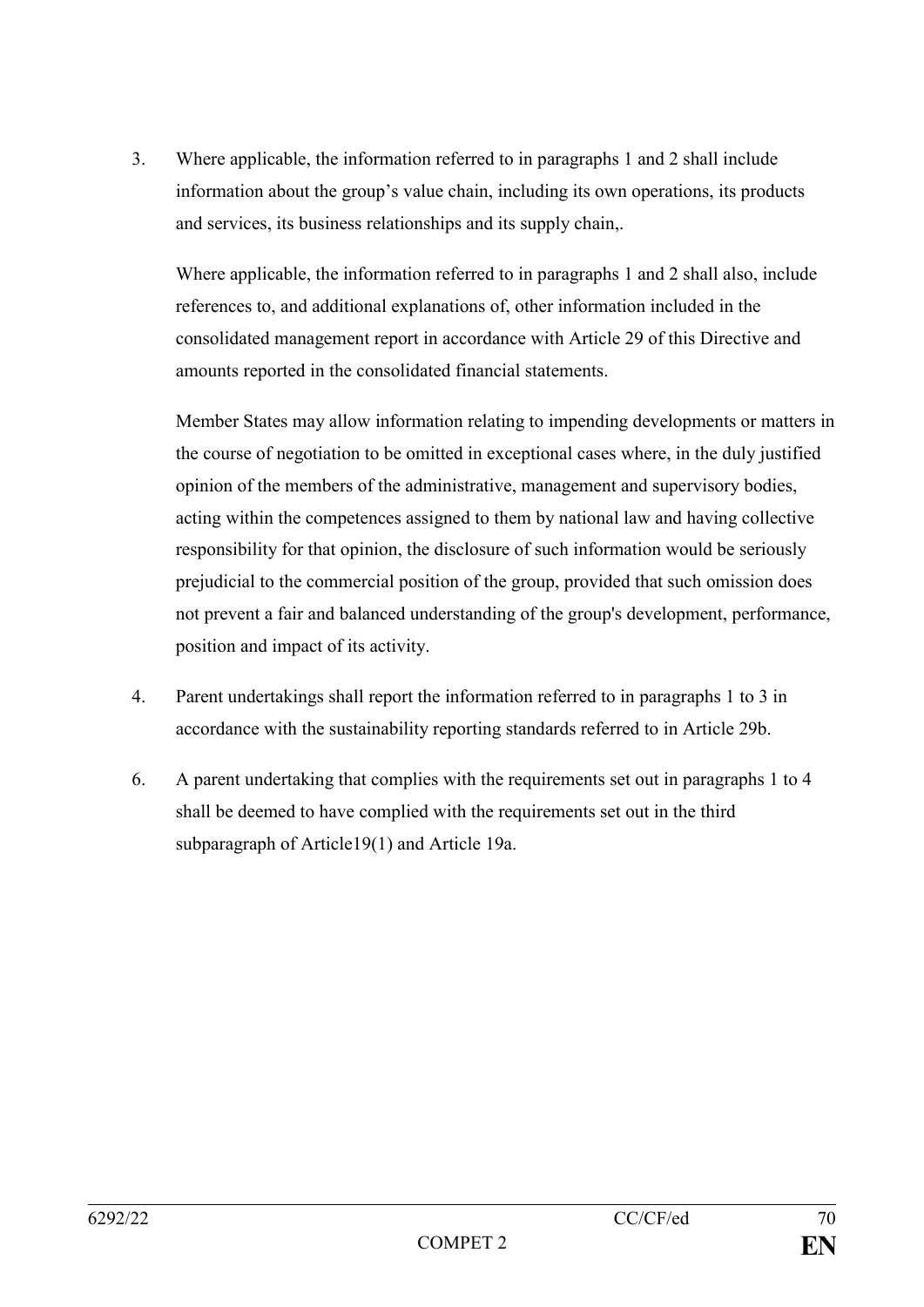7. A parent undertaking ("the exempted parent undertaking") which is also a subsidiary undertaking shall be exempted from the obligations set out in paragraphs 1 to 4 if that exempted parent undertaking and its subsidiaries are included in the consolidated management report of another undertaking, drawn up in accordance with Article 29 and this Article. A parent undertaking that is a subsidiary undertaking of a parent undertaking that is established in a third country shall also be exempted from the obligations set out in paragraphs 1 to 4 where that undertaking and its subsidiary undertakings are included in the consolidated management report of that parent undertaking and where the consolidated sustainability reporting is drawn up in a manner equivalent to sustainability reporting standards adopted pursuant to Articles 29b, determined in accordance with the relevant measures adopted pursuant to Article 23(4), first subparagraph, point (i), and Article 23(4), fourth subparagraph of Directive 2004/109/EC.

The exemption in subparagraph 1 is subject to the following conditions:

- (i) The management report of the exempted parent undertaking contains all of the following information:
	- (a) the name and registered office of the parent undertaking that reports information at group level in accordance with Article 29 and this Article, or in a manner equivalent to sustainability reporting standards adopted pursuant to Article 29b of this Directive, determined in accordance with the measures adopted pursuant to Article 23(4), first subparagraph, point (i) and Article 23(4), fourth subparagraph of Directive 2004/109/EC;
	- (b) the web links to the consolidated management report of the parent undertaking referred to in the first subparagraph and to the opinion referred to in Article 34(1), second subparagraph, point (aa) of this Directive or the opinion referred to in point (ii) of this subparagraph ;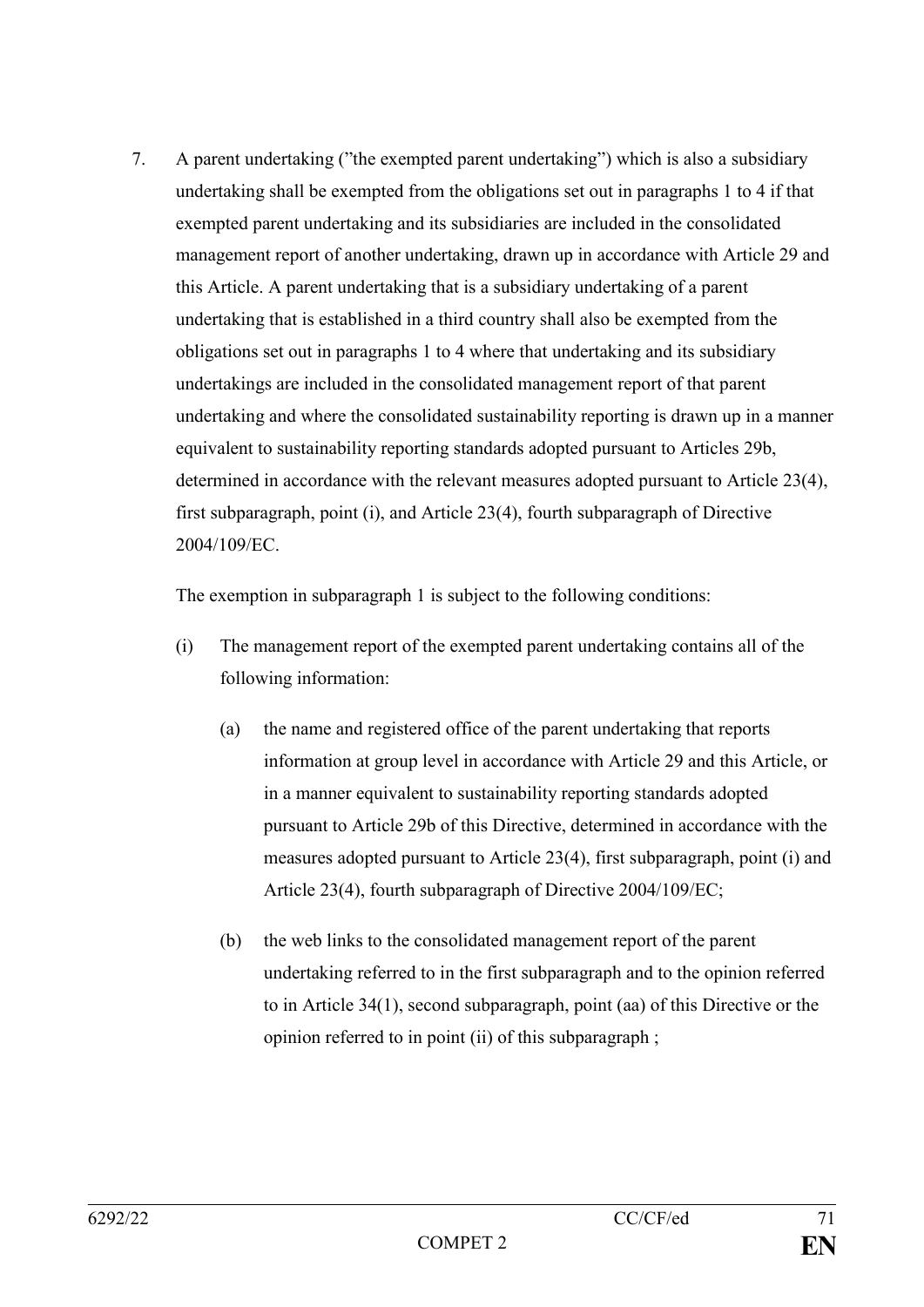- (c) the fact that the parent undertaking is exempted from the obligations set out in paragraphs 1 to 4 of this Article.
- (ii) when the parent undertaking referred to in the first subparagraph is established in a third country, its consolidated management report and the opinion based on a limited assurance engagement given by one or more person(s) or firm(s) authorised to give an opinion on the assurance of sustainability reporting under the national law governing the undertaking which drew up that consolidated management report, shall be published in accordance with Article 30, in the manner prescribed by the law of the Member State by which the exempted parent undertaking is governed.

The Member State by which the exempted parent undertaking is governed, may require that the consolidated management report of the parent undertaking is published in a language that it accepts, and that any necessary translation into those languages is certified.

Parent undertakings which are exempted from preparing a management report according to Article 37 of this Directive, need not provide the information of points (a), (b) and (c) of point (i) of the second subparagraph, provided they publish the consolidated management report referred to in the first subparagraph of this paragraph in accordance with Article 37 of this Directive.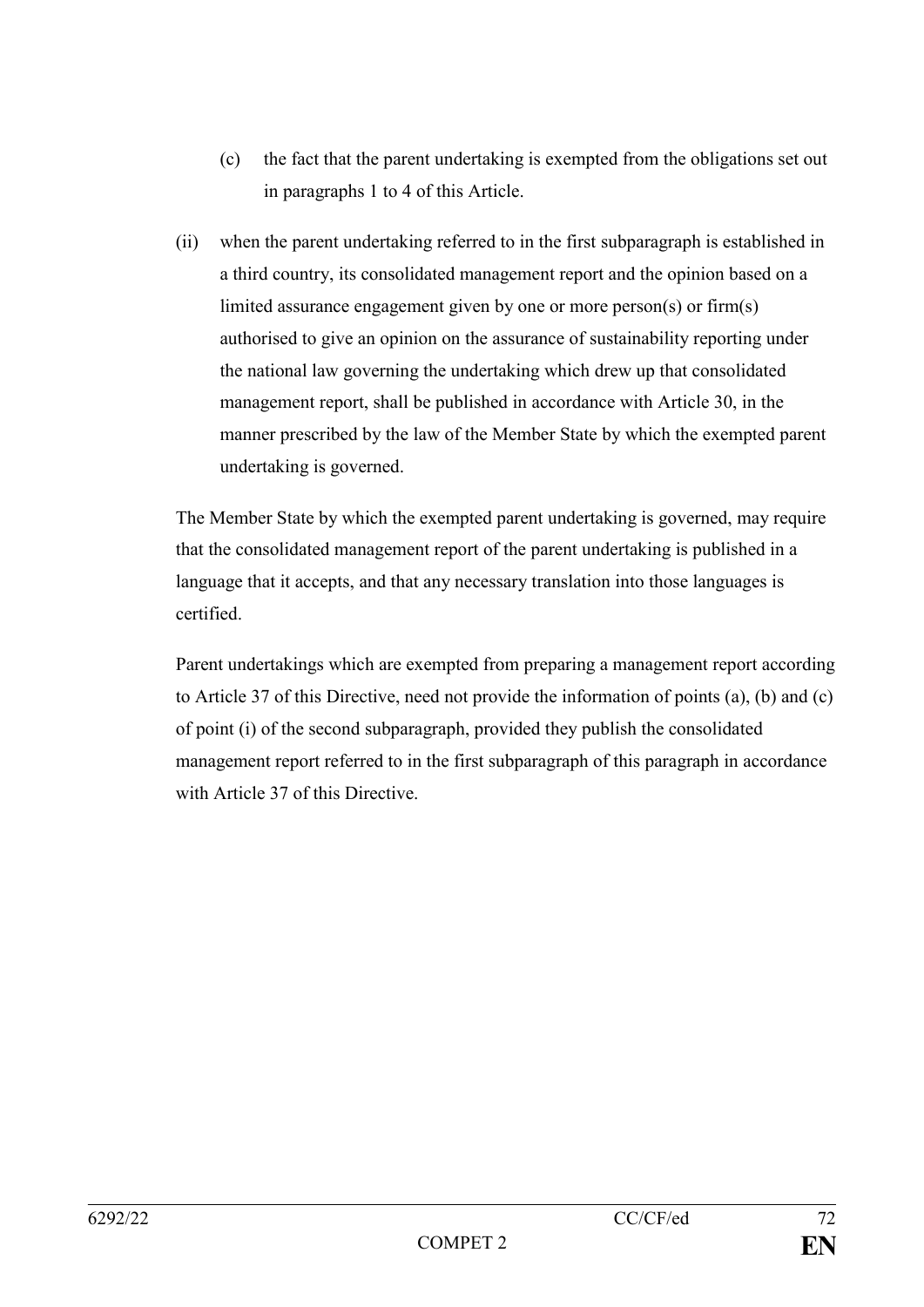For the purposes of the first subparagraph, and where Article 10 of Regulation (EU) No 575/2013 applies, credit institutions referred to in Article 1, point (3), point (b) of this Directive that are permanently affiliated to a central body which supervises them under the conditions laid down in that same article shall be treated as subsidiaries of the central body.

For the purposes of the first subparagraph, insurance undertakings referred to in Article 1(3), point (a) of this Directive that are part of a group on the basis of a relationship referred to in Article  $212(1)(c)(ii)$  of Directive 2009/138/EC which is subject to group supervision in accordance with Article 213(2), points (a), (b) and (c) of that Directive shall be treated as subsidiaries of the parent undertaking of that group.

7.a The exemption of paragraph 7 shall also apply to public interest entities subject to the requirements of this Article.

(7)b Articles 29b and 29c have been added

# *'Article 29b*

# *Sustainability reporting standards*

1. The Commission shall adopt delegated acts in accordance with Article 49 to provide for sustainability reporting standards. Those sustainability reporting standards shall specify the information that undertakings are to report in accordance with Articles 19a and 29a and, where relevant, shall specify the structure in which that information shall be reported. In particular: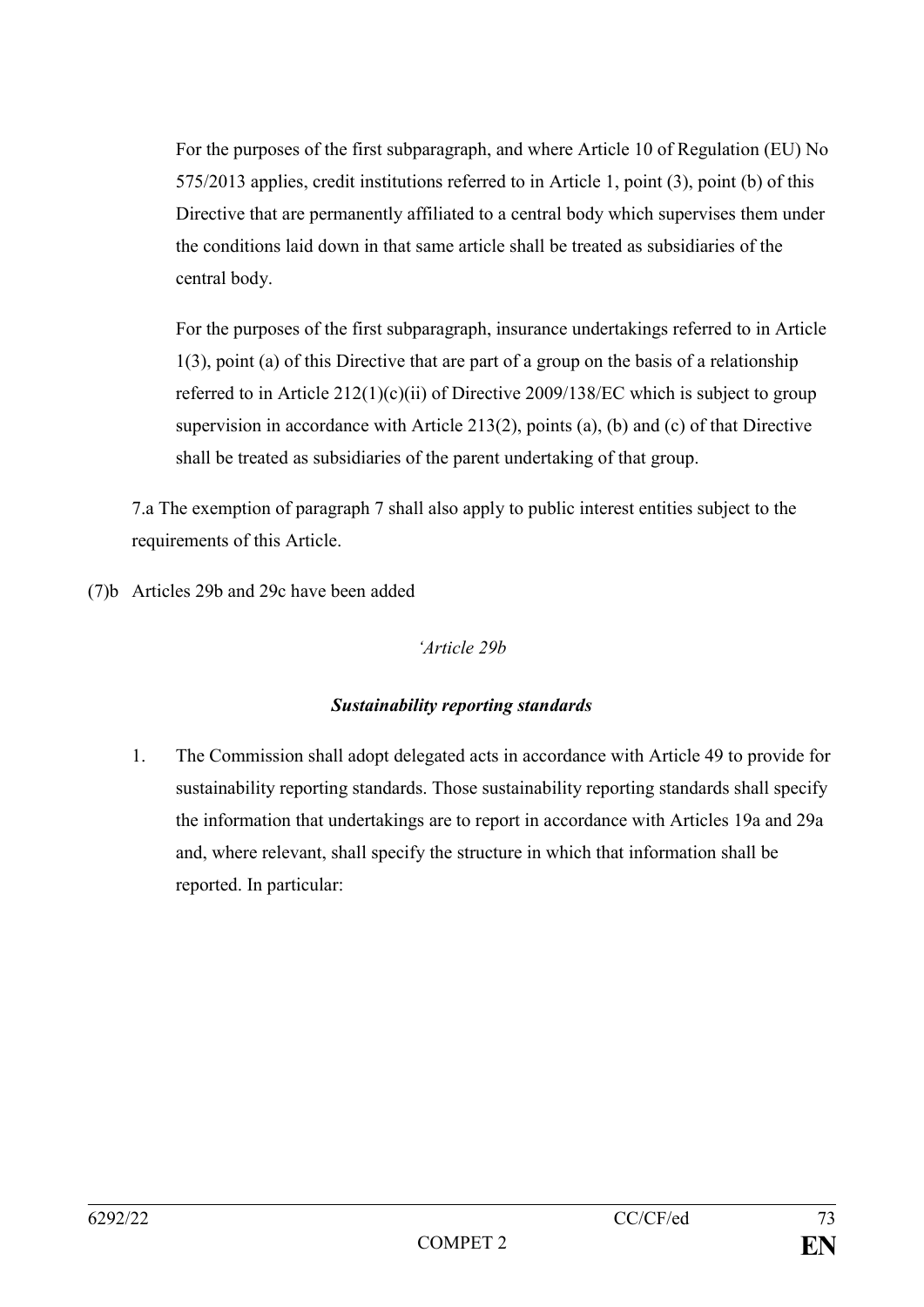- (a) by 31 October 2022, the Commission shall adopt delegated acts specifying the information that undertakings are to report in accordance with paragraphs 1 and 2 of Article 19a, and paragraphs 1 and 2 of Article 29a where appropriate, and at least specifying information corresponding to the needs of financial market participants subject to the disclosure obligations of Regulation (EU) 2019/2088.
- (b) by 31 October 2023, the Commission shall adopt delegated acts specifying:
	- (i) complementary information that undertakings shall report with regard to the sustainability matters and reporting areas listed in Article 19a(2), where necessary;
	- (ii) information that undertakings shall report that is specific to the sector in which they operate.

The Commission shall, at least every three years after its date of application, review any delegated act adopted pursuant to this Article, taking into consideration the technical advice of the European Financial Reporting Advisory Group (EFRAG), and where necessary shall amend such delegated act to take into account relevant developments, including developments with regard to international standards.

The Commission shall, at least once a year, consult jointly the Member State Expert Group on Sustainable Finance referred to in Article 24 of Regulation (EU) 2020/852 and the Accounting Regulatory Committee referred to in Article 6 of Regulation (EU) 1606/2002 on EFRAG's work programme as regards the development of sustainability reporting standards.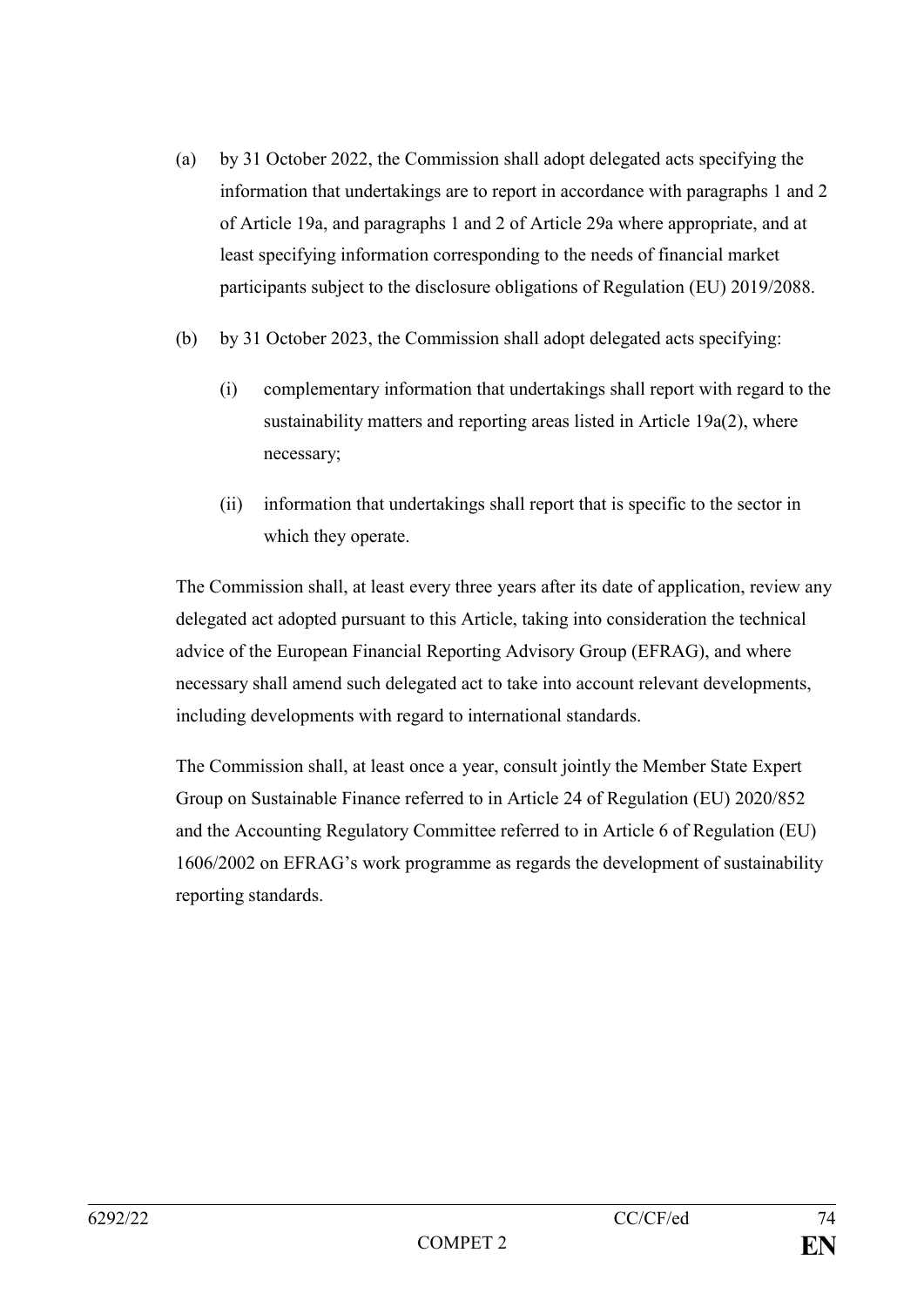2. The sustainability reporting standards referred to in paragraph 1 shall require that the information to be reported is understandable, relevant, verifiable, comparable, and is represented in a faithful manner.

The sustainability reporting standards shall, taking into account the subject matter of a particular standard:

- (a) specify the information that undertakings are to disclose about the following environmental factors:
	- (i) climate change mitigation;
	- (ii) climate change adaptation;
	- (iii) water and marine resources;
	- (iv) resource use and circular economy;
	- (v) pollution;
	- (vi) biodiversity and ecosystems;
- (b) specify the information that undertakings are to disclose about the following social and human rights factors:
	- (i) equal opportunities for all, including gender equality and equal pay for equal work or work of equal value, training and skills development, and employment and inclusion of people with disabilities;
	- (ii) working conditions, including secure and adaptable employment, wages, social dialogue, collective bargaining and the involvement of workers, work-life balance, and a healthy, safe and well-adapted work environment;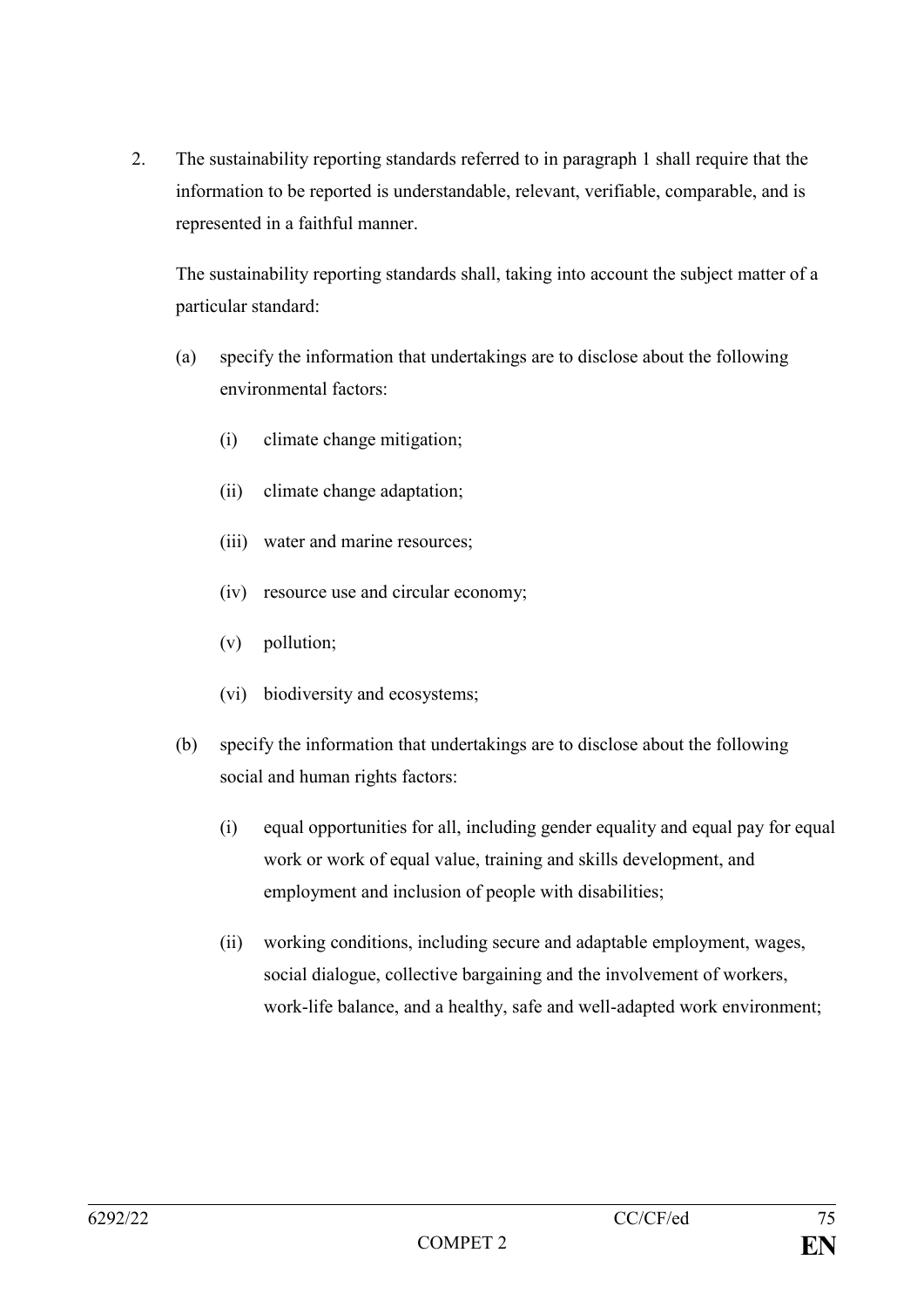- (iii) respect for the human rights, fundamental freedoms, democratic principles and standards established in the International Bill of Human Rights and other core UN human rights conventions, the International Labour Organization's Declaration on Fundamental Principles and Rights at Work and the ILO fundamental conventions and the Charter of Fundamental Rights of the European Union.
- (c) specify the information that undertakings are to disclose about the following governance factors:
	- (i) the role of the undertaking's administrative, management and supervisory bodies with regard to sustainability matters, and their expertise and skills to fulfil this role or access to such expertise and skills;
	- (i)a the main features of the undertaking's internal control and risk management systems, in relation to the sustainability reporting process:
	- (ii) business ethics and corporate culture, including anti-corruption and antibribery;
	- (iii) political engagements of the undertaking, including its lobbying activities;
	- (iv) the management and quality of relationships with customers, suppliers and communities affected by the activities of the undertaking, including payment practices;

*[moved to (i)a]*

2a. The sustainability reporting standards shall specify the forward-looking and retrospective information, and qualitative and quantitative information, as appropriate, to be reported by undertakings.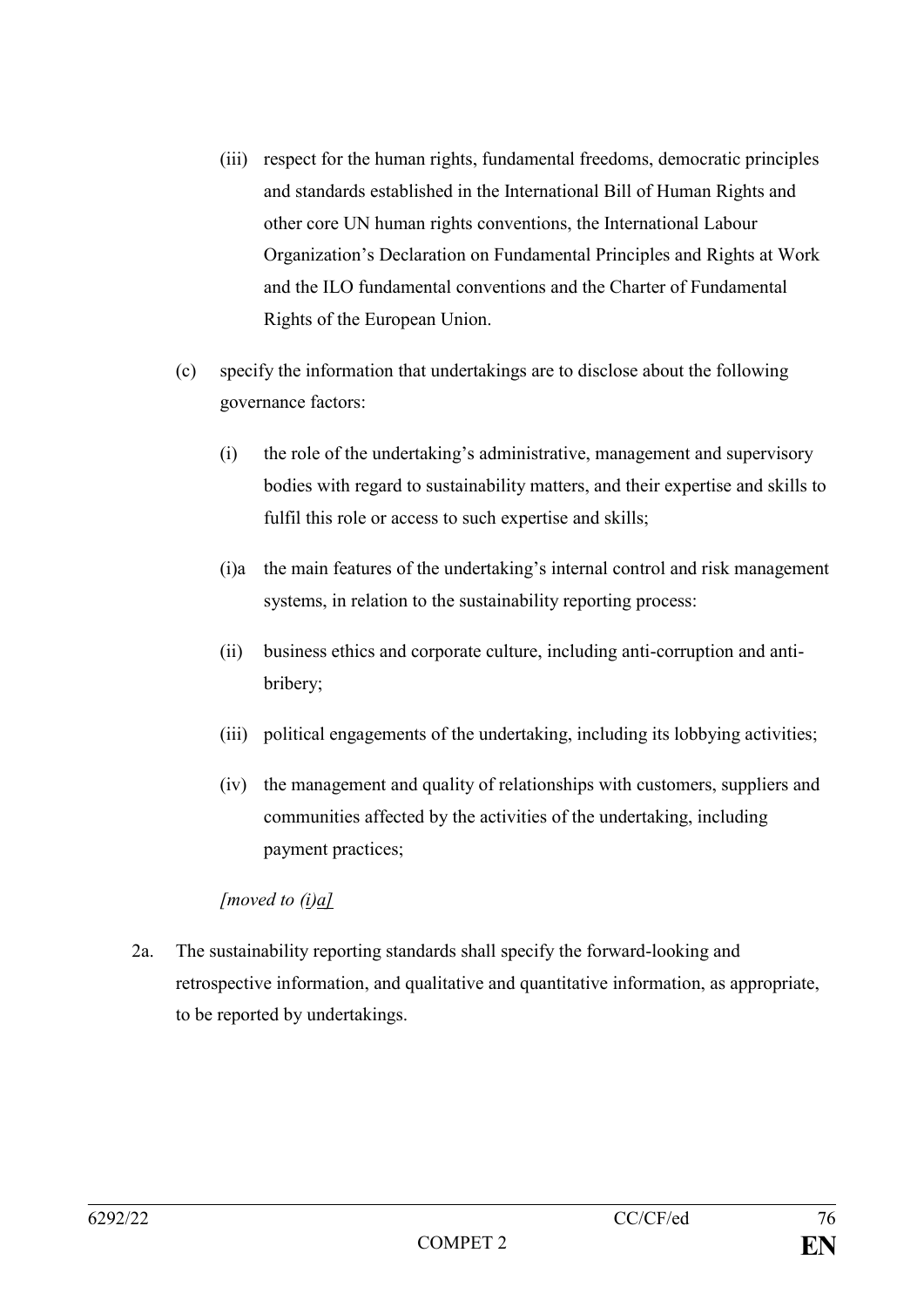- 2b. Standards shall also take account of the difficulties that undertakings may encounter in gathering information from actors throughout their value chain, especially from those which are not obliged to publish sustainability information pursuant to Article 19a or 29a of Directive 2013/34/EU and from suppliers in emerging markets and economies. They shall specify disclosures on value chains that are proportionate and relevant to the scale and complexity of the activities, and the capacities and characteristics of undertakings in value chains, especially those of undertakings that are not subject to the sustainability reporting obligations of Articles 19a or 29a of this Directive. Furthermore, for the first three years of application of this Directive, in the event that not all the necessary information about the business relationships and the supply chain is available, the undertaking shall include the information in its possession and a statement indicating that the business relationships and the undertakings in its value chain did not make the necessary information available.
- 3. When adopting delegated acts pursuant to paragraph 1, the Commission shall to the greatest extent possible take account of:
	- (a) the work of global standard-setting initiatives for sustainability reporting, and existing standards and frameworks for natural capital accounting and for greenhouse gas accounting, responsible business conduct, corporate social responsibility, and sustainable development;
	- (b) the information that financial market participants need to comply with their disclosure obligations laid down in Regulation (EU) 2019/2088 and the delegated acts adopted pursuant to that Regulation;
	- (c) the delegated acts adopted pursuant to Regulation (EU) 2020/852**<sup>52</sup>**;

1

**<sup>52</sup>** Regulation (EU) 2020/852 of the European Parliament and of the Council of 18 June 2020 on the establishment of a framework to facilitate sustainable investment, and amending Regulation (EU) 2019/2088 (OJ L 198, 22.6.2020, p. 13).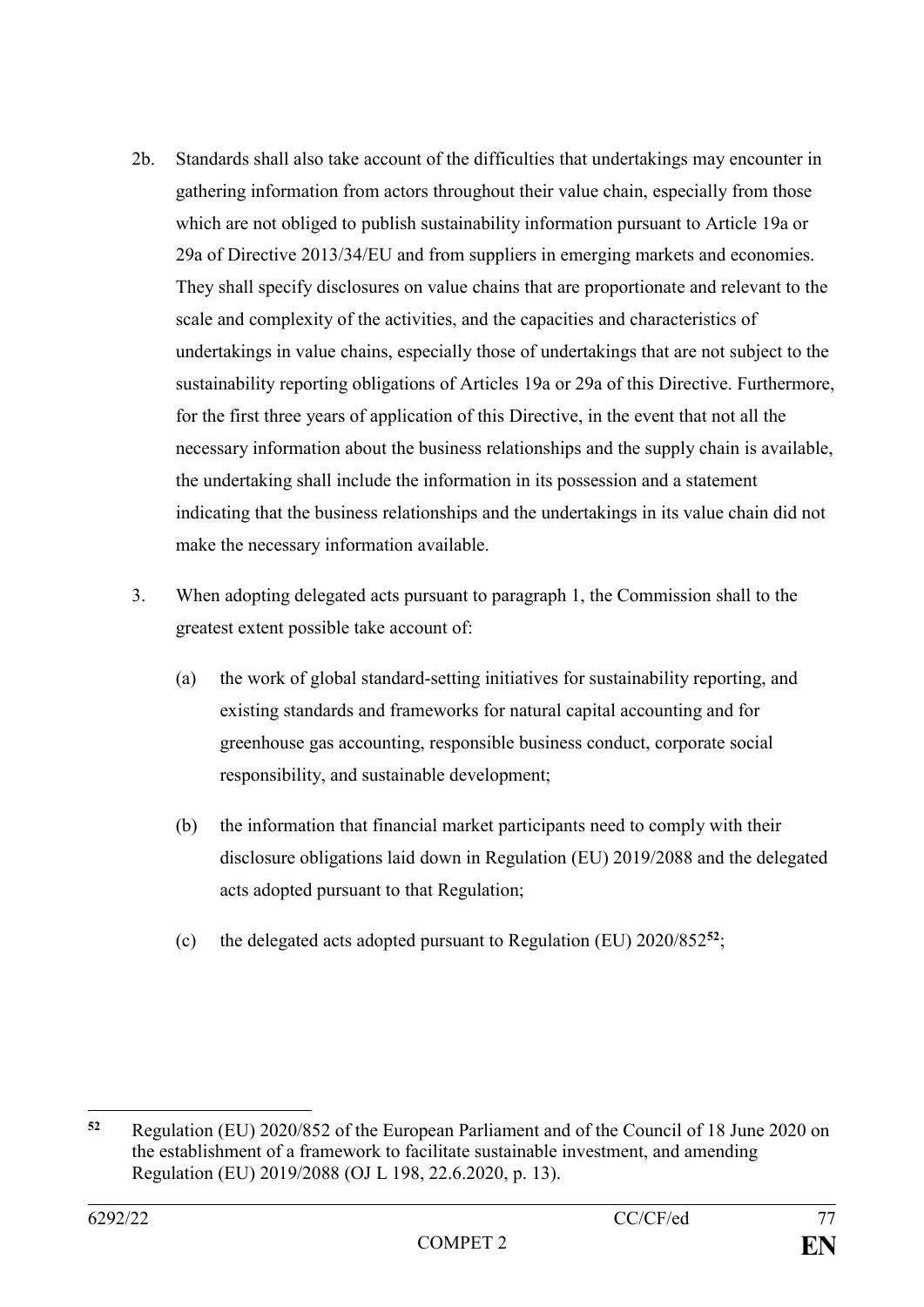- (d) the disclosure requirements applicable to benchmarks administrators in the benchmark statement and in the benchmark methodology and the minimum standards for the construction of EU Climate Transition Benchmarks and EU Paris-aligned Benchmarks in accordance with Commission Delegated Regulations (EU) 2020/1816**<sup>53</sup>**, (EU) 2020/1817**<sup>54</sup>** and (EU) 2020/1818**<sup>55</sup>**;
- (e) the disclosures specified in the implementing acts adopted pursuant to Article 434a of Regulation (EU) No 575/2013**<sup>56</sup>**;
- (f) Commission Recommendation 2013/179/EU**<sup>57</sup>**;
- (g) Directive 2003/87/EC of the European Parliament and of the Council**<sup>58</sup>**;

<sup>&</sup>lt;u>.</u> **<sup>53</sup>** Commission Delegated Regulation (EU) 2020/1816 of 17 July 2020 supplementing Regulation (EU) 2016/1011 of the European Parliament and of the Council as regards the explanation in the benchmark statement of how environmental, social and governance factors are reflected in each benchmark provided and published (OJ L 406, 3.12.2020, p. 1).

**<sup>54</sup>** Commission Delegated Regulation (EU) 2020/1817 of 17 July 2020 supplementing Regulation (EU) 2016/1011 of the European Parliament and of the Council as regards the minimum content of the explanation on how environmental, social and governance factors are reflected in the benchmark methodology (OJ L 406, 3.12.2020, p. 12).

**<sup>55</sup>** Commission Delegated Regulation (EU) 2020/1818 of 17 July 2020 supplementing Regulation (EU) 2016/1011 of the European Parliament and of the Council as regards minimum standards for EU Climate Transition Benchmarks and EU Paris-aligned Benchmarks (OJ L 406, 3.12.2020, p. 17).

**<sup>56</sup>** Commission Implementing Regulation laying down implementing technical standards with regard to public disclosures by institutions of the information referred to in Titles II and III of Part Eight of Regulation (EU) No 575/2013 of the European Parliament and of the Council (C(2021)1595)

**<sup>57</sup>** Commission Recommendation 2013/179/EU of 9 April 2013 on the use of common methods to measure and communicate the life cycle environmental performance of products and organisations (OJ L 124, 4.5.2013, p. 1).

**<sup>58</sup>** Directive 2003/87/EC of the European Parliament and of the Council of 13 October 2003 establishing a scheme for greenhouse gas emission allowance trading within the Community and amending Council Directive 96/61/EC (OJ L 275, 25.10.2003, p. 32).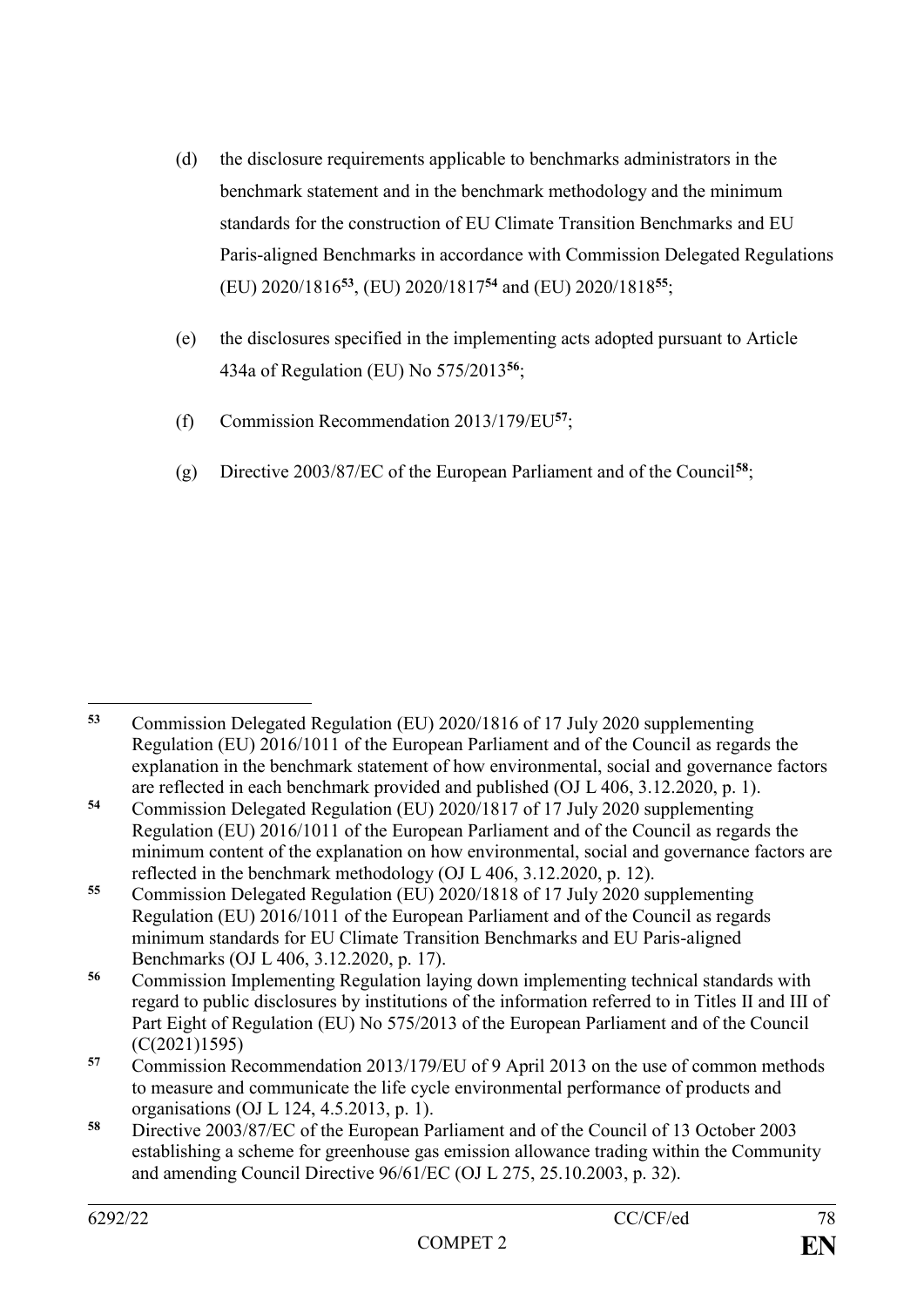(h) Regulation (EC) No 1221/2009 of the European Parliament and of the Council**<sup>59</sup>** .

# *Article* 2*9c*

# *Sustainability reporting standards for SMEs*

The Commission shall adopt delegated acts in accordance with Article 49 to provide for sustainability reporting standards proportionate and relevant to the scale and complexity of the activities, and to the capacities and characteristics of small and medium-sized undertakings. These sustainability reporting standards shall specify for these small and medium-sized undertakings referred to in Article 2, point (1)(a), the information that shall be reported in accordance with Article 19a(5).

Reporting standards for small and medium-sized undertakings shall take into account the criteria set out in Article 29b, paragraphs 2, 2a, 2b and 3. They shall also, to the extent possible, specify the structure in which that information shall be reported.

The Commission shall, at least every three years after its date of application, review any delegated act adopted pursuant to this Article, taking into consideration the technical advice of the European Financial Reporting Advisory Group (EFRAG), and where necessary, shall amend such delegated act to take into account relevant developments, including developments with regard to international standards.

The Commission shall adopt those delegated acts at the latest by 31 October 2023.'

(7)c A new chapter title is inserted

<sup>1</sup> **<sup>59</sup>** Regulation (EC) No 1221/2009 of the European Parliament and of the Council of 25 November 2009 on the voluntary participation by organisations in a Community ecomanagement and audit scheme (EMAS), repealing Regulation (EC) No 761/2001 and Commission Decisions 2001/681/EC and 2006/193/EC (OJ L 342, 22.12.2009, p. 1).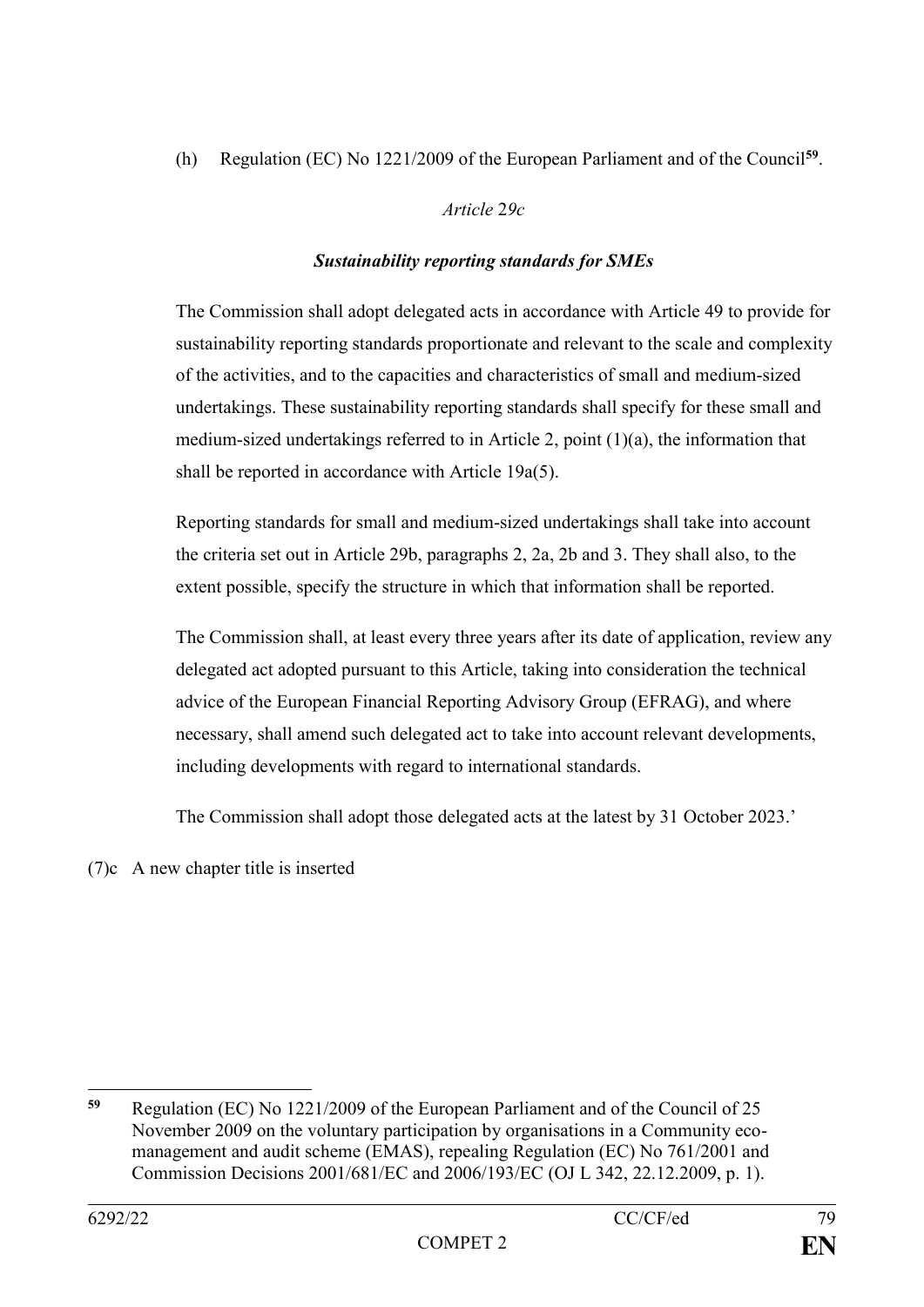## "**Chapter 6b – Electronic format**"

(7)d A new article is added

## *'Article* 2*9d*

## *Single electronic reporting format*

- 1. Undertakings subject to Article 19a shall prepare their management report in the electronic reporting format referred to in Article 3 of Commission Delegated Regulation (EU) 2019/815**<sup>60</sup>** and shall mark-up their sustainability reporting, including the disclosures laid down in Article 8 of Regulation (EU) 2020/852, in accordance with the format referred to in that Delegated Regulation.
- 2. Parent undertakings subject to Article 29a shall prepare their consolidated management report in the single electronic reporting format referred to in Article 3 of Delegated Regulation (EU) 2019/815 and shall mark-up sustainability reporting, including the disclosures laid down in Article 8 of Regulation (EU) 2020/852, in accordance with the format referred to in that Delegated Regulation.
- (8) Article 30 is amended as follows:
	- (a) paragraph 1 is replaced by the following:

<sup>1</sup> **<sup>60</sup>** Commission Delegated Regulation (EU) 2019/815 of 17 December 2018 supplementing Directive 2004/109/EC of the European Parliament and of the Council with regard to regulatory technical standards on the specification of a single electronic reporting format (OJ L 143, 29.5.2019, p. 1).;'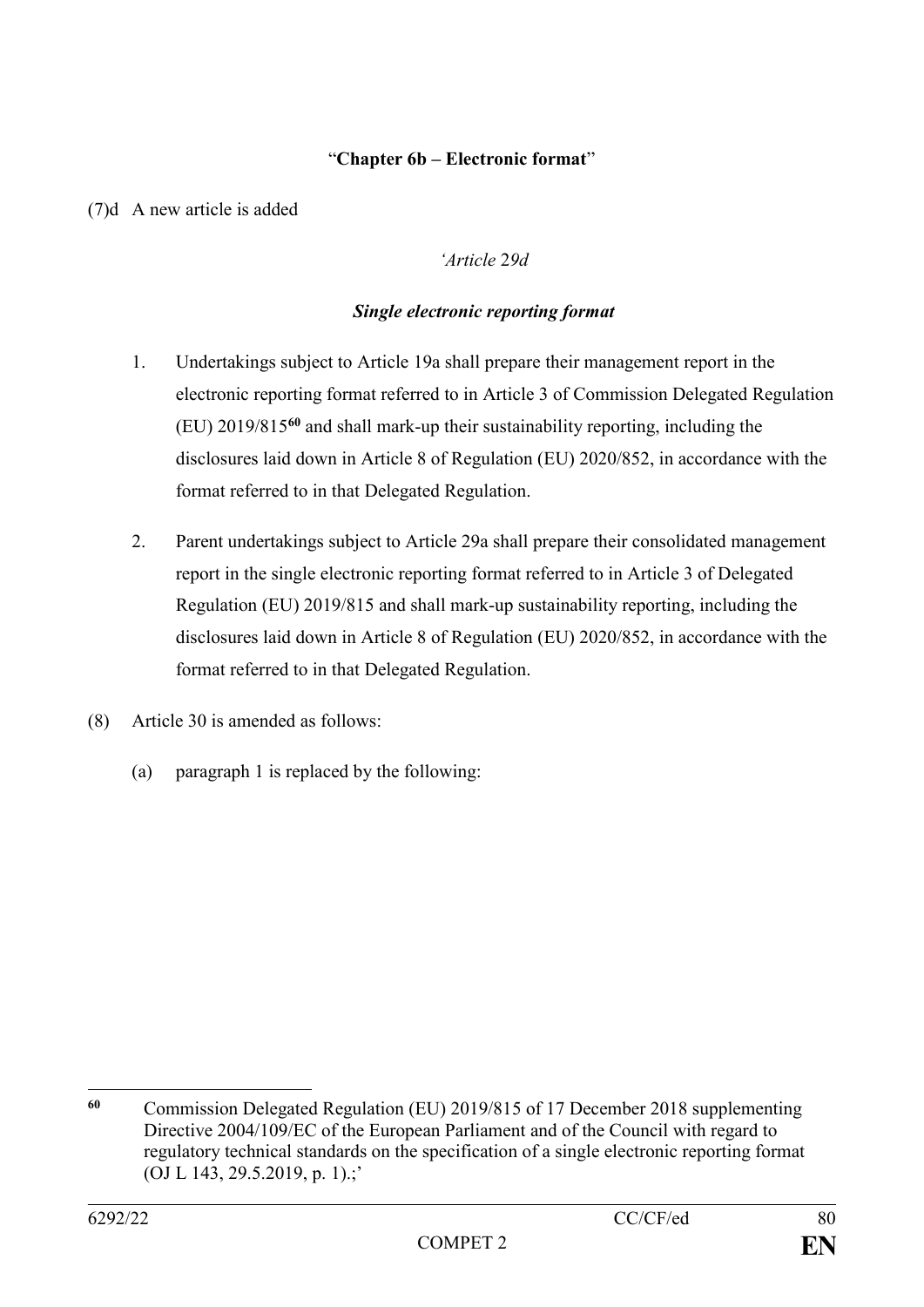'1. Member States shall ensure that undertakings publish within a reasonable period of time, which shall not exceed 12 months after the balance sheet date, the duly approved annual financial statements and the management report in the format prescribed by Article 29d of this Directive where applicable, together with the opinions and statement submitted by the statutory auditor or audit firm referred to in Article 34 of this Directive, as laid down by the laws of each Member State in accordance with Title 1, Chapter III of Directive (EU) 2017/1132 of the European Parliament and of the Council.

Where an independent assurance services provider gives the opinion referred to in Article 34(1), second subparagraph, point (aa), this opinion shall be published together with the documents referred to in the first subparagraph.

Member States may, however, exempt undertakings from the obligation to publish the management report where a copy of all or part of any such report can be easily obtained upon request at a price not exceeding its administrative cost.

The exemption laid down in the third subparagraph shall not apply to undertakings subject to Articles 19a and 29a.  $\cdot$ ;

- (9) in Article 33, paragraph 1 is replaced by the following:
	- '1. Member States shall ensure that the members of the administrative, management and supervisory bodies of an undertaking, acting within the competences assigned to them by national law, have collective responsibility for ensuring that the following documents are drawn up and published in accordance with the requirements of this Directive and, where applicable, with the international accounting standards adopted in accordance with Regulation (EC) No 1606/2002, with Delegated Regulation 2019/815, with the sustainability reporting standards referred to in Article 29b, or Article 29c where applicable, of this Directive, and with the requirements of Article 29d of this Directive: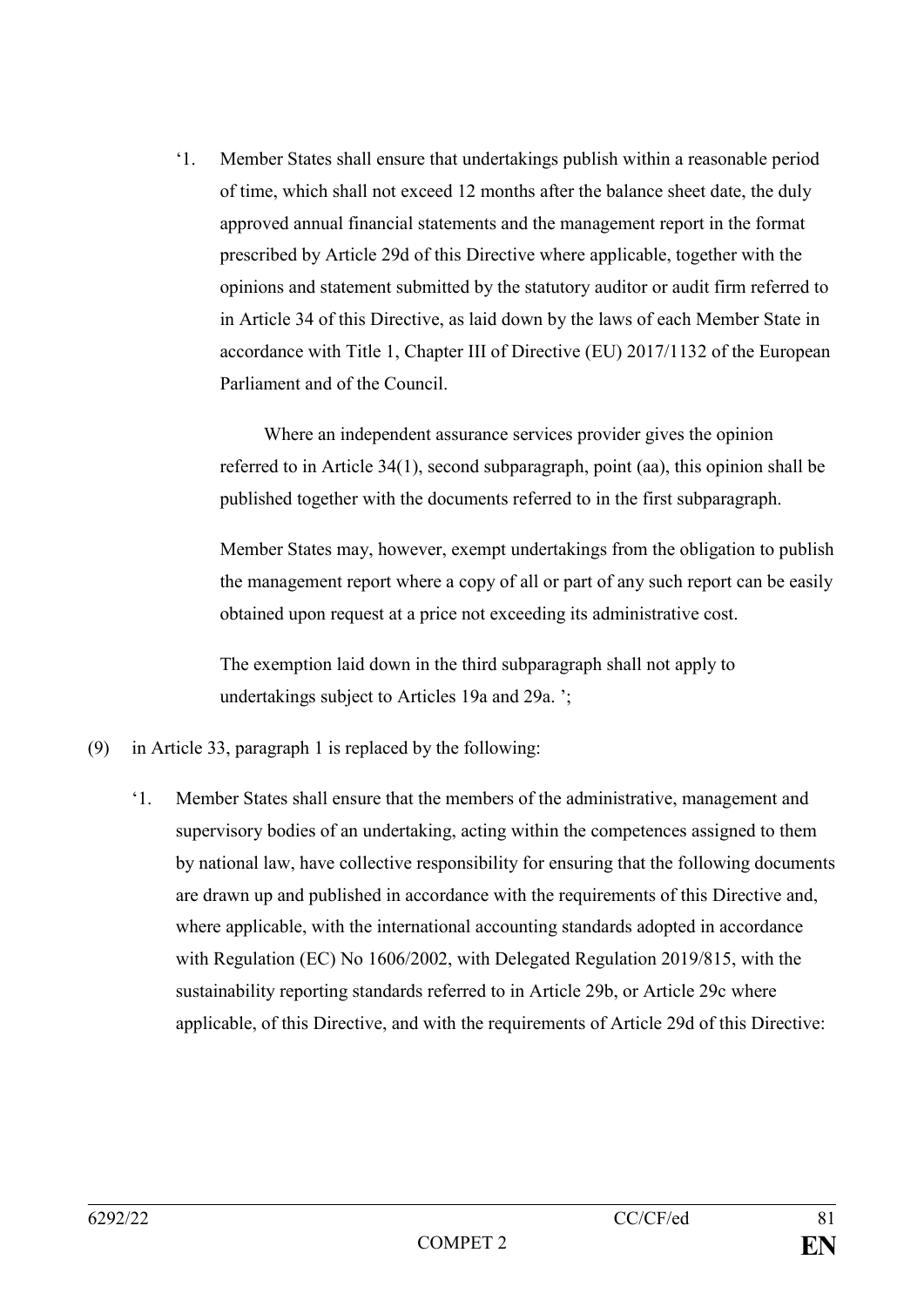- (a) the annual financial statements, the management report and the corporate governance statement when provided separately;
- (b) the consolidated financial statements, the consolidated management reports and the consolidated corporate governance statement when provided separately.';
- (9)a Chapter 8 is amended as follows:

#### *Auditing and assurance of sustainability reporting*

- (10) Article 34 is amended as follows:
	- (a) in paragraph 1, the second subparagraph is amended as follows:
		- (i) point  $(a)(ii)$  is replaced by the following:

'whether the management report has been prepared in accordance with the applicable legal requirements, excluding the requirements on sustainability reporting laid down in Article 19a;';

- (ii) the following point (aa) is inserted:
	- (aa) where applicable, express an opinion based on a limited assurance engagement as regards the compliance of the sustainability reporting with the requirements of this Directive, including the compliance of the sustainability reporting with the reporting standards adopted pursuant to Article 29b or Article 29c, the process carried out by the undertaking to identify the information reported pursuant to those reporting standards, and the compliance with the requirement to mark-up sustainability reporting in accordance with Article 29d, and as regards the compliance with the reporting requirements of Article 8 of Regulation (EU) 2020/852. ';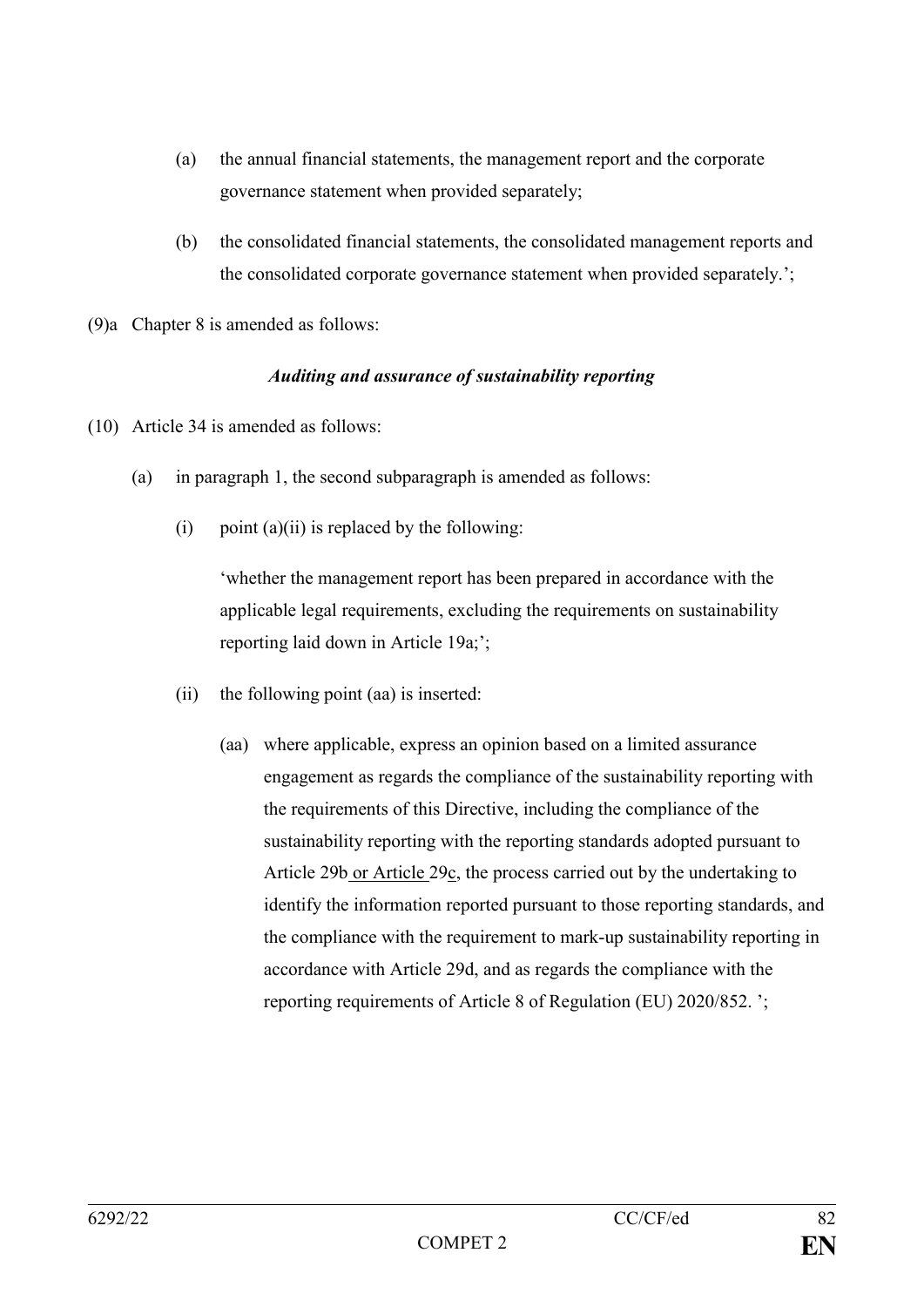- (b) paragraph 3 is replaced by the following:
	- '3. Member States may allow a statutory auditor or an audit firm other than the one(s) carrying out the statutory audit of financial statements to express the opinion referred to in paragraph 1, second subparagraph, point (aa).
	- 3.a Member States may allow an independent assurance services provider to express the opinion referred to in paragraph 1, second subparagraph, point (aa), provided that such independent assurance services provider is subject to requirements that are equivalent to those set out in Directive 2006/43/EC of the European Parliament and of the Council<sup>61</sup>as regards the assurance of sustainability reporting as defined in Article 2, point 22 of that Directive, in particular with requirements on:
		- i) training and examination, ensuring that independent assurance services providers acquire the necessary expertise on sustainability reporting and the assurance of sustainability reporting;
		- ii) continuing education;
		- iii) quality assurance systems;
		- iv) professional ethics, independence, objectivity, confidentiality and professional secrecy;
		- v) appointment and dismissal;
		- vi) investigations and sanctions

<sup>1</sup> **<sup>61</sup>** Directive 2006/43/EC of the European Parliament and of the Council of 17 May 2006 on statutory audits of annual accounts and consolidated accounts, amending Council Directives 78/660/EEC and 83/349/EEC and repealing Council Directive 84/253/EEC *(OJ L 157, 9.6.2006, p. 87)*.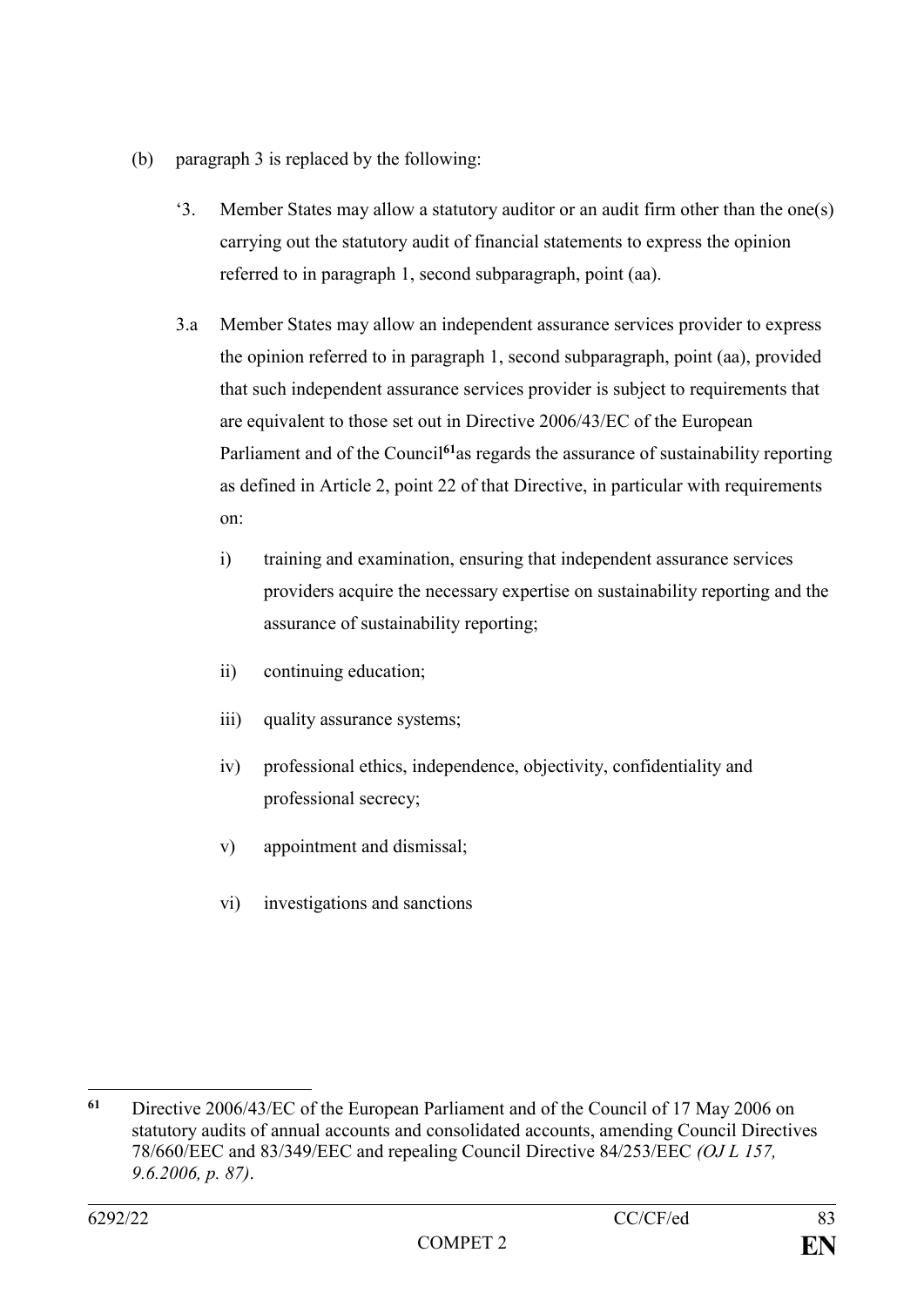- vii) the organisation of the work of the independent assurance services provider, in particular in terms of sufficient resources and personnel and the maintenance of client account records and files; and
- viii) reporting irregularities.

Where an independent assurance services provider gives the opinion referred to in paragraph 1, second subparagraph, point (aa), Member States shall ensure that this opinion is prepared in accordance with Articles 26a, 27a and 28a of Directive 2006/43/EC and that, where applicable, the audit committee or a dedicated committee, reviews and monitors the independence of the independent assurance services provider in accordance with Article 39 paragraph 6 point (e) of Directive 2006/43/EC.

Member States shall ensure that independent assurance services providers accredited before 1 January 2024 for the assurance of sustainability reporting in accordance with Regulation (EC) No 765/2008, are not subject to the training and examination requirements referred to in the first subparagraph, point i).

Member States shall ensure that independent assurance services providers that on 1 January 2024 are undergoing the accreditation process in accordance with the relevant national requirements are not subject to the training and examinationrequirements referred to in the first subparagraph, point (i) as regards the assurance of sustainability reporting provided they finish the process by 1 January 2026.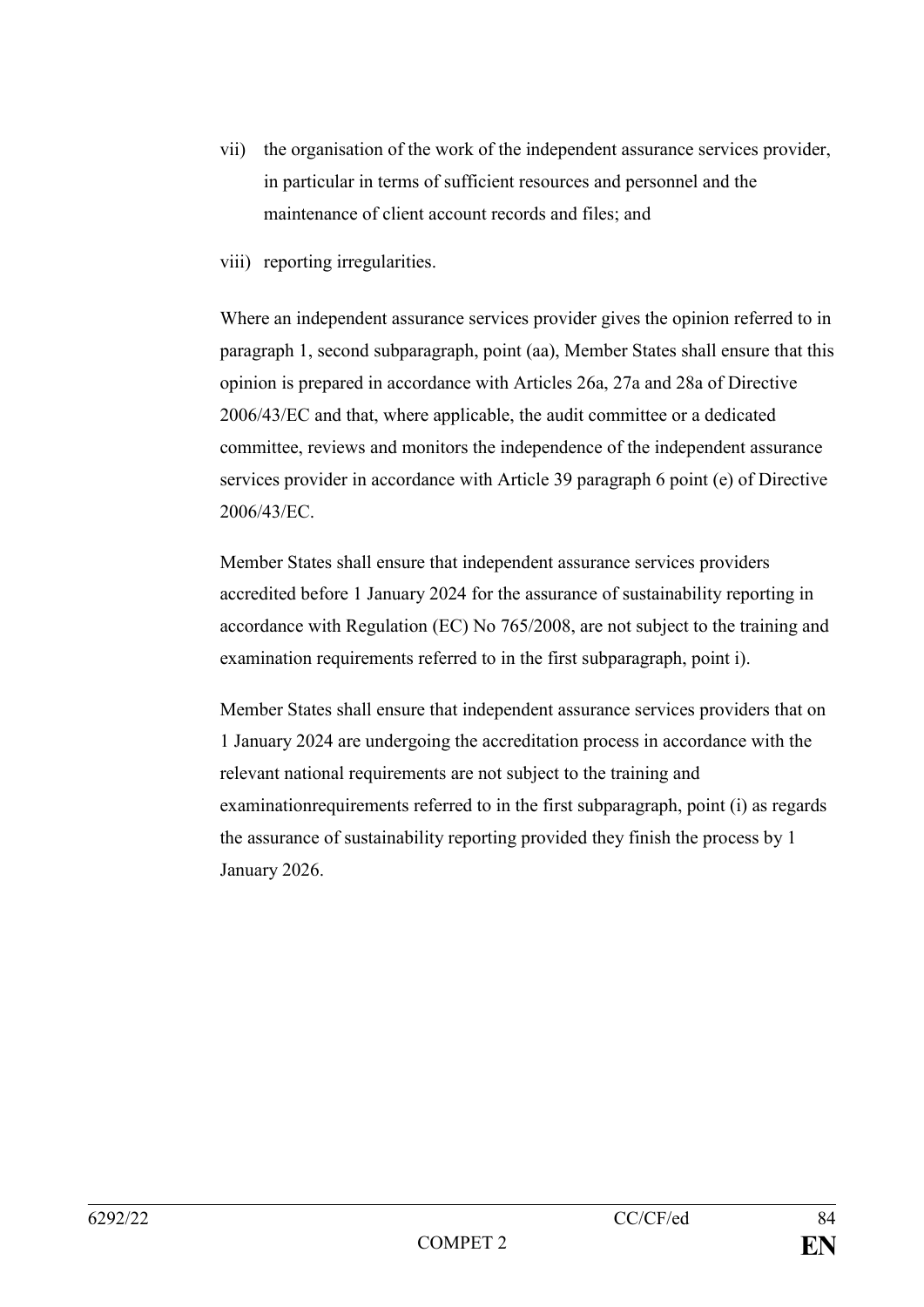Member States shall ensure that the independent assurance services providers referred to in the third and fourth subparagraphs acquire the necessary knowledge in sustainability reporting and the assurance of sustainability reporting via the continuing education requirement referred to in the first subparagraph, point ii).'

If a Member State makes use of the option to allow an independent assurance services provider to express the opinion referred to in paragraph 1, second subparagraph, point (aa), it shall also allow a statutory auditor other than the one(s) doing the statutory audit of financial statements, to do so.

- (b)a The following paragraph is inserted:
	- '3aa. When the Commission adopts standards for reasonable assurance according to Article 26a(2), second subparagraph of Directive 2006/43/EU, following an assessment to determine if reasonable assurance is feasible for auditors and for undertakings, the opinion referred to in Article 34(1), second subparagraph, point (aa) shall be based on a reasonable assurance engagement';
- (11) Article 49 is amended as follows:
	- (a) paragraphs 2 and 3 are replaced by the following:
		- '2. The power to adopt delegated acts referred to in Article 1(2), Article 3(13), Article 46(2), Article 29b and Article 29c shall be conferred on the Commission for an indeterminate period of time.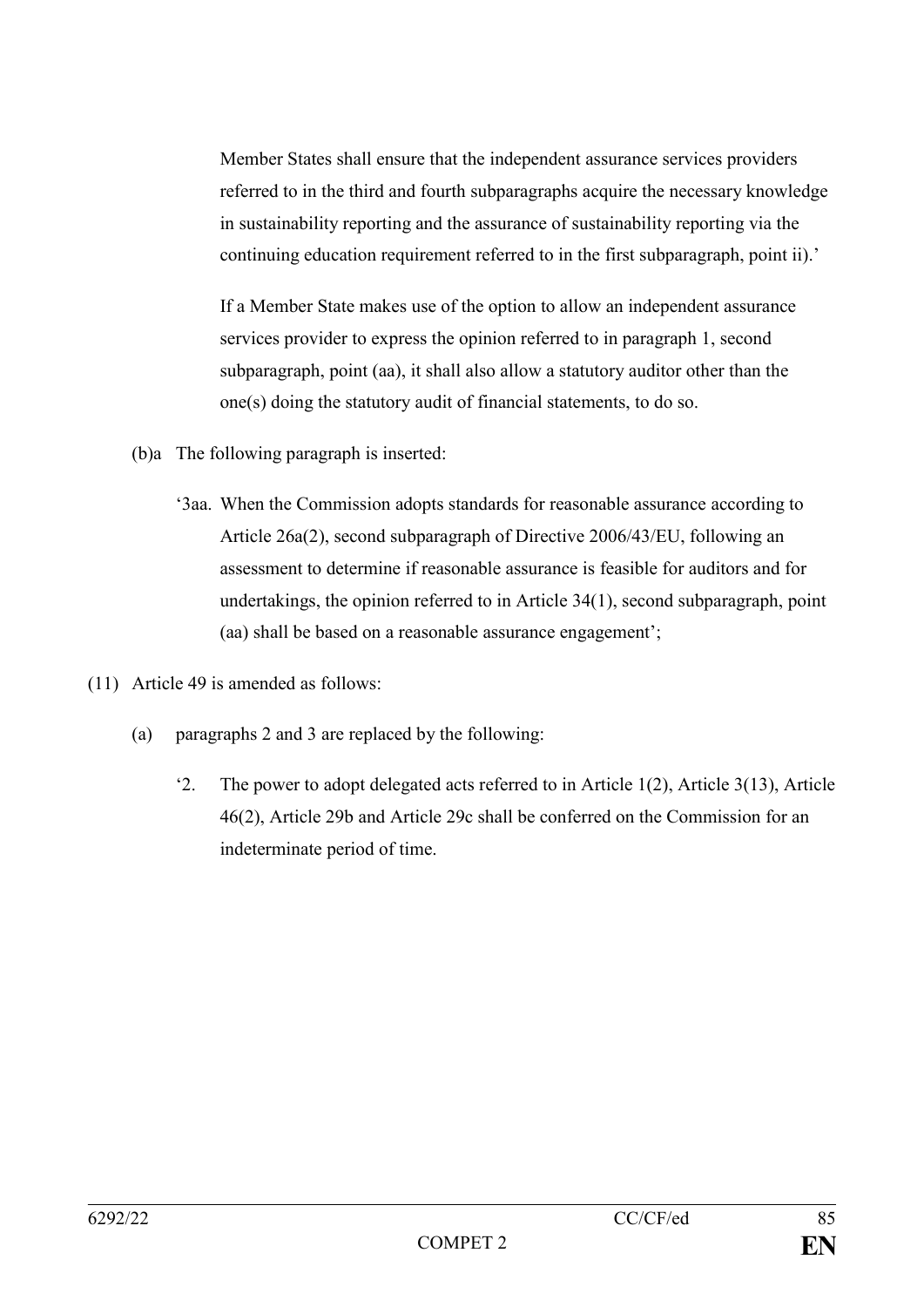- 3. The delegation of power referred to in Article 1(2), Article 3(13), Article 46(2), Article 29b and Article 29c may be revoked at any time by the European Parliament or by the Council. A decision to revoke shall put an end to the delegation of the power specified in that decision. It shall take effect the day following the publication of that decision in the Official Journal of the European Union or at a later date specified therein. It shall not affect the validity of any delegated acts already in force.';
- (b) the following paragraph 3a is inserted:
	- '3a. When adopting delegated acts pursuant to Articles 29b and 29c, the Commission shall take into consideration technical advice from EFRAG, provided such advice:
		- a) has been developed with proper due process, public oversight and transparency and with the expertise of relevant stakeholders,
		- b) is accompanied by cost-benefit analyses that include analyses of the impacts of the technical advice on sustainability matters, and
		- c) is accompanied by an explanation of how it takes account of the initiatives and legislation listed in Article 29b(3).

The accompanying documents to the EFRAG technical advice shall be submitted together with such technical advice.

The Commission shall consult jointly the Member State Expert Group on Sustainable Finance referred to in Article 24 of Regulation (EU) 2020/852 and the Accounting Regulatory Committee referred to in Article 6 of Regulation (EU) 1606/2002 on the draft delegated acts prior to their adoption as referred to in in Articles 29b and 29c.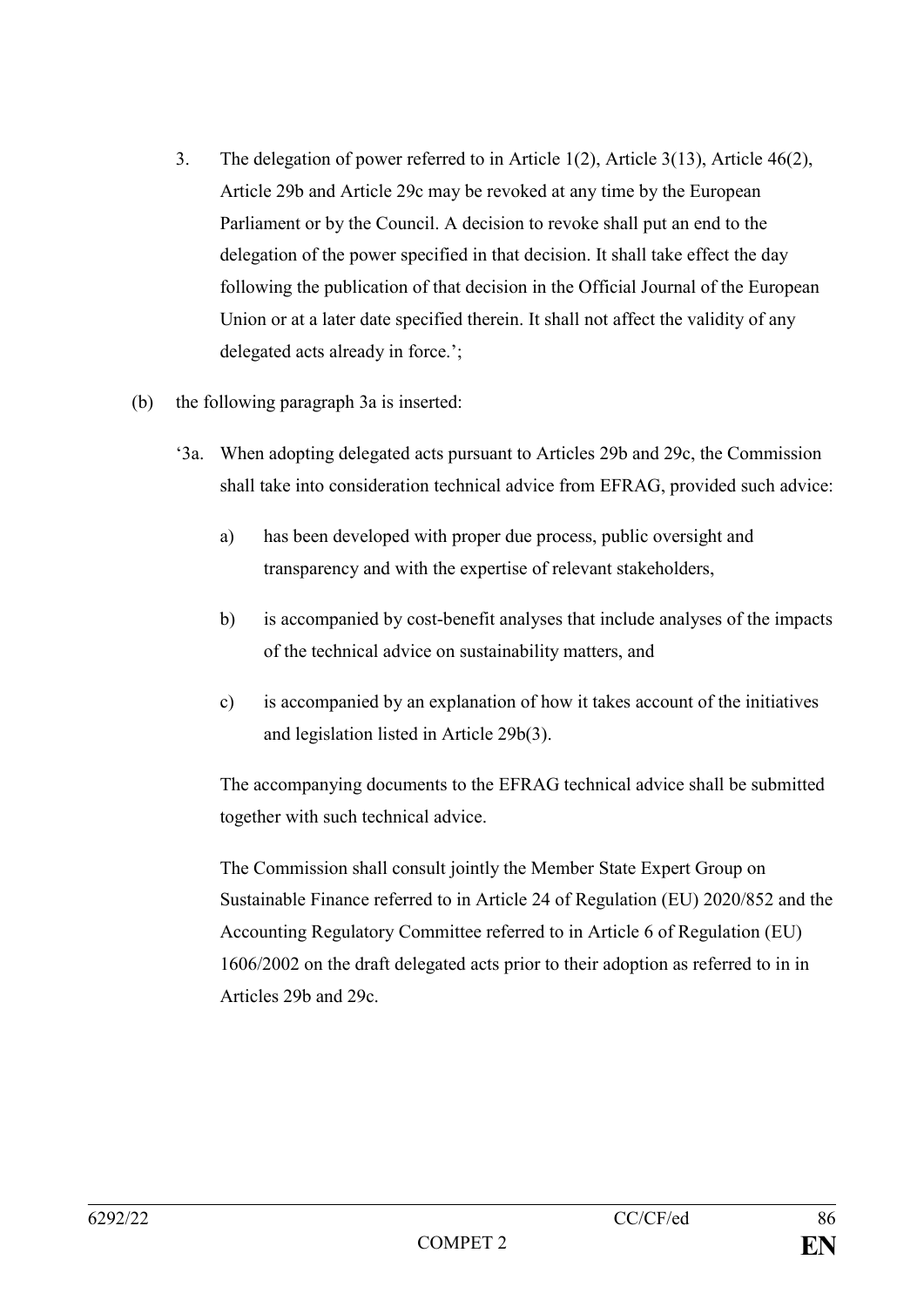The Commission shall request the opinion of the European Securities and Markets Authority, the European Banking Authority and the European Insurance and Occupational Pensions Authority on the technical advice provided by EFRAG, in particular with regard to its consistency with Regulation (EU) 2019/2088 and its delegated acts. The European Securities and Markets Authority, the European Banking Authority and the European Insurance and Occupational Pensions Authority shall provide its opinion within two months from the date of receipt of the request from the Commission.

The Commission shall also consult the European Environment Agency, the European Union Agency for Fundamental Rights, the European Central Bank, the Committee of European Auditing Oversight Bodies and the Platform on Sustainable Finance established pursuant to Article 20 of Regulation (EU) 2020/852 on the technical advice provided by EFRAG prior to the adoption of delegated acts referred to in Articles 29b and 29c. Where any of those bodies decide to submit an opinion, they shall do so within two months from the date of being consulted by the Commission.';

- (c) paragraph 5 is replaced by the following:
	- '5. A delegated act adopted pursuant to Article 1(2), Article 3(13), Article 46(2), Article 29b and Article 29c shall enter into force only if no objection has been expressed either by the European Parliament or the Council within a period of two months of notification of that act to the European Parliament and the Council or if, before the expiry of that period, the European Parliament and the Council have both informed the Commission that they will not object. That period shall be extended by two months at the initiative of the European Parliament or the Council.';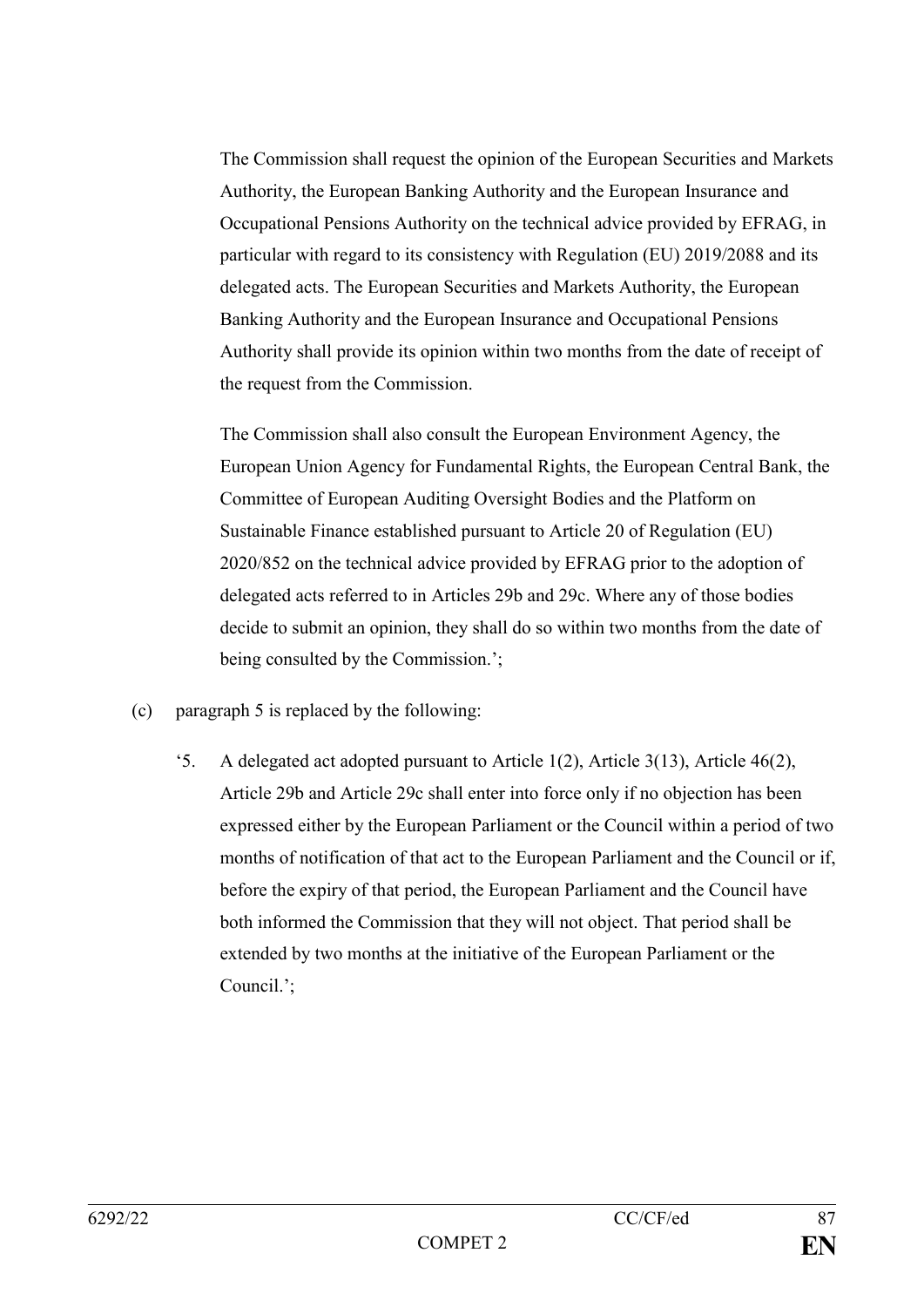#### *Article 2*

# *Amendments to Directive 2004/109/EC)*

Directive 2004/109/EC is amended as follows:

- (1) in Article  $2(1)$  the following point (r) is added:
	- '(r) 'sustainability reporting' means sustainability reporting as defined in Article 2(18) of Directive 2013/34/EU of the European Parliament and of the Council<sup>62</sup>';
- (2) Article 4 is amended as follows:
	- (a) in paragraph 2, point (c) is replaced by the following:
		- '(c) statements made by the persons responsible within the issuer, whose names and functions shall be clearly indicated, to the effect that, to the best of their knowledge, the financial statements prepared in accordance with the applicable set of accounting standards give a true and fair view of the assets, liabilities, financial position and profit or loss of the issuer and the undertakings included in the consolidation taken as a whole and that the management report includes a fair review of the development and performance of the business and the position of the issuer and the undertakings included in the consolidation taken as a whole, together with a description of the principal risks and uncertainties that they face and, where applicable, that it is prepared in accordance with sustainability reporting standards referred to in Articles 29b and 29c of Directive 2013/34/EU.';

1

**<sup>62</sup>** Directive 2013/34/EU of the European Parliament and of the Council of 26 June 2013 on the annual financial statements, consolidated financial statements and related reports of certain types of undertakings, amending Directive 2006/43/EC of the European Parliament and of the Council and repealing Council Directives 78/660/EEC and 83/349/EEC (OJ L 182, 29.6.2013, p. 19).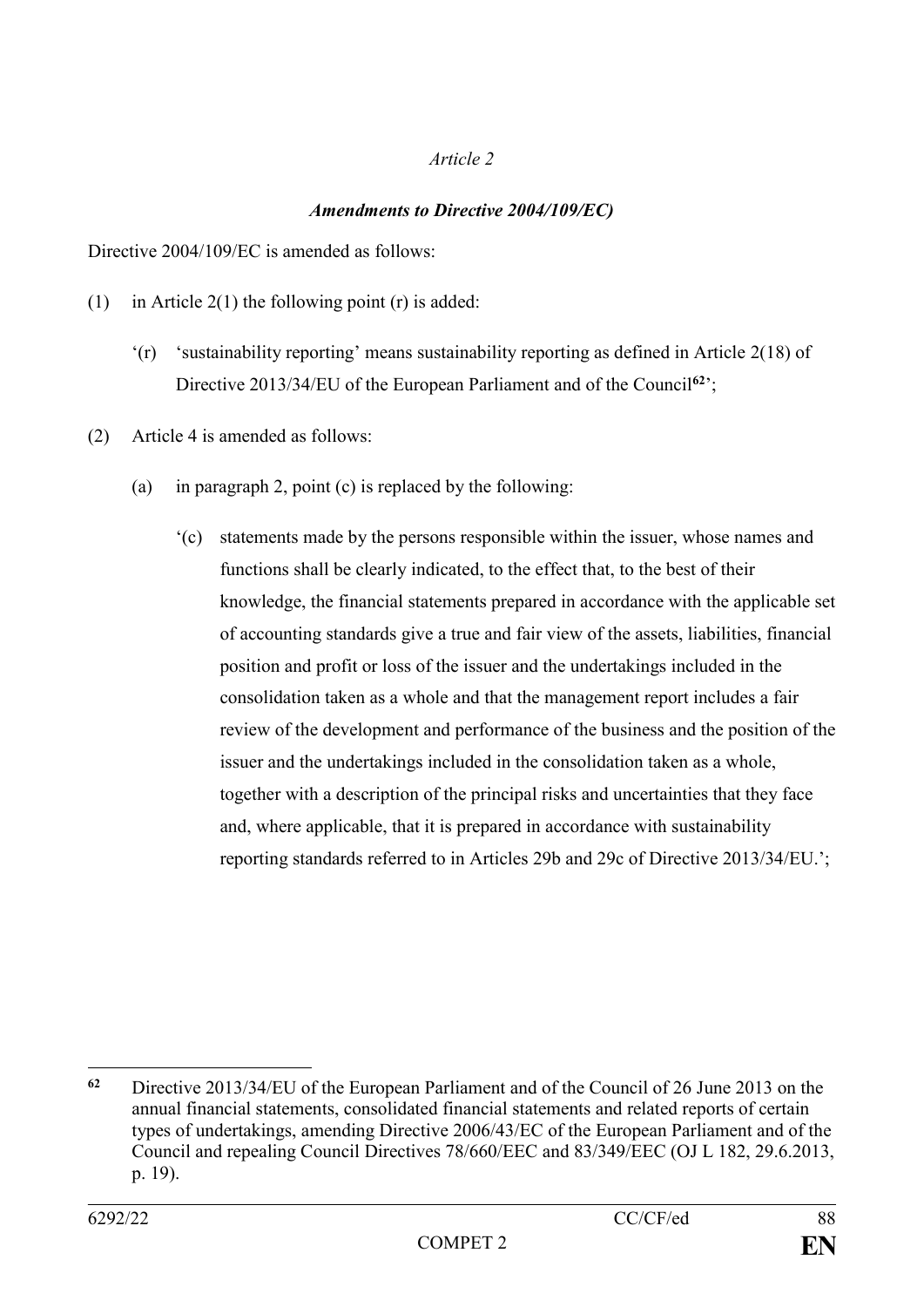- (b) paragraphs 4 and 5 are replaced by the following:
	- '4. The financial statements shall be audited in accordance with Article 34(1), first subparagraph and Article 34 (2) of Directive 2013/34/EU.

The statutory auditor shall express the opinion and statement on the management report referred to in Article 34(1), second subparagraph, points (a) and (b) and in Article 34(2) of Directive 2013/34/EU.

The audit report referred to in Article 28 of Directive 2006/43/EC, signed by the person or persons responsible for carrying out the work set out in paragraphs 1 and 2 of Article 34 of Directive 2013/34/EU shall be disclosed in full to the public together with the annual financial report.

Where applicable, sustainability reporting shall be assured in accordance with Article 34(1), second subparagraph, point (aa), Article 34(2), Article 34(3), Article 34(3a), Article 34(3aa) of Directive 2013/34/EU.

The assurance report on sustainability reporting referred to in Article 28a of Directive 2006/43/EC shall be disclosed in full to the public together with the annual financial report.

5. The management report shall be drawn up in accordance with Articles 19, 19a, 29d(1) and 20 of Directive 2013/34/EU, provided that the size thresholds prescribed in those articles are met.

Where the issuer is required to prepare consolidated accounts, the consolidated management report shall be drawn up in accordance with Articles 29d(2), 29 and 29a of Directive 2013/34/EU, provided that the size thresholds prescribed in those articles are met.';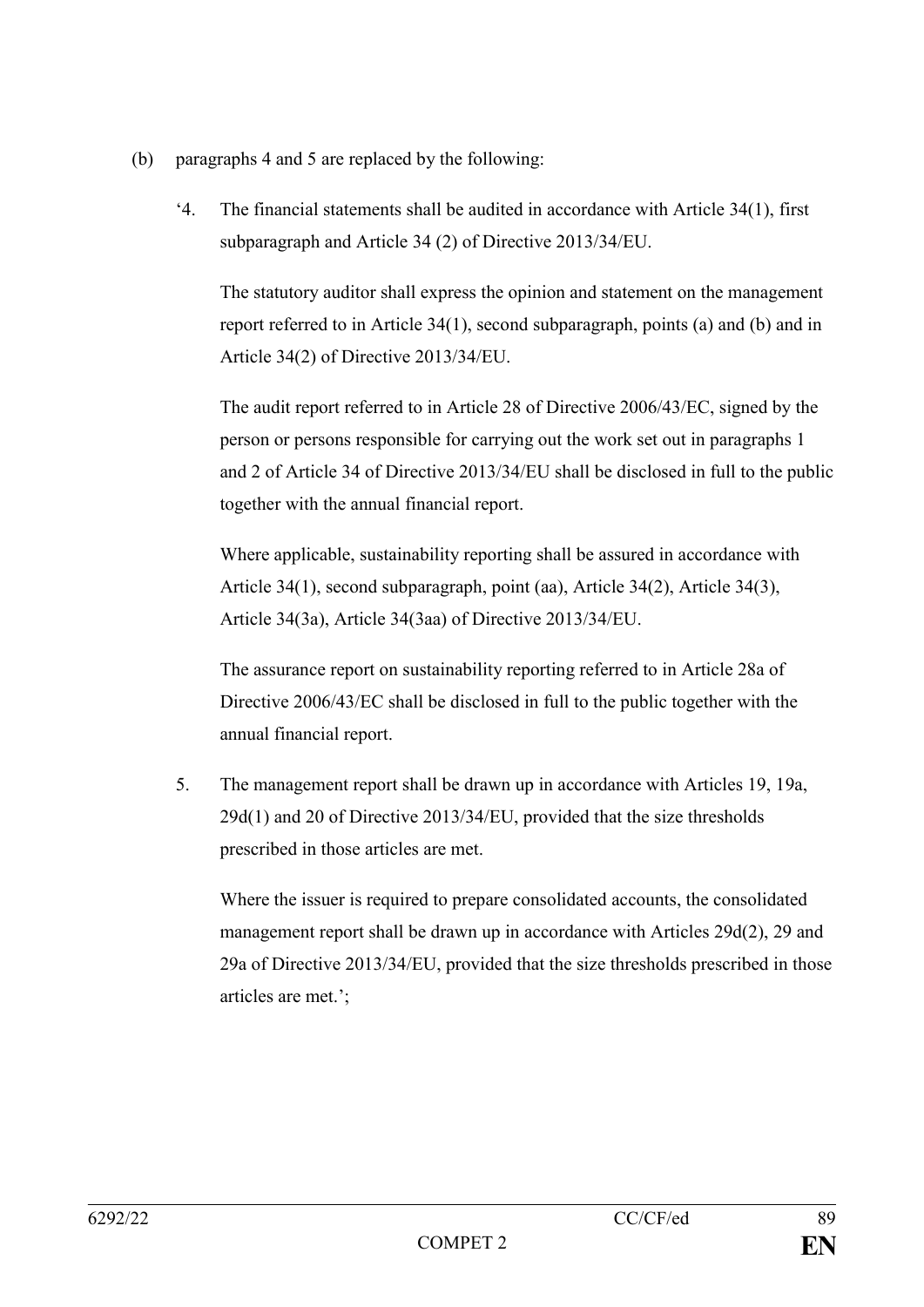(3) in Article 23(4), the third and fourth subparagraphs are replaced by the following:

'The Commission shall, in accordance with the procedure referred to in Article 27(2), take the necessary decisions on the equivalence of accounting standards under the conditions set out in Article 30(3) and on the equivalence of sustainability reporting standards as referred to in Article 29d of Directive 2013/34/EU which are used by third-country issuers. If the Commission decides that the accounting standards or the sustainability reporting standards of a third country are not equivalent, it may allow the issuers concerned to continue using such standards during an appropriate transitional period.

In the context of the third subparagraph, the Commission shall also adopt, by means of delegated acts adopted in accordance with paragraphs 2a, 2b and 2c of Article 27, and subject to the conditions laid down in Articles 27a and 27b, measures aimed at establishing general equivalence criteria regarding accounting standards and sustainability reporting standards relevant to issuers of more than one country.';

(4) the following Article 28(d) is inserted:

#### *'Article 28d*

# *ESMA guidelines*

After consulting the European Environment Agency and the European Union Agency for Fundamental Rights, ESMA shall issue guidelines in accordance with Article 16 of Regulation 1095/2010 on the supervision of sustainability reporting by national competent authorities.'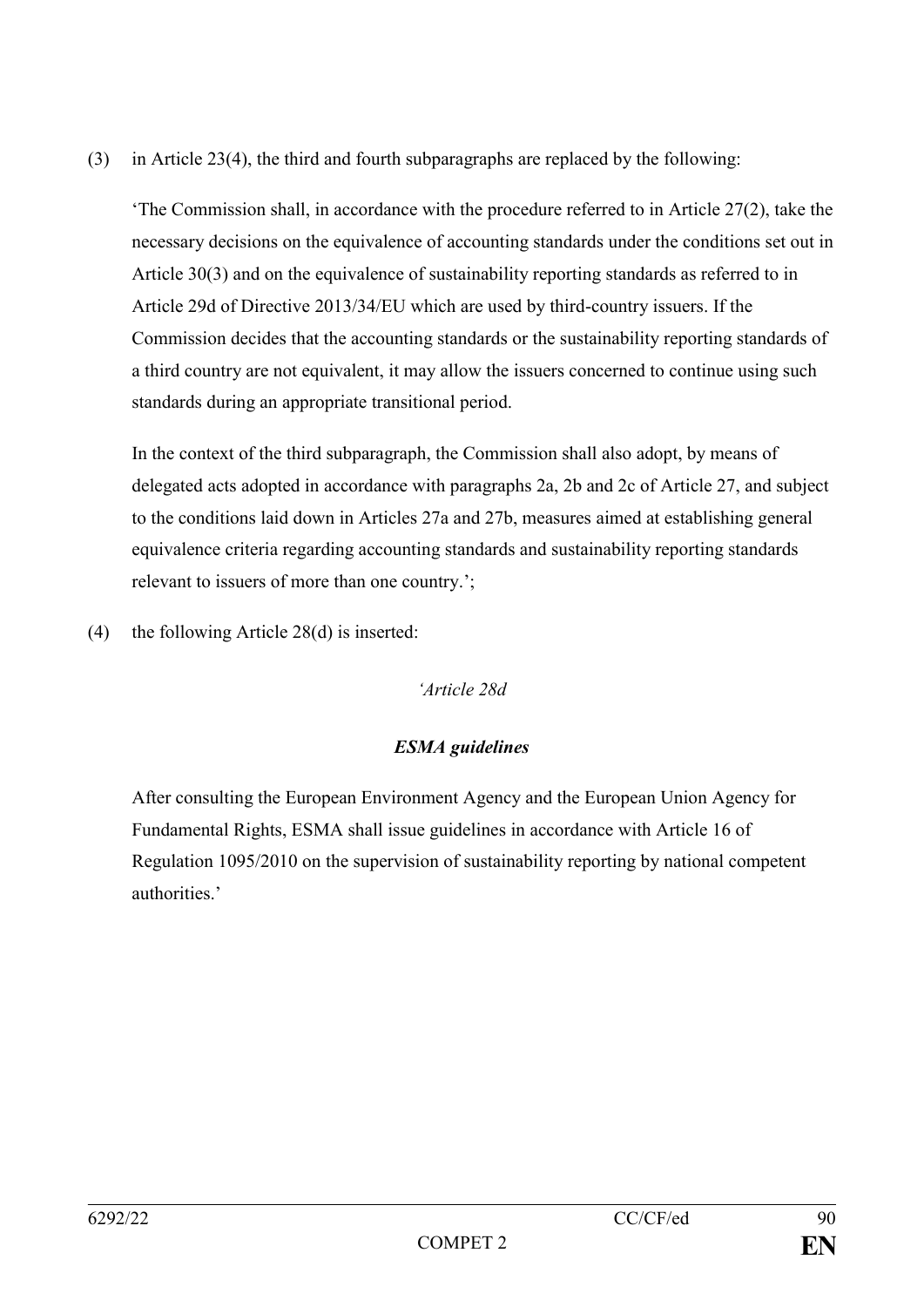#### *Article 3*

#### *Amendments to Directive 2006/43/EC*

Directive 2006/43/EC is amended as follows:

(1) Article 1 is replaced by the following:

#### *'Article 1*

## *Subject matter*

This Directive establishes rules concerning the statutory audit of annual and consolidated accounts and the assurance of annual and consolidated sustainability reporting.';

- (2) Article 2 is amended as follows:
	- (a) points 2 to 6 are replaced by the following:
		- '2. 'statutory auditor' means a natural person who is approved in accordance with this Directive by the competent authorities of a Member State to carry out statutory audits and, where applicable, assurance engagements of sustainability reporting;
		- '3. 'audit firm' means a legal person or any other entity, regardless of its legal form, that is approved in accordance with this Directive by the competent authorities of a Member State to carry out statutory audits and, where applicable, assurance engagements of sustainability reporting;'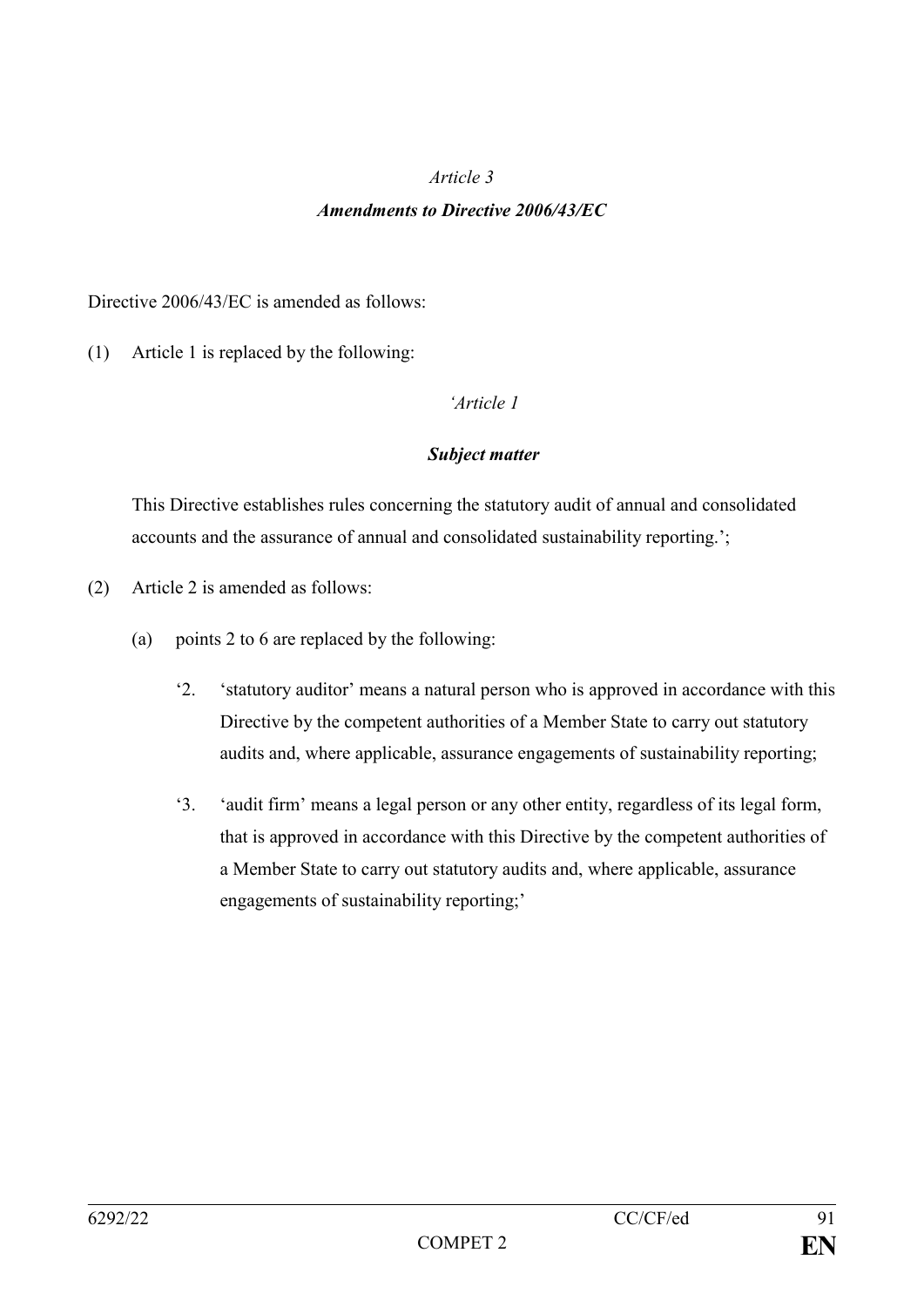- 4. 'third-country audit entity' means an entity, regardless of its legal form, which carries out audits of the annual or consolidated financial statements, or, where applicable, the assurance of sustainability reporting of a company incorporated in a third country, other than an entity which is registered as an audit firm in any Member State as a consequence of approval in accordance with Article 3:
- 5. 'third-country auditor' means a natural person who carries out audits of the annual or consolidated financial statements, or, where applicable, the assurance of sustainability reporting of a company incorporated in a third country, other than a person who is registered as a statutory auditor in any Member State as a consequence of approval in accordance with Articles 3 and 44;
- 6. 'group auditor' means the statutory auditor(s) or audit firm(s) carrying out the statutory audit of the consolidated financial statements or, where applicable, the assurance engagements of consolidated sustainability reporting;'
- (a)a The following point 16a is added:
	- '16 a.'key sustainability partner(s)' means:
		- (a) the statutory auditor(s) designated by an audit firm for a particular assurance engagement of sustainability reporting as being primarily responsible for carrying out the assurance engagement of sustainability reporting on behalf of the audit firm; or
		- (b) in the case of the assurance of consolidated sustainability reporting at least the statutory auditor(s) designated by an audit firm as being primarily responsible for carrying out the assurance engagement of sustainability reporting at the level of the group and the statutory auditor(s)designated as being primarily responsible at the level of material subsidiaries; or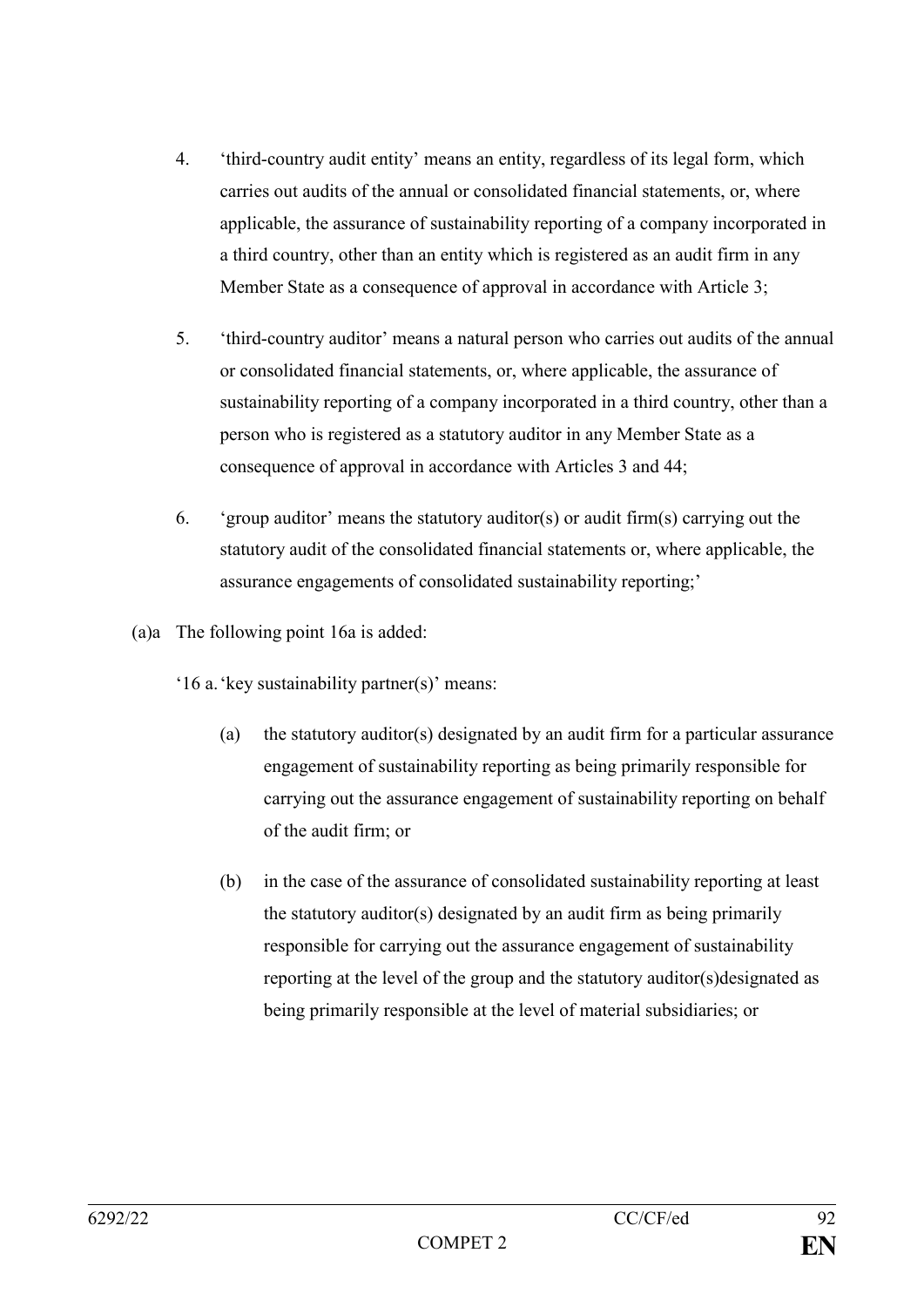- (c) the statutory auditor(s) who sign(s) the assurance report referred to in Article 28a of this directive;'
- (b) the following points 21**,** 22 and 23 are added:
	- '21. 'sustainability reporting' means sustainability reporting as defined in Article 2, point (18), of Directive 2013/34/EU;
	- 22. 'assurance (engagement) of sustainability reporting' means the opinion expressed by the statutory auditor or audit firm in accordance with Article 34(1), second subparagraph, point (aa) and Article 34(2) of Directive 2013/34/EU .';
	- 23. 'independent assurance services provider' means a conformity assessment body accredited in accordance with Regulation (EC) No 765/2008 of the European Parliament and of the Council<sup>[1]\*5</sup> for the specific conformity assessment activity referred to in Article 34(1), second subparagraph, point (aa) of Directive 2013/34/EU.'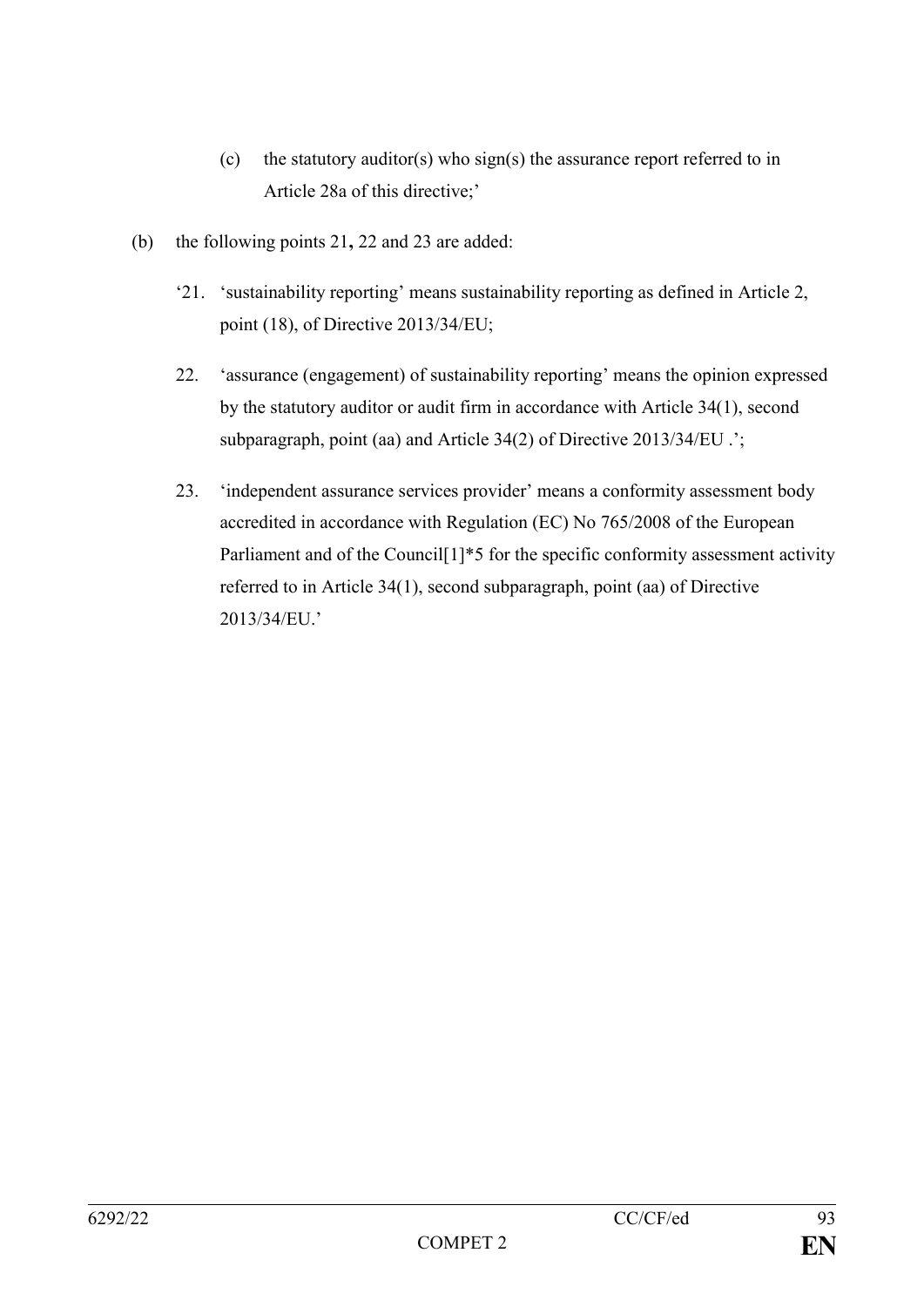(3) Article 6 is replaced by the following:

## '*Article 6*

#### *Educational qualifications*

- 1. Without prejudice to Article 11, a natural person may be approved to carry out a statutory audit only after having attained university entrance or equivalent level, then completed a course of theoretical instruction, undergone practical training and passed an examination of professional competence of university final or equivalent examination level, organised or recognised by the Member State concerned.
- 2. A natural person may in addition be approved to carry out assurance engagements of sustainability reporting when the additional specific requirements of Articles 7(2), 8(3), 10(1) second subparagraph and 14(2), fourth subparagraph of this Directive are met.
- 3. The competent authorities referred to in Article 32 shall cooperate with each other with a view to achieving a convergence of the requirements set out in this Article. When engaging in such cooperation, those competent authorities shall take into account developments in auditing and in the audit profession and, in particular, convergence that has already been achieved by the profession. They shall cooperate with the Committee of European Auditing Oversight Bodies (CEAOB) and the competent authorities referred to in Article 20 of Regulation (EU) No 537/2014 in so far as such convergence relates to the statutory audit and assurance of sustainability reporting of public-interest entities.';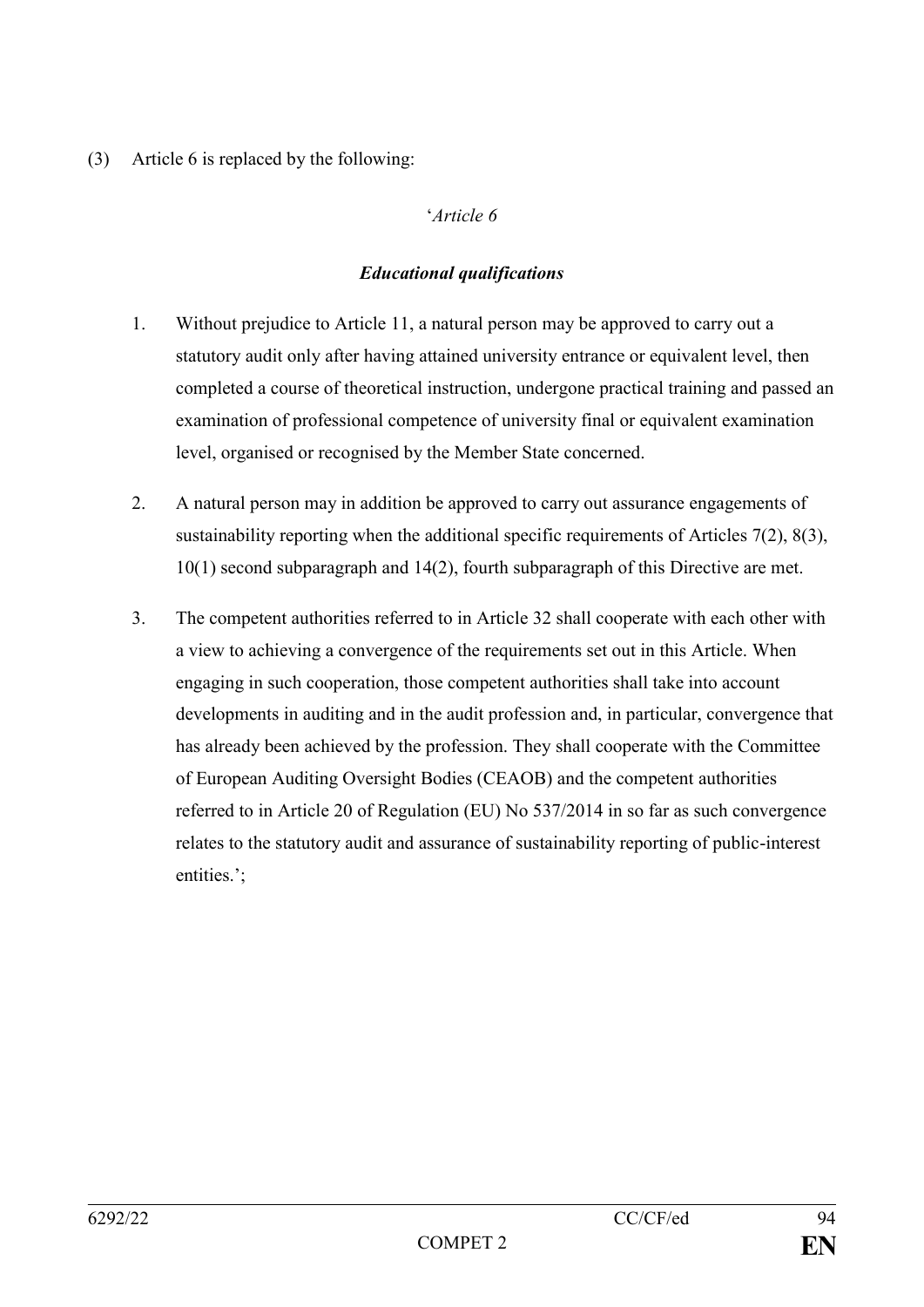- (3)a in Article 7, paragraph 2 is added:
	- '2. In order for the statutory auditor to also be approved to carry out assurance engagements of sustainability reporting, the examination of professional competence referred to in Article 6 shall guarantee the necessary level of theoretical knowledge of subjects relevant to the assurance of sustainability reporting and the ability to apply such knowledge in practice. Part at least of that examination shall be written.'
- (4) in Article 8, paragraph 3 is added:
	- '3. In order for the statutory auditor to also be approved to carry out assurance engagements of sustainability reporting, it shall also cover at least the following subjects:
		- a) legal requirements and reporting standards relating to the preparation of annual and consolidated sustainability reporting;
		- b) sustainability analysis;
		- c) due diligence processes with regard to sustainability matters;
		- d) legal requirements and assurance standards for sustainability reporting as referred to in Article 26(a)';
- (5) in Article 10, paragraph 1, the following subparagraph is added: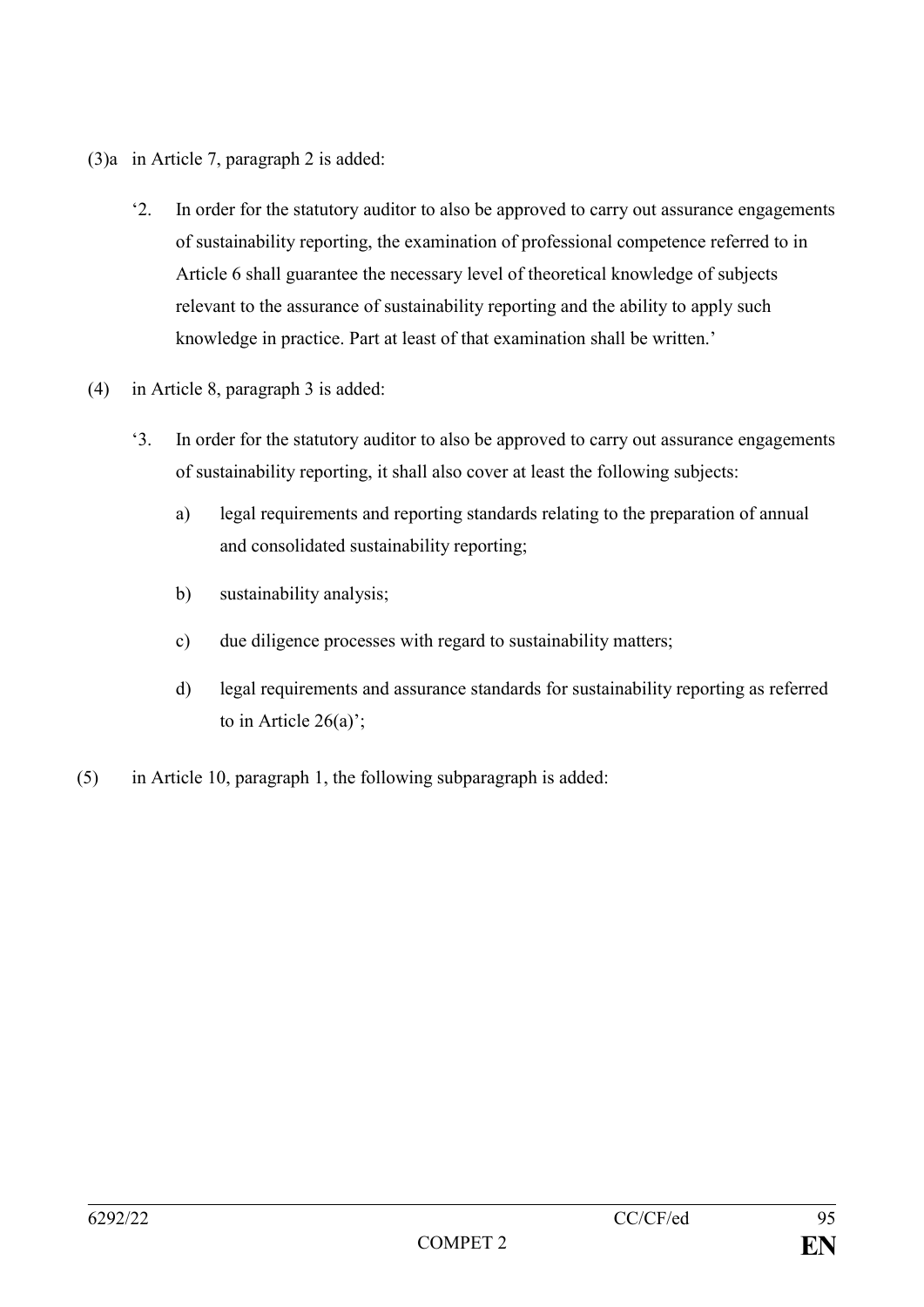In order for the statutory auditor or the trainee to also be approved to carry out assurance engagements of sustainability reporting, at least eight months of such practical training shall be in the assurance of annual and consolidated sustainability reporting or other sustainability related services.'

(6)a Article 12 is replaced by the following:

## *'Article 12*

## *Combination of practical training and theoretical instruction*

- 1. Member States may provide that periods of theoretical instruction in the fields referred to in Article 8, paragraphs 1 and 2, shall count towards the periods of professional activity referred to in Article 11, provided that such instruction is attested by an examination recognised by the State. Such instruction shall not last less than one year, nor may it reduce the period of professional activity by more than four years.
- 2. The period of professional activity and practical training shall not be shorter than the course of theoretical instruction together with the practical training required in Article 10(1), first subparagraph.'
- (7) in Article 14, paragraph 2, the following subparagraph is added

'In order for the statutory auditor to also be approved to carry out assurance engagements of sustainability reporting, the aptitude test referred to in the first subparagraph shall cover the statutory auditor's adequate knowledge of the laws and regulations of that host Member State in so far as it is relevant to the assurance of sustainability reporting.';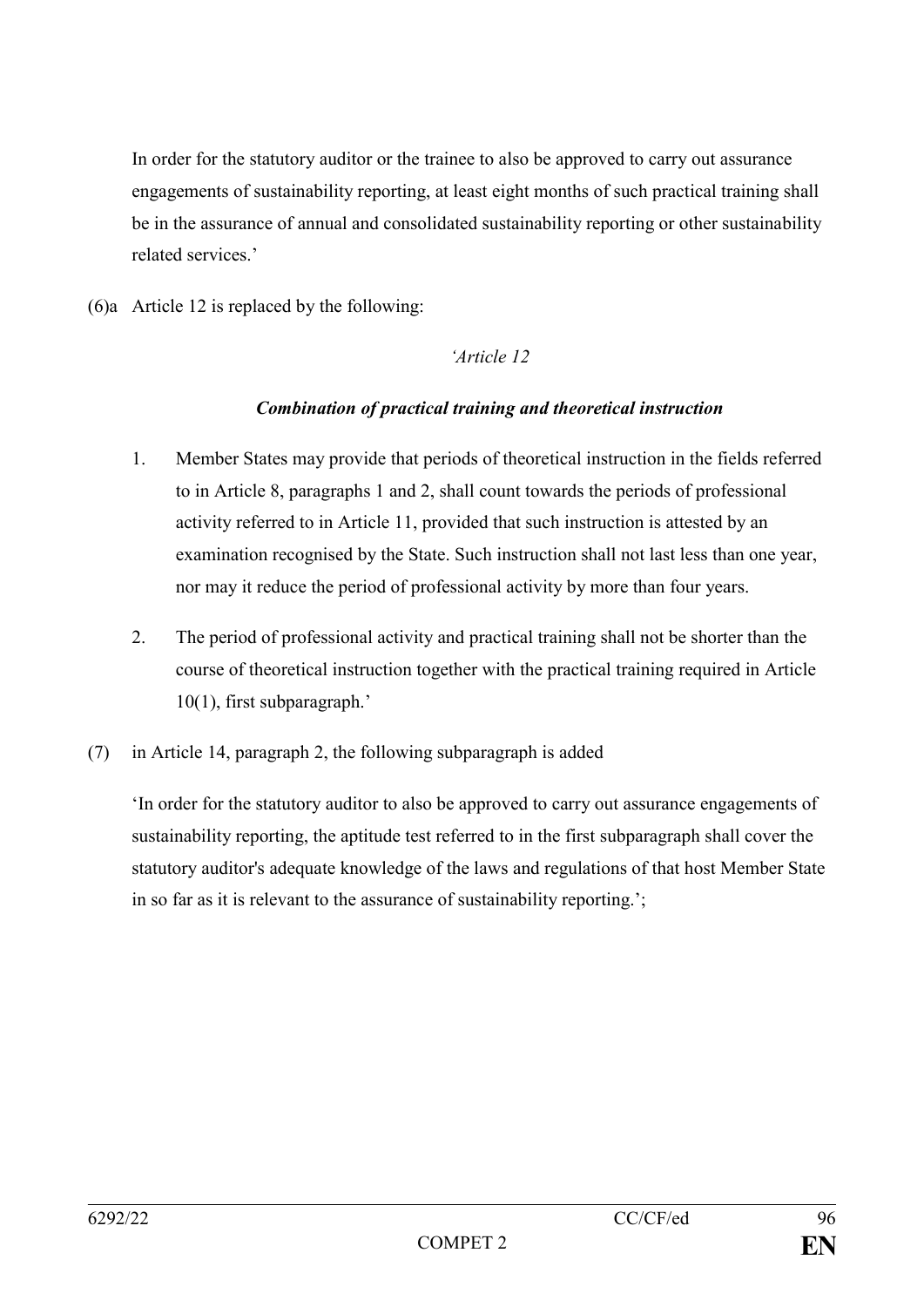(8) the following Article 14a is inserted:

# *'Article 14a*

# *Statutory auditors approved or recognised before 1 January 2024 and persons undergoing the approval process for statutory auditors on 1 January 2024*

Member States shall ensure that statutory auditors that are approved or recognised to carry out statutory audits before 1 January 2024 are not subject to the requirements of Articles 7(2), 8(3), 10(1) second subparagraph and 14(2), fourth subparagraph of this Directive.

Member States shall ensure that persons that are undergoing the approval process foreseen in Articles 6 to 14 on 1 January 2024, are not subject to the requirements of Articles 7(2), 8(3), 10(1), second subparagraph and 14(2), fourth subparagraph of this Directive, provided they finish the process by 1 January 2026.

Member States shall ensure that statutory auditors approved before 1 January 2026 who want to carry out assurance engagements of sustainability reporting, acquire the necessary knowledge of sustainability reporting and the assurance of sustainability reporting, including of the subjects listed in Article 8(3), via the continuing education requirement of Article 13.';

(8)a Article 16 is amended as follows:

(a) in subparagraph 1, the following point (bb) is inserted:

'(bb) whether the statutory auditor is also approved for carrying out the assurance of sustainability reporting.'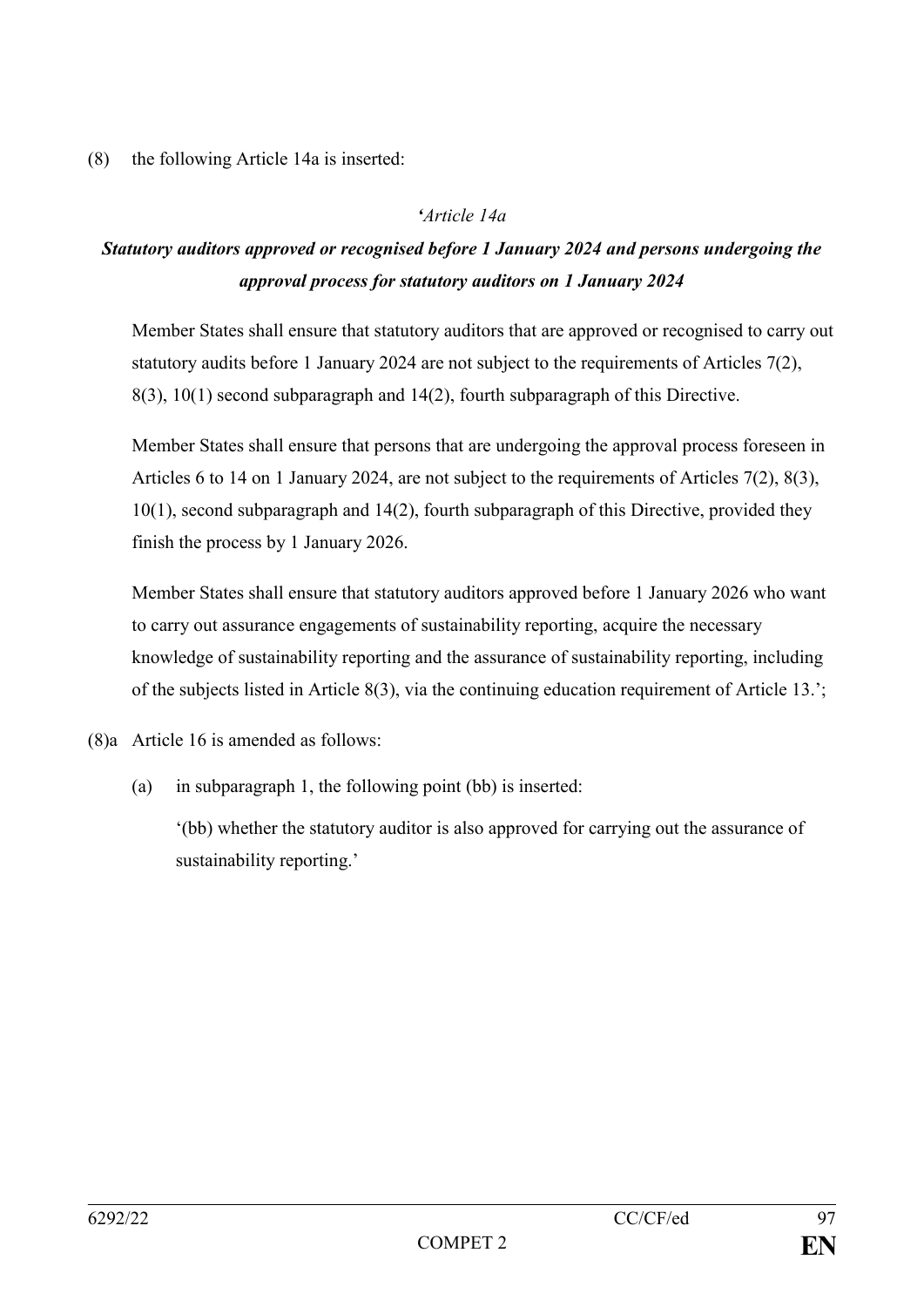- (b) in subparagraph 1, point (c) is replaced by the following:
	- '(c) all other registration(s) as statutory auditor with the competent authorities of other Member States and as auditor with third countries, including the name(s) of the registration authority(ies), and, if applicable, the registration number(s), and an indication of whether the registration concerns the financial audit, the assurance of sustainability reporting, or both.
- (c) in paragraph 2, the following subparagraph is added:

The register shall indicate whether such third-country auditors are registered for carrying out the financial audit, the assurance of sustainability reporting, or both.

- (8)b Article 17 is amended as follows:
	- (a) In paragraph 1, subparagraphs (e) and (i) are replaced by the following :
		- '(e) name and registration number of all statutory auditors employed by, or associated as partners or otherwise with, the audit firm, and an indication of whether they are also approved for carrying out the assurance of sustainability reporting;
		- (i) all other registration(s) as audit firm with the competent authorities of other Member States and as audit entity with third countries, including the name(s) of the registration authority(ies), and, if applicable, the registration number(s), and an indication of whether the registration concerns the financial audit, the assurance of sustainability reporting, or both.';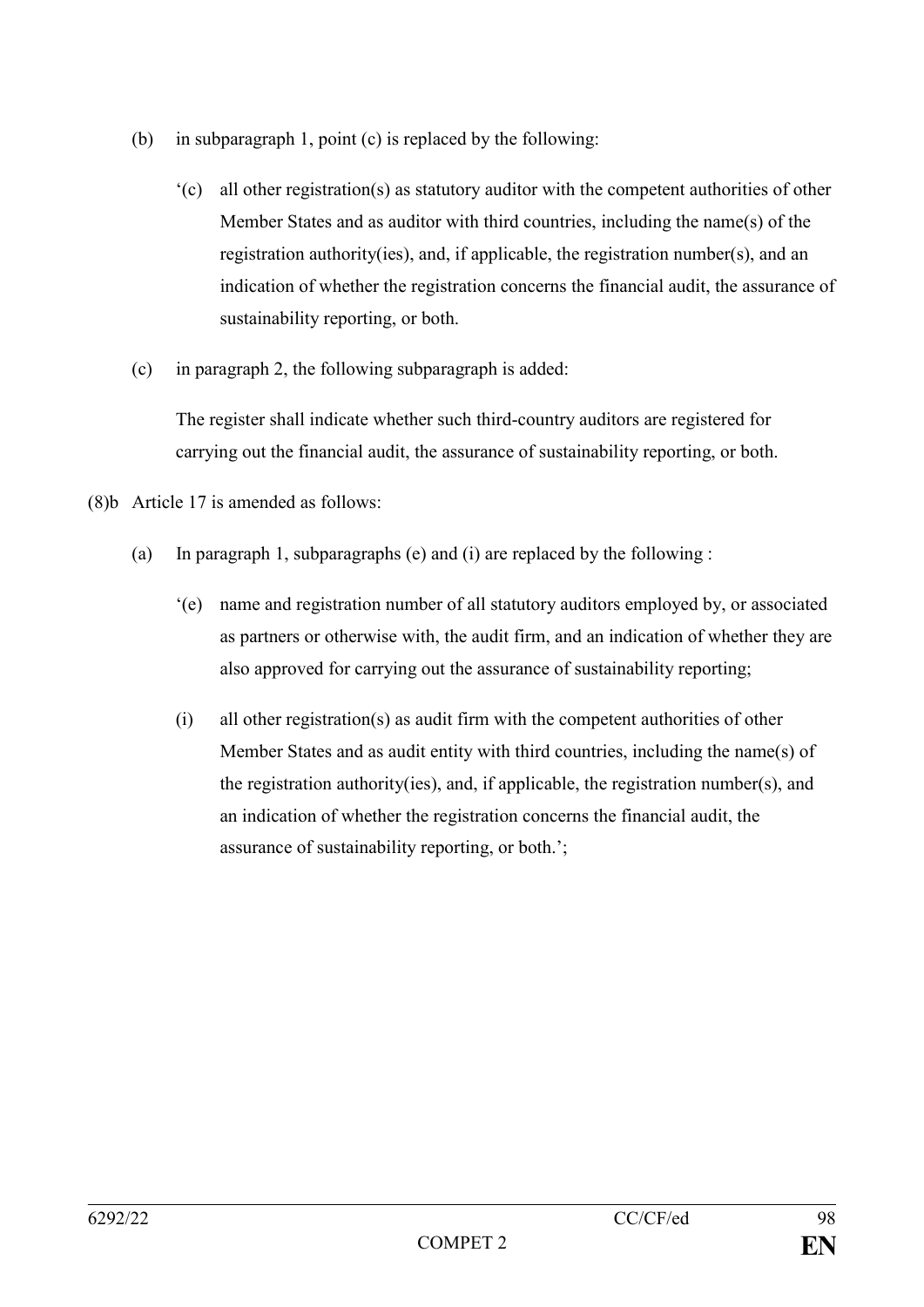(b) in paragraph 2, the following subparagraph is added:

'The register shall indicate whether such third-country audit entities are registered for carrying out the financial audit, the assurance of sustainability reporting, or both.';

- (9) Article 24b is amended as follows:
	- (a) paragraph 1 is replaced by the following:
	- '1. Member States shall ensure that, when the statutory audit is carried out by an audit firm, that audit firm designates at least one key audit partner. The audit firm shall provide the key audit partner(s) with sufficient resources and with personnel that have the necessary competence and capabilities to carry out his, her or its duties appropriately.

Member States shall ensure that, when the assurance of sustainability reporting is carried out by an audit firm, that audit firm designates at least one key sustainability partner, who can be (one of) the key audit partner(s). The audit firm shall provide the key sustainability partner(s) with sufficient resources and with personnel that have the necessary competence and capabilities to carry out his, her or its duties appropriately.

Securing audit quality, independence and competence shall be the main criteria when the audit firm selects the key audit partner(s) and, where applicable, the key sustainability partner(s) to be designated. The key audit partner(s) shall be actively involved in the carrying-out of the statutory audit. The key sustainability partner shall be actively involved in the carrying-out of the assurance of sustainability reporting.';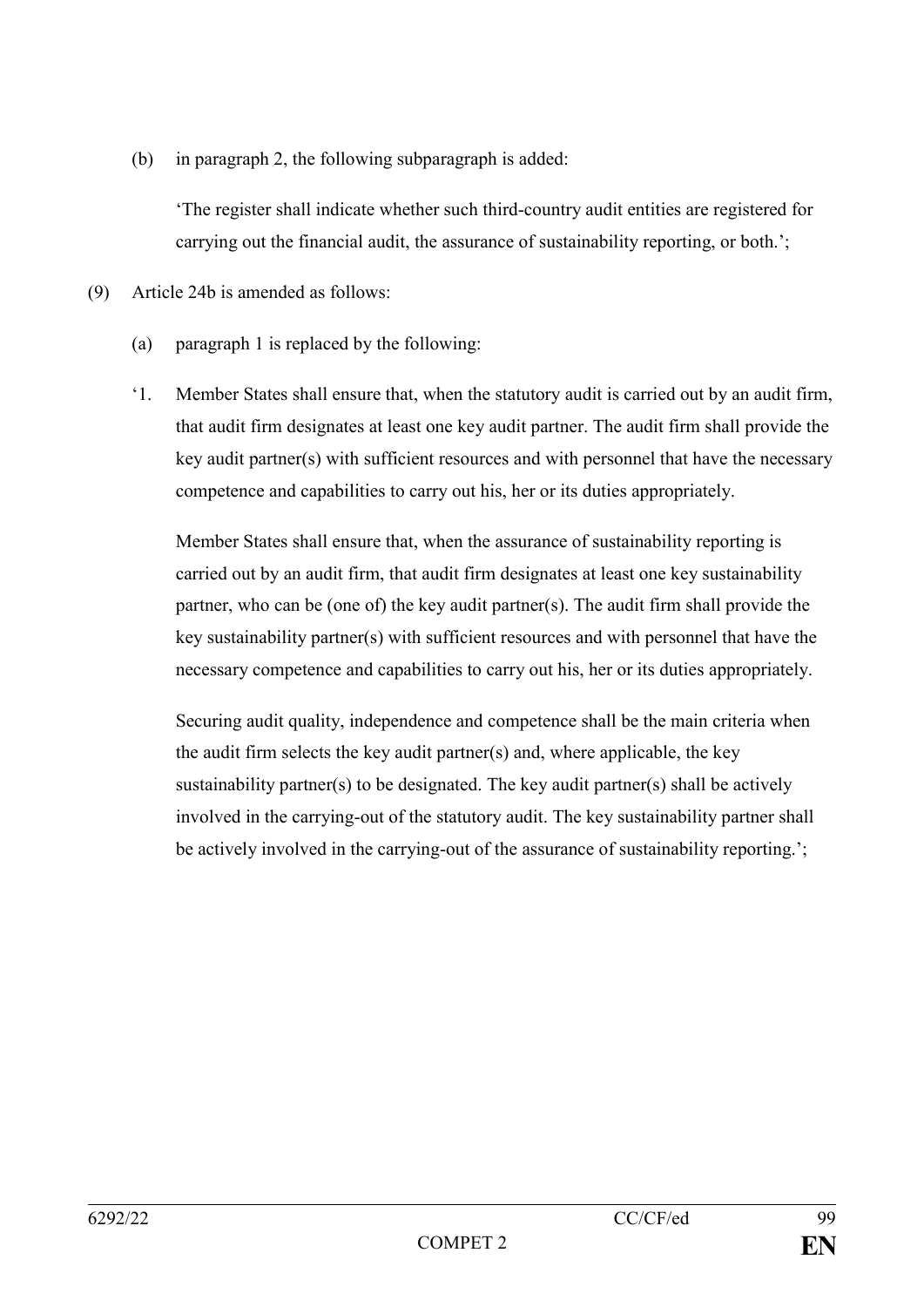- (b) the following paragraph 2a is inserted:
	- '2a. When carrying out the assurance of sustainability reporting, the statutory auditor shall devote sufficient time to the engagement and shall assign sufficient resources to enable him or her to carry out his or her duties appropriately.';
- (c) in paragraph 4, points (b) and (c) are replaced by the following:

 $'(b)$  in the case of an audit firm, the name(s) of the key audit partner(s) and, where applicable, the name(s) of the key sustainability partner(s);'

- '(c) the fees charged for the statutory audit, for the assurance of sustainability reporting and the fees charged for other services in any financial year.';
- (e) paragraph 5a is added:
	- '5a. A statutory auditor or an audit firm shall create an assurance file for each assurance engagement of sustainability reporting.

The statutory auditor or the audit firm shall document at least the data recorded pursuant to Article 22b as regards the assurance of sustainability reporting.

The statutory auditor or the audit firm shall retain any data and documents that are of importance in support of the report referred to in Article 28a of this Directive and for monitoring compliance with this Directive and other applicable legal requirements as regards the assurance of sustainability reporting.

The assurance file shall be closed no later than 60 days after the date of signature of the assurance report referred to in Article 28a of this Directive;

Where the same statutory auditor carries out the statutory audit of annual financial statements and the assurance of sustainability reporting, the assurance file may be included in the audit file.';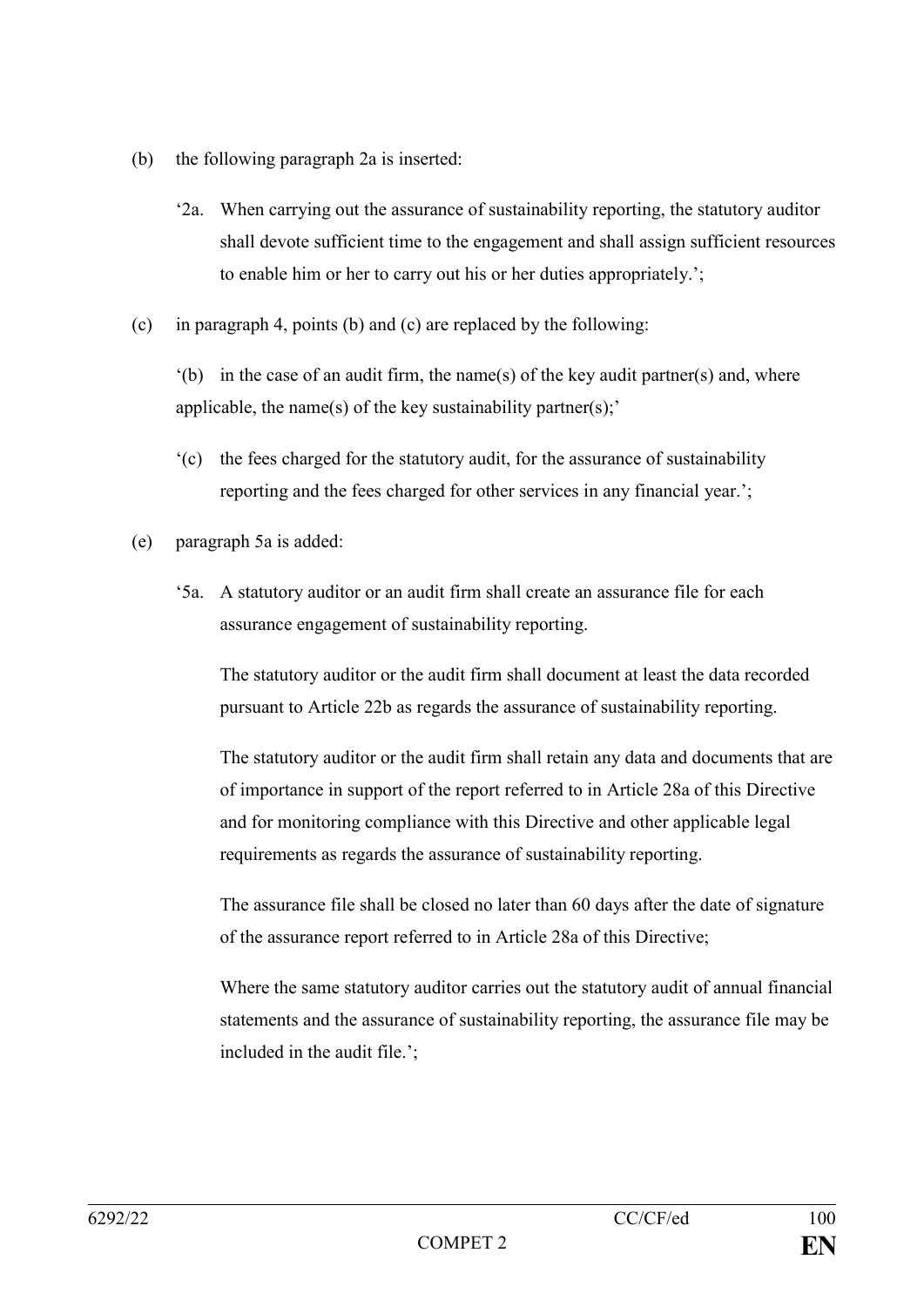(f) paragraph 6 is replaced by the following:

'The statutory auditor or the audit firm shall keep records of any complaints made in writing about the performance of the statutory audits and the assurance engagements of sustainability reporting carried out.'

(10) Article 25 is replaced by the following:

## '*Article 25*

## *Audit and assurance fees*

Member States shall ensure that adequate rules are in place which provide that fees for statutory audits and the assurance of sustainability reporting:

- (a) are not influenced or determined by the provision of additional services to the entity being subject to statutory audit or assurance of sustainability reporting;
- (b) cannot be based on any form of contingency.';
- (11) the following Article 25b is inserted:

# '*Article 25b*

# *Professional Ethics, Independence, Objectivity, Confidentiality and Professional Secrecy as regards the assurance of sustainability reporting*

The requirements of Articles 21 to 24a as regards the statutory audit of financial statements shall apply mutatis mutandis to the assurance of sustainability reporting.';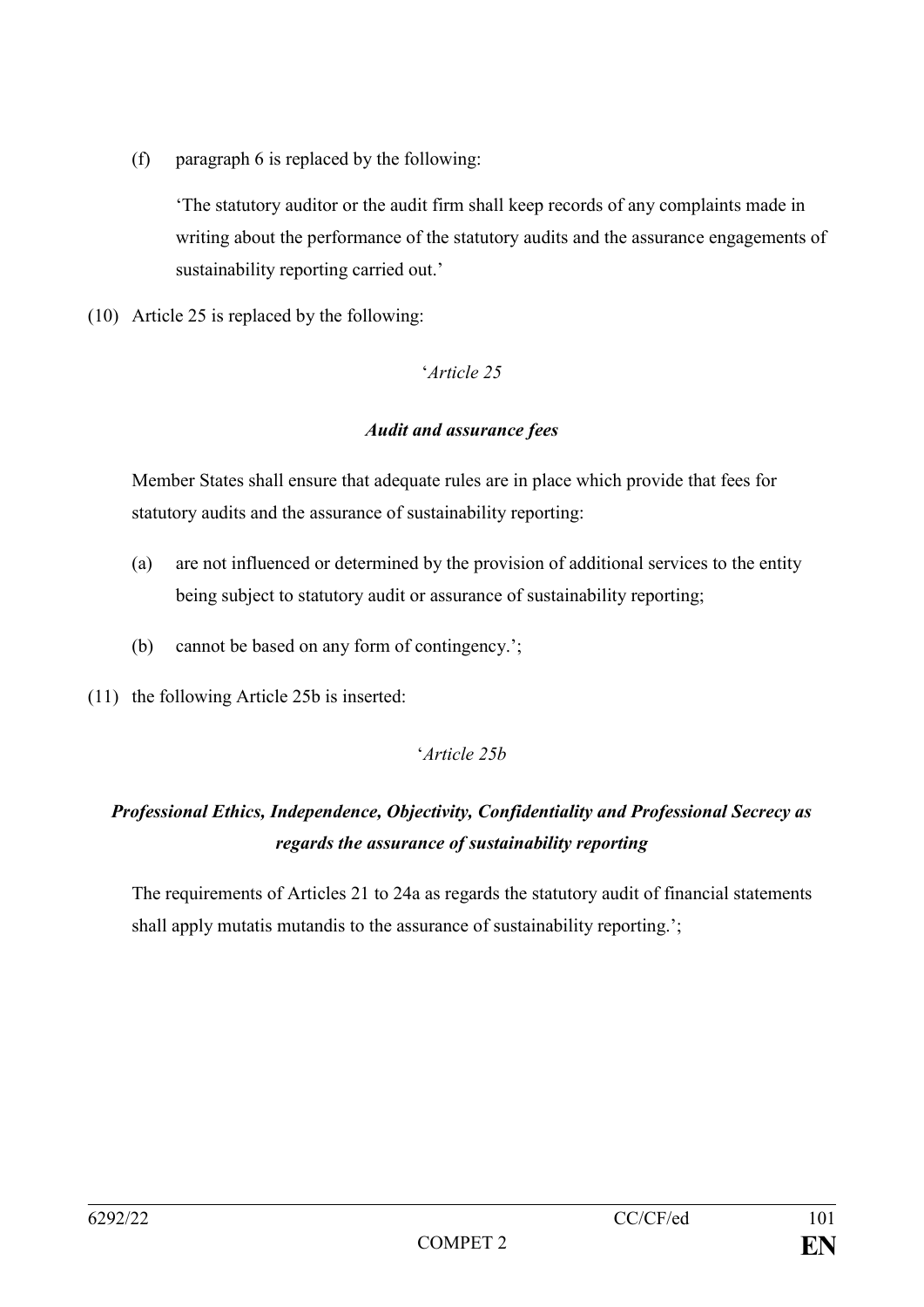(11)a the following Article 25c is inserted:

#### **'***Article 25c*

# *Prohibited non-audit services where the statutory auditor carries out the assurance of sustainability reporting of a public-interest entity*

- 1. A statutory auditor or an audit firm carrying out the assurance of sustainability reporting of a public-interest entity, or any member of the network to which the statutory auditor or the audit firm belongs, shall not directly or indirectly provide to the audited entity, to its parent undertaking or to its controlled undertakings within the Union the services referred to in Article 5(1), second subparagraph, points  $(b)$ ,  $(c)$ ,  $(e)$ ,  $(f)$ ,  $(g)$ ,  $(h)$ ,  $(i)$ ,  $(i)$ and (k) of Regulation (EU) No 537/2014 in:
	- (a) the period between the beginning of the period subject to assurance of sustainability reporting and the issuing of the assurance report; and
	- (b) the financial year immediately preceding the period referred to in point (a) in relation to the services referred to in Article 5(1), second subparagraph, point (e) of Regulation (EU) No 537/2014.
- 2. A statutory auditor or an audit firm carrying out assurance engagements of sustainability reporting of public-interest entities and, where the statutory auditor or the audit firm belongs to a network, any member of such network, may provide to the entity subject to assurance of sustainability reporting, to its parent undertaking or to its controlled undertakings non-audit services other than the prohibited non-audit services referred to in paragraph 1, or if applicable, referred to in Article 5 (1) or (2) of Regulation (EU) No 537/2014, subject to the approval of the audit committee after it has properly assessed threats of independence and the safeguards applied in accordance with Article 22b of this Directive.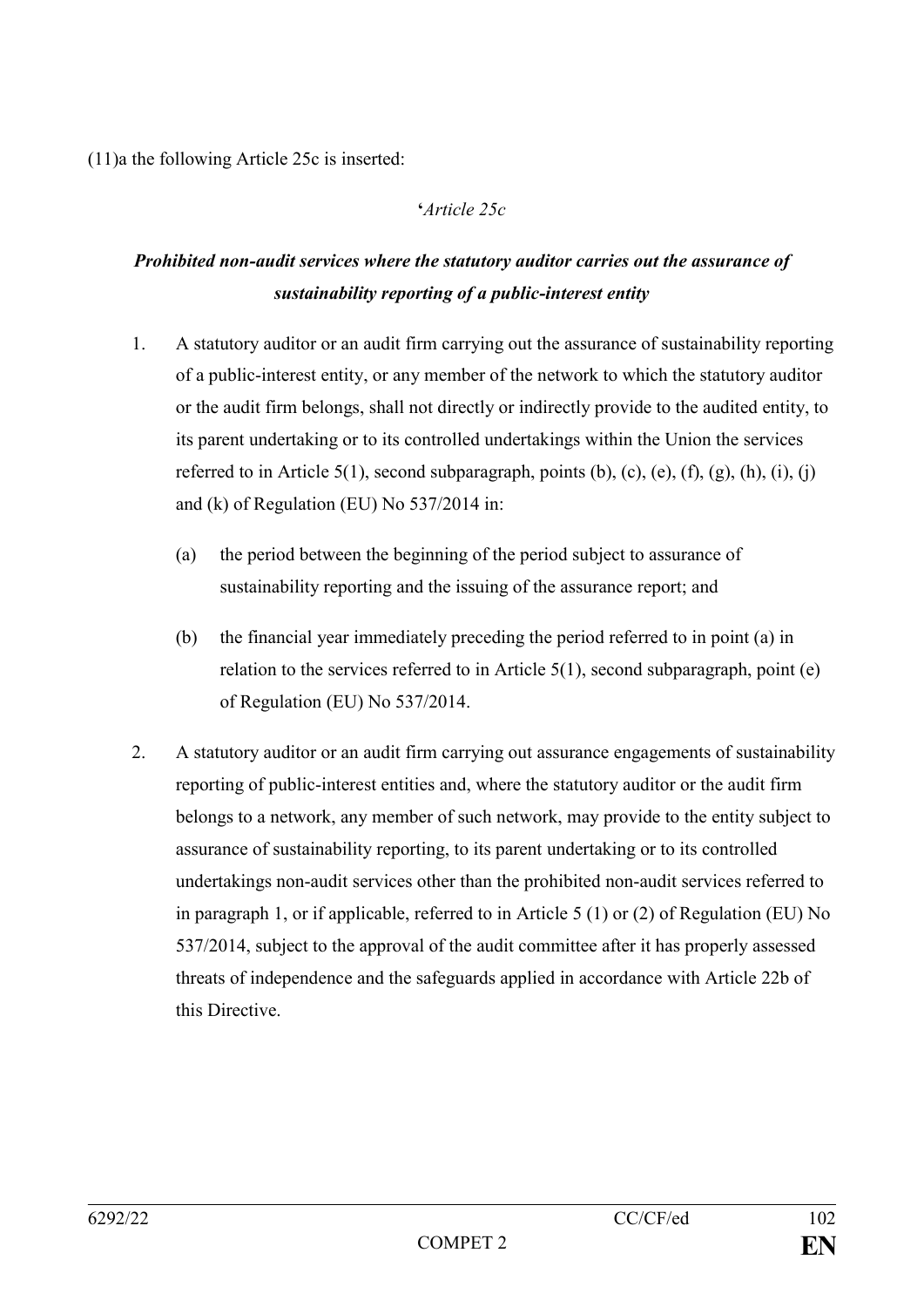3. When a member of a network to which the statutory auditor or the audit firm carrying out an assurance engagement of sustainability reporting of a public-interest entity belongs provides the non-audit services referred to in paragraph 1 of this Article, to an undertaking incorporated in a third country which is controlled by the public-interest entity subject to assurance of sustainability reporting, the statutory auditor or the audit firm concerned shall assess whether his, her or its independence would be compromised by such provision of services by the member of the network.

If his, her or its independence is affected, the statutory auditor or the audit firm shall apply safeguards where applicable in order to mitigate the threats caused by such provision of services in a third country. The statutory auditor or the audit firm may continue to carry out the assurance of sustainability reporting of the public-interest entity only if he, she or it can justify, in accordance with Article 22b of this Directive, that such provision of services does not affect his, her or its professional judgement and the assurance report.

(11)b Article 25d is inserted:

#### *'Article 25d*

# *Irregularities*

Article 7 of Regulation (EU) No 537/2014 shall apply mutatis mutandis to a statutory auditor or an audit firm carrying out assurance engagements of sustainability reporting of a publicinterest entity.'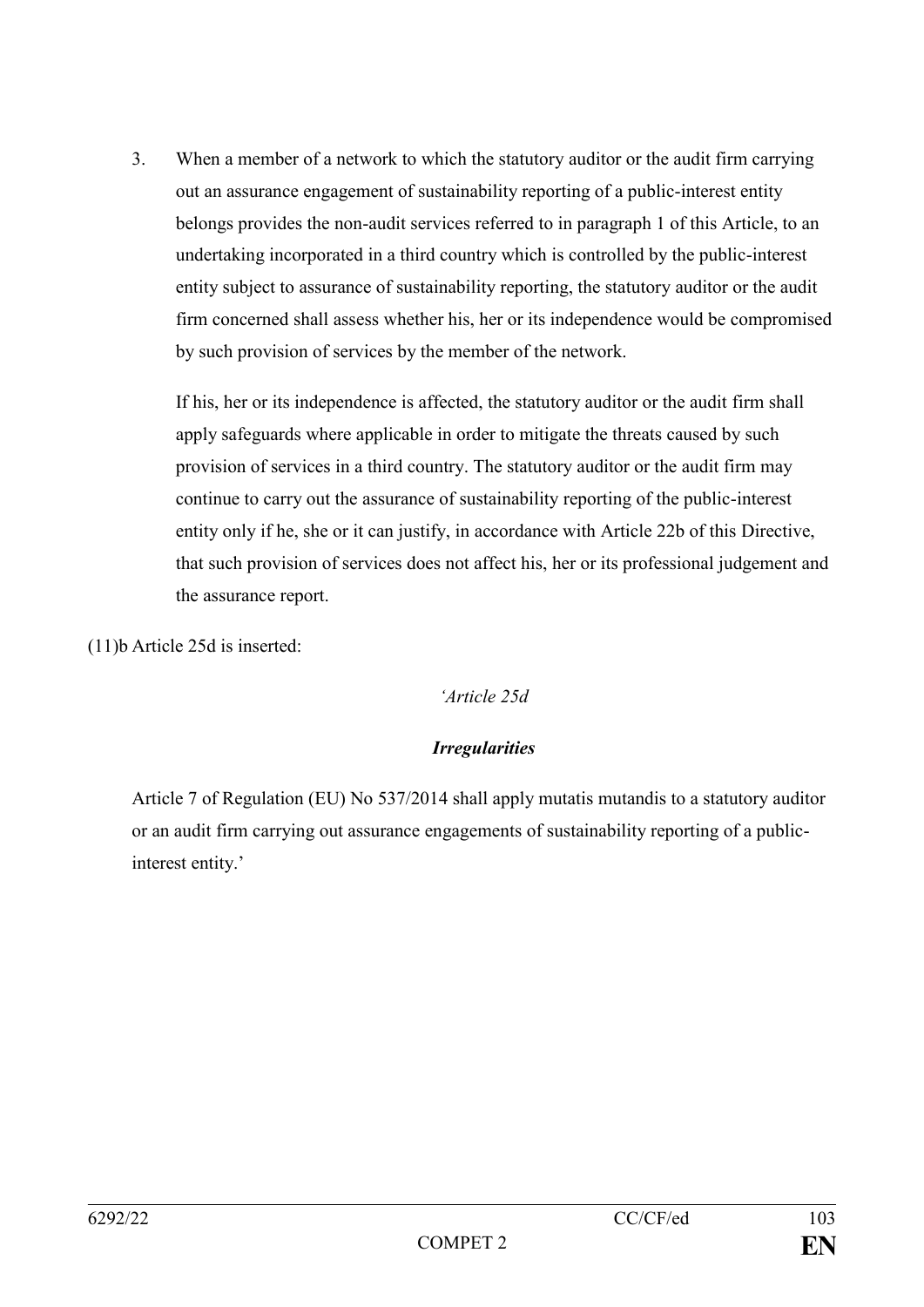(12) the following Article 26a is inserted:

## *'Article 26a*

#### *Assurance standards for sustainability reporting*

- 1. Member States shall require statutory auditors and audit firms to carry out the assurance of sustainability reporting in compliance with assurance standards adopted by the Commission in accordance with paragraph 3.
- 2. Member States may apply national assurance standards, procedures or requirements as long as the Commission has not adopted an assurance standard covering the same subject-matter.

Member States shall communicate the assurance procedures or requirements to the Commission at least three months before their entry into force.

3. The Commission shall be empowered to adopt, by means of delegated acts in accordance with Article 48a, the assurance standards referred to in paragraph 1 in order to set out the procedures that the auditor shall perform in order to draw its conclusions on the assurance of sustainability reporting, including engagement planning, risk consideration and response to risks and type of conclusions to be included in the audit report.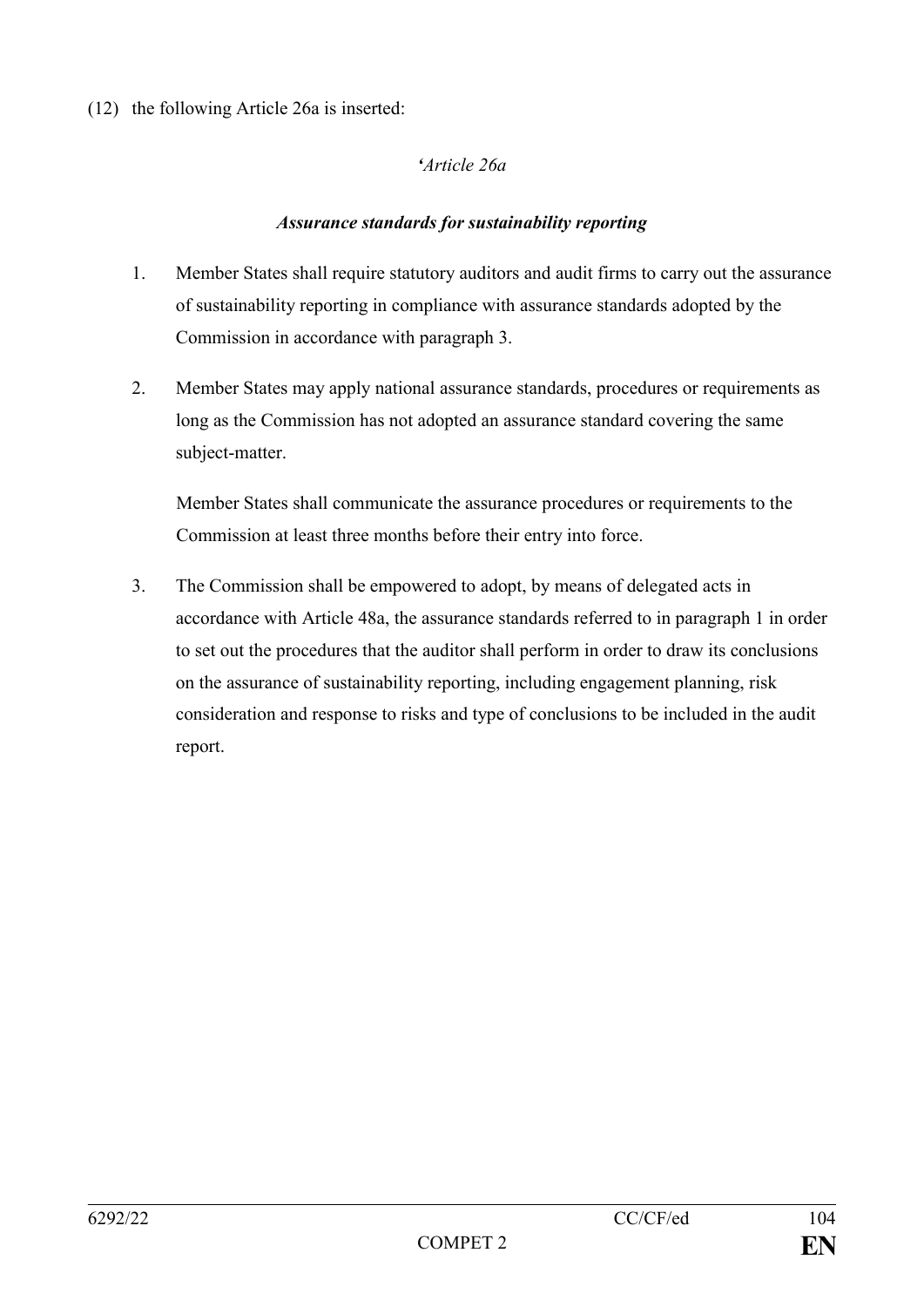The Commission shall adopt assurance standards for reasonable assurance no later than six years after the entry into force of the CSRD<sup>63</sup>.

The Commission may adopt the assurance standards only where they:

- (a) have been developed with proper due process, public oversight and transparency ;
- (b) contribute a high level of credibility and quality to the annual or consolidated sustainability reporting;
- (c) are conducive to the Union public good.'
- (d) do not amend any of the requirements of this Directive or supplement any of its requirements apart from those set out in Articles 25b, 27a and 28a.
- *4.* '; *[Moved to Article 34 AD]*
- (13) the following Article 27a is inserted:

<sup>&</sup>lt;u>.</u> **<sup>63</sup>** Publication office to replace by a specific date.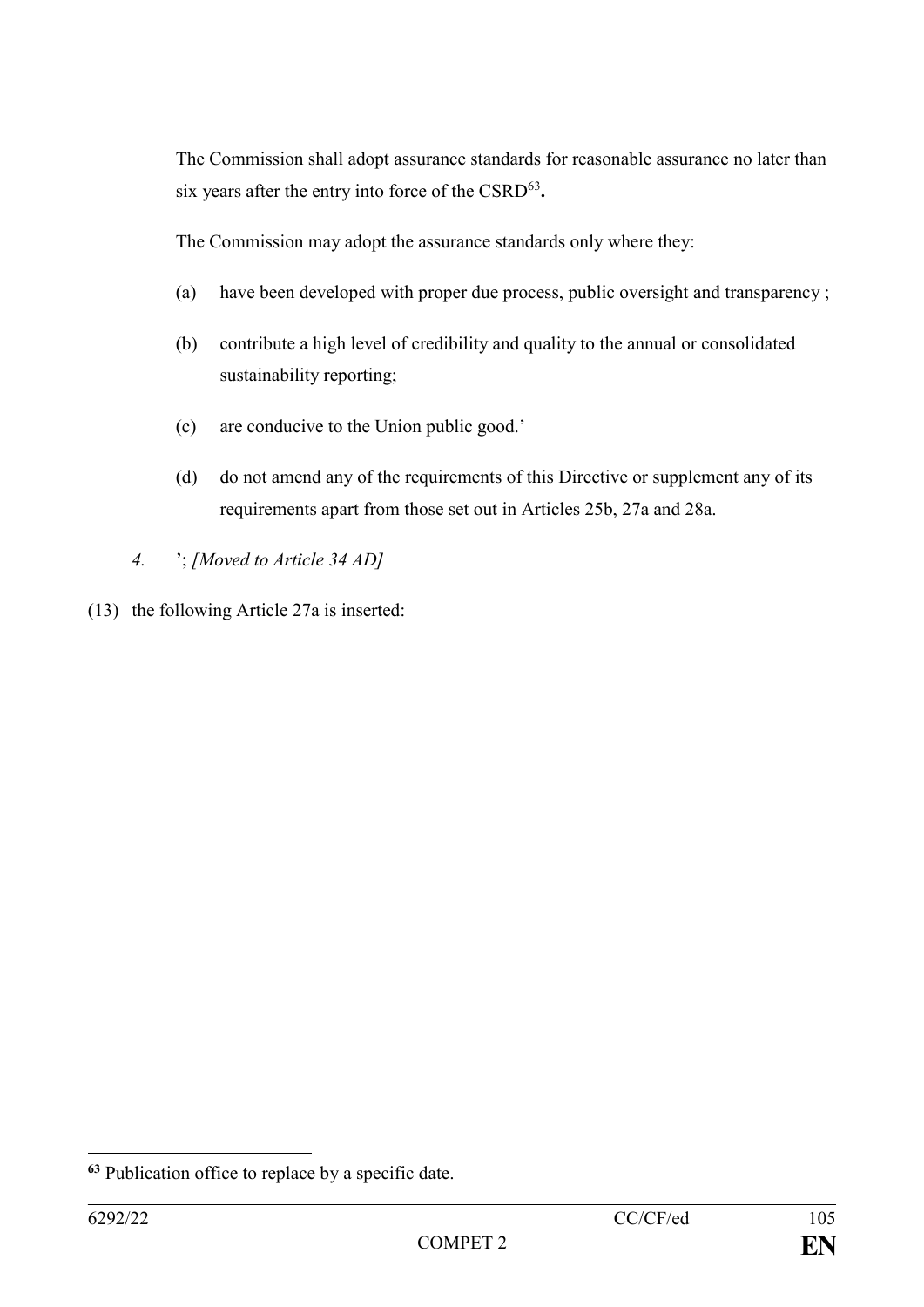#### '*Article 27a*

#### *Assurance of consolidated sustainability reporting*

- 1. Member States shall ensure that in the case of an assurance engagement of consolidated sustainability reporting of a group of undertakings:
	- (a) in relation to the consolidated sustainability reporting, the group auditor bears the full responsibility for the assurance report referred to in Article 28a of this Directive:
	- (b) the group auditor evaluates the assurance work performed by any indpendent assurance services provider(s) or third-country auditor(s) or statutory auditor(s) or third-country audit entity(ies), or audit firm(s) for the purpose of assurance engagement of consolidated sustainability reporting and documents the nature, timing and extent of the work performed by those auditors, including, where applicable, the group auditor's review of relevant parts of those auditors' assurance documentation;
	- (c) the group auditor reviews the assurance work performed by independent assurance services provider(s), third-country auditor(s) or statutory auditor(s) and third-country audit entity(ies) or audit firm(s) for the purpose of the assurance engagement of consolidated sustainability reporting and documents it.

The documentation retained by the group auditor shall be such as to enable the relevant competent authority to review the work of the group auditor.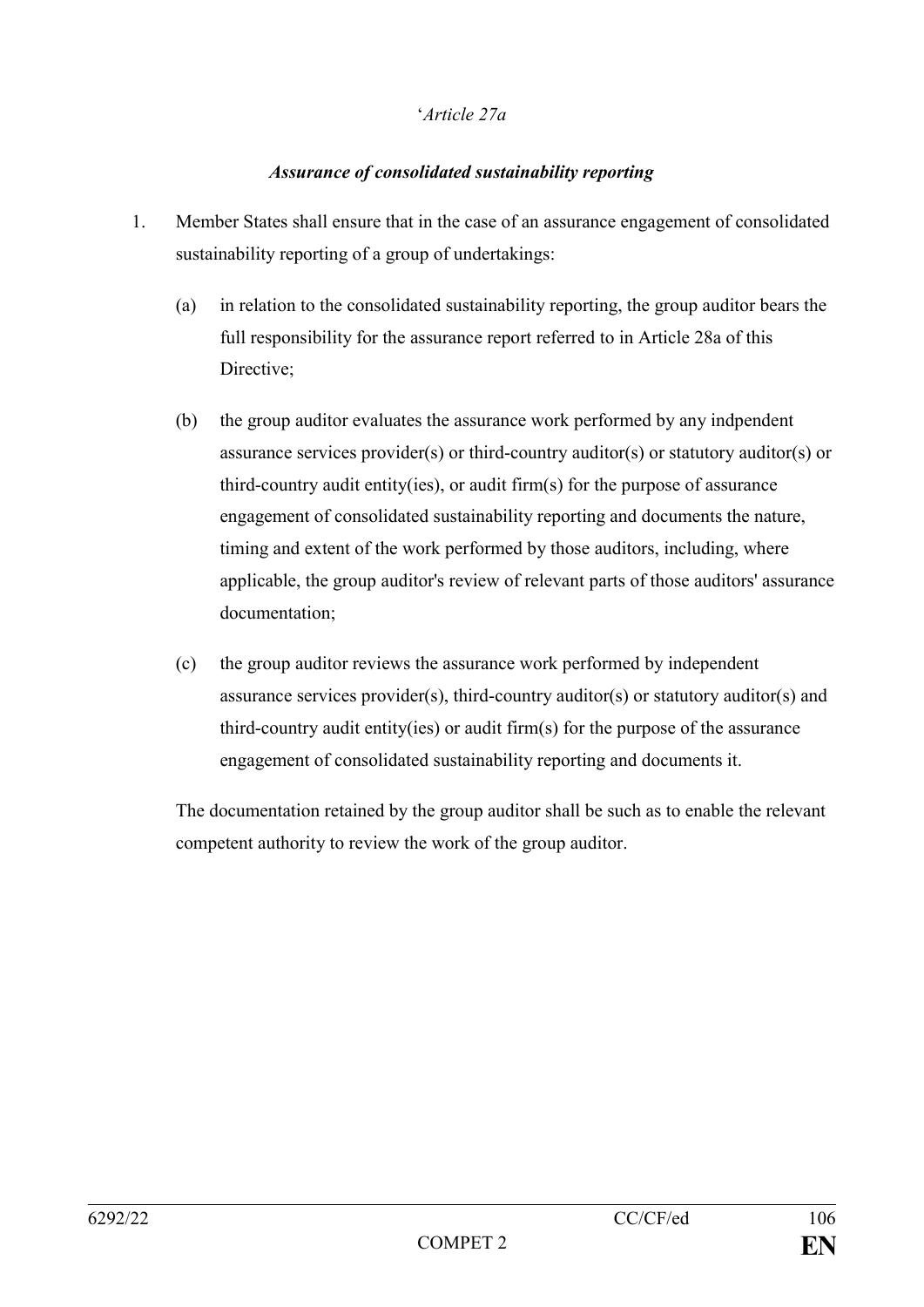For the purposes of point (c) of the first subparagraph of this paragraph, the group auditor shall request the agreement of the independent assurance services provider(s), third-country auditor(s), statutory auditor(s), third-country audit entity(ies) or audit firm(s) concerned to the transfer of relevant documentation during the conduct of the assurance engagement of consolidated sustainability reporting, as a condition of the reliance by the group auditor on the work of those independent assurance services provider(s), third-country auditor(s), statutory auditor(s), third-country audit entity(ies) or audit firm(s).

2. Where the group auditor is unable to comply with point (c) of the first subparagraph of paragraph 1, he, she or it shall take appropriate measures and inform the relevant competent authority.

Such measures shall, as appropriate, include carrying out additional assurance work, either directly or by outsourcing such tasks, in the relevant subsidiary.

3. Where the group auditor is subject to a quality assurance review or an investigation concerning the assurance engagement of consolidated sustainability reporting of a group of undertakings, the group auditor shall, when requested, make available to the competent authority the relevant documentation he, she or it retains concerning the assurance work performed by the respective independent assurance services provider(s), third-country auditor(s), statutory auditor(s), third-country audit entity(ies) or audit firm(s) for the purpose of the assurance engagement of consolidated sustainability reporting, including any working papers relevant to the assurance engagement of consolidated sustainability reporting.

The competent authority may request additional documentation on the assurance work performed by any statutory auditor(s) or audit firm(s) for the purpose of the assurance engagement of consolidated sustainability reporting from the relevant competent authorities pursuant to Article 36.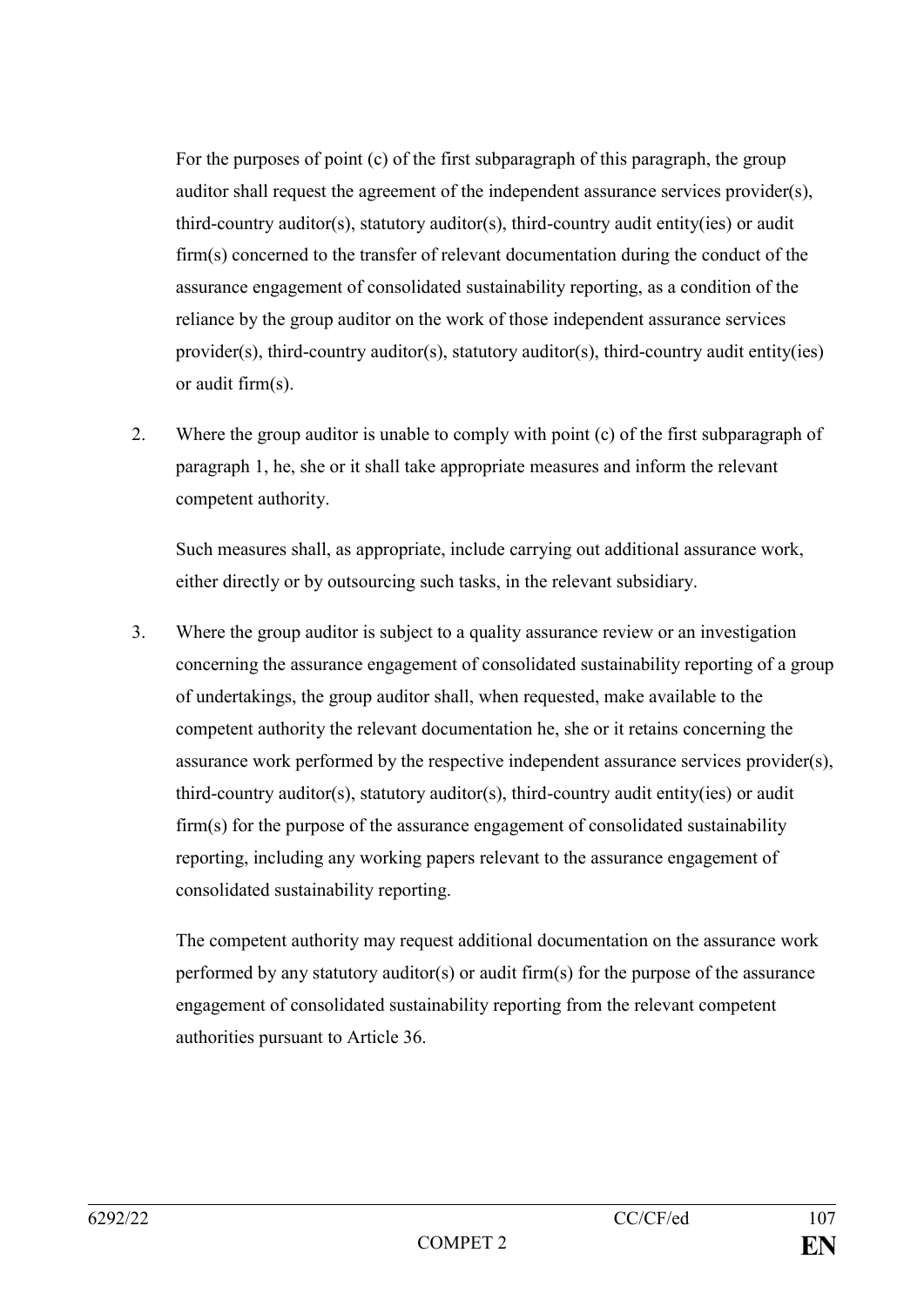Where the assurance of sustainability reporting of a parent undertaking or a subsidiary undertaking of a group of undertakings is carried out by an auditor or auditor(s) or an audit entity(ies) from a third country, the competent authority may request additional documentation on the assurance work performed by any third-country auditor(s) or third country audit entity(ies) from the relevant competent authorities from third countries through the working arrangement.

By way of derogation from the third subparagraph, where an independent assurance services provider, an auditor or auditors or an audit entity or entities from a third country that have no working arrangements, carried out the assurance of sustainability reporting of a parent undertaking or a subsidiary undertaking of a group of undertakings, the group auditor shall, when requested, also be responsible for ensuring proper delivery of the additional documentation of the assurance work performed by such independent assurance services provider(s), third-country auditor(s) or audit entity(ies), including the working papers relevant to the assurance engagement of consolidated sustainability reporting. In order to ensure such delivery, the group auditor shall retain a copy of such documentation, or alternatively agree with the independent assurance services provider(s), third-country auditor(s) or audit entity(ies) that he, she or it is to be given unrestricted access to such documentation upon request, or take any other appropriate action. Where assurance working papers cannot, for legal or other reasons, be passed from a third country to the group auditor, the documentation retained by the group auditor shall include evidence that he or she has undertaken the appropriate procedures in order to gain access to the audit documentation, and in the case of impediments other than legal ones arising from the legislation of the third country concerned, evidence supporting the existence of such impediments.';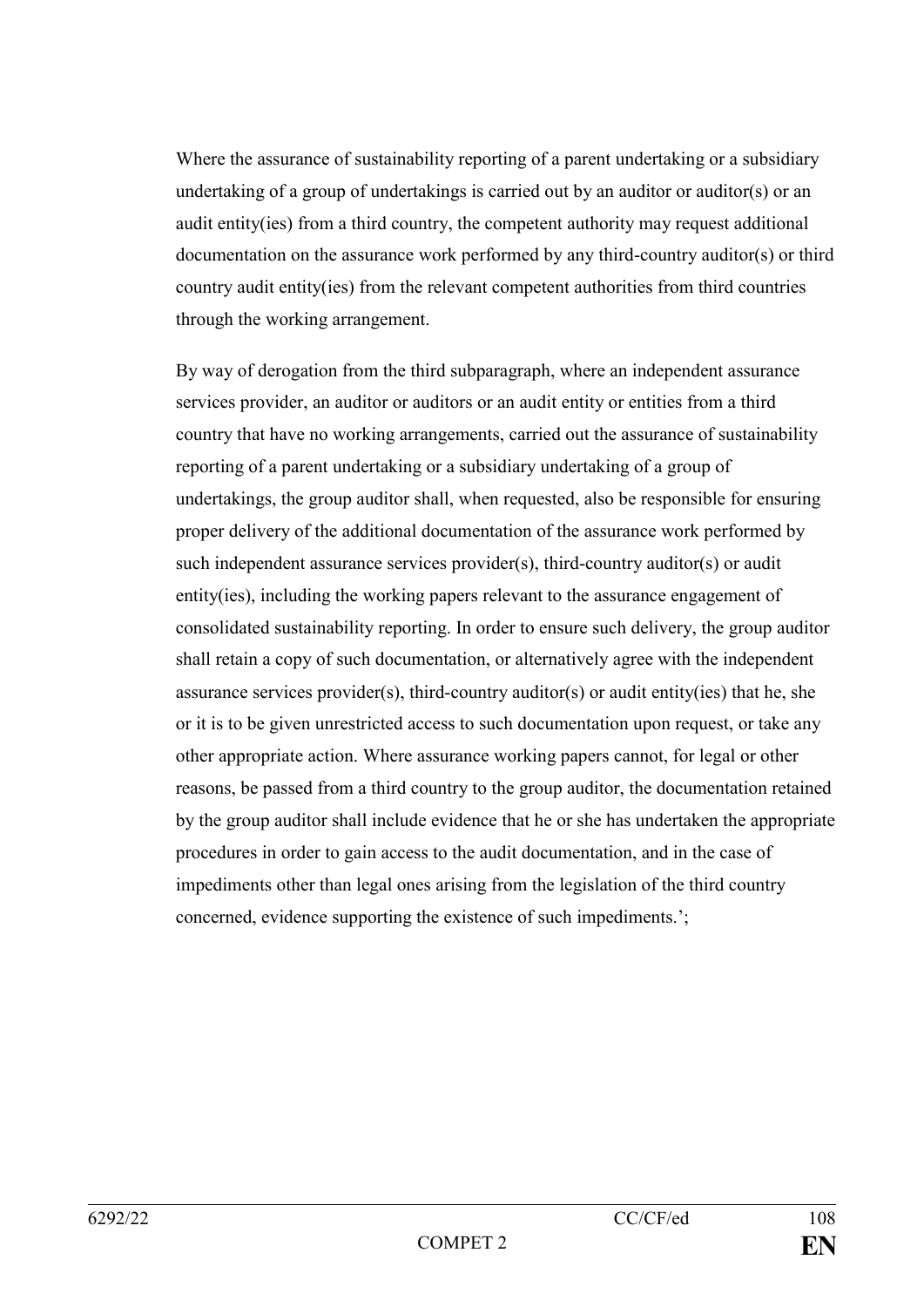- (14) In Article 28, paragraph 2, point (e) is replaced by the following
	- '(e) include an opinion and statement, both of which shall be based on the work undertaken in the course of the audit, referred to in Article 34(1), second subparagraph, points (a) and (b) of Directive 2013/34/EU'

(14)a Article 28a is added:

### *'Article 28a*

### *Assurance report on sustainability reporting*

- 1. The statutory auditor(s) or the audit firm(s) shall present the results of the assurance of sustainability reporting in an assurance report on sustainability reporting. The report shall be prepared in accordance with the requirements of assurance standards adopted by the Commission or by Member States until the Commission adopts the assurance standards referred to in Article 26a.
- 2. The assurance report on sustainability reporting shall be in writing and shall:
	- (a) identify the entity whose annual or consolidated sustainability reporting are the subject of the assurance engagement;
	- (b) specify the annual or consolidated sustainability reporting and the date and period they cover; and identify the sustainability reporting framework that has been applied in their preparation;
	- (c) include a description of the scope of the assurance of sustainability reporting which shall, as a minimum, identify the assurance standards in accordance with which the assurance of sustainability reporting was conducted;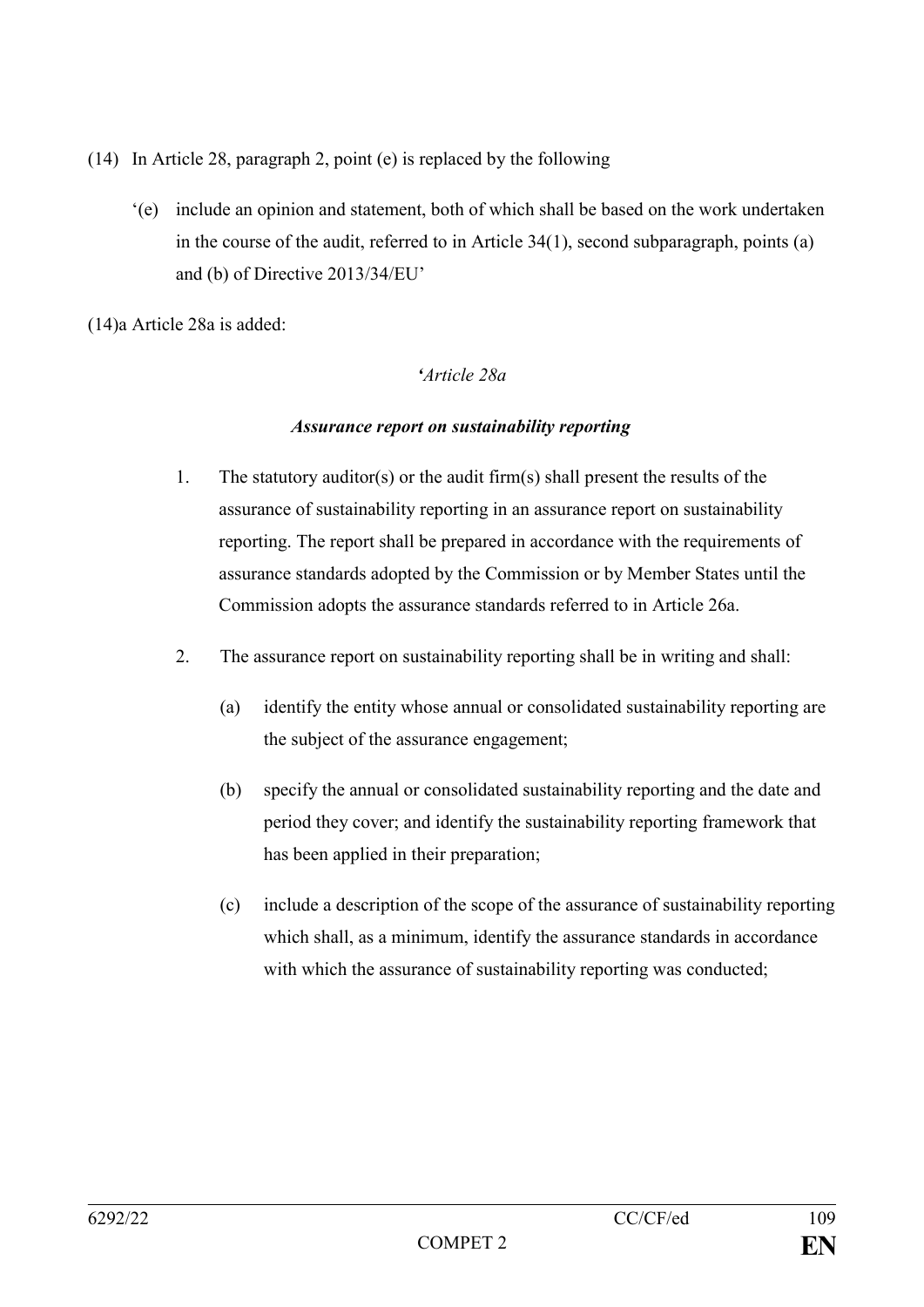- (d) Include the opinion based on the work undertaken in the course of the assurance of sustainability reporting referred to in Article 34a(1), second subparagraph, point (aa) of Directive 2013/34/EU.
- 3. Where the assurance on sustainability reporting was carried out by more than one statutory auditor or audit firm, the statutory auditor(s) or the audit firm(s) shall agree on the results of the assurance engagement on sustainability reporting and submit a joint report and opinion. In the case of disagreement, each statutory auditor or audit firm shall submit his, her or its opinion in a separate paragraph of the assurance report on sustainability reporting and shall state the reason for the disagreement.
- 4. The assurance report on sustainability reporting shall be signed and dated by the statutory auditor. Where an audit firm carries out the assurance of sustainability reporting, the assurance report on sustainability reporting shall bear the signature of at least the statutory auditor(s) carrying out the assurance of sustainability reporting on behalf of the audit firm. Where more than one statutory auditor or audit firm have been simultaneously engaged, the assurance report on sustainability reporting shall be signed by all statutory auditors or at least by the statutory auditors carrying out the assurance of sustainability reporting on behalf of every audit firm. In exceptional circumstances Member States may provide that such signature(s) need not be disclosed to the public if such disclosure could lead to an imminent and significant threat to the personal security of any person.

In any event, the name(s) of the person(s) involved shall be known to the relevant competent authorities.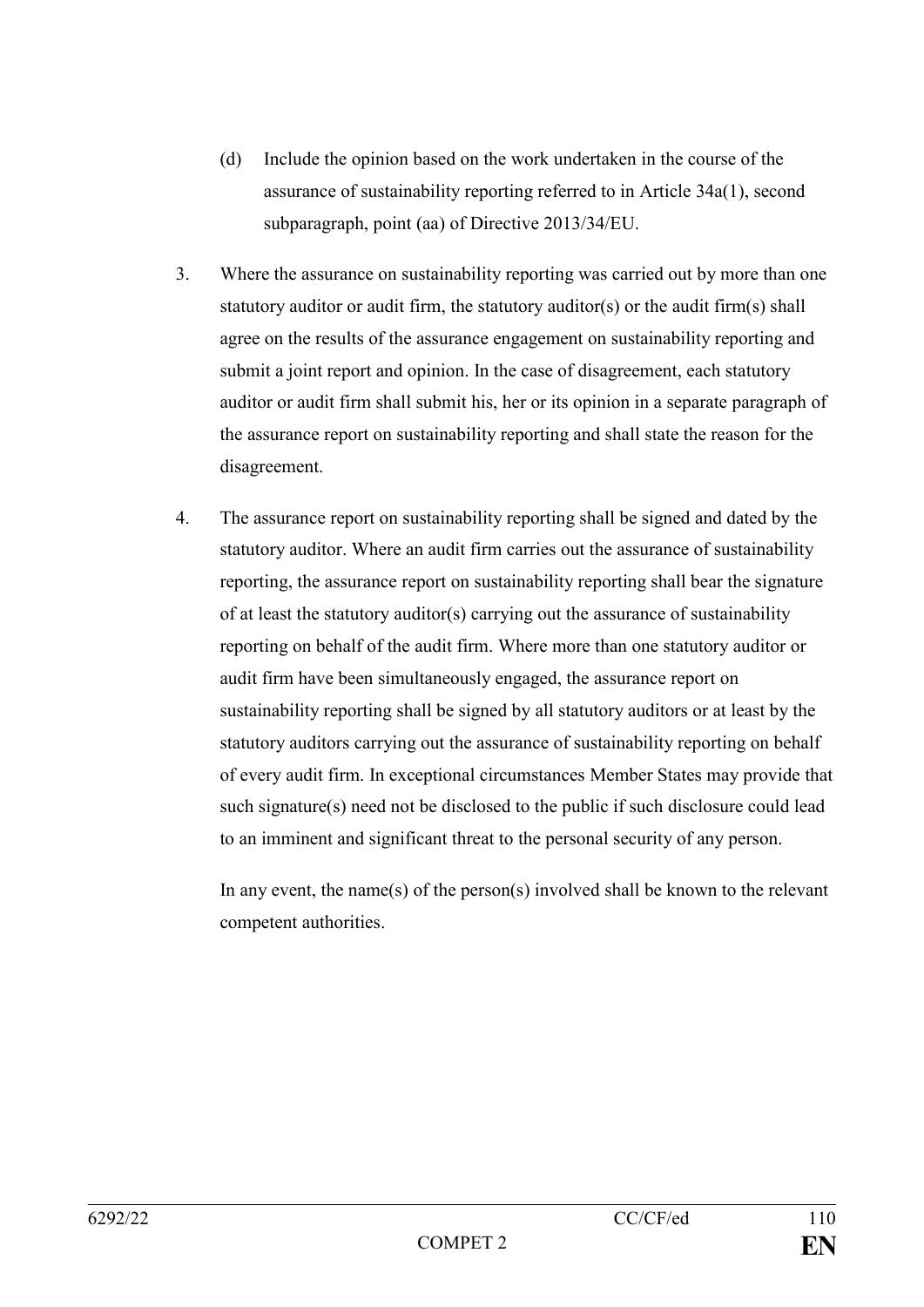- 5. Member States may require that, where the same statutory auditor carries out the statutory audit of annual financial statements and the assurance of sustainability reporting, the assurance report may be included as a separate section of the audit report.
- 6. The report of the statutory auditor or the audit firm on the consolidated sustainability reporting shall comply with the requirements set out in paragraphs 1 to  $5$ .
- (15) Article 29 is amended as follows:
	- (a) in paragraph 1, point (d) is replaced by the following:
		- '(d) the persons who carry out quality assurance reviews shall have appropriate professional education and relevant experience in statutory audit and financial reporting and, where applicable, in the assurance of sustainability reporting and sustainability reporting or other sustainability related services combined with specific training on quality assurance reviews;';
	- (a)a in paragraph 1, point (f) is replaced by the following:
		- '(f) the scope of the quality assurance review, supported by adequate testing of selected audit files and, where applicable assurance files, shall include an assessment of compliance with applicable auditing standards and, where applicable, assurance standards and independence requirements, of the quantity and quality of resources spent, of the audit fees and fees charged for the assurance of sustainability reporting charged and of the internal quality control system of the audit firm;'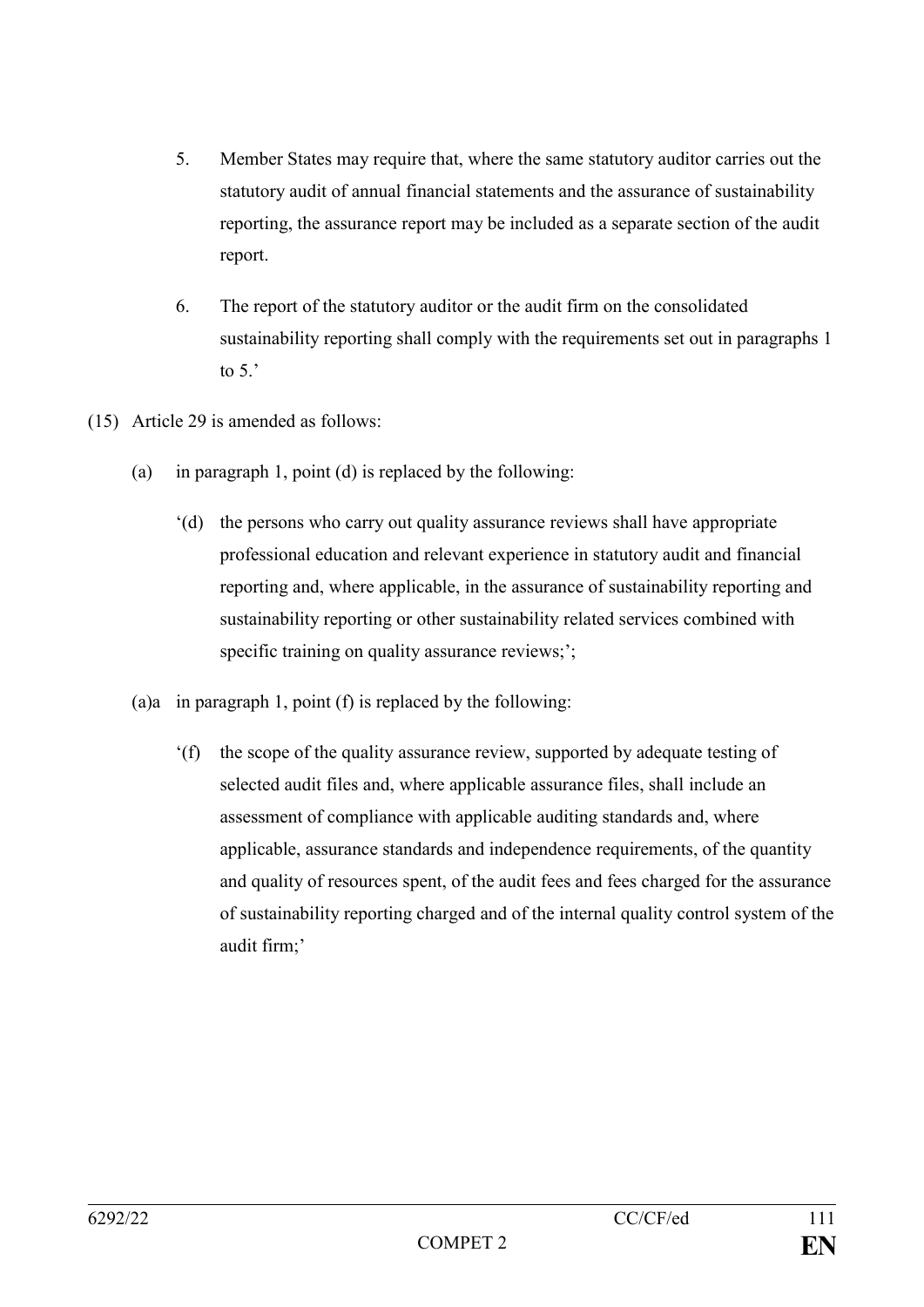- (b) in paragraph 1, point (h) is replaced by the following:
	- '(h) quality assurance reviews shall take place on the basis of an analysis of the risk and, in the case of statutory auditors and audit firms carrying out statutory audits as defined in Article 2, point  $(1)(a)$ , and, where applicable, carrying out assurance engagements of sustainability reporting, at least every six years;';
- (c) in paragraph 2, point (a) is replaced by the following:
	- '(a) reviewers shall have appropriate professional education and relevant experience in statutory audit and financial reporting and, where applicable, in the assurance of sustainability reporting and sustainability reporting combined with specific training on quality assurance reviews;';
- (d) Paragraph 2a is inserted:
	- (2a) Member States may exempt, until 31 December 2025, the persons who carry out quality assurance reviews relating to the assurance of sustainability reporting from the requirement to have relevant experience in the assurance of sustainability reporting and sustainability reporting or other sustainability related services.

(15)a in Article 30, paragraphs 1 and 2 are replaced by the following:

'1. Member States shall ensure that there are effective systems of investigations and sanctions to detect, correct and prevent inadequate execution of the statutory audit and the assurance of sustainability reporting.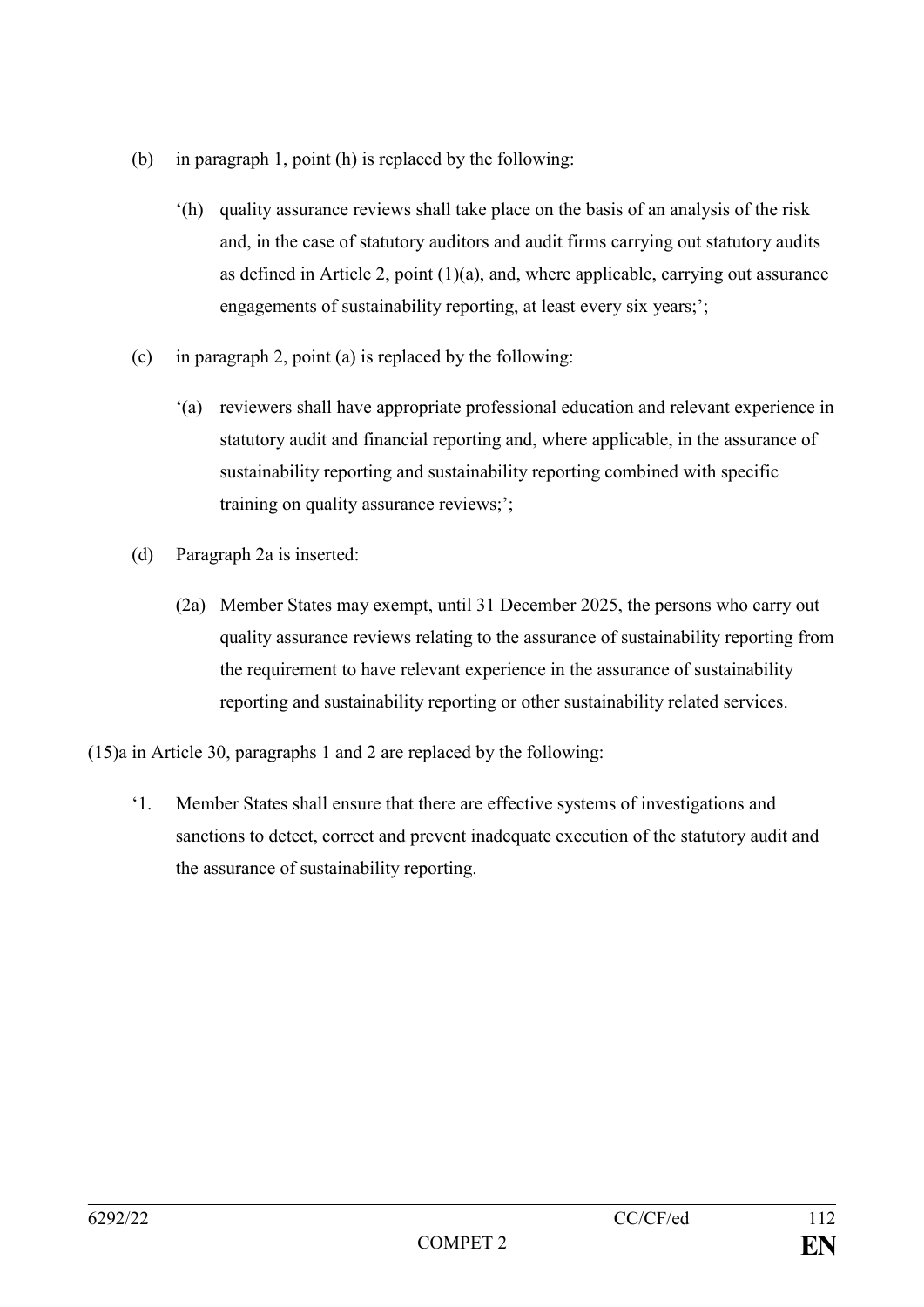2. Without prejudice to Member States' civil liability regimes, Member States shall provide for effective, proportionate and dissuasive sanctions in respect of statutory auditors and audit firms, where statutory audits and assurance engagements of sustainability reporting are not carried out in conformity with the provisions adopted in the implementation of this Directive, and, where applicable, Regulation (EU) No 537/2014.

Member States may decide not to lay down rules for administrative sanctions for infringements which are already subject to national criminal law. In that event, they shall communicate to the Commission the relevant criminal law provisions.'

(15)aa in Article 30a, paragraph 1, point (cc) is inserted:

'(cc) a temporary prohibition, of up to three years' duration, banning the statutory auditor, the audit firm or the key sustainability partner from carrying out the assurance of sustainability reporting and/or signing assurance reports.'

- (15)b in Article 30a, paragraph 1, point (dd) is inserted:
	- '(dd) a declaration that the assurance report does not meet the requirements of Article 28a of this Directive;'

(16)a Article 32 is amendment as follows:

- (a) in paragraph 3, subparagraph 1 is replaced by the following:
	- '3. The competent authority shall be governed by non-practitioners who are knowledgeable in the areas relevant to statutory audit, and where applicable, to the assurance of sustainability reporting. They shall be selected in accordance with an independent and transparent nomination procedure.'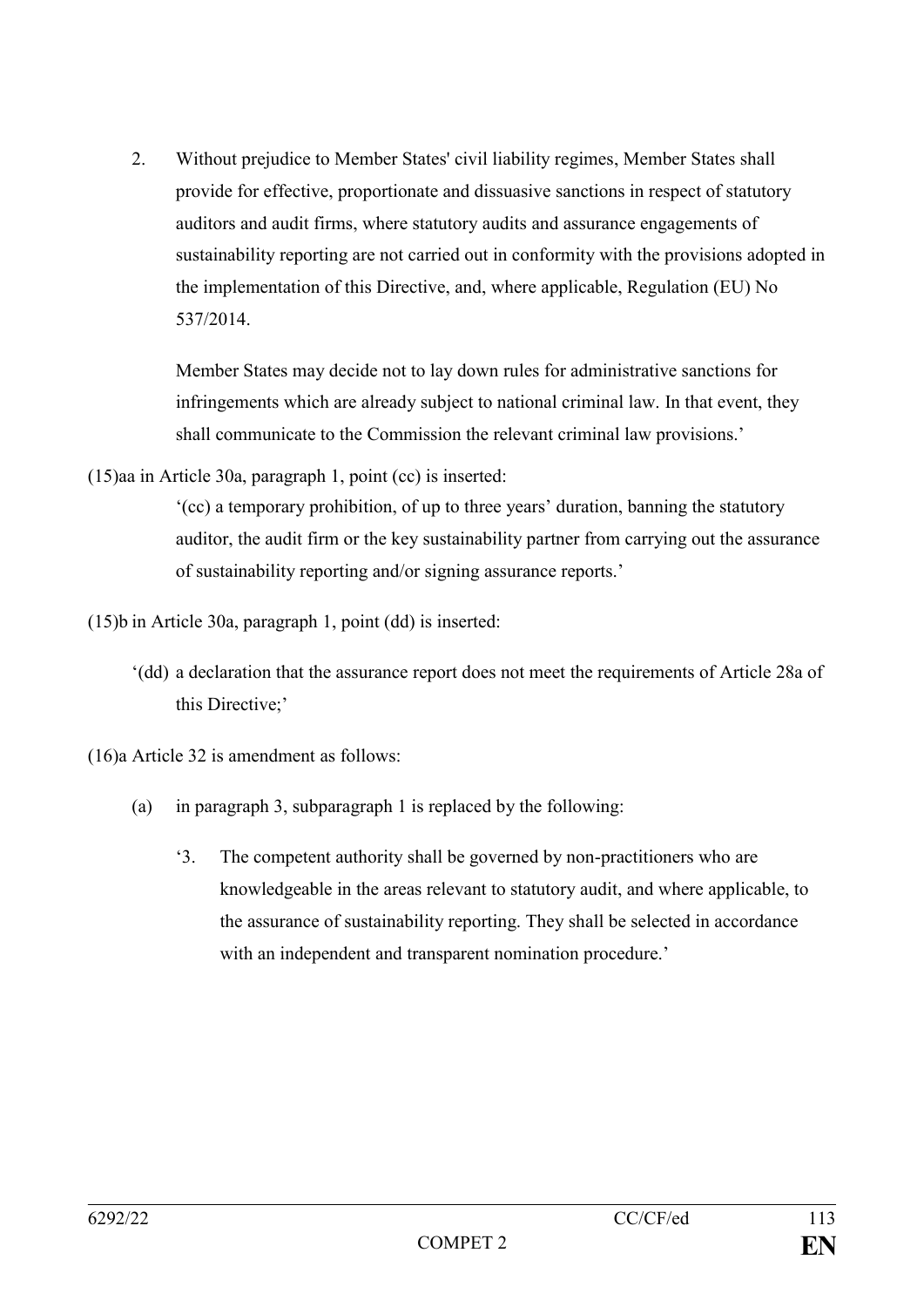- (b) paragraph 4, point b is replaced by the following:
	- (b) the adoption of standards on professional ethics, internal quality control of audit firms, auditing and the assurance of sustainability reporting, except where those standards are adopted or approved by other Member State authorities;'
- (17) the following Article 36(a) is inserted:

# '*Article 36a*

# *Regulatory Arrangements between Member States as regards the assurance of sustainability reporting*

The requirements of Articles 34 and 36 as regards the statutory audit of financial statements shall apply *mutatis mutandis* to the assurance of sustainability reporting.';

(17)a In Article 37, paragraph 1, the second subparagraph is inserted:

'The provisions of the first subparagraph shall apply to the appointment of the statutory auditor or audit firm for the purpose of the assurance of sustainability reporting.'

(17)b In Article 37, paragraph 2, the second subparagraph is inserted:

'The provisions of the first subparagraph shall apply to the appointment of the statutory auditor or audit firm for the purpose of the assurance of sustainability reporting.'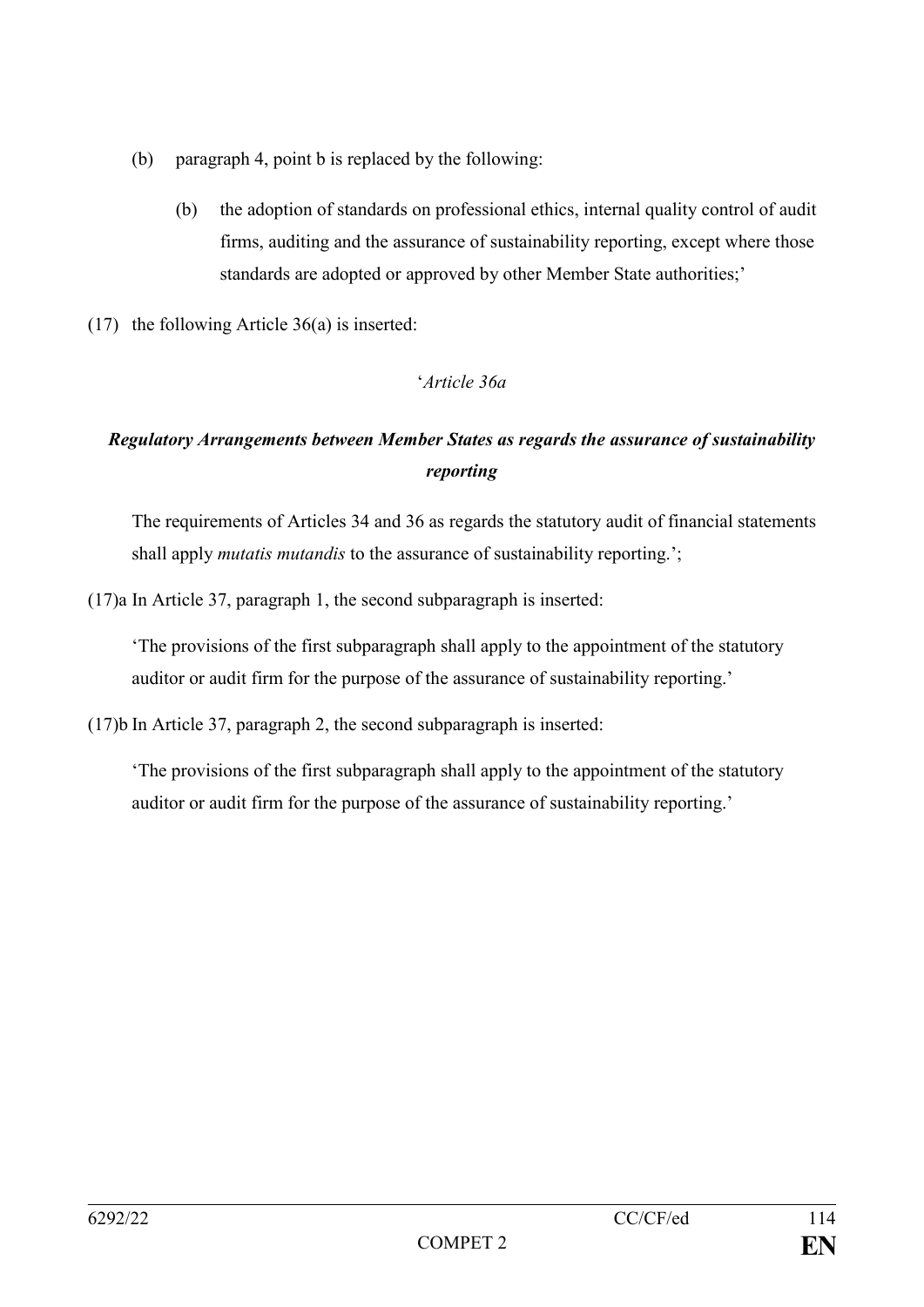(18)a in Article 37, paragraph 3 is replaced by the following:

'3. Any contractual clause restricting the choice by the general meeting of shareholders or members of the audited entity pursuant to paragraph 1 to certain categories or lists of statutory auditors or audit firms as regards the appointment of a particular statutory auditor or audit firm to carry out the statutory audit and, where applicable, the assurance of sustainability reporting of that entity shall be prohibited. Any such existing clauses shall be null and void.'

(18)b in Article 38, paragraph 1 is replaced by the following:

'1. Member States shall ensure that statutory auditors or audit firms may be dismissed only where there are proper grounds. Divergence of opinions on accounting treatments, audit procedures or where applicable on sustainability reporting or assurance procedures shall not be proper grounds for dismissal.'

(18)c In Article 38, paragraph 2, the second subparagraph is inserted:

'The information obligation referred to in the first subparagraph shall also apply to the assurance engagement of sustainability reporting.'

- (19) Article 39 is amended as follows:
	- (a) Paragraph 4a is added:
	- 4a. Member States may allow the functions assigned to the audit committee relating to sustainability reporting and the assurance of sustainability reporting to be performed by the administrative or supervisory body as a whole or by a dedicated body established by the administrative or supervisory body.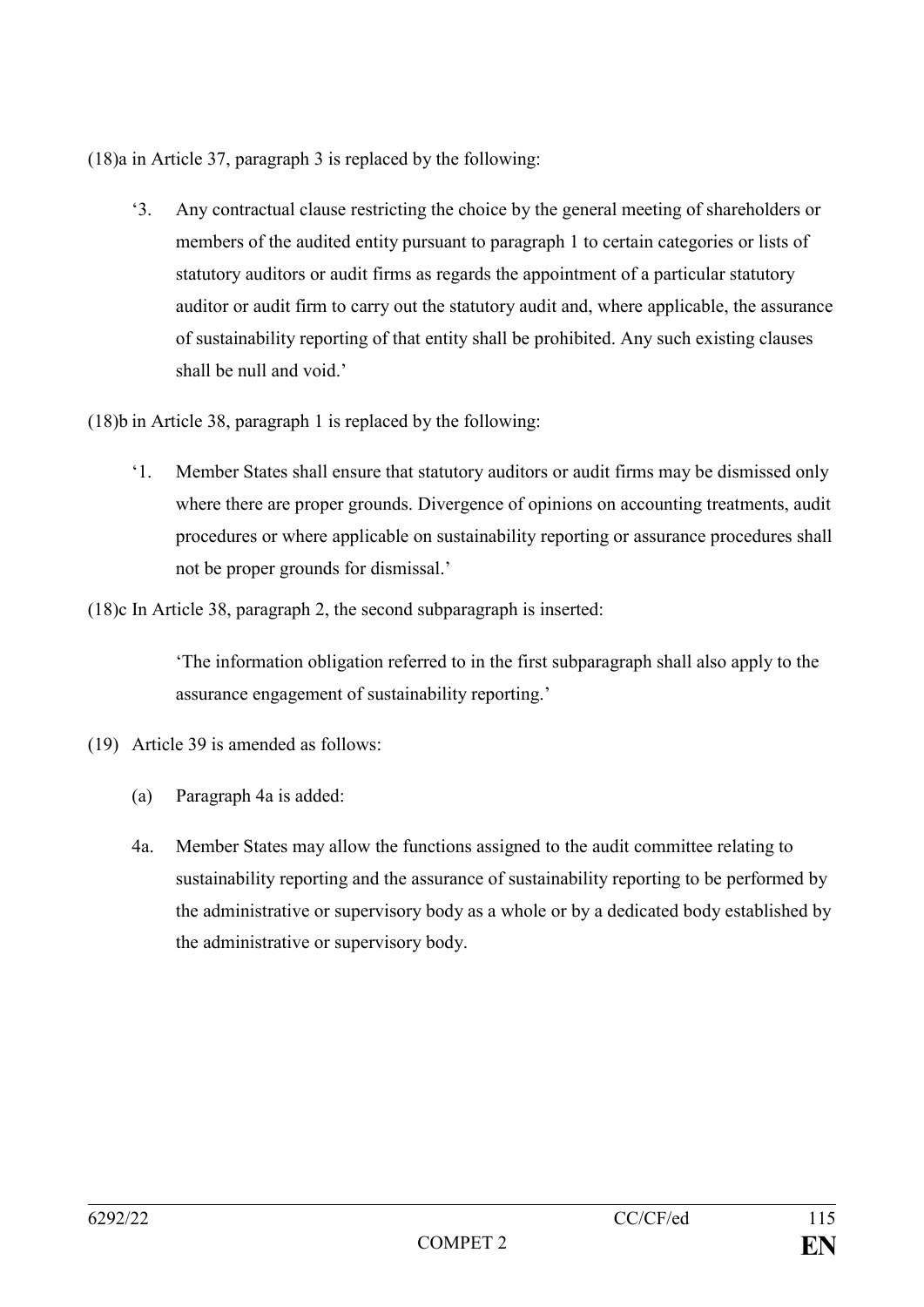(b) paragraph 6, points (a) to (e) are replaced by the following:

- '(a) inform the administrative or supervisory body of the audited entity of the outcome of the statutory audit and, where applicable, of the outcome of the assurance of sustainability reporting and explain how the statutory audit and the assurance of sustainability reporting contributed to the integrity of financial and sustainability reporting respectively, and what the role of the audit committee was in that process;
- (b) monitor the financial and, where applicable, sustainability reporting process, including the digital reporting process referred to in Article 29d of Directive 2013/34/EU and the process carried out by the undertaking to identify the information reported according to the standards adopted pursuant to Article 29b of Directive 2013/34/EU, and submit recommendations or proposals to ensure its integrity;
- (c) monitor the effectiveness of the undertaking's internal quality control and risk management systems and, where applicable, its internal audit, regarding the financial and, where applicable, sustainability reporting of the audited entity, including its digital reporting as referred to in Article 29d of Directive 2013/34/EU, without breaching its independence;'
- (d) monitor the statutory audit of the annual and consolidated financial statements and, where applicable, the assurance of the annual and consolidated sustainability reporting, in particular, its performance, taking into account any findings and conclusions by the competent authority pursuant to Article 26(6) of Regulation (EU) No 537/2014;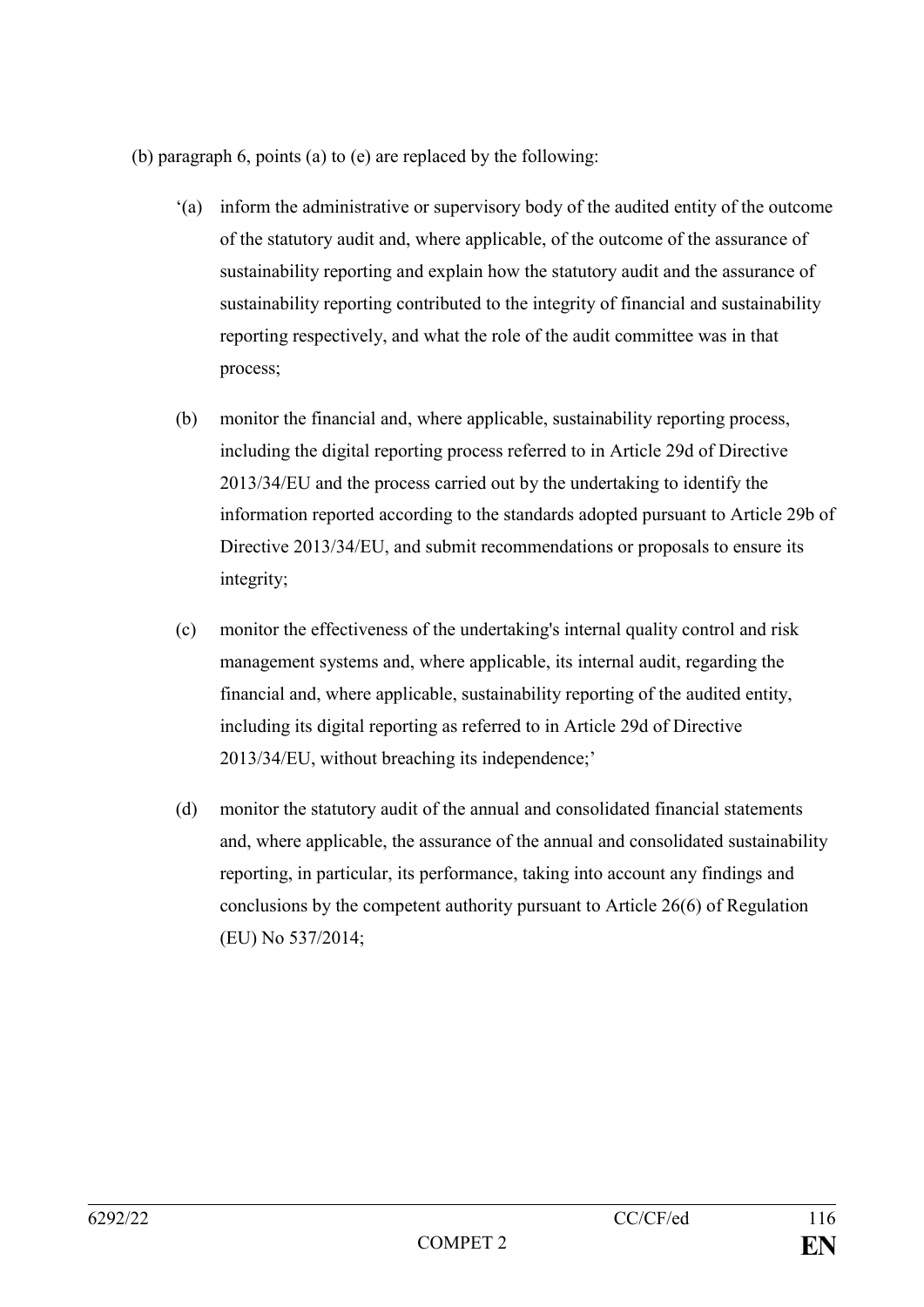- (e) review and monitor the independence of the statutory auditors or the audit firms in accordance with Articles 22, 22a, 22b, 24a, 24b and 25b, 25c and 25d of this Directive and with Article 6 of Regulation (EU) No 537/2014, and in particular the appropriateness of the provision of non-audit services to the audited entity in accordance with Article 5 of that Regulation';
- (20) Article 45 is amended as follows:
	- (a) paragraph 1 is replaced by the following:
		- '1. The competent authorities of a Member State shall, in accordance with Articles 15, 16 and 17, register every third-country auditor and audit entity, where that third-country auditor or audit entity provides an audit report concerning the annual or consolidated financial statements, or, where applicable, an assurance report concerning annual or consolidated sustainability reporting of an undertaking incorporated outside the Union whose transferable securities are admitted to trading on a regulated market of that Member State within the meaning of Article 4(1), point (14), of Directive 2004/39/EC, except where the undertaking in question exclusively issues outstanding debt securities for which one of the following applies: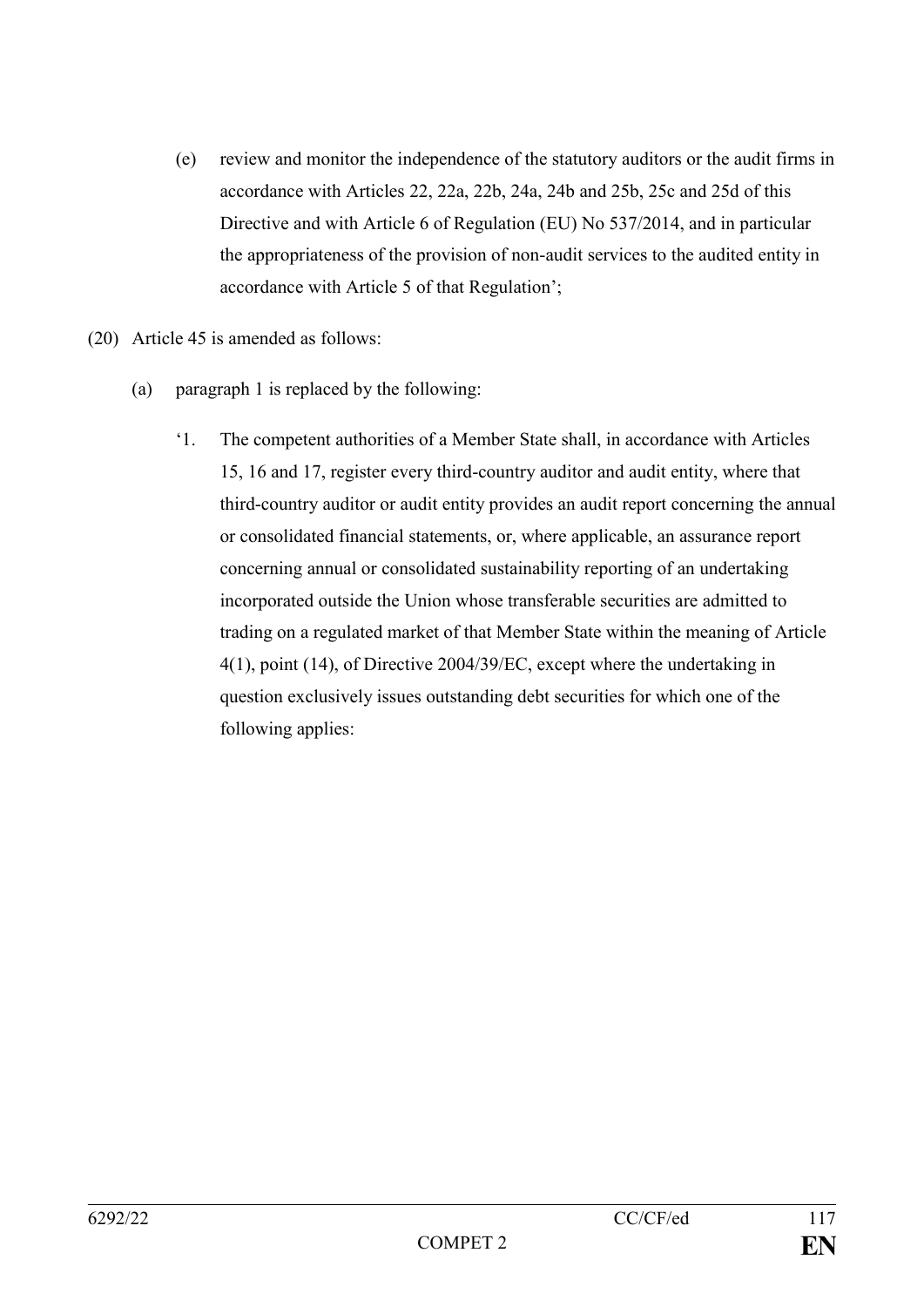- (a) those securities have been admitted to trading on a regulated market in a Member State within the meaning of Article 2(1), point (c), of Directive 2004/109/EC of the European Parliament and of the Council**<sup>64</sup>** prior to 31 December 2010 and the denomination per unit of which is, at the date of issue, at least EUR 50 000 or, in the case of debt securities denominated in another currency, equivalent, at the date of issue, to at least EUR 50 000;
- (b) those securities are admitted to trading on a regulated market in a Member State within the meaning of Article 2(1), point (c), of Directive 2004/109/EC from 31 December 2010 and the denomination per unit of which is, at the date of issue, at least EUR 100 000 or, in case of debt securities denominated in another currency, equivalent, at the date of issue, to at least EUR 100 000.';
- (a)a paragraph 4 is replaced by the following:
	- 4. Without prejudice to Article 46, audit reports concerning annual accounts or consolidated accounts or, where applicable, the assurance reports concerning annual or consolidated sustainability reporting referred to in paragraph 1 of this Article issued by third-country auditors or audit entities that are not registered in the Member State shall have no legal effect in that Member State.

<sup>1</sup> **<sup>64</sup>** Directive 2004/109/EC of the European Parliament and of the Council of 15 December 2004 on the harmonisation of transparency requirements in relation to information about issuers whose securities are admitted to trading on a regulated market and amending Directive 2001/34/EC (OJ L 390, 31.12.2004, p. 38).';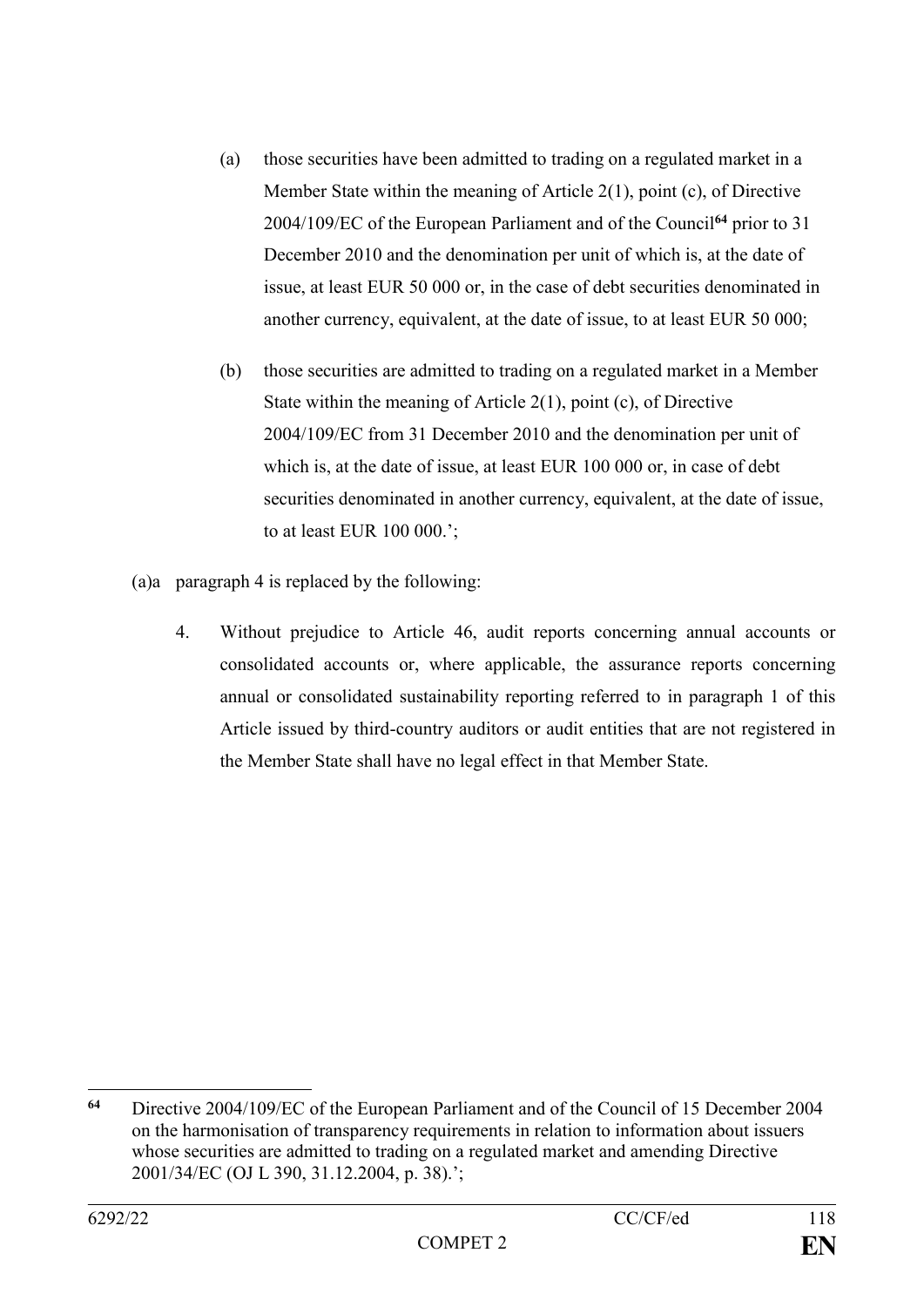- (b) paragraph 5 is replaced by the following:
	- '5. A Member State may register a third-country audit entity for the purpose of the audit of financial statements only if:
		- (a) the majority of the members of the administrative or management body of the third-country audit entity meet requirements which are equivalent to those laid down in Articles 4 to 10, with the exception of Articles 7(2), 8(3), 10(1) second subparagraph;
		- (b) the third-country auditor carrying out the audit on behalf of the thirdcountry audit entity meets requirements which are equivalent to those laid down in Articles 4 to 10, with the exception of Articles  $7(2)$ ,  $8(3)$ ,  $10(1)$ second subparagraph;
		- (c) the audits of the annual or consolidated financial statements referred to in paragraph 1 are carried out in accordance with international auditing standards as referred to in Article 26, as well as the requirements laid down in Articles 22, 22b and 25, or with equivalent standards and requirements;
		- (d) it publishes on its website an annual transparency report which includes the information referred to in Article 13 of Regulation (EU) No 537/2014 or it complies with equivalent disclosure requirements;

A Member State may register a third-country audit entity for the purpose of the assurance of sustainability reporting only if: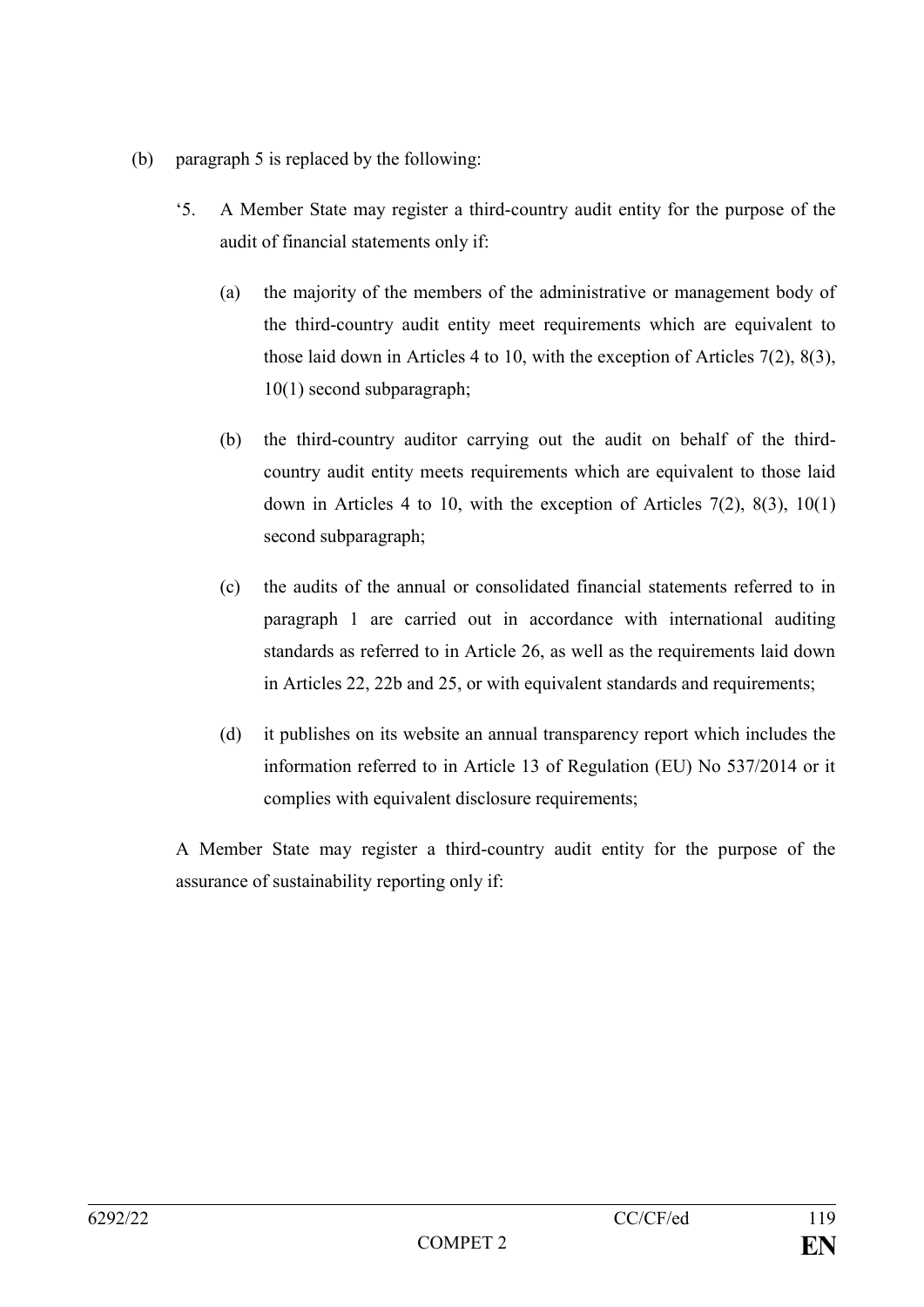- (a) the majority of the members of the administrative or management body of the third-country audit entity meet requirements which are equivalent to those laid down in Articles 4 to 10;
- (b) the third-country auditor carrying out the audit on behalf of the thirdcountry audit entity meets requirements which are equivalent to those laid down in Articles 4 to 10;
- (c) the assurance of the annual or consolidated sustainability reporting referred to in paragraph 1 are carried out in accordance with assurance standards as referred to in Article 26a, as well as the requirements laid down in Articles 22, 22b, 25 and 25b, or with equivalent standards and requirements;';
- (d) it publishes on its website an annual transparency report which includes the information referred to in Article 13 of Regulation (EU) No 537/2014 or it complies with equivalent disclosure requirements.
- (c) paragraph 5a is replaced by the following:
	- '5a. A Member State may register a third-country auditor for the purpose of the audit of financial statements only if he or she meets the requirements set out in points (b), (c) and (d) of paragraph 5, first subparagraph of this Article.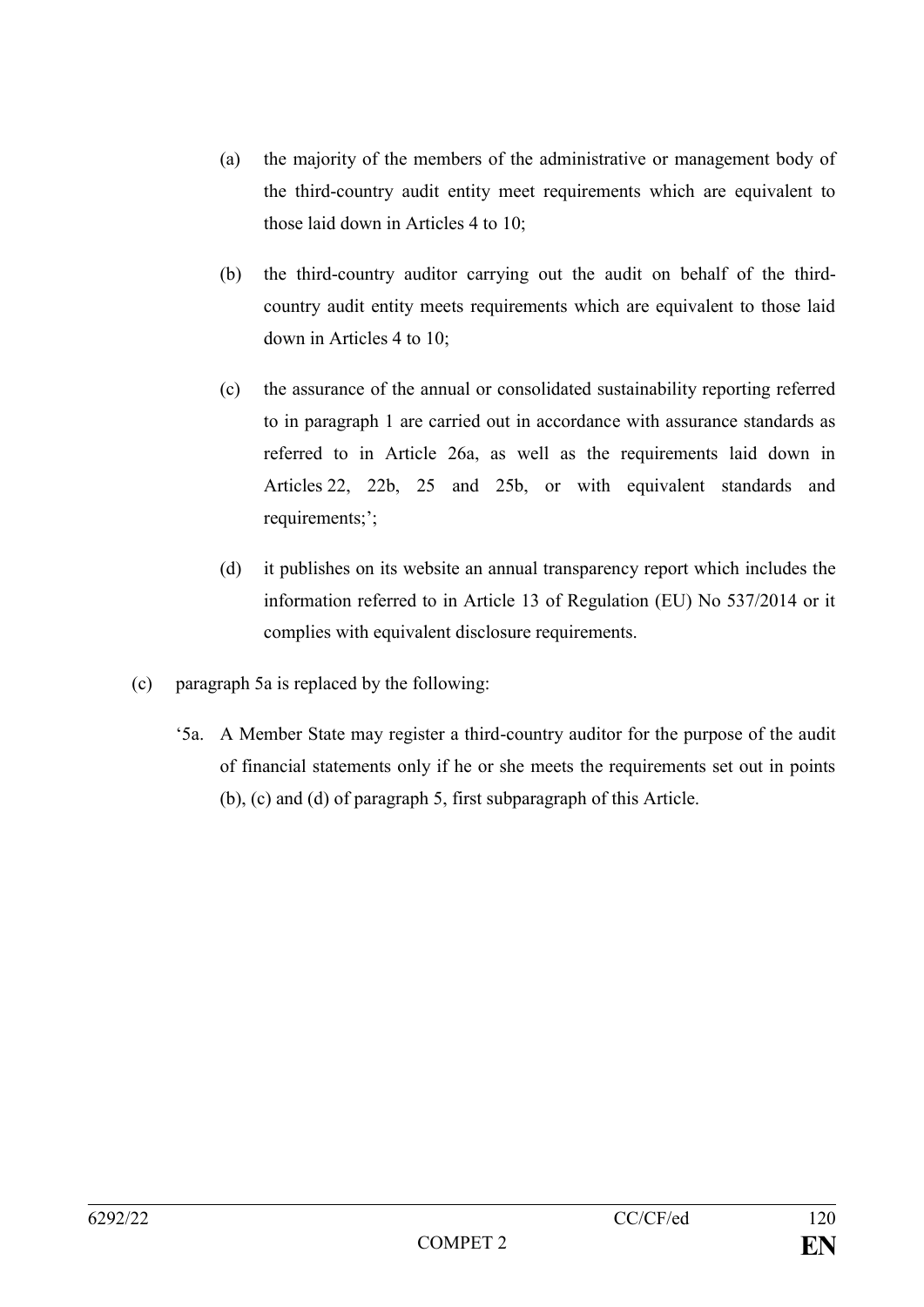A Member State may register a third-country auditor for the purpose of the assurance for sustainability reporting only if he or she meets the requirements set out in points (b), (c) and (d) of paragraph 5, second subparagraph of this Article.

- (c)a paragraph 6 is replaced by the following:
	- '6. In order to ensure uniform conditions of application of point (d), first subparagraph and point (d) second subparagraph of paragraph 5 of this Article, the Commission shall be empowered to decide upon the equivalence referred to therein by means of implementing acts. Those implementing acts shall be adopted in accordance with the examination procedure referred to in Article 48(2). Member States may assess the equivalence referred to in point (d) , first subparagraph and point (d), second subparagraph of paragraph 5 of this Article as long as the Commission has not taken any such decision.

The Commission shall be empowered to adopt delegated acts in accordance with Article 48a for the purpose of establishing the general equivalence criteria to be used in assessing whether the audits of the financial statements and, where applicable, the assurance of sustainability reporting referred to in paragraph 1 of this Article are carried out in accordance with international auditing standards as referred to in Article 26 and with assurance standards as referred to in Article 26a, respectively, and with the requirements laid down in Articles 22, 24 and 25. Such criteria, which are applicable to all third countries, shall be used by Member States when assessing equivalence at national level.'.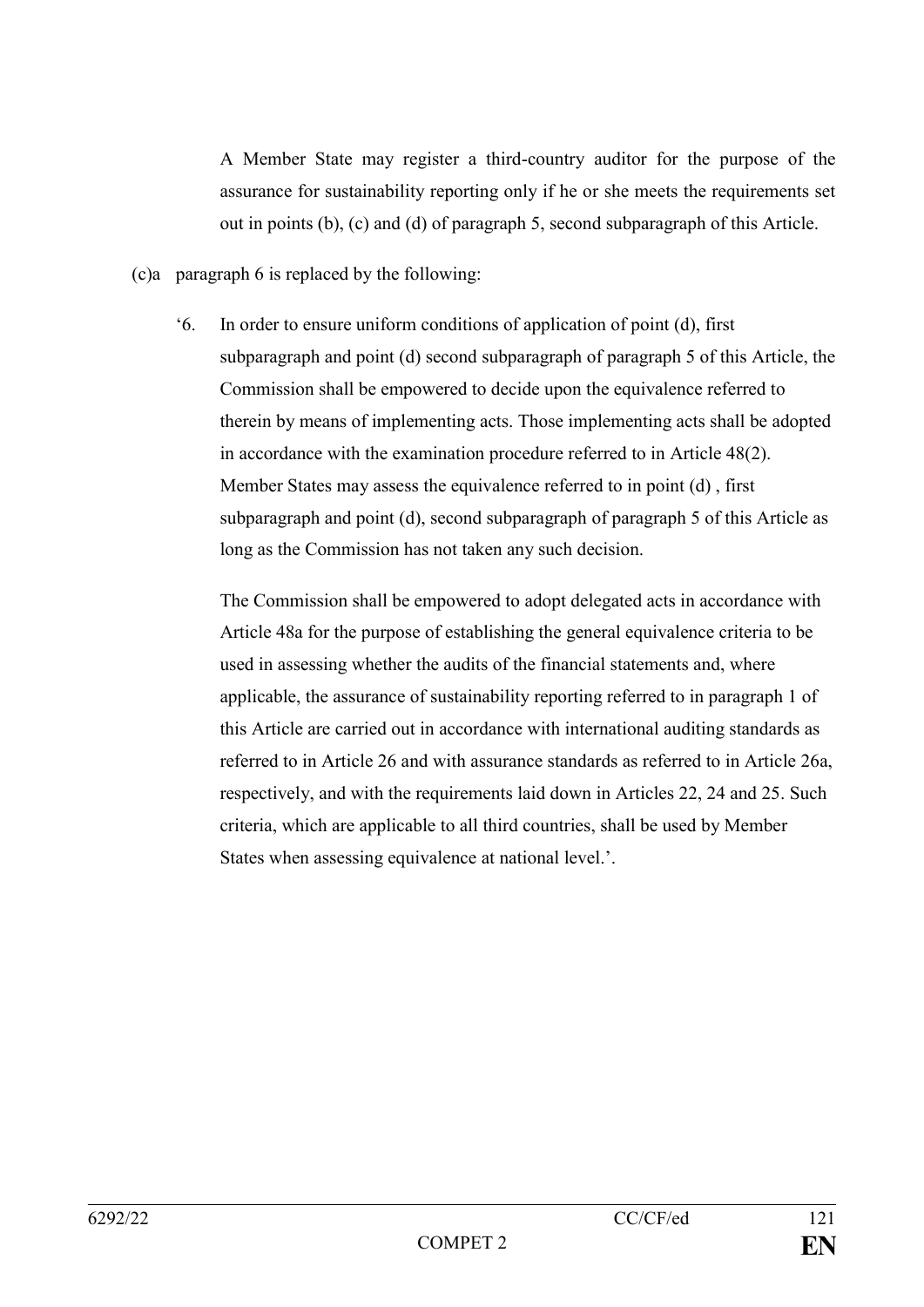- (21) Article 48a is amended as follows:
	- (a) in paragraph 2 the following subparagraph is added:
	- 'The power to adopt delegated acts referred to in Article 26a(2) shall be conferred on the Commission for an indeterminate period of time';(b) paragraph 3 is replaced by the following:
		- '3. The delegation of power referred to in Articles 26(3), 26a(2), 45(6), 46(2) and 47(3) may be revoked at any time by the European Parliament or by the Council. A decision to revoke shall put an end to the delegation of the power specified in that decision. It shall take effect the day following the publication of the decision in the Official Journal of the European Union or at a later date specified therein. It shall not affect the validity of any delegated acts already in force.';
	- (c) paragraph 5 is replaced by the following:
		- $\cdot$ 5. A delegated act adopted pursuant to Articles 26(3), 26a(2), 45(6), 46(2) and 47(3) shall enter into force only if no objection has been expressed either by the European Parliament or the Council within a period of four months of notification of that act to the European Parliament and the Council or if, before the expiry of that period, the European Parliament and the Council have both informed the Commission that they will not object. That period shall be extended by two months at the initiative of the European Parliament or of the Council.'.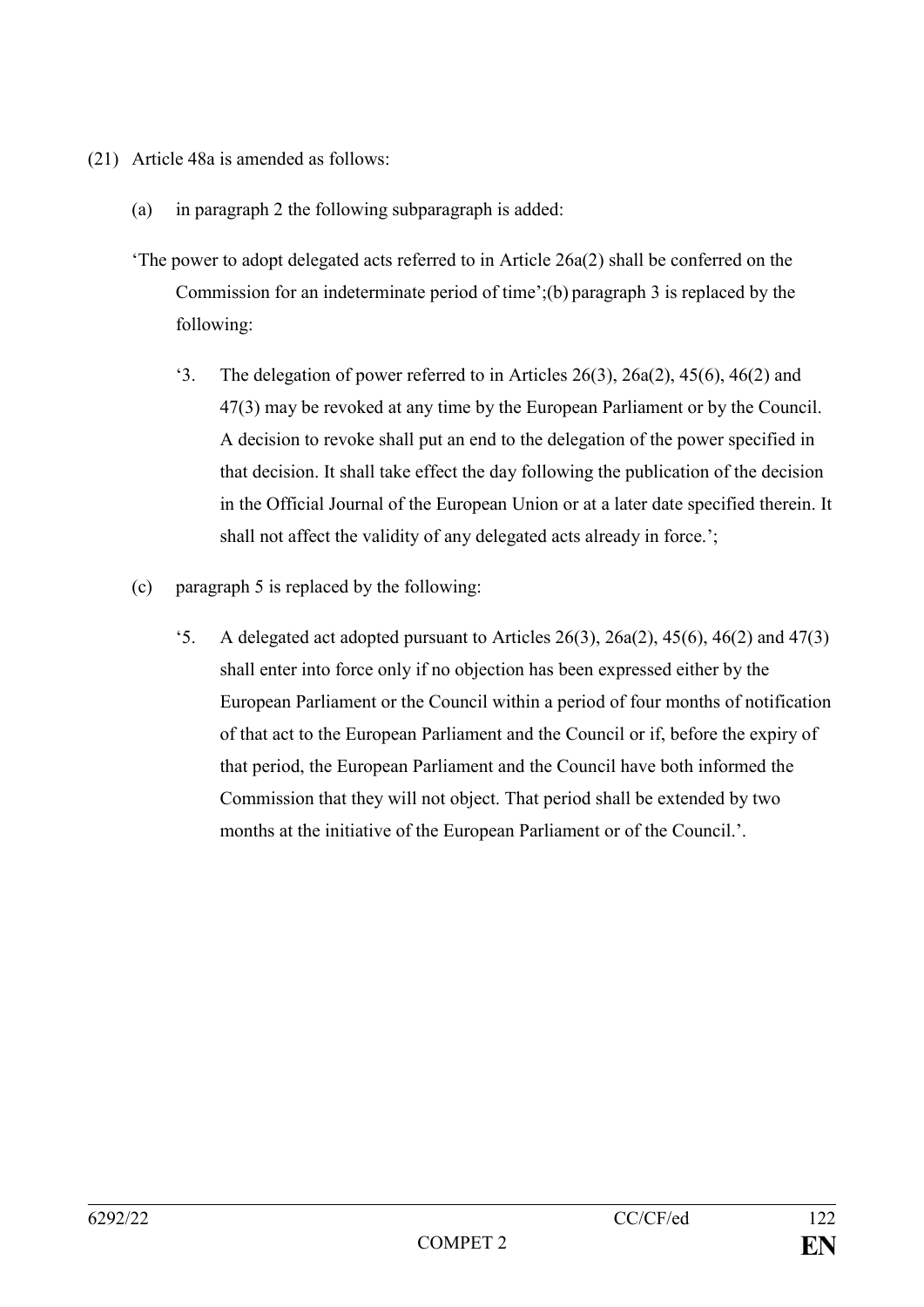#### *Article 4*

## *Amendments to Regulation (EU) No 537/2014*

Regulation (EU) No 537/2014 is amended as follows:

(1) Article 4 paragraph 2, second subparagraph is replaced by the following:

'For the purposes of the limits specified in the first subparagraph, assurance engagements of sustainability reporting and non-audit services, other than those referred to in Article 5(1), required by Union or national legislation, shall be excluded.'

- (2) Article 5 is amended as follows:
	- (a) paragraph 1, second subparagraph, point (c) is replaced by the following:

'bookkeeping and preparing accounting records and financial statements as well as preparing sustainability reporting;'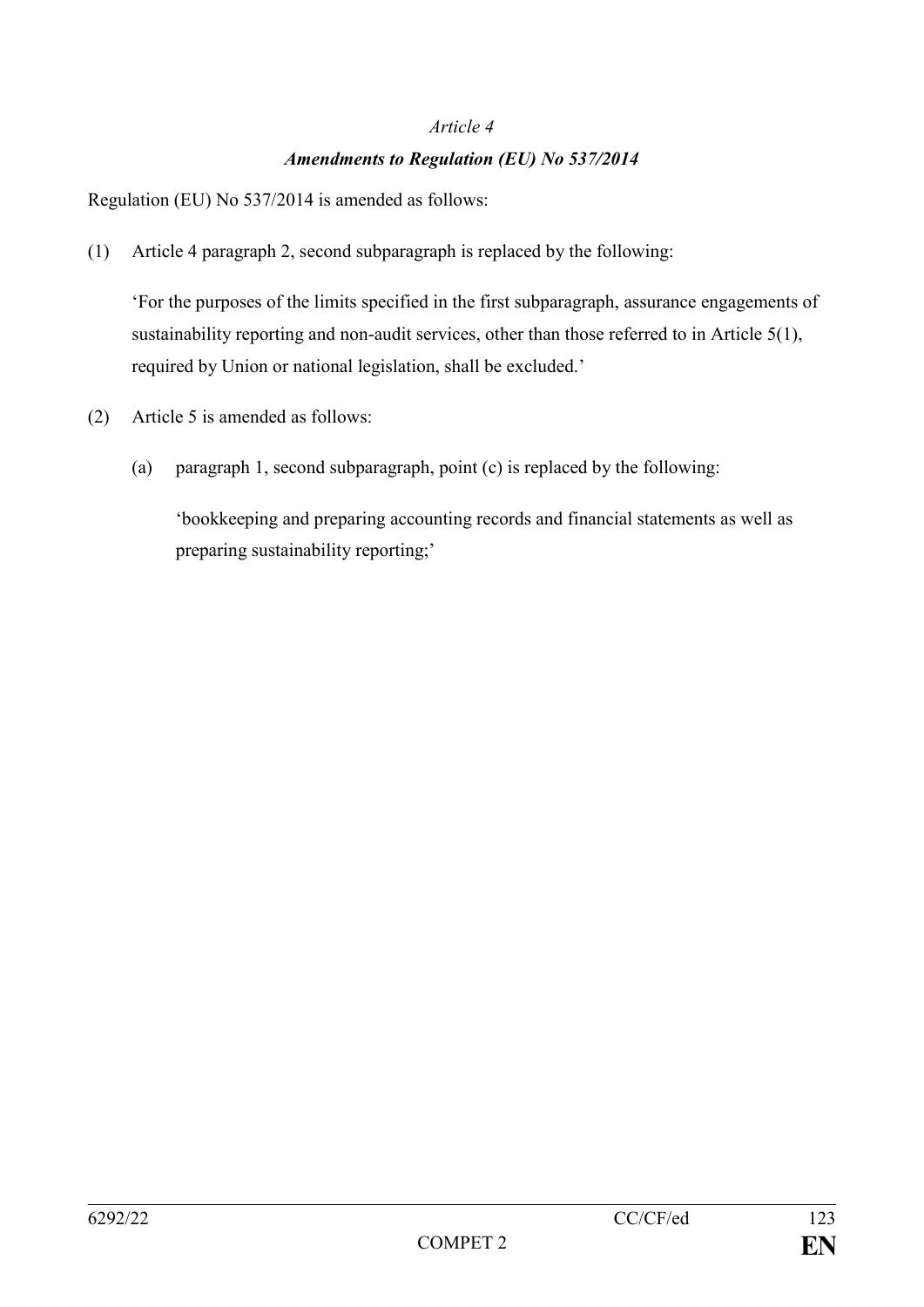(b) paragraph 4, second subparagraph is inserted:

'The approval of the audit committee referred to in the first subparagraph shall not be needed for the provision of assurance engagements of sustainability reporting.';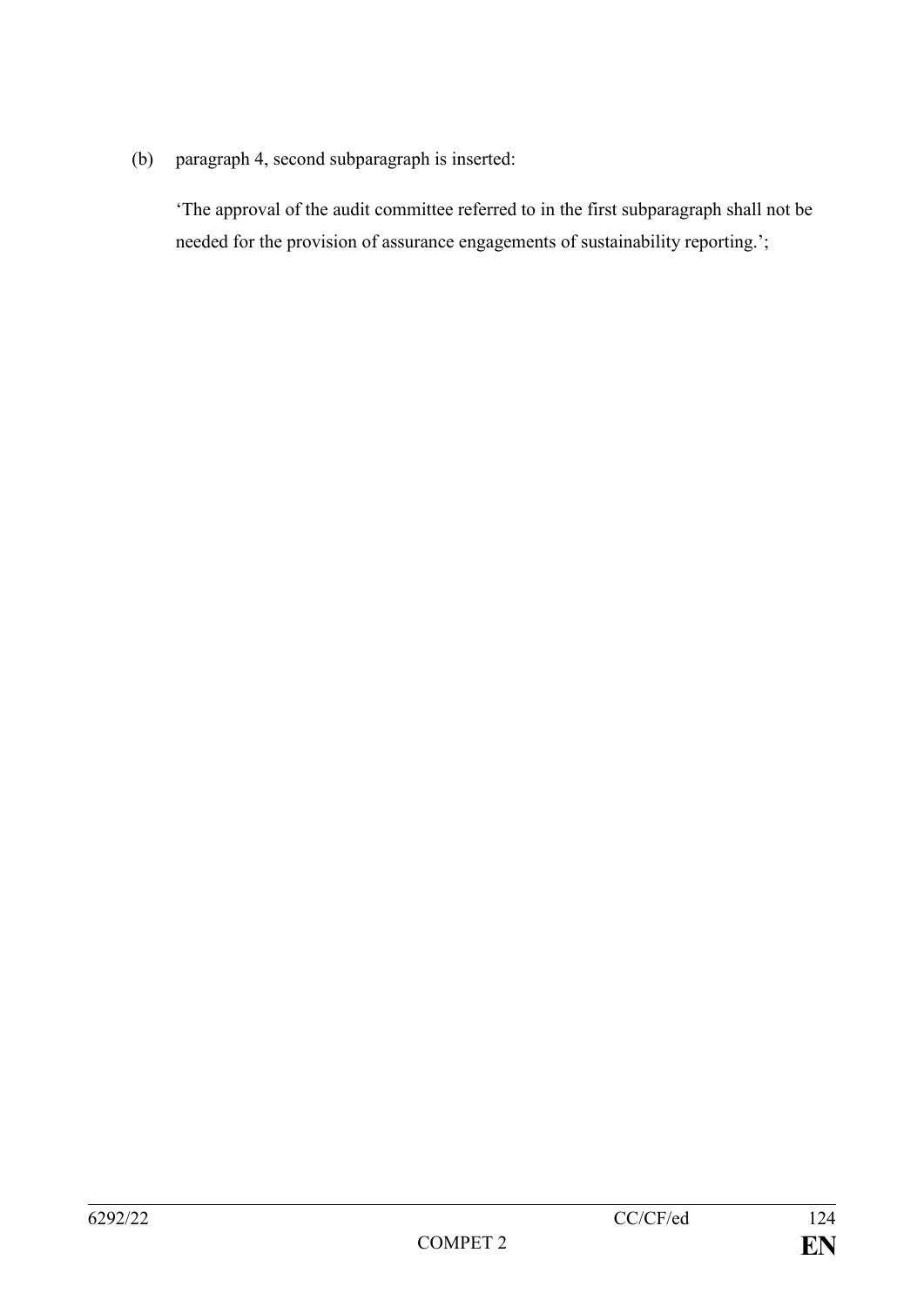## *Article 5*

### **Transposition**

1. Member States shall bring into force the laws, regulations and administrative provisions necessary to comply with Articles 1 to 3 of this Directive by [Publications Office - set the date = eighteen months after entry into force]. They shall immediately inform the Commission thereof.

Member States shall provide that the provisions of Article 1 referred to in the first subparagraph shall apply:

- a) for financial years starting on or after 1 January 2024:
	- i) to large undertakings as defined in Article 3(4) of Directive 2013/34/EU which are public-interest entities as defined in Article 2, point (1) of that Directive exceeding on their balance sheet dates the criterion of the average number of 500 employees during the financial year;
	- ii) to public-interest entities as defined in Article 2, point (1) of Directive 2013/34/EU which are parent undertakings of a large group as defined in Article 3(7) of Directive 2013/34/EU exceeding on its balance sheet dates, on a consolidated basis, the criterion of the average number of 500 employees during the financial year;
- b) for financial years starting on or after 1 January 2025:
	- i) to large undertakings as defined in Article 3(4) of Directive 2013/34/EU other than those referred to in point (a), point (i);
	- ii) to parent undertakings of a large group as defined in Article 3(7) of Directive 2013/34/EU other than those referred to in point (a), point (ii);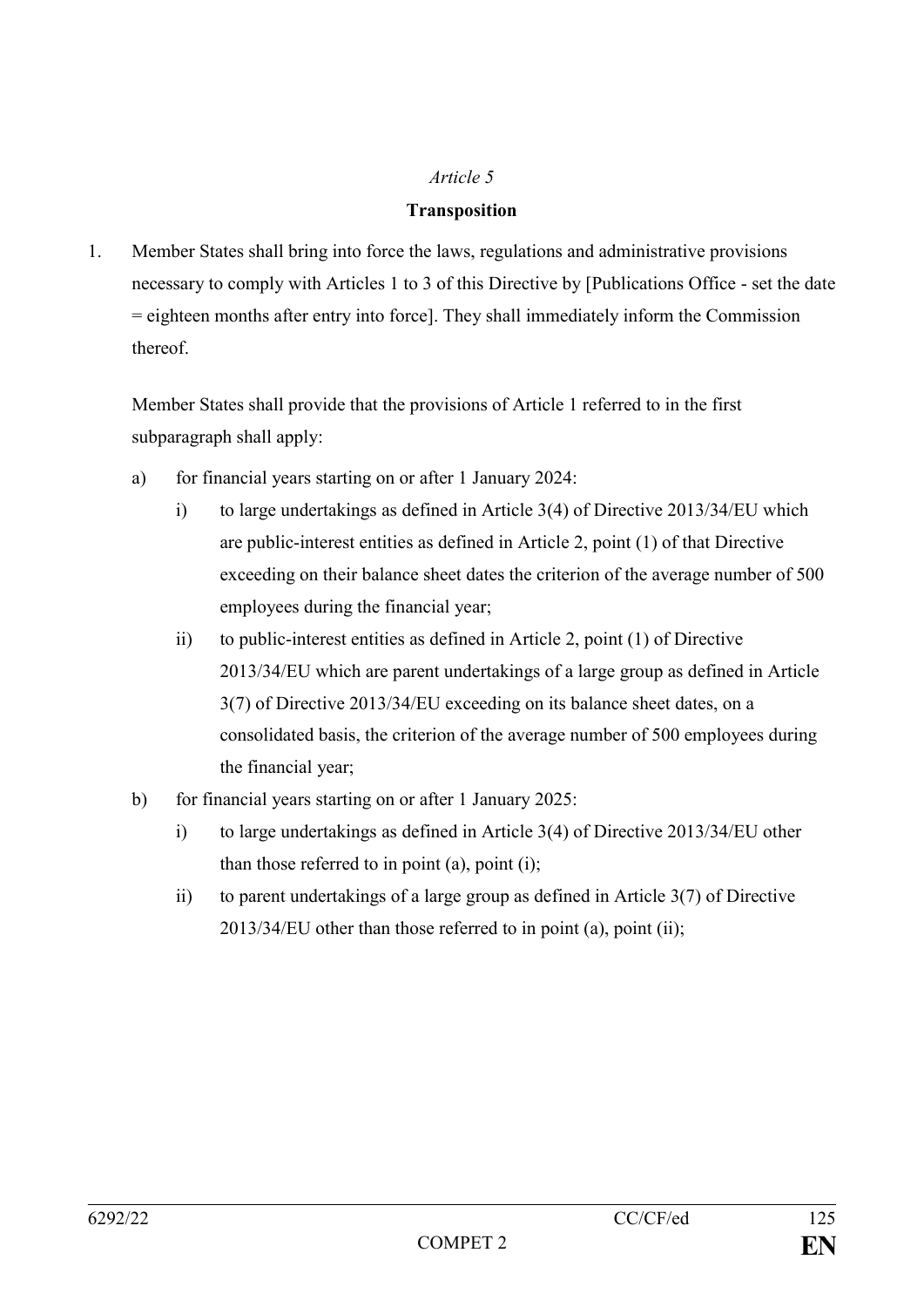- c) for financial years starting on or after 1 January 2026:
	- (i) to small and medium-sized undertakings as defined in Article 3(2) and 3(3) of Directive 2013/34/EU which are undertakings referred to in Article 2, point (1), point (a) of that Directive and which are not micro-undertakings as defined in Article 3 (1) of that Directive;
	- (ii) to small and non-complex institutions provided they are large undertakings referred to in Article 3 point (4) of Directive 2013/34/EU or that they are small and medium sized undertakings as defined in Article 3(2) and 3(3) which are undertakings referred to in Article 2, point (1), point (a) of that Directive and which are not micro-undertakings as defined in Article 3 (1) of that Directive;
	- (iii) to captive insurance undertakings and captive reinsurance undertakings provided that they are large undertakings referred to in Article 3 point (4) of Directive 2013/34/EU or that they are small and medium sized undertakings as defined in Article 3(2) and 3(3) which are undertakings referred to in Article 2, point (1), point (a) of that Directive and which are not micro-undertakings as defined in Article 3 (1) of that Directive.

Member States shall provide that the provisions of Article 2 referred to in the first subparagraph shall apply:

- a) for financial years starting on or after 1 January 2024
	- i) to issuers as defined in point (d) of Article 2(1) of Directive 2004/109/EC which are large undertakings as defined in Article 3(4) of Directive 2013/34/EU exceeding on their balance sheet dates the criterion of the average number of 500 employees during the financial year;
	- ii) to issuers as defined in point (d) of Article 2(1) of Directive 2004/109/EC which are parent undertakings of a large group as defined in Article 3(7) of Directive 2013/34/EU exceeding on its balance sheet dates, on a consolidated basis, the criterion of the average number of 500 employees during the financial year;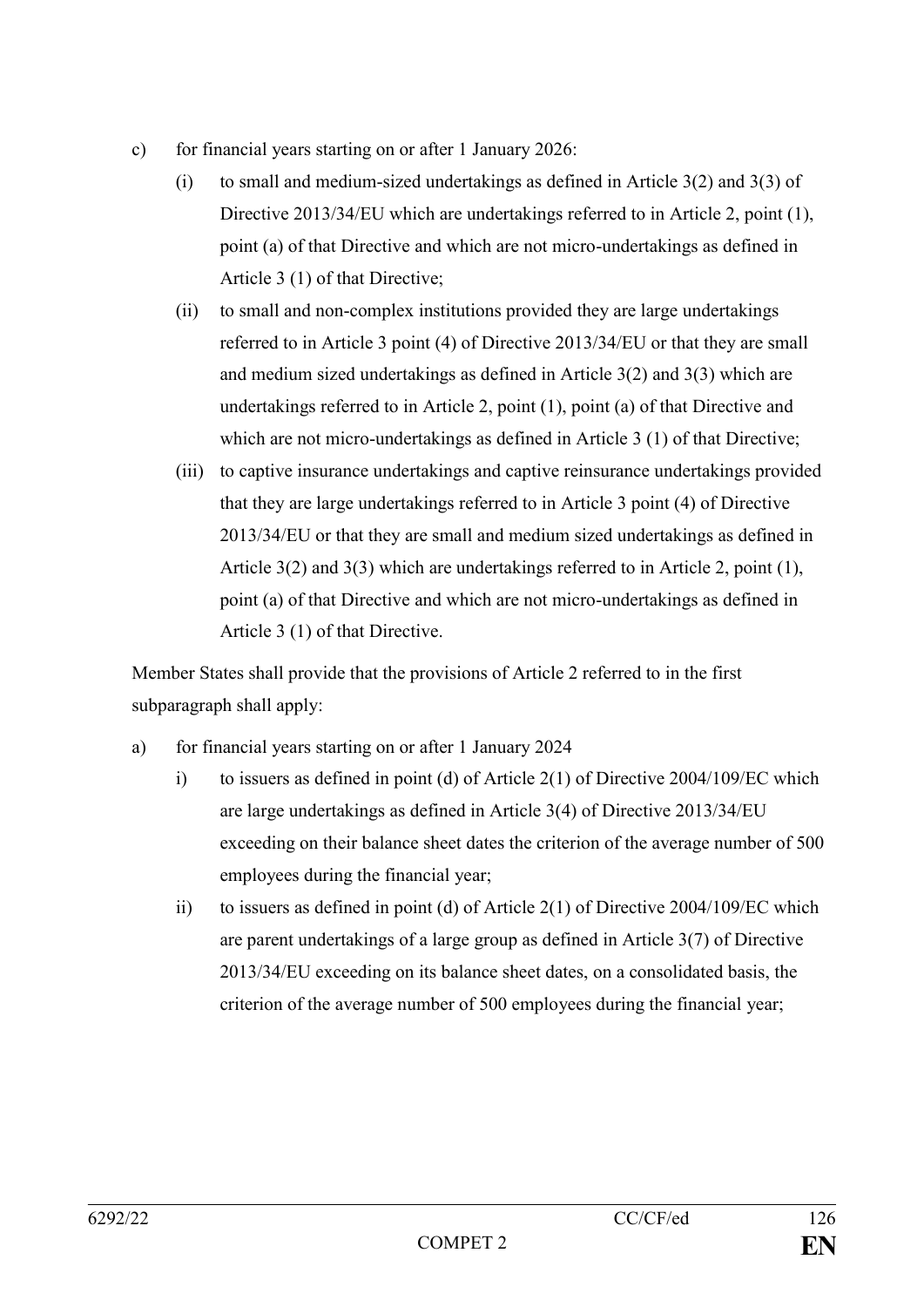- b) for financial years starting on or after 1 January 2025
	- i) to issuers as defined in point (d) of Article 2(1) of Directive 2004/109/EC which are large undertakings as defined in Article 3(4) of Directive 2013/34/EU other than those referred to in point (a), point (i);
	- ii) to issuers as defined in point (d) of Article 2(1) of Directive 2004/109/EC which are parent undertakings of a large group as defined in Article 3(7) of Directive 2013/34/EU other than those referred to in point (a), point (ii);
- c) for financial years starting on or after 1 January 2026:
	- (i) to issuers as defined in point (d) of Article  $2(1)$  of Directive 2004/109/EC which are small and medium-sized undertakings as defined in Article 3(2) and 3(3) of Directive 2013/34/EU and which are not micro-undertakings as defined in Article 3 (1) of that Directive;
	- (ii) to issuers defined as small and non-complex institutions provided they are large undertakings referred to in Article 3 point (4) of Directive 2013/34/EU or that they are small and medium sized undertakings as defined in Article 3(2) and 3(3) which are undertakings referred to in Article 2, point (1), point (a) of that Directive and which are not micro-undertakings as defined in Article 3 (1) of that Directive;
	- (iii) to issuers defined as captive insurance undertakings or captive reinsurance undertakings provided that they are large undertakings referred to in Article 3 point (4) of Directive 2013/34/EU or that they are small and medium sized undertakings as defined in Article 3(2) and 3(3) which are undertakings referred to in Article 2, point (1), point (a) of that Directive and which are not microundertakings as defined in Article 3 (1) of that Directive.

Member States shall provide that the provisions of Article 3 referred to in the first subparagraph shall apply for financial years starting on or after 1 January 2024.